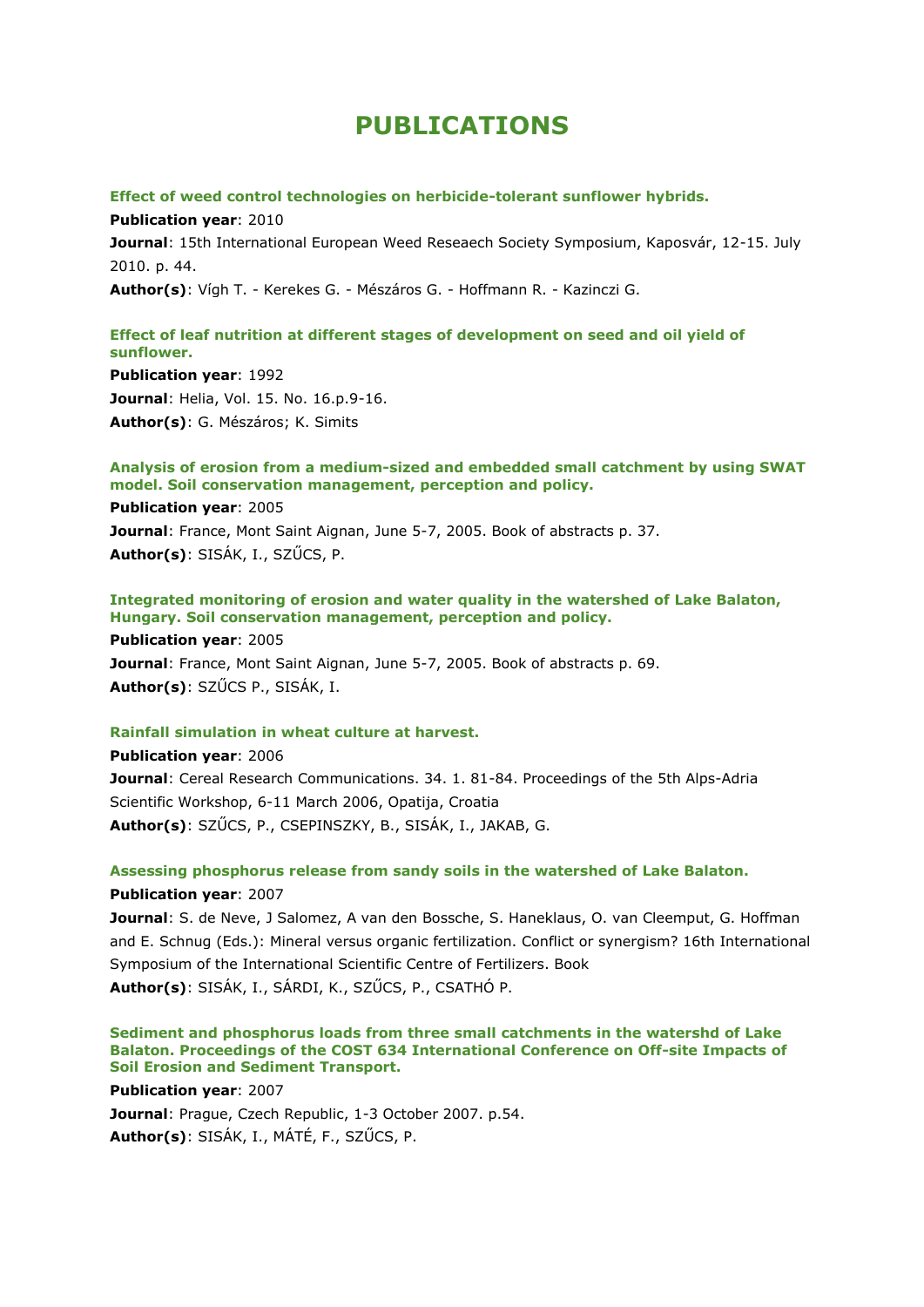### **Az erózió léptékfüggése.**

**Publication year**: 2007 **Journal**: IV. Tudományos Konferencia. Kecskemét, 2007. augusztus 27-28. II. kötet 889-892. **Author(s)**: SZŰCS, P., SISÁK, I., MÁTÉ, F., JAKAB, G.

## **Effect of climate change on soil erosion from a small catchment. Proceedings of the VII. Alps-Adria Scientific Workshop.**

**Publication year**: 2008 **Journal**: 28 April 2 May, 2008, Stara Lesna, Slovakia. Cereal Research Communications. Volume 36, Supplement CD **Author(s)**: SISÁK, I., MÁTÉ, F., SZŰCS, P.

### **Predicting soil erodibility for a research model. International Conference on Land and Water Degradation Processes and Management**

**Publication year**: 2009 **Journal**: 6-9 September 2009 Magdeburg, Germany. Book of abstracts p. 69 **Author(s)**: SISÁK, I., SZŰCS, P., HAUSNER, CS.

# **Kendőzetlenül a mezőgazdaságról.**

**Publication year**: 1995 **Journal**: Statisztikai Szemle, 11, 928-930. **Author(s)**: PROKSZA,J.

#### **Comparison of variety maintenance methods in wheat.**

**Publication year**: 1995 Journal: Ann. Wheat Newslett., 41, 102. **Author(s)**: KERTÉSZ,Cs., MATUZ,J., PROKSZA,J., KERTÉSZ,Z

# **Kukoricabemutatók ,95 őszén…Szegeden és Táplánszentkereszten.**

**Publication year**: 1995 **Journal**: Agrofórum, 6/12, 32-34. **Author(s)**: KÁLMÁN,L.

# **Embryogenesis and plant regeneration from isolated microspores of barley (Hordeum vulgare L.).**

**Publication year**: 1995 **Journal**: COST 824 Joint Workshop, Nitra, Abstracts, p. 73. **Author(s)**: JENES,B., PUOLIMATKA,M., BITTENCOURT,P., PAUK,J., OREIFIG,A., NISSILÄ,E., PULLI,S.

**The Genebooster for high transformation frequency in monocot crop Plants.**

# **Publication year**: 1995 **Journal**: Conf. Plant In Vitro Culture, Mem. 50th Anniversary of G. Haberlandt,s Death, Mosonmagyaróvár, Abstracts, p. 18. **Author(s)**: JENES,B., BITTENCOURT,P.A.L., CSÁNYI,Á., PAUK,J., NAGY,I., TOLDI,O., BALÁZS,E.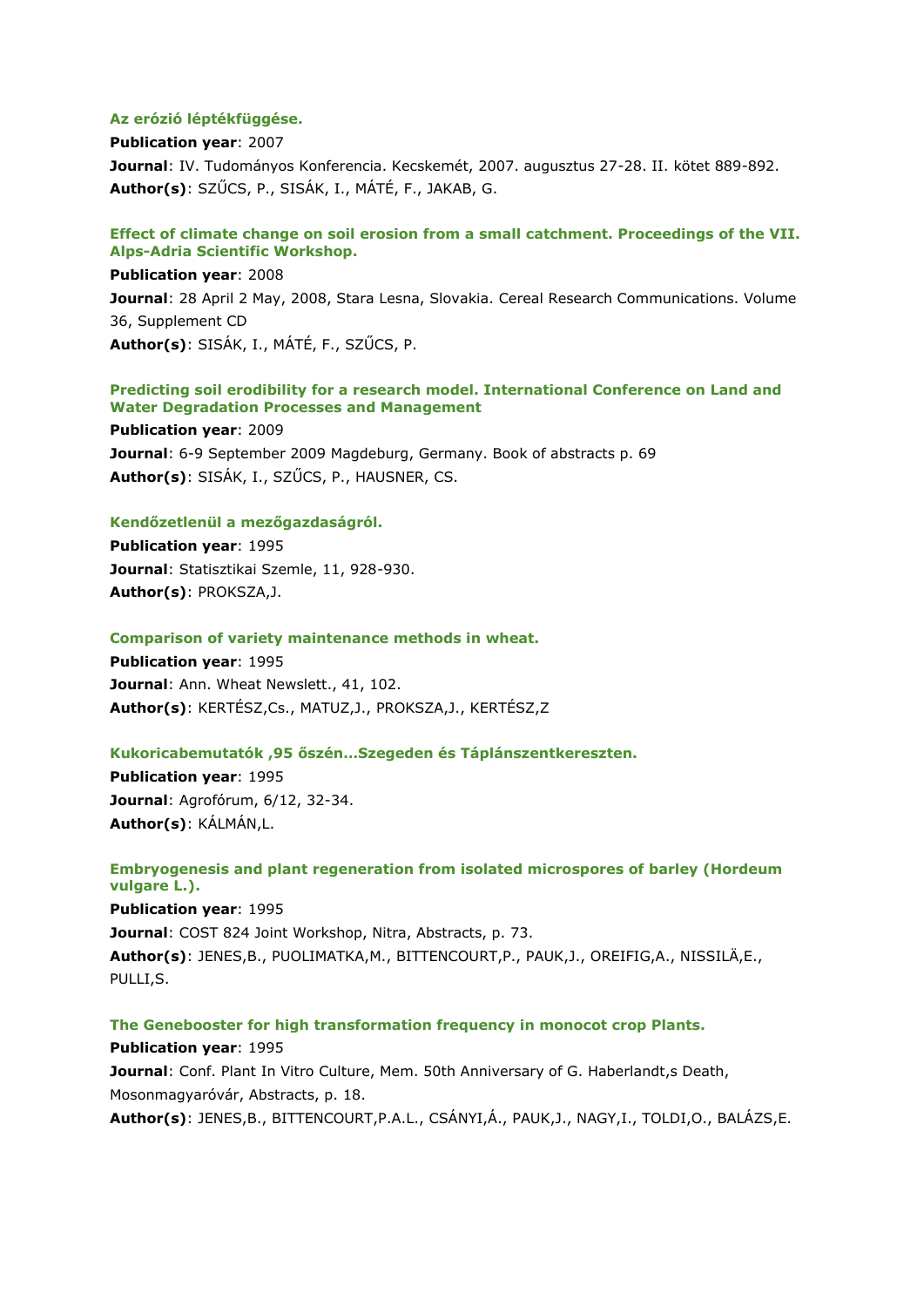#### **Transmission and recombination of mitochondria among black Aspergilli.**

**Publication year**: 1995 **Journal**: Acta Microbiol. Immunol. Hung., 42, 126. **Author(s)**: HAMARI,Zs., TÓTH,B., VARGA,J., KEVEI,F.

### **Trends and Results in Sunflower Breeding in the Cereal Research Institute.**

**Publication year**: 1995 **Journal**: Hung. Agric. Res., 4/1, 34-42. **Author(s)**: FRANK,J., NÉMETH,G., PÁLVÖLGYI,L.

# **Evaluation of wheat quality parameters by principal component analysis and cluster analysis.**

**Publication year**: 1995 **Journal**: ICC Jubilee Conf., Vienna, Abstracts, p. 12. **Author(s)**: FALUSI,J., MATUZ,J.

### **New cultivars from West Hungary.**

**Publication year**: 1995 **Journal**: Ann. Wheat Newslett., CD ROM. **Author(s)**: FALUSI,J., BONA,L., CSÖSZ,M., BEKE,B., PAUK,J.

# **Assessing non-specificity of resistance in wheat to head blight caused by inoculation with European strains of Fusarium culmorum, F. graminearum and F. nivale, using a multiplicative model for interaction.**

**Publication year**: 1995 **Journal**: Theor. Appl. Genet., 90, 221-228. **Author(s)**: EEUWIJK,F.A.Van, MESTERHAZY,A., KLING,Ch.I., RUCKENBAUER,P., SAUR,L., BÜRSTMAYR,H., LEMMENS,M., MAURIN,M. SNIJDERS,C.H.A.

# **Epidemic behaviour of wheat genotypes against leaf diseases (powdery mildew, stem and leaf rust) following artificial inoculation by stem rust.**

### **Publication year**: 1995

**Journal**: COST Meeting, Paris-Grignon, Abstracts, számozatlan. **Author(s)**: CSŐSZ,M., MESTERHÁZY,Á., MATUZ,J., BARABÁS,Z

# **Epidemiologisches Verhalten des Weizen-Schwarzrostes – Beobachtungen auf der Basis der Center-Pivot-Methode.**

**Publication year**: 1995

**Journal**: 46. Arbeitstagung d. Arbeitsgemeinschaft d. Saatzuchtleiter, Gumpenstein, Vorträge, pp. 101-109.

**Author(s)**: CSŐSZ,M., MATUZ,J., MESTERHÁZY,Á.

# **Manifestation of inheritance of 1000 kernel mass under artificial stem rust inoculated and disease-free conditions in wheat.**

**Publication year**: 1995 **Journal**: Cereal Res. Commun., 23, 133-140. **Author(s)**: CSŐSZ,M., KERTÉSZ,Z., MATUZ,J., BARABÁS,Z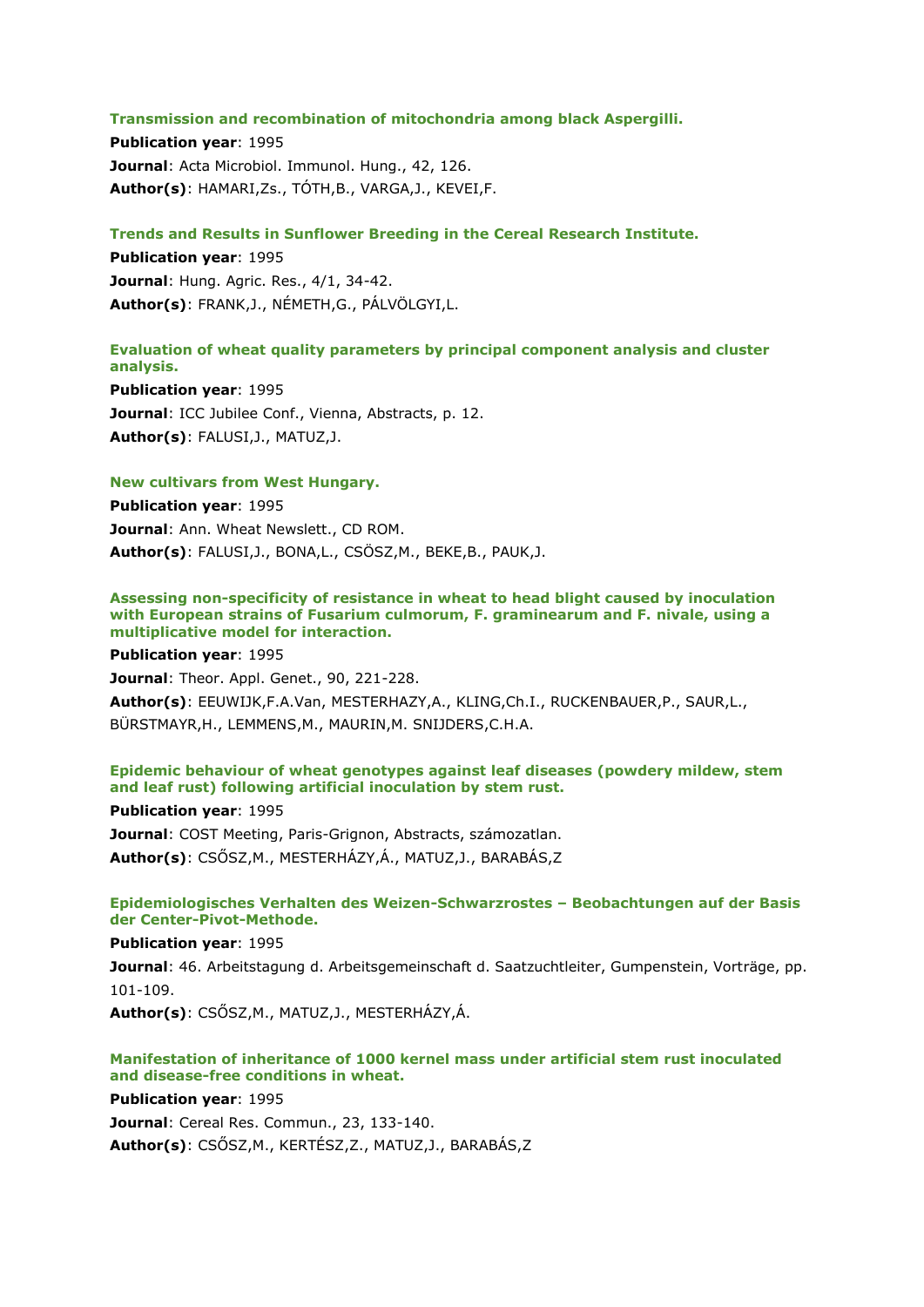### **Breeding wheat for drought tolerance in the Cereal Research Institute, Szeged, Hungary**

**Publication year**: 1995 **Journal**: Proc. Interdrought, Montpellier, IX/4. **Author(s)**: CSEUZ,L.

# **Screening wheat and other small grains for acid soil tolerance.**

**Publication year**: 1995 **Journal**: Proc. Sci. Conf. New Strategies for Sustainable Rural Development, Gödöllő, Bull. Univ. Agric. Sci. Gödöllő, Special Issue, 1993, p. 9. **Author(s)**: BONA,L., WRIGHT,R.J., BALIGAR,V.C., MATUZ,J.

# **Soil acidity effects on agribotanical traits of durum and common wheat.**

**Publication year**: 1995 **Journal**: Plant-Soil Interactions at Low pH, ed. by R.A.Date et al., Dordrecht/Boston/London, Kluwer Acad. Publ., pp. 425-428. **Author(s)**: BONA,L., BALIGAR,V.C., WRIGHT,R.J.

# **Preharvest sprouting in cereals, ed. by M.K.Walker-Simmons and J.L.Ried, St. Paul, MN, USA, 1992, AACC. (A book review)**

**Publication year**: 1995 **Journal**: Cereal Res. Commun., 23, 191. **Author(s)**: BONA,L.

**Effect of NPK fertilization on the individual amino acid content of wheat grain.**

**Publication year**: 1995 **Journal**: Cereal Res. Commun., 23, 403-409. **Author(s)**: TANÁCS,L., MATUZ,J., BARTÓK,T., GERŐ,L.

# **Trichothecene chemotypes of Fusarium graminearum isolated from corn in Hungary.**

**Publication year**: 1995 **Journal**: Mycotoxin Res., 11, 85-92. **Author(s)**: SZÉCSI,Á., BARTÓK,T.

**Induction of dwarf mutants and selection of streptomycin resistant mutants in wheat. Publication year**: 1995 Journal: Ann. Wheat Newslett., 41, 105. **Author(s)**: PURNHAUSER,L.

# **Efficient wheat anther culture system for improving winter hardiness and yield potential in Finnish winter wheats.**

**Publication year**: 1995 **Journal**: XIV. EUCARPIA Congr., Jyväskylä, Abstracts, p. 67. **Author(s)**: PUOLIMATKA,M., PAUK,J., JUUTI,T., HÖMMÖ,L., PULLI,S.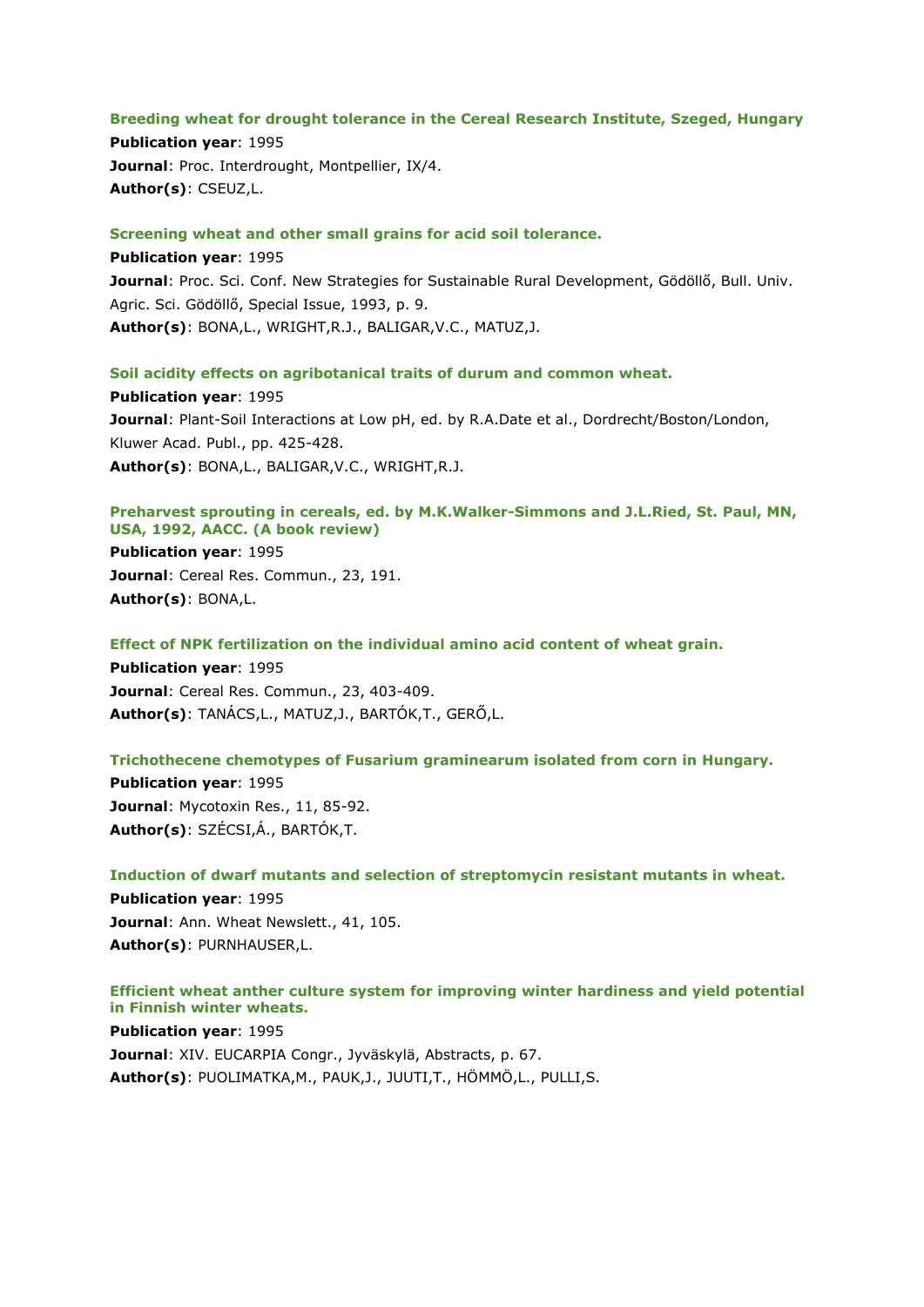# **A study of different (CaMV 35S and mas) promoter activities and risk asessment of field use in transgenic rapeseed plants.**

# **Publication year**: 1995

**Journal**: The Methodology of Plant Genetic Manipulation: Criteria for Decision Making, ed. by A.C.Cassells and P.W.Jones, Dordrecht-Boston-London, Kluwer Acad. Publ., pp. 411-416. **Author(s)**: PAUK,J., STEFANOV,I., FEKETE,S., BÖGRE,L., KARSAI,I., FEHÉR,A., DUDITS,D.

# **A study of different (CaMV 35S and mas) promoter activities and risk assessment of field use in transgenic rapeseed plants.**

**Publication year**: 1995 **Journal**: Euphytica, 85, 411-416. **Author(s)**: PAUK,J., STEFANOV,I., FEKETE,S., BÖGRE,L., KARSAI,I., FEHÉR,A., DUDITS,D.

**Wheat breeding for adaptation: combining conventional selection and biotechnology. Publication year**: 1995 **Journal**: XIV. EUCARPIA Congr., Jyväskylä, Abstracts, p.110. **Author(s)**: PAUK,J., PUOLIMATKA,M., MATUZ,J., JUUTI,T., PULLI,S.

### **New winter wheat variety "GK Délibáb" developed via combining of conventional breeding and method of in vitro androgenesis**

**Publication year**: 1995 **Journal**: Cereal Res. Commun., 23, 251-256. **Author(s)**: PAUK,J., KERTÉSZ,Z., BEKE,B., BÓNA,L., CSŐSZ,M., MATUZ,J.

# **Effects of bird cherry-oat aphid and cereal leaf beetle on yield of winter wheat varieties.**

**Publication year**: 1995 **Journal**: XIII. Int. Plant Protection Congr., The Hague, Abstracts, p. 1377. **Author(s)**: PAPP,M.

# **Insect resistance.**

**Publication year**: 1995 **Journal**: Ann. Wheat Newslett., 41, 104-105. **Author(s)**: PAPP,M.

**Effect of Fusarium toxins on human myometral estradiol receptors.**

**Publication year**: 1995 **Journal**: Int. Fusarium Seminar, Bari, Abstracts, p.77. **Author(s)**: MESTERHÁZY,Á., FALKAY,G., MELIS,K.

# **Effect of lower dosages of triadimefon on the epidemic build-up of powdery mildew in wheat.**

**Publication year**: 1995 **Journal**: COST Meeting, Paris-Grignon, Abstracts, számozatlan. **Author(s)**: MESTERHÁZY,Á., CSŐSZ,M., MATUZ,J., BARABÁS,Z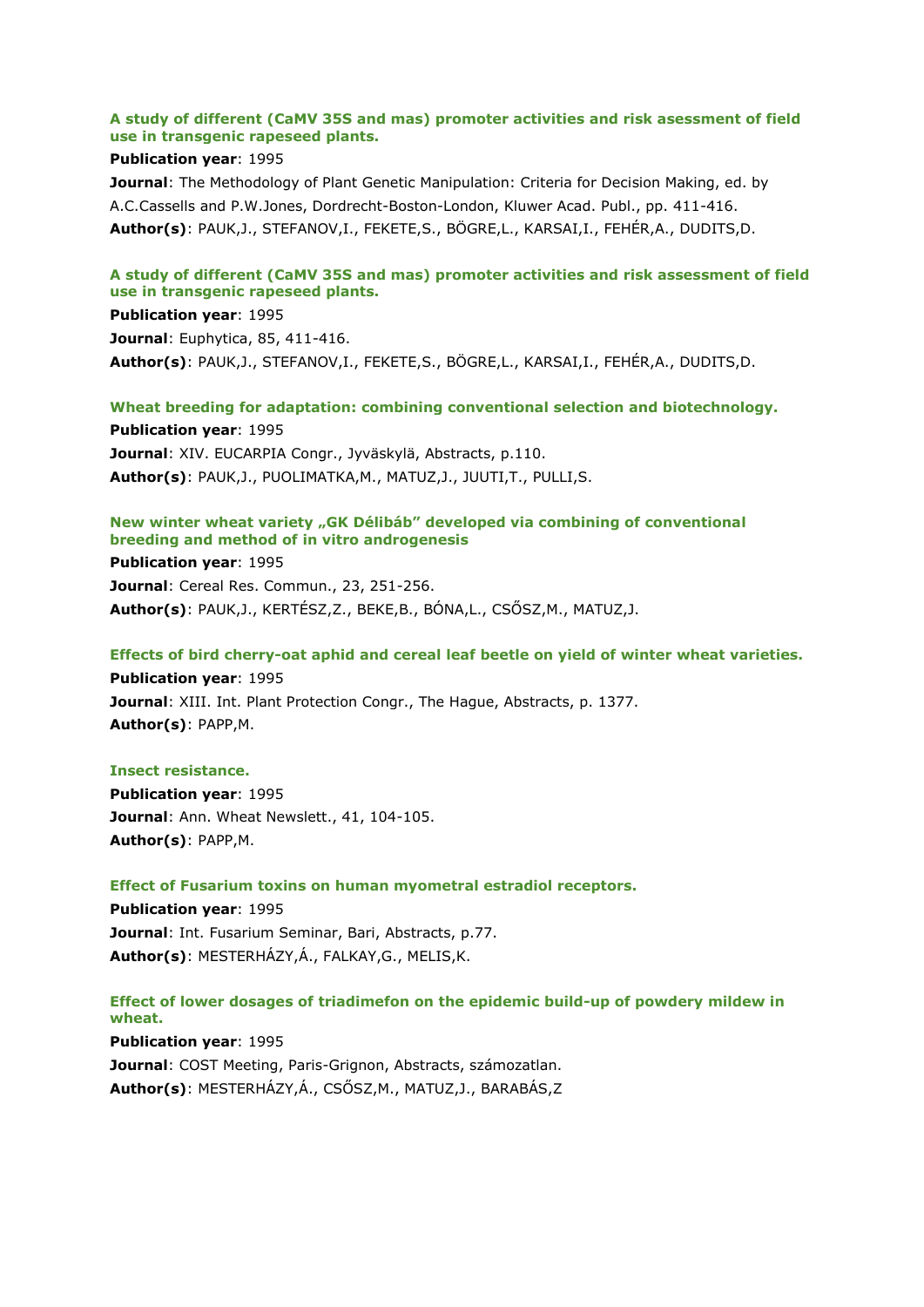### **Resistance of cereals to Fusarium in relation with the toxin contamination and natural occurrence of Fusarium toxins in South Hungary.**

#### **Publication year**: 1995

**Journal: 9th Congr. Food Sci. Technol., Budapest, Abstracts, L 036. Author(s)**: MESTERHÁZY,Á., BARTÓK,T., TÉREN,J.

#### **Resistenzausprägung der Ährenfusariose des Weizens in Abhängigkeit der Erregerpathogenität.**

**Publication year**: 1995 **Journal**: Phytomedizin, 25/3, 22-23. **Author(s)**: MESTERHÁZY,Á

### **Creating highly resistant winter wheats to Fusarium scab.**

**Publication year**: 1995 **Journal**: Int. Fusarium Seminar, Bari, Abstracts, pp. 118-119. **Author(s)**: MESTERHÁZY,Á.

### **Beeinflussung der epidemiologischen Ausbreitung der Weizen-Fusariose durch Resistenzen, Fungizide und unterschiedliche Pathogene.**

**Publication year**: 1995 **Journal**: 46. Tagung d. Vereinigung Österr. Pflanzenzüchter, Gumpenstein, Vorträge, pp. 139-150. **Author(s)**: MESTERHÁZY,Á.

**Types and components of resistance against Fusarium head blight of wheat.**

**Publication year**: 1995 **Journal**: Plant Breeding, 114, 377-386. **Author(s)**: MESTERHÁZY,Á.

#### **Keimungsvigor und Saatgutqualität bei Winterweizen.**

**Publication year**: 1996 **Journal**: 47. Arbeitstagung Vereinigung Österr. Pflanzenzüchter, Gumpenstein, Vorträge, pp. 79- 84. **Author(s)**: MATUZ,J., BÓNA,L., BEKE,B., MESTERHÁZY,Á.

**Inheritance of quality traits in two durum wheat (Triticum durum Desf.) crosses. Publication year**: 1996 **Journal**: Cereal Res. Commun., 24, 203-210. **Author(s)**: MATUZ,J., BEKE,B.

**The inheritance of some quality characters in durum wheat (Triticum durum Desf.). Publication year**: 1996 **Journal**: 10th Int. Cereal Bread Congr., Porto Carras, Abstracts, p. 38. **Author(s)**: MATUZ,J., BEKE,B.

**Cytogenetic studies of anther culture-derived doubled haploid wheat varieties. Publication year**: 1996 **Journal**: 5th Int. Wheat Conf., Ankara, Abstracts, p. 68. **Author(s)**: TŐKEI-MÁZIK,K., TÓTH,L.K., KERTÉSZ,Z., PAUK,J., HESZKY,L.E.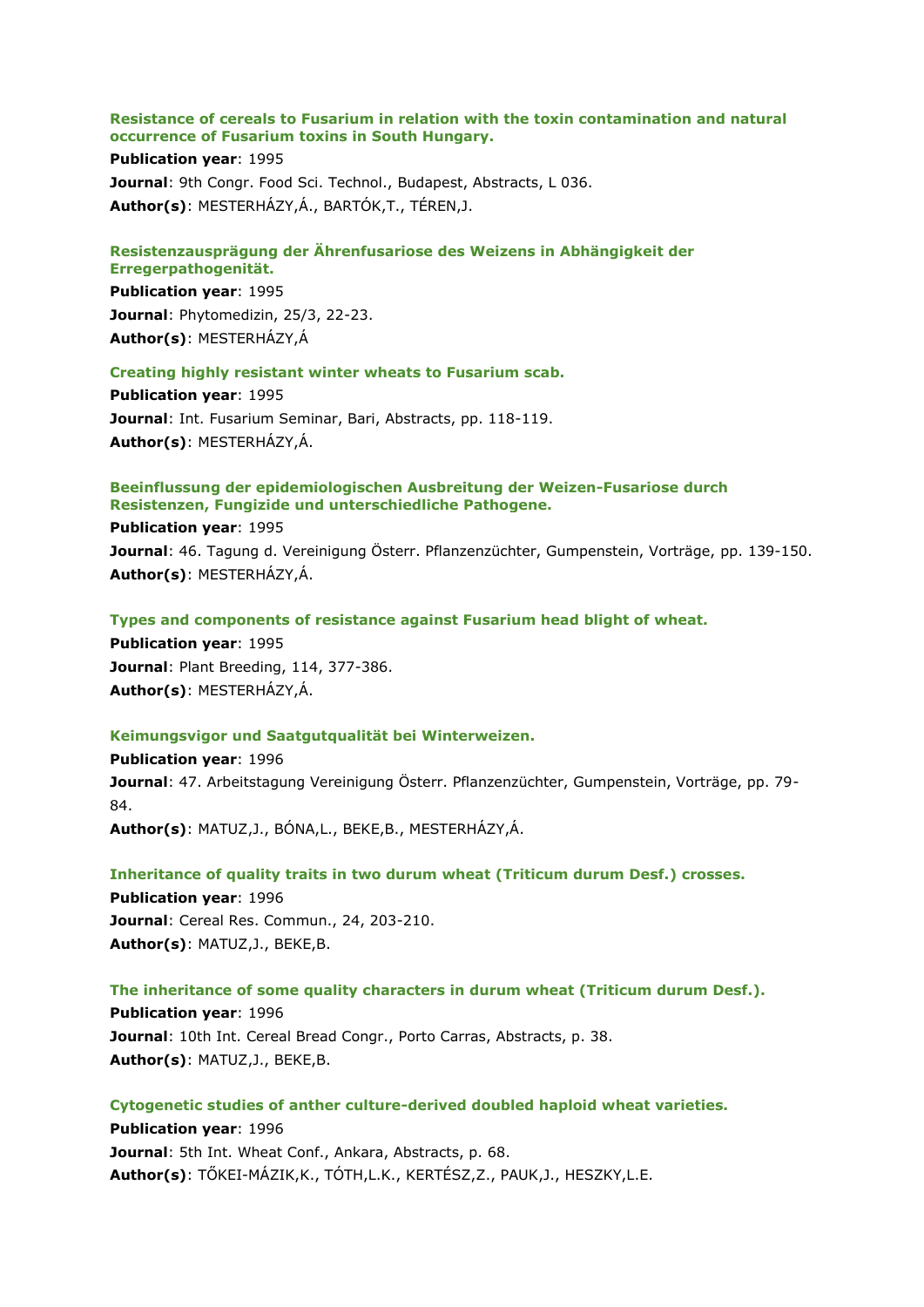# **Mitochondrial DNA recombination among compatible strains of the Aspergillus niger aggregate without using selection pressure.**

**Publication year**: 1996 **Journal**: 3rd Eur. Conf. Fungal Genet., Münster, Abstracts, p. 255. **Author(s)**: TÓTH,B., HAMARI,Zs., KEVEI,F.

# **Recombination of mitochondria among compatible strains of Aspergillus niger aggregate without selection pressure.**

**Publication year**: 1996 **Journal**: Acta Microbiol. Immunol. Hung., 43, 247. **Author(s)**: TÓTH,B., HAMARI,Zs., KEVEI,F.

**Premature telarche and Fusarium toxins: the key to a mysterious disease?**

**Publication year**: 1996 **Journal**: 3rd Middle Eur. Workshop on Pediatric Endocrinology, Bled, Abstracts, számozatlan. **Author(s)**: SZÜTS,P., BARTÓK,T., MESTERHÁZY,Á., FALKAY,Gy.

# **Silage sorghum production and utilization in Hungary.**

**Publication year**: 1996 **Journal**: XVIIth EUCARPIA Conf., Thessaloniki, Abstracts, p. 127. **Author(s)**: SIKLÓSI-RAJKI,E.

# **Examination of sorghum fibre and sugar content in Hungary.**

**Publication year**: 1996 **Journal**: Proc. First Eur. Sorghum Seminar, Toulouse, pp. 318-322. **Author(s)**: SIKLÓSI-RAJKI,E.

# **Effects of heavy metals (Ag, Co, Cd, Cu, Ni) on shoot and root regeneration in wheat callus cultures.**

**Publication year**: 1996 **Journal**: Proc. IXth Int. Colloquium Optimization of Plant Nutrition, Prague, p. 241. **Author(s)**: PURNHAUSER,L., BONA,L.

# **Vehnän mikrosporiviljely vahvuudet ja heikkoudet (Isolated wheat microspore culture: advantages and problems).**

**Publication year**: 1996 **Journal**: Solusta tuottavään kasviin. Hyötykasvien solujkkoviljelyseminaari, ed. by S. Immonen, Jokioinen, MTT, pp. 113-121. **Author(s)**: PUOLIMATKA,M., LAINE,S., PAUK,J.

# **Biotechnology and wheat breeding.**

**Publication year**: 1996 **Journal**: 5th Int. Wheat Conf., Ankara, Abstracts, p. 384. **Author(s)**: PAUK,J., PUOLIMATKA,M., KERTÉSZ,Z., JENES,B., MATUZ,J.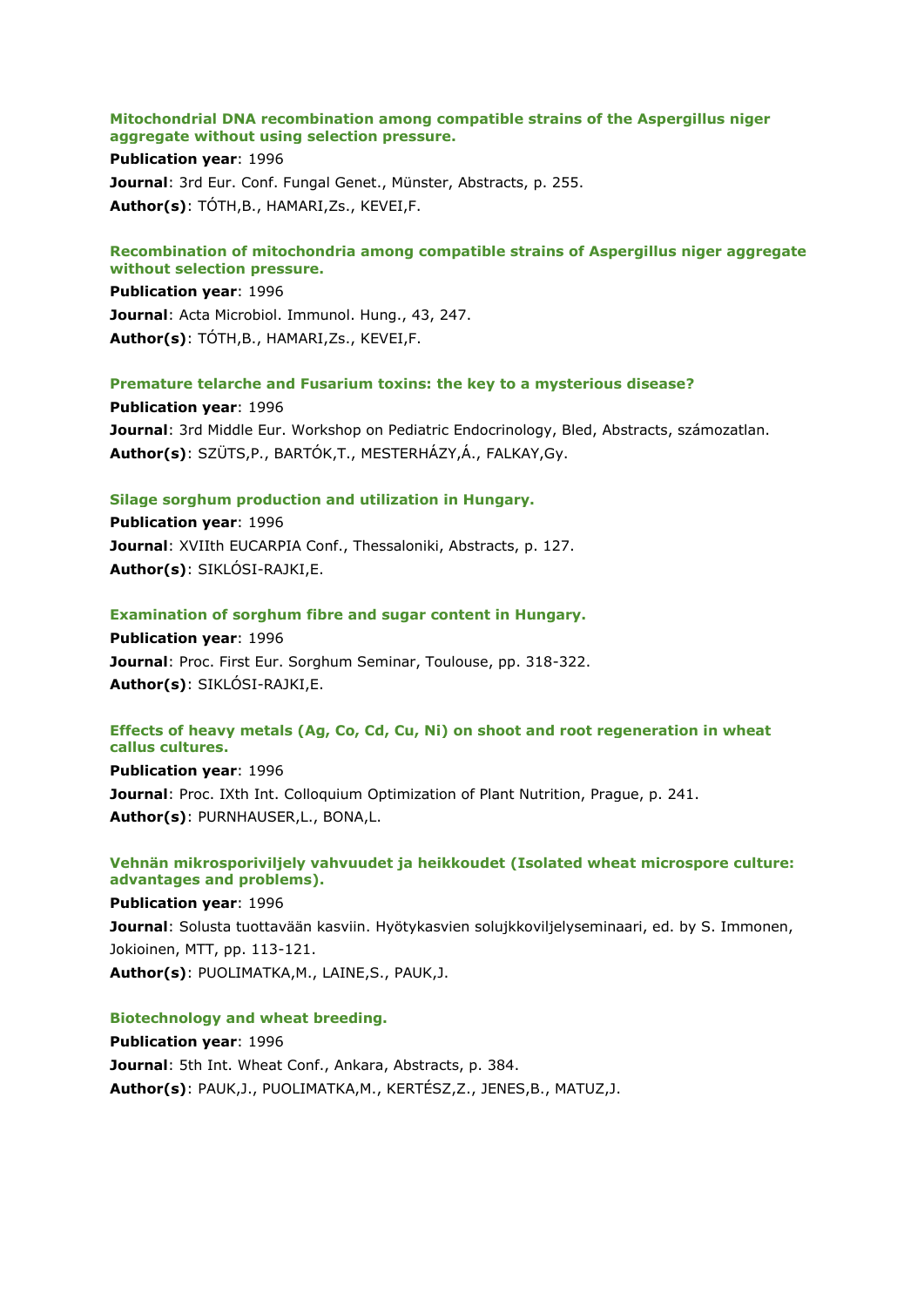# **Transgenic fertile rice plants obtained through biolistic transformation using reporter genes and TR promoter.**

# **Publication year**: 1996

**Journal**: Proc. 3rd Int. Rice Genet. Symp., Manila, pp. 719-722. **Author(s)**: PAUK,J., NERLICH,A., PAWELCZYK,H., SCHLEDZEWSKI,K., MATUZ,J., SIMON,K.I., MENDEL,R.R.

# **In vitro androgenesis of crop plants and genetic manipulation.**

**Publication year**: 1996 **Journal**: Proc. 2nd Brazilian-Hungarian Seminar and Training Course in Plant Biotechnology, Budapest, pp. 114-124. **Author(s)**: PAUK,J., MONOSTORI,T., PUOLIMATKA,M., JENES,B., KERTÉSZ,Z., MATUZ,J.

# **Transgeeniset kasvit ja niiden viljelyn risken arvuionti (Transgenic crop plants and risk assessment of their field use).**

#### **Publication year**: 1996

**Journal**: Solusta tuottavään kasviin, Hyötykasvien solujkkoviljelyseminaari (From cells to productive plants, Tissue culture seminar of cultivated crops), ed. by S.Immonen, Jokioinen, MTT, pp. 149-153.

**Author(s)**: PAUK,J.

#### **Mixed virus infection of wheat in South-East Hungary in 1994 and 1995.**

**Publication year**: 1996 **Journal**: Cereal Res. Commun., 24, 179-182. **Author(s)**: PAPP,M., MESTERHÁZY,Á., VASDINYEI,R., GÁBORJÁNYI,R.

# **Resistance of winter wheat to cereal leaf beetle (Coleoptera: Chrysomelidae) and bird cherry-oat aphid (Homoptera: Aphididae).**

**Publication year**: 1996 **Journal**: J. Econ. Entomol., 89, 1649-1657. **Author(s)**: PAPP,M., MESTERHÁZY,Á.

#### **Maize hybrid seed production by the mutual random mating of the parental components.**

**Publication year**: 1996 **Journal**: Cereal Res. Commun., 24, 307-316. **Author(s)**: PALÁGYI,A., NÉMETH,J

#### **Breeding wheat for resistance against powdery mildew in Szeged.**

**Publication year**: 1996 **Journal**: Proc. COST 817 Meeting, 1994, Zürich/Kappel am Albis, pp. 149-152. **Author(s)**: MESTERHÁZY,Á., CSŐSZ,M.

# **Control of Fusarium head blight of wheat by fungicide and its effect on the toxin contamination of the grains.**

# **Publication year**: 1996

**Journal**: Pflanzenschutz Nachrichten Bayer, 49, 181-198. **Author(s)**: MESTERHÁZY,Á., BARTÓK,T.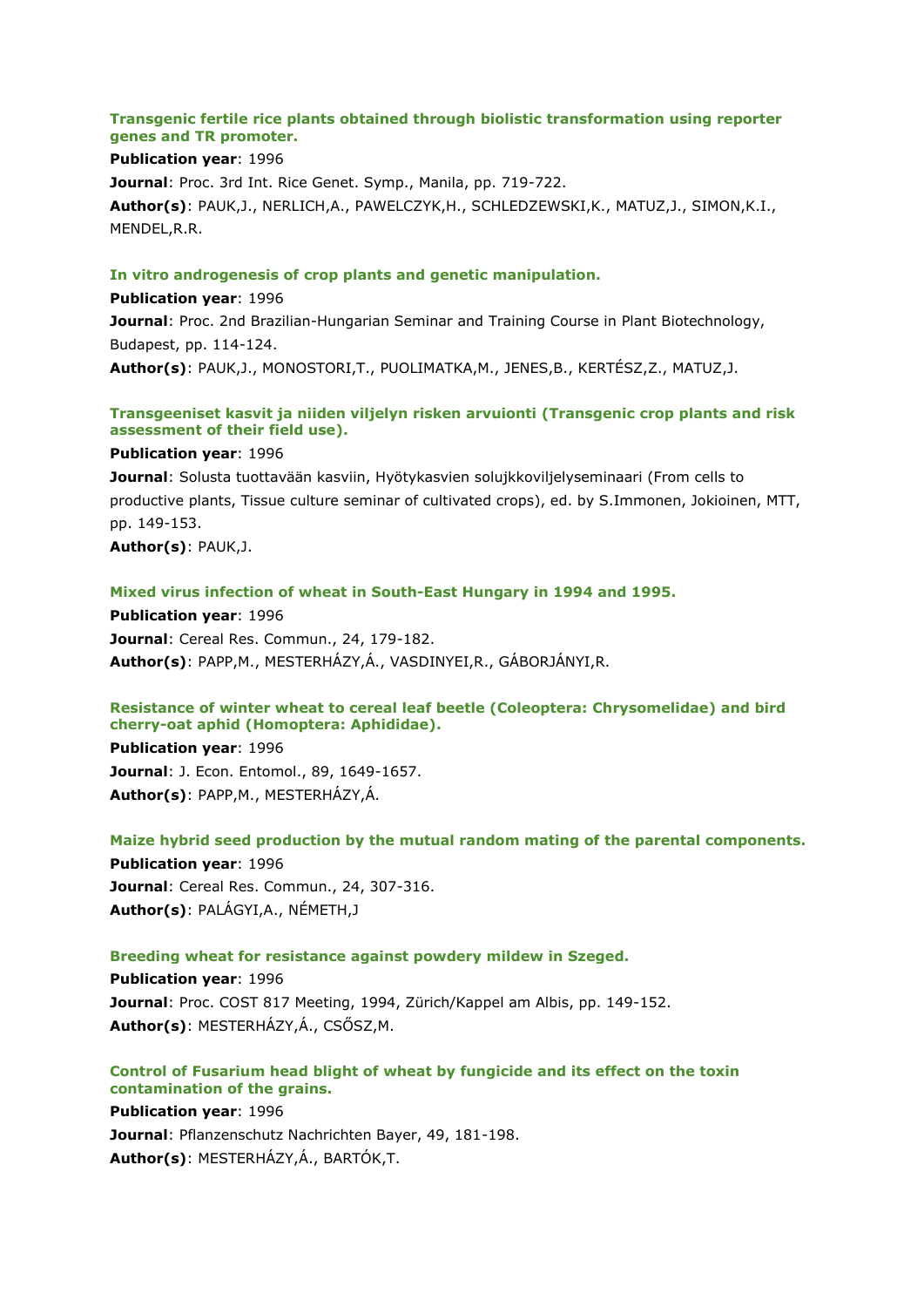### **Breeding for resistance to Fusarium head blight on wheat.**

**Publication year**: 1996 **Journal**: Proc. CIMMYT Conf. on Fusarium Head Scab, El Batán, pp. 79-85. **Author(s)**: MESTERHÁZY,Á.

# **Effect of the development of plants on susceptibility of corn to maize dwarf mosaic potyvirus.**

**Publication year**: 1996 **Journal**: XVIIth EUCARPIA Conf. on Maize and Sorghum, Thessaloniki, Abstracts, p. 92. **Author(s)**: KOVÁCS,Gy., TOLDINÉ TÓTH,É., VASDINYEI,R., GÁBORJÁNYI,R.

# **Effect of postinoculation temperature treatments on susceptibility of corn to maize dwarf mosaic and sugarcane mosaic potyviruses.**

**Publication year**: 1996 **Journal**: Cereal Res. Commun., 24, 187-193. **Author(s)**: KOVÁCS,Gy., TOLDINÉ TÓTH,É., GÁBORJÁNYI,R., VASDINYEI,R.

# **Transmission of mitochondria and recombination of mtDNA among black Aspergilli in incompatible and compatible relations.**

**Publication year**: 1996 **Journal**: 8th Int. Congr. Mycological Division IUMS, Jerusalem, Abstracts, p. 55. **Author(s)**: KEVEI,F., TÓTH,B., COENEN,A., HAMARI,Zs., VARGA,J., CROFT,J.H.

# **Recombination of mitochondrial DNA following ditected mitochondrial transmission among black Aspergilli.**

**Publication year**: 1996

**Journal**: 3rd Eur. Conf. Fungal Genetics, Münster, Abstracts, p. 24 **Author(s)**: KEVEI,F., TÓTH,B., COENEN,A., HAMARI,Zs., VARGA,J., CROFT,J.H.

# **Vergleich der Sortenerhaltungsmethoden bei Brotweizen mit hervorragender Backqualität.**

**Publication year**: 1996

**Journal**: 47. Tagung der Verein. Österr. Pflanzenzüchter, Gumpenstein, Vorträge, pp. 85-90.. **Author(s)**: KERTÉSZ,Z., KERTÉSZ,Cs., MATUZ,J., MESTERHÁZY,Á.

# **Present status of wheat research at the Cereal Research Institute, Szeged.**

**Publication year**: 1996 **Journal**: EUREKA Workshop, Szeged, Abstracts, számozatlan. **Author(s)**: KERTÉSZ,Z.

# **Novel methods in wheat breeding at the Cereal Research Institute, Szeged.**

**Publication year**: 1996 **Journal**: 2nd Seminar on Soil-Plant-Environment Relationships, Debrecen, számozatlan. **Author(s)**: KERTÉSZ,Z.

# **Vulnerability of yellow rust resistance in Hungarian wheats.**

**Publication year**: 1996 **Journal**: Proc. 9th Eur. Mediterr. Cereal Rusts & Powdery Mildew Conf., Lunteren, pp. 307-308. **Author(s)**: JOHNSON,R., MANNINGER,K., CSÖSZ,M., MESTERHAZY,A.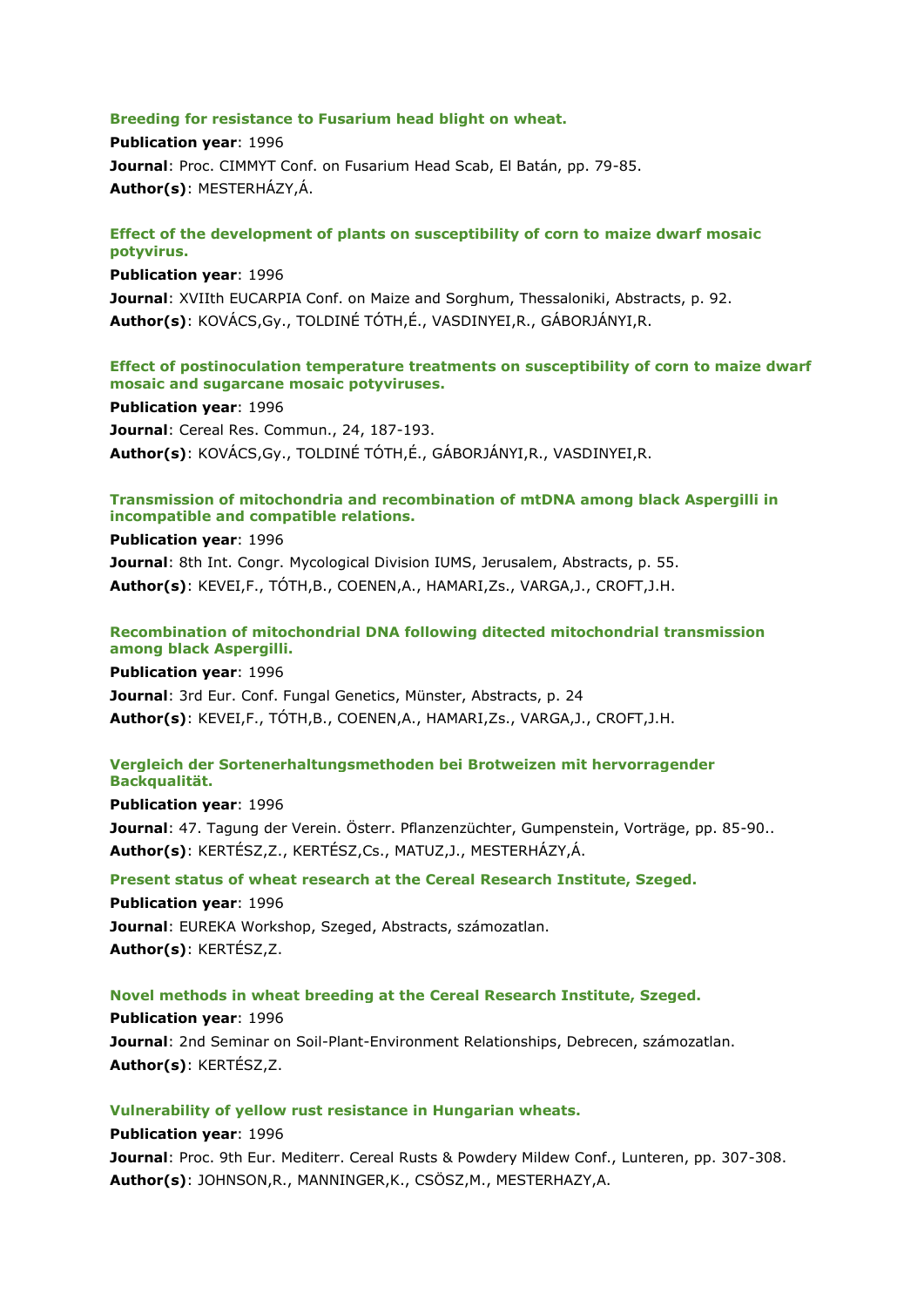#### **Detailed map of mitochondrial genom of Aspergillus carbonarius.**

**Publication year**: 1996 **Journal**: 3rd Eur. Conf. Fungal Genetics, Münster, Abstracts, p. 247. **Author(s)**: HAMARI,Zs., PFEIFFER,I., TÓTH,B., KEVEI,F.

# **Costs and benefits of hydroxamic acids-related resistance in winter wheat against the bird cherry-oat aphid, Rhopalosiphum padi L.**

**Publication year**: 1996 **Journal**: Ann. Appl. Biol., 129, 83-90. **Author(s)**: GIANOLI,E., PAPP,M., NIEMEYER,H.M.

#### **Breeding Confectionary Sunflower Hybrids in Hungary.**

**Publication year**: 1996 **Journal**: Proc. 14th Int. Sunflower Conf., Beijing/Shenyang, Abstracts, p. 3. **Author(s)**: FRANK,J., NEMETH,G., PALVOLGYI,L.

#### **Potential of Using Recessive Macromutant Lines in Sunflower Hybridization**

**Publication year**: 1996 **Journal**: Proc. 14th Int. Sunflower Conf., Beijing/Shenyang, Abstracts, pp. 5-6. **Author(s)**: FRANK,J., NEMETH,G

#### **Stem rust epidemiology studies with the center-pivot method.**

**Publication year**: 1996 **Journal**: Proc. 9th Eur. Mediterr. Cereal Rusts & Powdery Mildew Conf., Lunteren, Abstracts, p. 305. **Author(s)**: CSÖSZ,M., MESTERHAZY,A., MATUZ,J., BARABAS,Z

### **Tolerance reaction of wheat genotypes against stem rust and powdery mildew.**

**Publication year**: 1996 **Journal**: Proc. 9th Eur. Mediterr. Cereal Rusts & Powdery Mildew Conf., Lunteren, Abstracts, p. 254.

**Author(s)**: CSÖSZ,M., MATUZ,J., MESTERHAZY,A.

### **Improving the drought tolerance of winter wheat in a breeding program.**

**Publication year**: 1996 **Journal**: Proc. 5th Int. Wheat Conf., Ankara, pp. 176-177. **Author(s)**: CSEUZ,L., ERDEI,L.

# **Reciprocal performance of Oklahoma- and Hungarian-derived wheat germplasms.**

**Publication year**: 1996 **Journal**: Annu. Meeting Amer. Soc. Agron., Seattle, Agron. Abstr. p. 174. **Author(s)**: CARVER,B.F., BONA,L.

### **Tolerance of Hungarian winter wheat genotypes to aluminium toxicity.**

**Publication year**: 1996 **Journal**: IV. Int. Symp. Plant-Soil Interactions at Low pH, Belo Horizonte, Abstracts, p. 25. **Author(s)**: BONA,L., PURNHAUSER,L.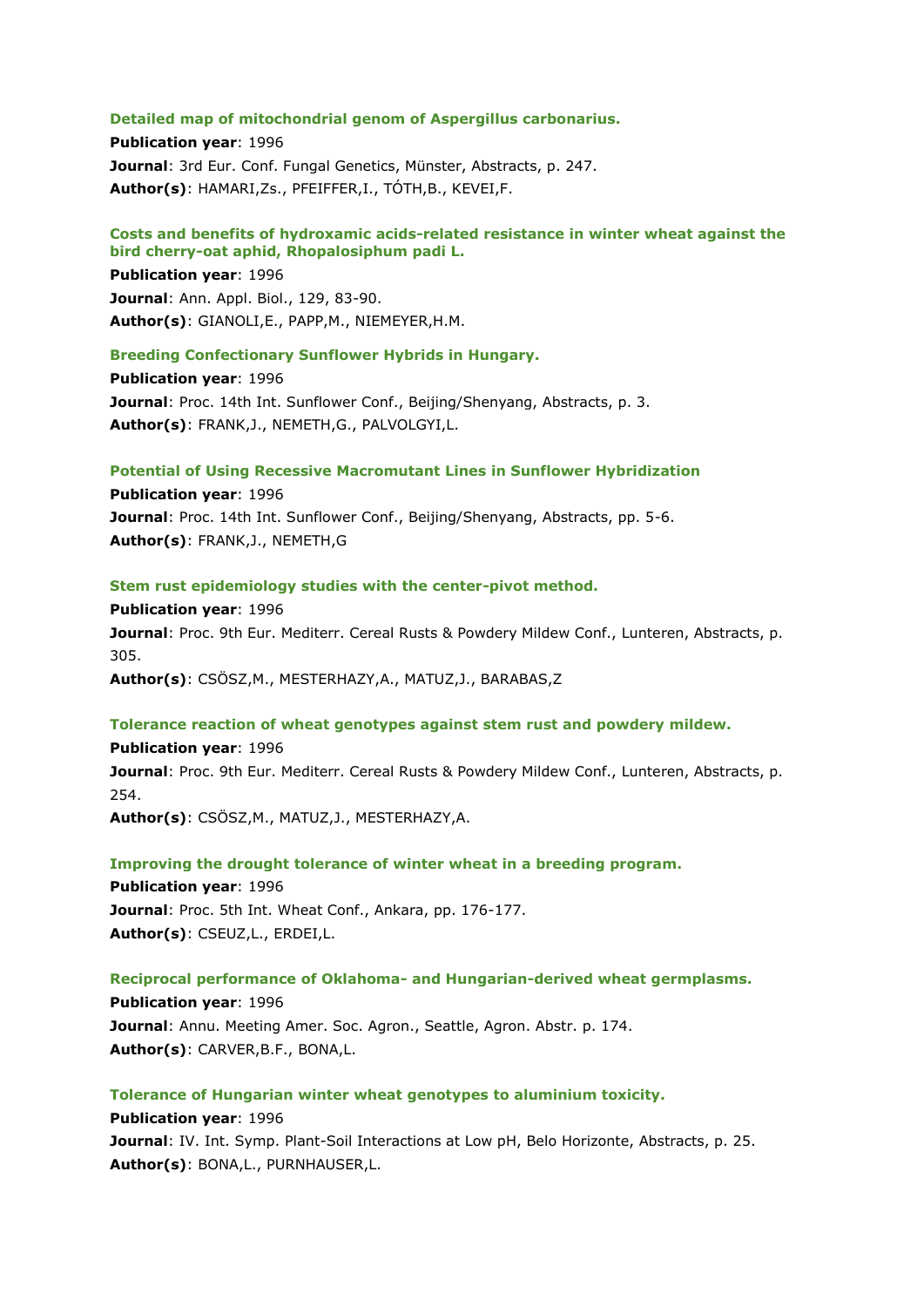#### **Soil acidity effects on mineral elemental concentrations in common and durum wheats.**

**Publication year**: 1996 **Journal**: Proc. Ninth Int. Colloq. on Opt. Plant Nutrition, Prague, pp. 279-282. **Author(s)**: BONA,L., BALIGAR,V.C., BLIGH,D.P., PURNHAUSER,L.

# **Durum wheat (Triticum durum Desf.) breeding at Cereal Research Institute, Szeged, Hungary.**

**Publication year**: 1996 **Journal**: Fifth Int. Wheat Conf., Ankara, Abstracts, p. 10-11. **Author(s)**: BEKE,B., MATUZ,J.

### **Inheritance of the quality of durum wheat (Triticum durum Desf.).**

**Publication year**: 1996 **Journal**: Ann. Wheat Newslett., 42, 98. **Author(s)**: BEKE,B., MATUZ,J.

### **Characterization of cytokinins by electrospray ionisation and collision-induced dissociation mass spectrometry without precursor ion selection.**

**Publication year**: 1996 **Journal**: J. Mass Spectrom., 31, 756-760. **Author(s)**: BARTÓK,T., BÖRCSÖK,G., KOMORÓCZY,R., SÁGI,F

#### **Effect of heterosis in broomcorn hybrid based on male sterile lines.**

**Publication year**: 1996 **Journal**: XVIIth Eucarpia Conf., Maize and Sorghum, Thessaloniki, Abstracts, p. 107. **Author(s)**: BARNÁNÉ BACSA,M.

#### **Bread from corn starch for dietetic purposes.**

**Publication year**: 1996 **Journal**: 10th Int. Cereal and Bread Congr., Porto Carras, Abstracts, p. 178. **Author(s)**: ÁCS,E., MATUZ,J.

# **Bread from corn starch for dietetic purposes. II. Formation of the visual and technological properties.**

**Publication year**: 1996 **Journal**: Cereal Res. Comm., 24, 451-459. **Author(s)**: ÁCS,E., KOVÁCS,Zs., MATUZ,J.

### **Bread from corn starch for dietetic purposes. I. Structure formation.**

**Publication year**: 1996 **Journal**: Cereal Res. Comm., 24, 441-449. **Author(s)**: ÁCS,E., KOVÁCS,Zs., MATUZ,J.

# **In vitro production of Fusarium resistant wheat plants.**

### **Publication year**: 1996

**Journal**: Biotechnology in Agriculture and Forestry, ed. by Y.P.S Bajaj, Vol. 36, Somaclonal Variation in Crop Improvement II., Heidelberg, Springer Vlg., pp. 3-19. **Author(s)**: AHMED,K.Z., MESTERHAZY,A., SAGI,F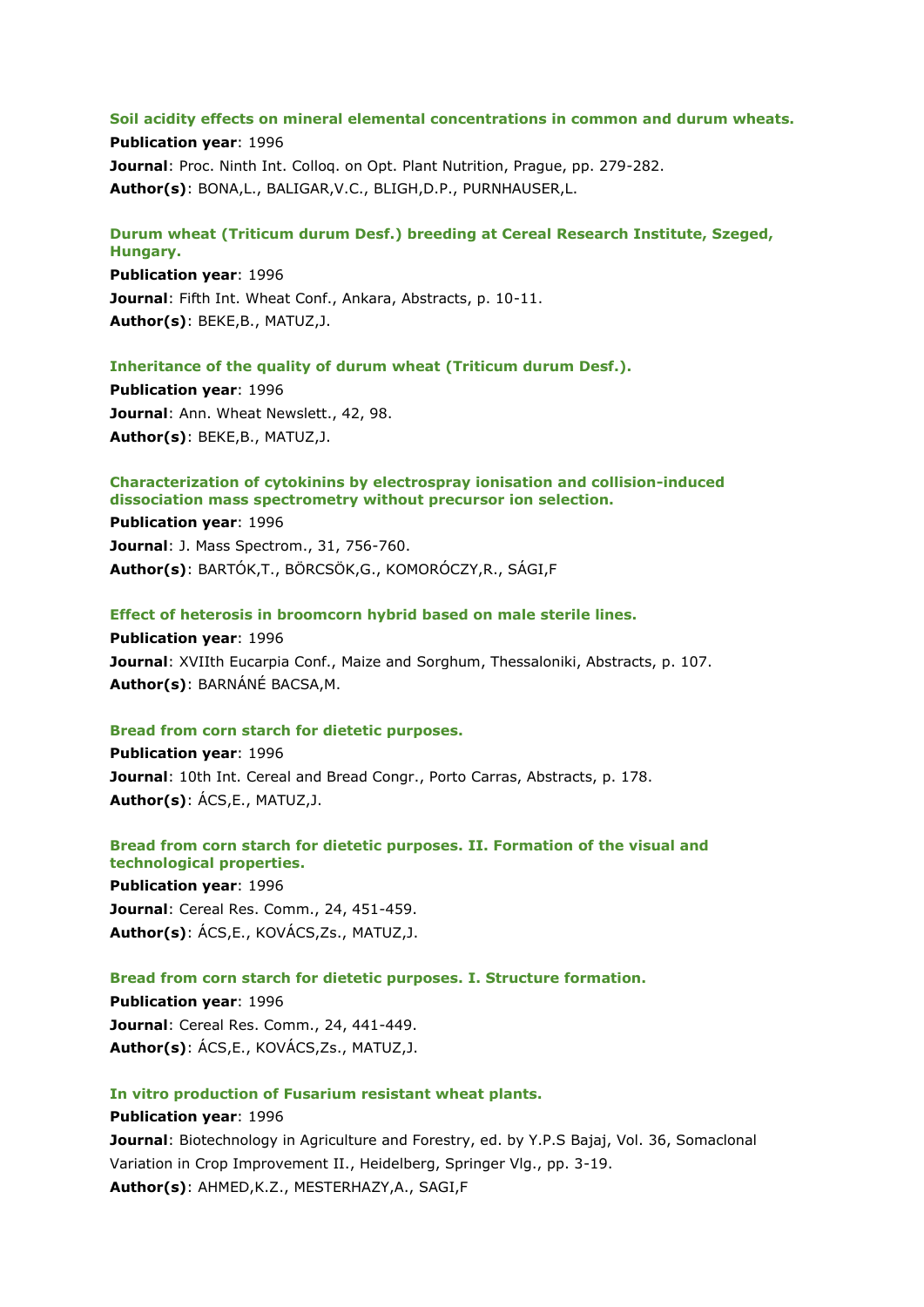# **In vitro techniques for selecting wheat (Triticum aestivum L.) for Fusarium resistance. II. Culture filtrate technique and inheritance of Fusarium-resistance in the somaclones.**

**Publication year**: 1996 **Journal**: Euphytica, 91, 341-349. **Author(s)**: AHMED,K.Z., MESTERHAZY,A., BARTOK,T., SAGI,F.

### **Genetic variability within the toxigenic Petromyces genus.**

**Publication year**: 1997 **Journal**: Cereal Res. Commun., 25, 285-289. **Author(s)**: VARGA,J., KEVEI,É., PALÁGYI,A(ndrea), TÓTH,B., TÉREN,J.

### **Formaldehyde cycle and stress syndrome.**

**Publication year**: 1997 **Journal**: Conf. Stress of life, Budapest, Abstracts, p. G2-1. **Author(s)**: TYIHÁK,E., MANNINGER,K., CSŐSZ,M., SÁRI,É., TRÉZL,L., BLUNDEN,G.

### **Physical maps of the mitochondrial DNAs of some isolates of the Aspergillus niger species aggregate.**

**Publication year**: 1997 **Journal**: Acta Microbiol. Immunol. Hung., 44, 428-429. **Author(s)**: TÓTH,B., HAMARI,Zs., VARGA,J., KEVEI,F.

**Transmission of mitochondria and recombination of mtDNA in Aspergillus niger complex.**

**Publication year**: 1997 **Journal**: Acta Microbiol. Immunol. Hung., 429-430- **Author(s)**: TÓTH,B., HAMARI,Zs., KEVEI,F.,

#### **Phenotypic and molecular characterization of black wild type Aspergillus isolates.**

**Publication year**: 1997 **Journal**: Acta Microbiol. Immunol. Hung., 44, 72. **Author(s)**: TÓTH,B., HAMARI,Zs., BARNA,R., VARGA, J., KEVEI,F.

### **Ochratoxin A in the sera of blood donors and ill persons.**

**Publication year**: 1997 **Journal**: Cereal Res. Commun., 25, 307-308. **Author(s)**: TÁPAI,K., TÉREN,J., MESTERHÁZY,Á.

# **Study of fungicide residues in the grain of fungicide-treated wheats. II. Propiconazoleand bromuconazole-based fungicides.**

**Publication year**: 1997 **Journal**: Cereal Res. Commun., 25, 1001-1006. **Author(s)**: TANÁCS,L., SZABÓ,G., CSATLÓS,I., MATUZ,J.

# **Study of fungicide residues in the grain of fungicide-treated wheats. I. Cyproconazoleand carbendazime-based fungicides.**

**Publication year**: 1997 **Journal**: Cereal Res. Commun., 25, 993-1000. **Author(s)**: TANÁCS,L., CSATLÓS,I., MATUZ,J.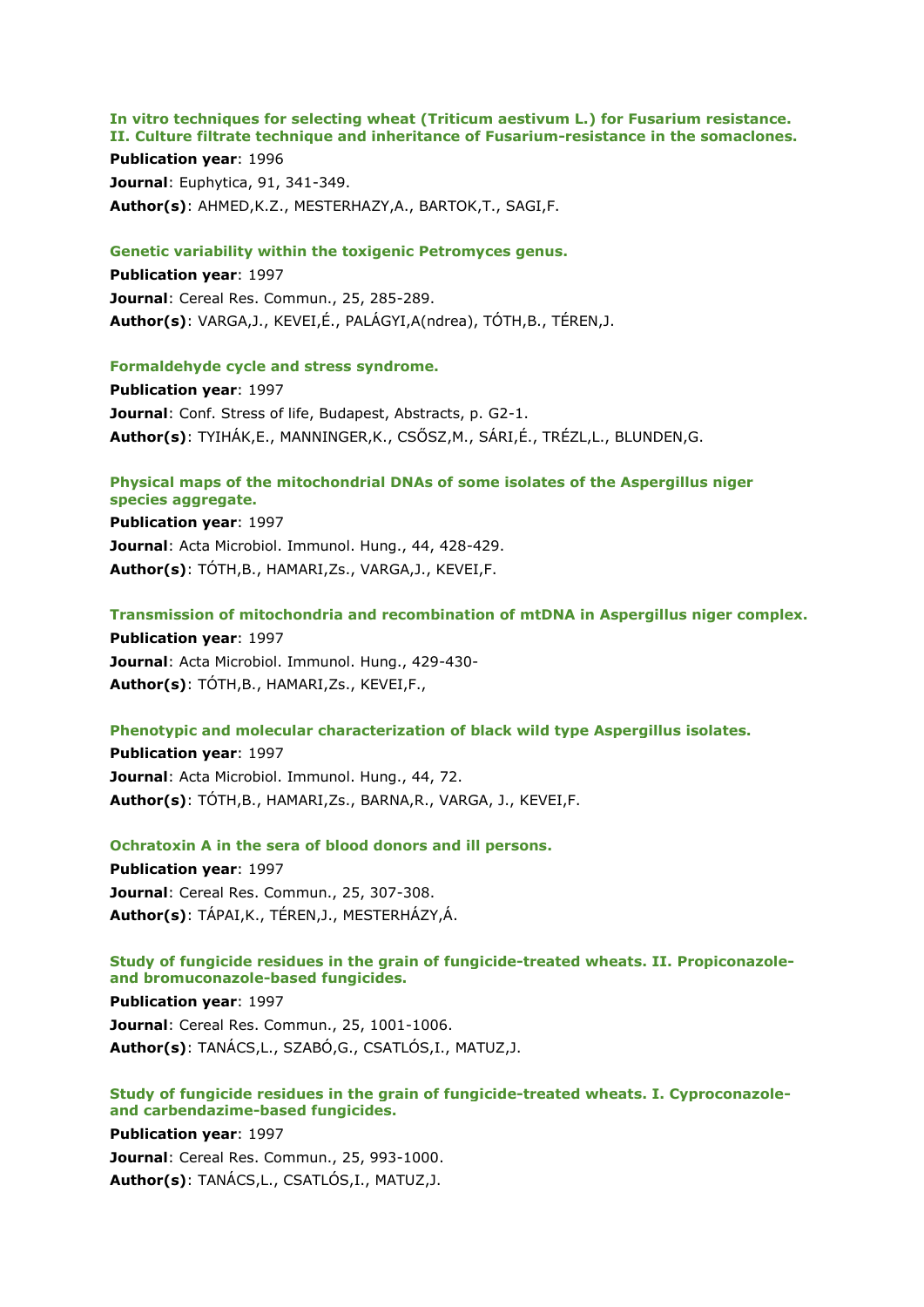### **Premature telarche/mastopathy and Fusarium toxins: Key to a mysterious disease.**

**Publication year**: 1997 **Journal**: ESPE – LWPS Joint Meeting, Stockholm, Abstracts, p. 191. **Author(s)**: SZÜTS,P., BARTÓK,T., MESTERHÁZY,Á., FALKAY,Gy., MELIS,K., FÖLDES,I., VASTAGH,I. SZIROVICZA,É.

## **Early telarche symptoms in children and their relations to zearalenone contamination in foodstuffs.**

**Publication year**: 1997 **Journal**: Cereal Res. Commun., 25, 429-436. **Author(s)**: SZÜTS,P., MESTERHÁZY,Á., FALKAY,Gy., BARTÓK,T.

### **Maize microspore culture.**

**Publication year**: 1997 **Journal**: 8th Eur. Congr. Biotechnology, Budapest, MO 6204, 56. **Author(s)**: SZARKA,B.

#### **Intergeneric somatic hybridisiation between maize and wheat.**

**Publication year**: 1997 **Journal**: 8th Eur. Congr. Biotechnology, Budapest, Abstracts, MO 6111, 45. **Author(s)**: SZARKA,B.

# **Role of light in changes in free amino acid and polyamine contents at chilling temperature in maize (Zea mays L.).**

**Publication year**: 1997 **Journal**: Physiol. Plant., 100, 434-438. **Author(s)**: SZALAI,G., JANDA,T., BARTÓK,T., PÁLDI,E.

# **Sweet sorghum breeding and production in Hungary**

**Publication year**: 1997 **Journal**: Proc. First. Int. Sweet Sorghum Conf., Peking, pp. 163-167. **Author(s)**: SIKLÓSI-RAJKI,E., FECZÁK,J.

# **Effects of heavy metals on somatic tissue culture of wheat.**

**Publication year**: 1997 **Journal**: Ann. Wheat Newslett., 43, 113. **Author(s)**: PURNHAUSER,L.

# **Proucavanje fizioloski sporednih dejstava tretiranja semena na sorte psenice (Csávázószerek mellékhatásainak vizsgálata őszi búza kísérletekben).**

**Publication year**: 1997 **Journal**: Drugi naucno-strucni Simpozijum iz selekcije i semenarstva (II. Növénynemesítési és Növénytermesztési Szimpózium), Arandelovac, Zbornik izvoda, p. 50. **Author(s)**: PETRÓCZI,I.M.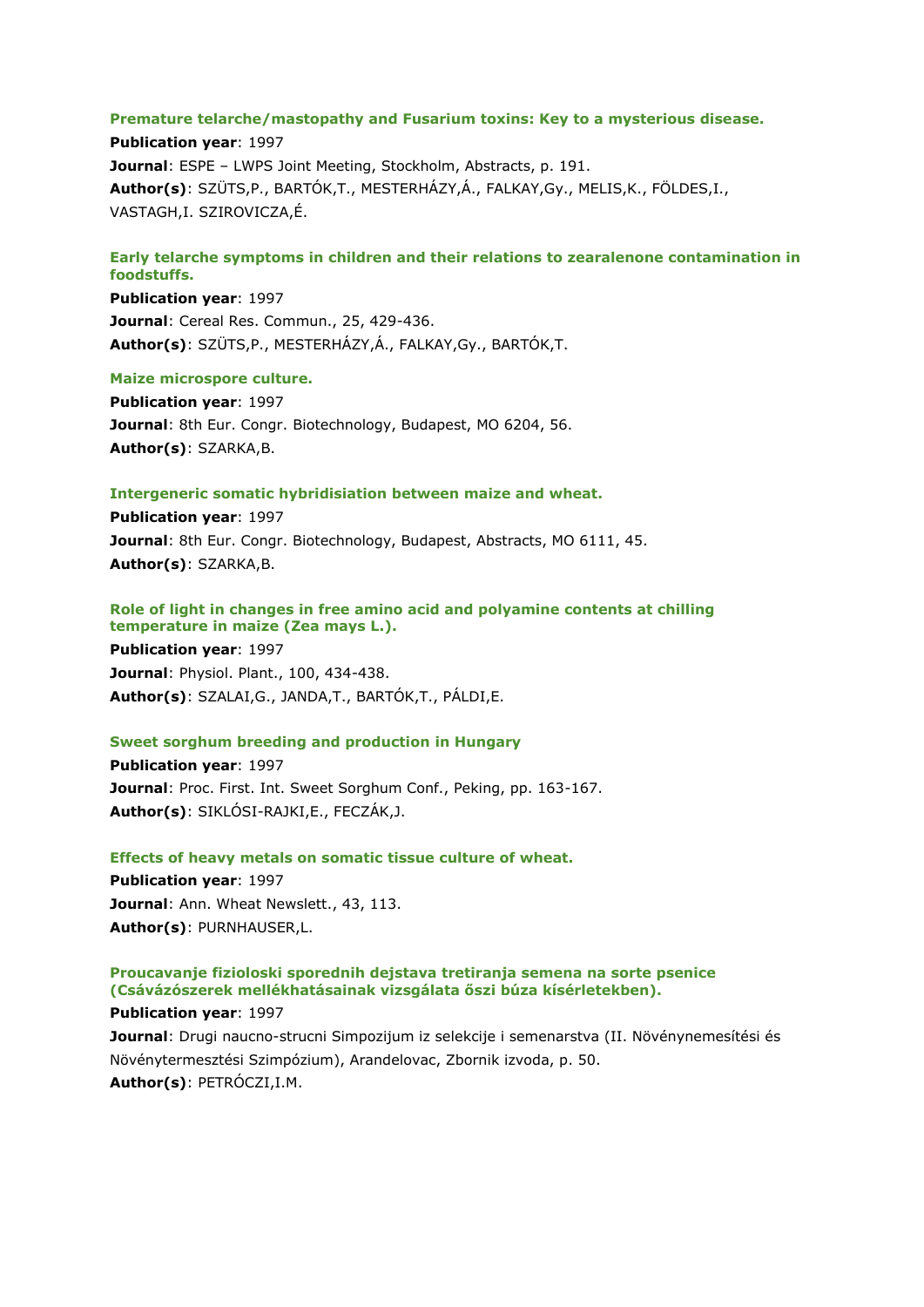### **Application technical parameters of aerially applying Slam in Hungary: Preliminary results of adaptation trials. Western corn rootworm.**

#### **Publication year**: 1997

**Journal**: 2nd FAO WCR/TPC Meeting, 2nd EPPO Meeting, 4th Int. IWGO Diabrotica Workshop, Budapest, Abstracts, p. 15. **Author(s)**: PETRÓ,E., SZÁSZ,Á., KEREKES,L., ZSELLÉR,I., SZÉLL,E., KISS,J.

#### **Production and evaluation of doubled haploid wheat lines.**

**Publication year**: 1997 **Journal**: J. Appl. Genet., 38, 425-435. **Author(s)**: PAUK,J., KERTÉSZ,Z

#### **Response of wheat genotypes to virus diseases under field conditions.**

**Publication year**: 1997 Journal: Ann. Wheat Newslett., 43, 117. **Author(s)**: PAPP,M., MESTERHÁZY,Á.

### **Viruses.**

**Publication year**: 1997 Journal: Ann. Wheat Newslett., 43, 115. **Author(s)**: PAPP,M.

# **Effect of Cu(II) on shoot and root regeneration in Triticum aestivum tissue cultures probed by the fast fluorescence (JIP-test).**

**Publication year**: 1997 **Journal**: 1st Balkan Bot. Congr., Thessaloniki, Abstracts, p. 162. **Author(s)**: MOUSTAKAS,M., PURNHAUSER,L., OUZOUNIODU,G., TSIMILLI-MICHAEL,M., BONA,L., STRASSER,R.J.

# **Genetic efforts and biotechniques for improvement of abiotic stress tolerance in wheat. Publication year**: 1997 **Journal**: Commemor. Workshop, Greek-Hung. Sci. Technol. Coop., Athens, Abstracts, pp. 1-4. **Author(s)**: MOUSTAKAS,M., OUZOUNIODU,G., KARATAGLIS,S., BONA,L., PURNHAUSER,L.,

#### **Evaluation of aluminium tolerance in cereals.**

ZSOLDOS,F., MATUZ,J.

**Publication year**: 1997 **Journal**: 1st Balkan Bot. Congr., Thessaloniki, Abstracts, p. 163. **Author(s)**: MOUSTAKAS,M., BONA,L., ZSOLDOS,F., OUZONIODU,G., PURNHAUSER,L.

# **Effect of chemical control on FHB and toxin contamination of wheat.**

**Publication year**: 1997 **Journal**: Cereal Res. Commun., 25, 781-783. **Author(s)**: MESTERHÁZY,Á., BARTÓK,T.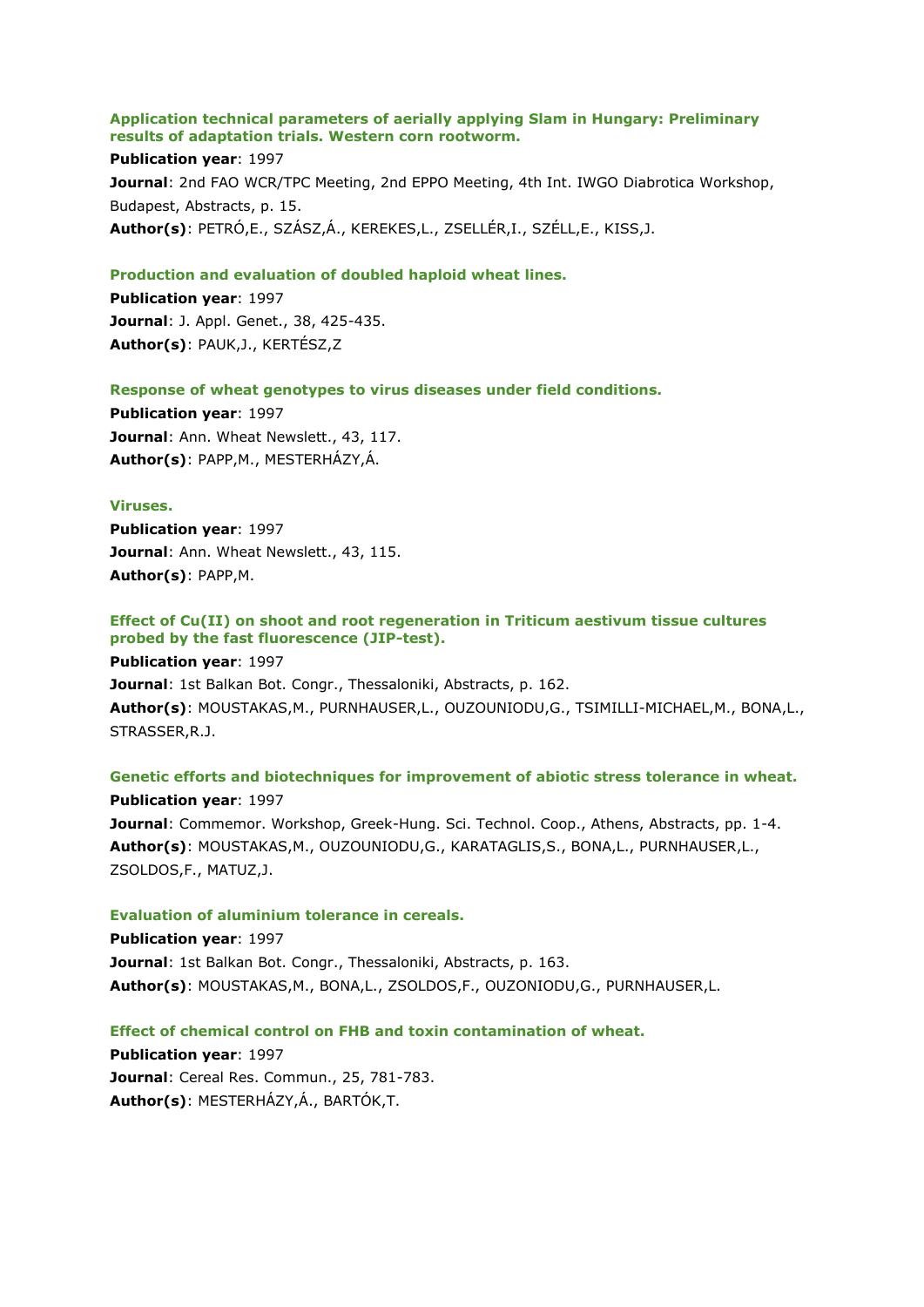#### **Proceedings of the 5th European Fusarium Seminar, 29 Aug – 5th Sept. 1997 (ed. by).**

**Publication year**: 1997 **Journal**: Cereal Res. Commun, 25, 231-866. **Author(s)**: MESTERHÁZY,Á.

**Fungicide control of Fusarium scab and impact on toxin contamination.**

**Publication year**: 1997 **Journal**: CIMMYT Conf. on Fusarium Head Scab, Mexico D.F., Papers, pp. 120-124. **Author(s)**: MESTERHÁZY,Á.

# **Breeding for resistance to Fusarium head blight of wheat.**

**Publication year**: 1997 **Journal**: CIMMYT Conf. on Fusarium Head Scab, Mexico D.F., Papers, pp. 79-85. **Author(s)**: MESTERHÁZY,Á.

# **Methodology of resistance testing and breeding against Fusarium head blight in wheat and results of selection.**

**Publication year**: 1997 **Journal**: Cereal Res. Commun., 25, 631-637. **Author(s)**: MESTERHÁZY,Á.

#### **Wheat research at the Cereal Research Institute, Szeged.**

**Publication year**: 1997 **Journal**: Hung. Agric. Res., 6/3, 8-10. **Author(s)**: MATUZ,J., KERTÉSZ,Z., BEKE,B., MESTERHÁZY,Á., PAUK,J., PURNHAUSER,L., PETRÓCZI,I., CSŐSZ,M., PAPP,M., BÓNA,L., CSEUZ,L., KERTÉSZ,Cs., SÁGI,F., BARTÓK,T.

**Inheritance of the quality traits in durum wheats (Triticum durum Desf.).**

**Publication year**: 1997 Journal: Ann. Wheat Newslett., 43, 114. **Author(s)**: MATUZ,J., BEKE,B.

**Durum wheat (Triticum durum Desf.) breeding in Szeged, Hungary Publication year**: 1997 Journal: Int. Wheat Quality Conf., Manhattan, KS, Abstracts, p. 52. **Author(s)**: MATUZ,J., BEKE,B.

### **Microsatellite fingerprinting lignin-deficient (bm3) maize mutants**

**Publication year**: 1997 **Journal**: 8th Eur. Congr. Biotechnology, Budapest, Abstracts, MO 6117, p. 47. **Author(s)**: MARTICSEK,J., GYULAI,G., BASKAY,G., KISS,E., GYULAVÁRI,O., HESZKY,L.E.

**Increase of resistance of wheat plants by pre-treatment with N-methylated substances. Publication year**: 1997 **Journal**: Stress of Life Conf., Budapest, Abstracts, p. 42. **Author(s)**: MANNINGER,K., CSŐSZ,M.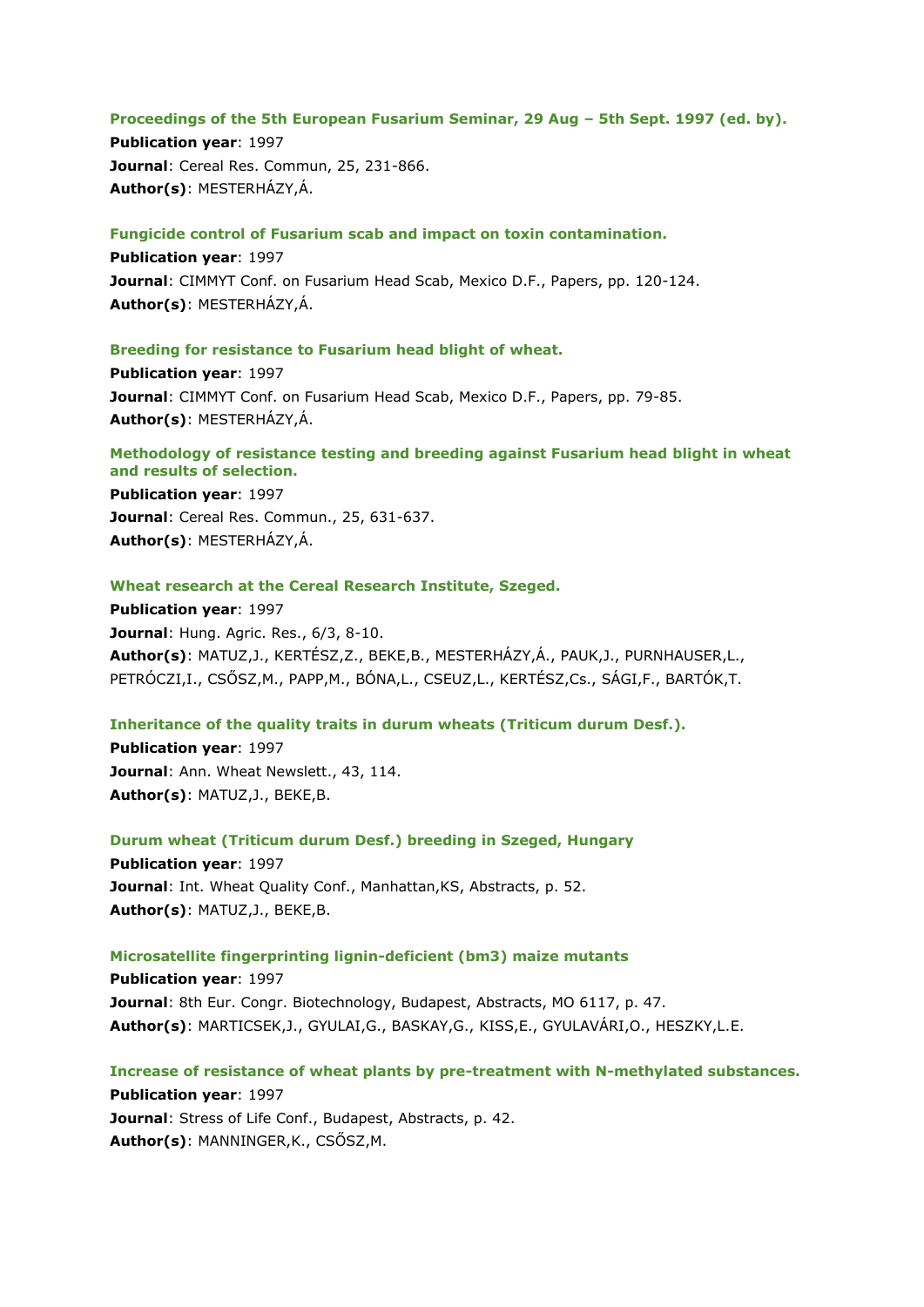# **Serum amino acid levels as a possible diagnostic differentiation between essential tremor and Parkinsonian tremor.**

**Publication year**: 1997 **Journal**: Med. Sci. Res., 25, 519-520. **Author(s)**: MALLY,J., SZALAI,G., BARTÓK,T., STONE,T.W.

### **Agronomic performance of doubled haploid wheat varieties.**

**Publication year**: 1997 **Journal**: Cereal Res. Commun., 25, 155-161. **Author(s)**: LŐKÖS-TÓTH,K., MÁZIK-TŐKEI,K., KERTÉSZ,Z., PAUK,J., HESZKY,L.E.

### **Urinary excretion of deprenyl metabolites.**

**Publication year**: 1997 **Journal**: J. Chromatogr. A, 762, 321-326. **Author(s)**: LENGYEL,J., MAGYAR,K., HOLLÓSI,I., BARTÓK,T., BÁTHORI,M., KALÁSZ,H., FÜRST,S.

# **Effect of plant age on susceptibility of corn to maize dwarf mosaic potyvirus**

**Publication year**: 1997 **Journal**: Cereal Res. Commun., 25, 969-975 **Author(s)**: KOVÁCS,Gy., TOLDINÉ TÓTH,É., GÁBORJÁNYI,R., VASDINYEI,R.

# **Recombination of mitochondrial DNAs following transmission of mitochondria among incompatible strains of black Aspergilli**

**Publication year**: 1997 **Journal**: Mol. Gen. Genet., 254, 379-388. **Author(s)**: KEVEI,F., TÓTH,B., COENEN,A., HAMARI,Zs., VARGA,J., CROFT,J.H.

# **Detection of double-stranded RNA mycoviruses in species of Aspergillus section Circumdati.**

**Publication year**: 1997 **Journal**: Acta Microbiol. Immunol. Hung., 44, 417-418. **Author(s)**: KEVEI,É., RINYU,E., TÓTH,B., VARGA,J.

# **Selection of winter wheat (Triticum aestivum L.) for bread-making quality at Cereal Research Institute, Szeged.**

**Publication year**: 1997 **Journal**: Int. Wheat Quality Conf., Manhattan, KS, Abstracts, p. 51. **Author(s)**: KERTÉSZ,Z., MATUZ,J.

#### **Maize breeding at the Cereal Research Institute.**

**Publication year**: 1997 **Journal**: Hung. Agric. Res., 6/3, 4-7. **Author(s)**: KÁLMÁN,L., TÓTH,É., SALAMON,K., MÓROCZ,S., SZARKA,B., SZÉLL,E.

# **Physical maps of polymorphic mtDNAs in Aspergillus carbonarius strains.**

**Publication year**: 1997 **Journal**: Acta Microbiol. Immunol. Hung., 44, 72-73. **Author(s)**: HAMARI,Zs., PFEIFFER,I., TÓTH,B., KEVEI,F.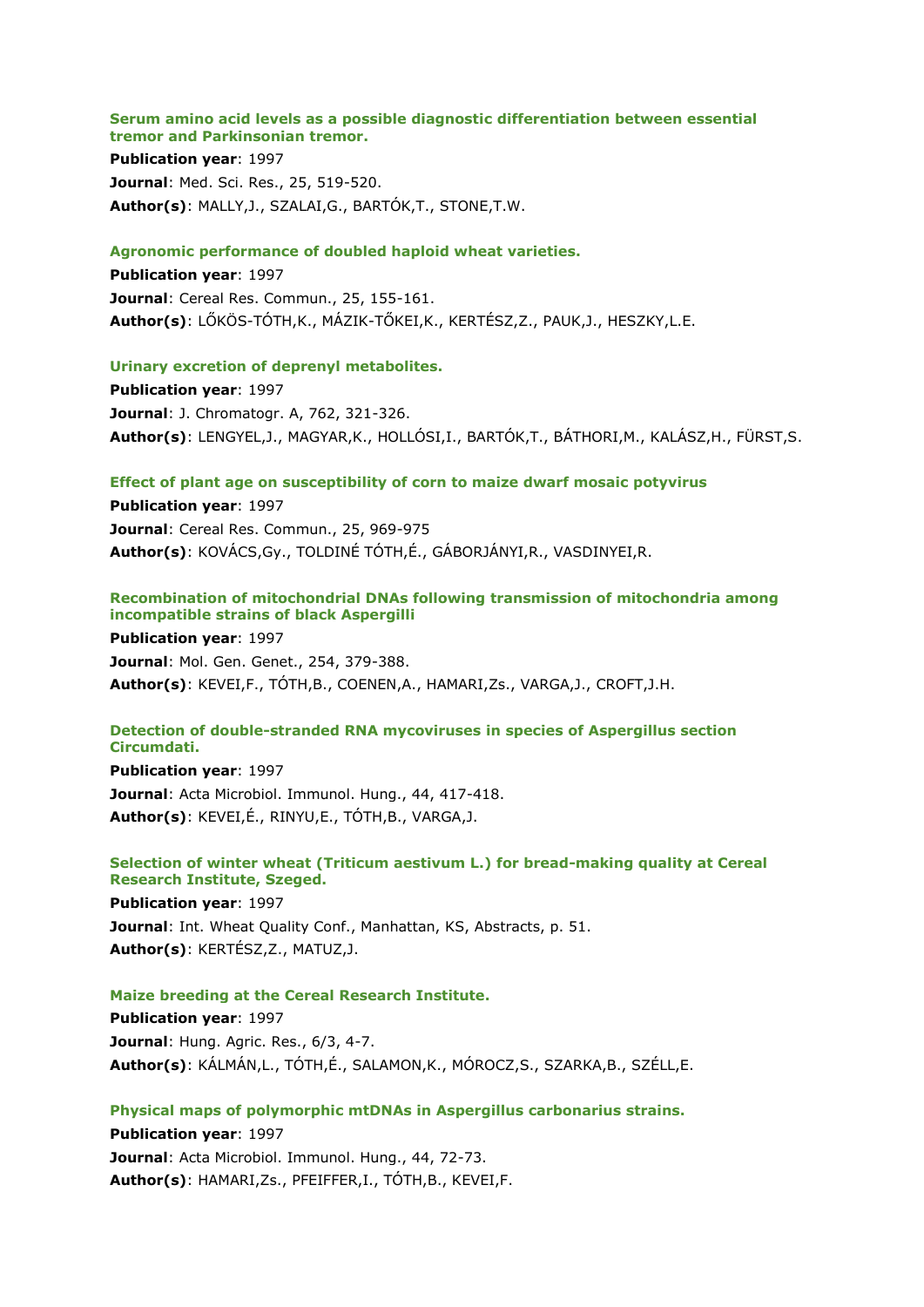### **Ergebnisse der Hybridweizenforschung im Getreideforschungsinstitut Szeged, Ungarn.**

**Publication year**: 1997 **Journal**: 48. Tagung d. Verein. Österr. Pflanzenzüchter, Gumpenstein, Vorträge, pp. 137-139. **Author(s)**: FALUSI,J., KERTESZ,Z

### **Identification of stem rust resistance in cultivar Kincsö (Preliminary results).**

**Publication year**: 1997 **Journal**: Conf. Approaches to Improving Disease Resistance to Meet Future Needs: Airborne Pathogens of Wheat and Barley, Praha, Abstracts, számozatlan. **Author(s)**: CSÖSZ,M., BARTOS,P., MESTERHAZY,A.

**Genes effective against powdery mildew and leaf rust in Hungary, Szeged. Publication year**: 2007 **Journal**: Conf. Protection of Cereal Crops against Harmful Organisms, Kromeriz, Abstracts, számozatlan. **Author(s)**: CSÖSZ,M., BARABAS,Z., MESTERHAZY,A.

**Root growth of common and durum wheats affected by low pH and aluminium stress. Publication year**: 1997

**Journal**: First Balkan Bot. Congr., Thessaloniki, Abstracts, p. 8. **Author(s)**: BONA,L., ZSOLDOS,F., VASHEGYI,A., MOUSTAKAS,M., PURNHAUSER,L.

**Influences of aluminium and low pH on growth of common and durum wheat.**

**Publication year**: 1997 **Journal**: Int. Cong. Stress of Life, Budapest, Abstracts, p. 74. **Author(s)**: BÓNA,L., ZSOLDOS,F., VASHEGYI,A.

# **Rating cereal entries for aluminium tolerance using haematoxylin staining method.**

**Publication year**: 1997 **Journal**: Plant-Soil Interaction at Low pH: Sustainable Agriculture and Forestry Production, ed. by A.C.Moiny et al., Campinas/Vicosa, Brazilian Soil Sci. Soc., pp. 231-232. **Author(s)**: BONA,L., PURNHAUSER,L.

**Soil acidity effects on yield and concentration of mineral elements of common and durum wheats.**

**Publication year**: 1997 **Journal**: Int. Conf. Sustained Agriculture for Food, Energy and Industry, Braunschweig, Abstracts, p. 465. **Author(s)**: BONA,L., BALIGAR,V.C., BLIGH,D.P.

#### **Cereals tolerating aluminium.**

**Publication year**: 1997 **Journal**: Hungary,s 5-year EUREKA activity 1992-1997, ed by. I.Kramer, Budapest, OMFB, pp. 26- 27. **Author(s)**: BONA,L.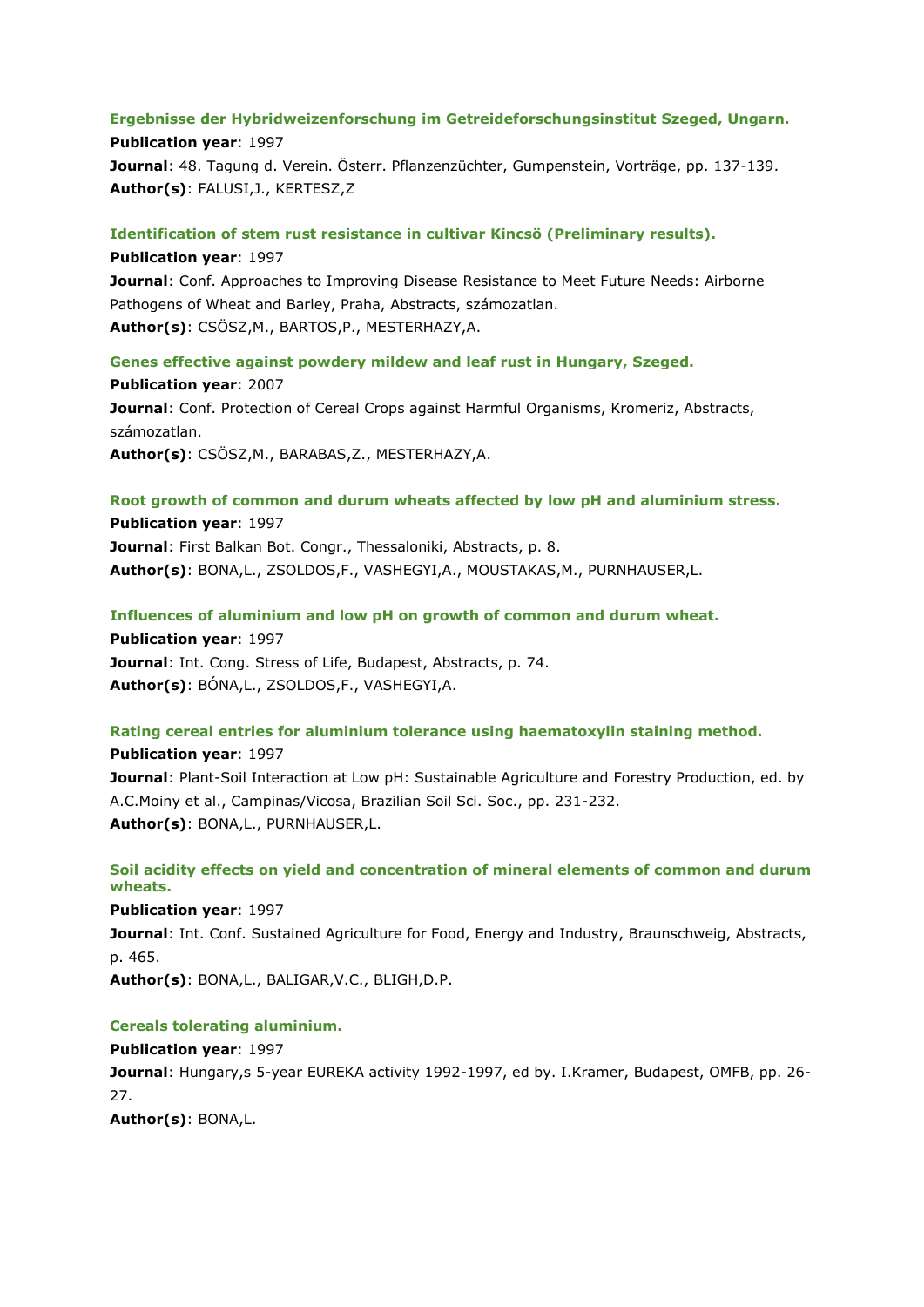### **Durum wheat breeding.**

**Publication year**: 1997 **Journal**: Ann. Wheat Newslett., 43, 111-113. **Author(s)**: BEKE,B., MATUZ,J., SZEBELLÉDY,T., KOVÁCS,Zs., BÓNA,L.

### **Durum wheat breeding at the Cereal Research Institute, Szeged, Hungary.**

**Publication year**: 1997 **Journal**: Proc. 5th Int. Wheat Conf., Ankara, pp. 37-46. **Author(s)**: BEKE,B., MATUZ,J.

### **A new derivatization reaction for the identification and determination of organic acids by positive ion electrospray mass spectrometry.**

**Publication year**: 1997 **Journal**: Rapid Commun. Mass Sp., 11, 133-135. **Author(s)**: BARTÓK,T., KOMORÓCZY,R., BÖRCSÖK,G., SÁGI,F., HEGYES,P., BARTÓK,M.

# **Bread from corn-starch for dietetic purposes.**

**Publication year**: 1997 **Journal**: ICC Int. Symp., Detmold, Abstracts, p.6. **Author(s)**: ÁCS,E., MATUZ,J.

### **Alumínium- és nitritstressz hatása közönséges őszi búza és durum búza csíranövénykori növekedésére és káliumtranszportjára.**

**Publication year**: 1998 **Journal**: Növénytermelés, 47, 491-502. **Author(s)**: ZSOLDOS,F., VASHEGYI,Á., PÉCSVÁRADI,A., BÓNA,L., SZEGLETES,Zs.

# **Double-stranded RNA mycoviruses in species of Aspergillus sections Circumdati and Fumigati.**

**Publication year**: 1998 **Journal**: Can.J. Microbiol., 44, 569-574. **Author(s)**: VARGA,J., RINYU,E., KEVEI,É., TÓTH,B., KOZAKIEWICZ,Z.

# **Recombination of mitochondrial DNA without selection pressure among compatible strains of the Aspergillus niger species aggregate.**

**Publication year**: 1998 **Journal**: Curr. Genet., 33, 199-205. **Author(s)**: TÓTH,B., HAMARI,Zs., FERENCZY,L., VARGA,J., KEVEI,F.

# **Sweet sorghum and high fiber content sorghum breeding in Hungary.**

**Publication year**: 1998 **Journal**: Proc. 2nd Balkan Symp on Field Crops, Novi Sad, Vol. 1, pp. 327-329. **Author(s)**: SIKLÓSI-RAJKI,E.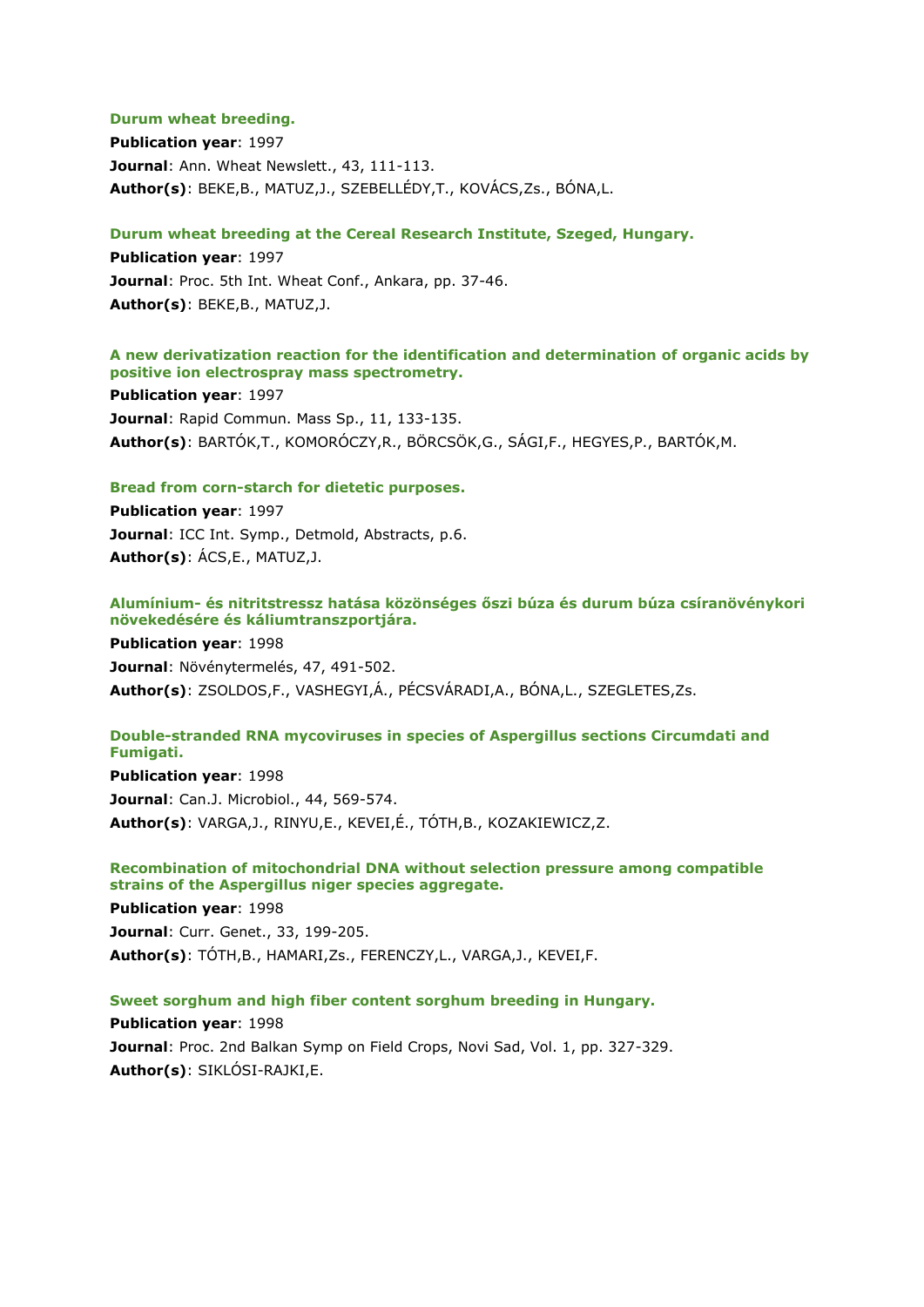# **Incidence rates of barley yellow dwarf luteovirus and wheat dwarf geminivirus in cereals showing leaf yellowing and dwarfing symptoms.**

# **Publication year**: 1998

**Journal**: VIIIth Conf. Virus Disease of Gramineae in Europe, Goslar, Abstracts, számozatlan. **Author(s)**: POCSAI,E., FÓNAD,P., MURÁNYI,I., PAPP,M., SZUNICS,L.

### **Aplikacia priprafka Slam stall.**

**Publication year**: 1998 **Journal**: Korusni Hrsoc (Diabrotica virgifera virgifera), ed. by G.Urec, A.Pajmon, Sodomno Kmeti, STBO, 31/12, 579. **Author(s)**: PETRÓ,E., ZSELLÉR,I., GAÁL,J., SZÉLL,E.

### **Application of Slam by ground machine.**

**Publication year**: 1998 **Journal**: Int. Symp. Western Corn Rootworm, Rogaska Slatina, Abstracts pp. 38-39. **Author(s)**: PETRÓ,E., ZSELLÉR,I., GAÁL,J., SZÉLL,E.

### **Embryogenesis of triticale in directly isolated microspore culture.**

**Publication year**: 1998 **Journal**: IX. Int. Plant Tissue and Cell Culture Congr., Jerusalem, Abstr. p. 148. **Author(s)**: PAUK,J., MONOSTORI,T., PUOLIMATKA,M.

# **Sexual transfer of a transgene (bar) into a non-transformed wheat genotype and celllevel selection of the marker gene in microspore and anther culture.**

**Publication year**: 1998

**Journal**: Plant Biotechnology and In Vitro Biology in the 21st Century, ed. by Altman – Ziv – Izhar, Dordrecht-Boston-London, Kluwer Acad. Publ., pp. 193-196. **Author(s)**: PAUK,J., MIHÁLY,R., HÄNSCH,R., SCHULZE,J., MENDEL,R.R.

# **High protein winter barley varieties in Hungary.**

**Publication year**: 1998 **Journal**: EUCARPIA Int. Symp., Breeding Protein and Oil Crops, Pontevedra, Abstracts, pp. 99- 100.

**Author(s)**: PALÁGYI,A.

# **Improved Zea mays (L.) genotypes with capability of long term, highly efficient plant regeneration, EP 0 873 682 A2.**

**Publication year**: 1998 **Journal**: Eur. Patent Office, Bull. 1998/44. **Author(s)**: MÓROCZ,S., DUDITS,D., DONN,G., NÉMETH,J

# **Evaluation of aluminium tolerance in wheat.**

**Publication year**: 1998 **Journal**: Proc. 1st Balkan Bot. Congr.,Thessaloniki, pp. 337-340. **Author(s)**: MOUSTAKAS,M., BONA,L., ZSOLDOS,F., OUZOUNIODU,G., PURNHAUSER,L.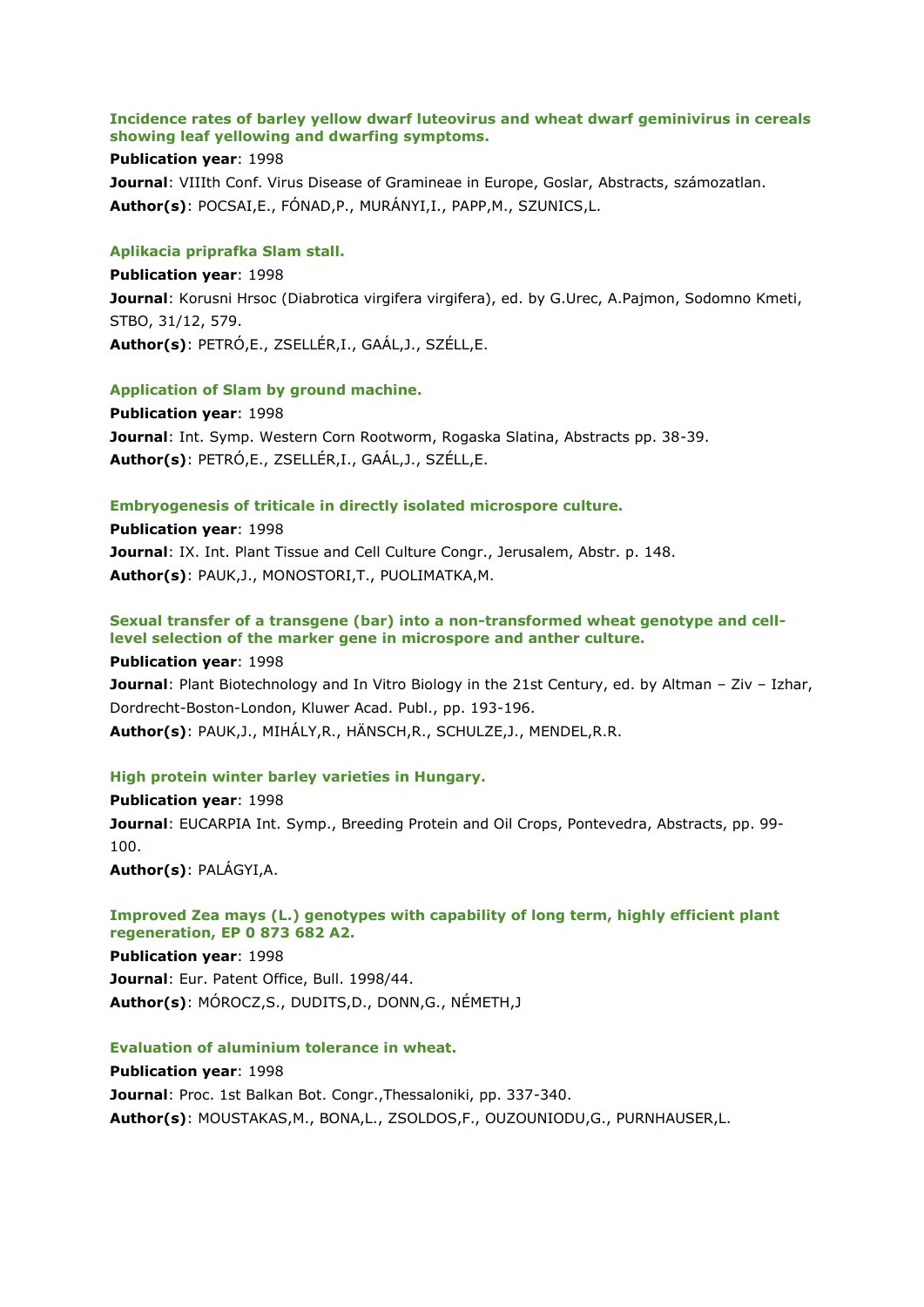# **Results of the test of the near isogenic lines.**

**Publication year**: 1998 **Journal**: Workshop of COST 817: Population studies of airborne pathogens on cereals, Tune, Abstracts, p. 28. **Author(s)**: MESTERHÁZY,Á., CSŐSZ,M.

# **Breeding wheat for resistance to Fusarium head blight and leaf diseases.**

**Publication year**: 1998 **Journal**: Int. Conf. Plant Protection, Edinburgh, Abstracts, 3.4.42. **Author(s)**: MESTERHÁZY,Á., BARTÓK,T.

# **Development and genetic analysis of new somaclones of red canarygrass (Phalaris arundinacea L.).**

**Publication year**: 1998 **Journal**: Proc. 17th Gen. Meeting Eur. Grassland Fed., Debrecen, pp. 791-794. **Author(s)**: MESTER,Z., GYULAI,G., JANOWSZKY,J., HANGYEL,T.M., TAR,M., BOTTKA,S., HESZKY,L.

# **Inheritance of SDS sedimentation volume of flour in crosses of winter wheat (Triticum aestivum L.)**

**Publication year**: 1998 **Journal**: Cereal Res. Commun., 26, 203-210. **Author(s)**: MATUZ,J

# **ISSR-PCR and fiber content analysis of lignin deficient maize mutant and three Zea taxons.**

**Publication year**: 1998 **Journal**: 2nd Int. Symp. Plant Biotechnology, Kyiv, Abstracts, számozatlan., **Author(s)**: MARTICSEK,J., MURENYETZ,L., TAR,M., BOTTKA,S., GYULAI,G., HESZKY,L.

# **Postulation of resistance genes to wheat stem rust in winter wheat genotypes from Szeged.**

**Publication year**: 1998 **Journal**: Acta Phytopathol. Entomol. Hung., 33, 37-42. **Author(s)**: MANNINGER,K., CSŐSZ,M., FALUSI,J., MESTERHÁZY,Á.

# **Transmission of mitochondria and recombination of mitochondrial DNA among incompatible black Aspergillus strains.**

**Publication year**: 1998 **Journal**: 4th Eur. Conf. Fungal Genet., León, Abstracts, p. 110. **Author(s)**: KEVEI,F., HAMARI,Zs., TÓTH,B., FERENCZY,L.

# **Positive evidence on the agronomic value of doubled haploids in wheat.**

**Publication year**: 1998 **Journal**: Proc. 9th Int. Wheat Genet. Symp., Saskatoon, Sask., Vol. 2, pp. 250-252. **Author(s)**: KERTÉSZ,Z., PAUK,J., KERTÉSZ,Cs., HESZKY,L., MATUZ,J.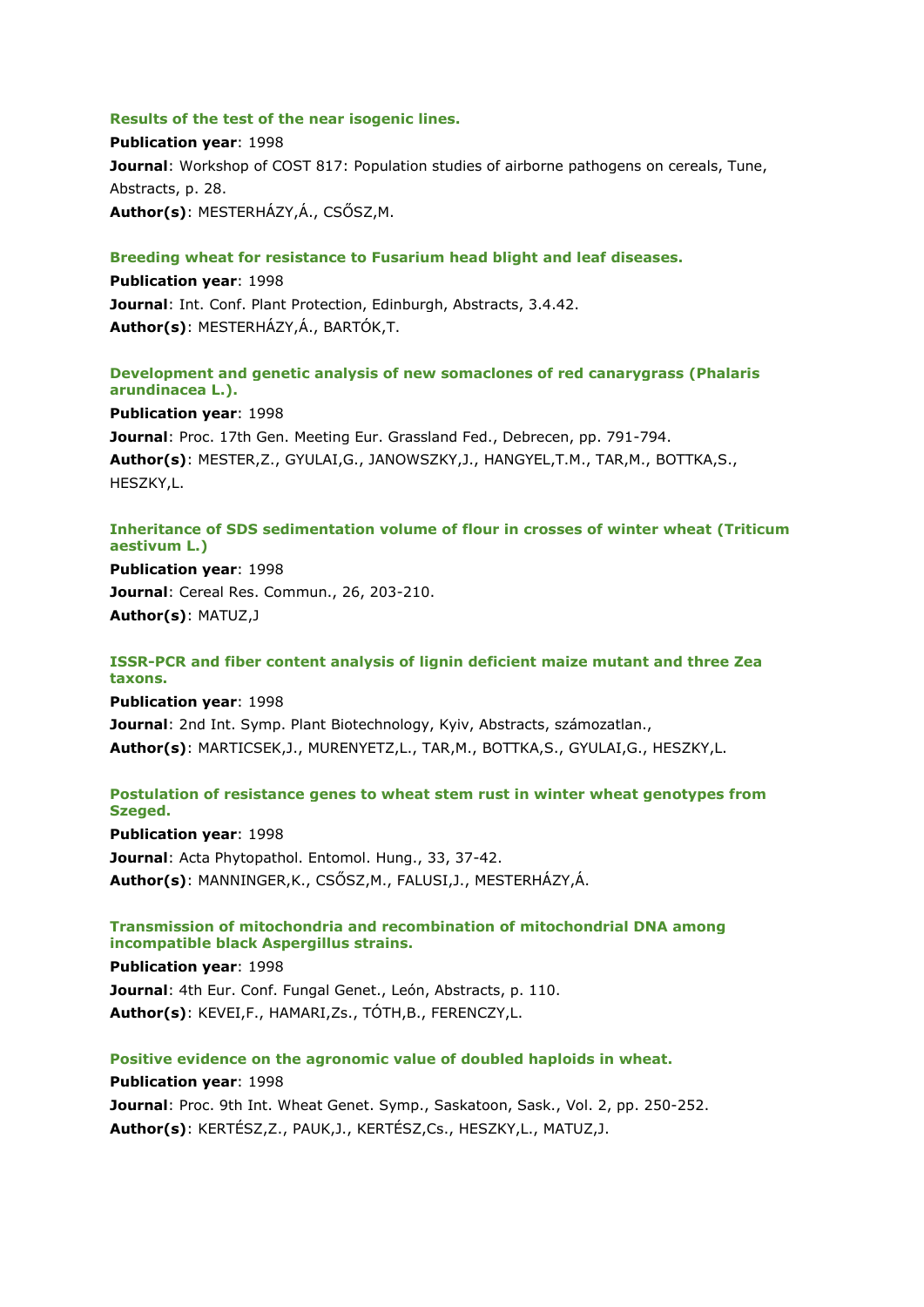#### **Genetic engineering of wheat to improve tolerance against dehydration stress.**

**Publication year**: 1998 **Journal**: XV. EUCARPIA Congr., Viterbo, Abstracts, p. 106. **Author(s)**: JENES,B., TOLDI,O., PAUK,J., OREIFIG,AS., TOTH,S., SAGI,F., DALLMANN,G., BALAZS,E.

**Altered mitochondrial genome organisation in the species Aspergillus carbonarius. Publication year**: 1998 **Journal**: 4th Eur. Conf. Fungal Genetics, León, Abstracts, p. 114. **Author(s)**: HAMARI,Zs., TÓTH,B., FERENCZY,L., KEVEI,F.

**Transmission of mitochondria between vegetative incompatible Aspergillus japonicus strains.**

**Publication year**: 1998 **Journal**: Acta Microbiol., Immunol. Hung., 46, 135-136. **Author(s)**: HAMARI,Zs., JUHÁSZ,Á., TÓTH,B., FERENCZY,L., KEVEI,F.

# **Zea mays (L.) with capability of long term, highly efficient plant regeneration including fertile transgenic maize plants having a heterologous gene, and their preparation.**

#### **Publication year**: 1998

**Journal**: United States Patent, US0579293608/11/1998, US0576736706/16/1998. **Author(s)**: DUDITS,D., MÓROCZ,S., NÉMETH,J., DONN,G.

**Breeding for resistance against leaf diseases in winter wheat.**

**Publication year**: 1998 **Journal**: 7th Int. Congr. Plant Protection, Edinburgh, Abstracts, p. 3.4.41. **Author(s)**: CSÖSZ,M., MATUZ,J., KERTESZ,Z., MESTERHAZY,A., BARABAS,Z

### **Wheat breeding system with special attention to tolerance to abiotic stresses.**

**Publication year**: 1998 **Journal**: Proc. 9th Int. Wheat Genet. Symp., Saskatoon, Sask., Vol.4, pp. 13-15. **Author(s)**: CSEUZ,L., KERTESZ,Z, MATUZ,J., MOZSIK,L., SZEGLETES,Zs., ERDEI,L.

**Reciprocal performance of winter wheat in Hungary and Oklahoma, USA. Publication year**: 1998 **Journal**: Plant Breeding, 117, 113-118. **Author(s)**: CARVER,B.F., BONA,L.

# **Root and shoot growth of common and durum wheat seedlings influenced by low pH and aluminium stress.**

#### **Publication year**: 1998

**Journal**: Proc. First Balkan Bot. Congr., Thessaloniki, pp. 277-280. **Author(s)**: BONA,L., ZSOLDOS,F., VASHEGYI,A., MOUSTAKAS,M., PURNHAUSER,L.

# **A proposed scale for quantify aluminium tolerance levels in wheat and barley detected by haematoxylin staining.**

**Publication year**: 1998 **Journal**: Cereal Res. Commun., 26, 97-99. **Author(s)**: BONA,L., CARVER, B.F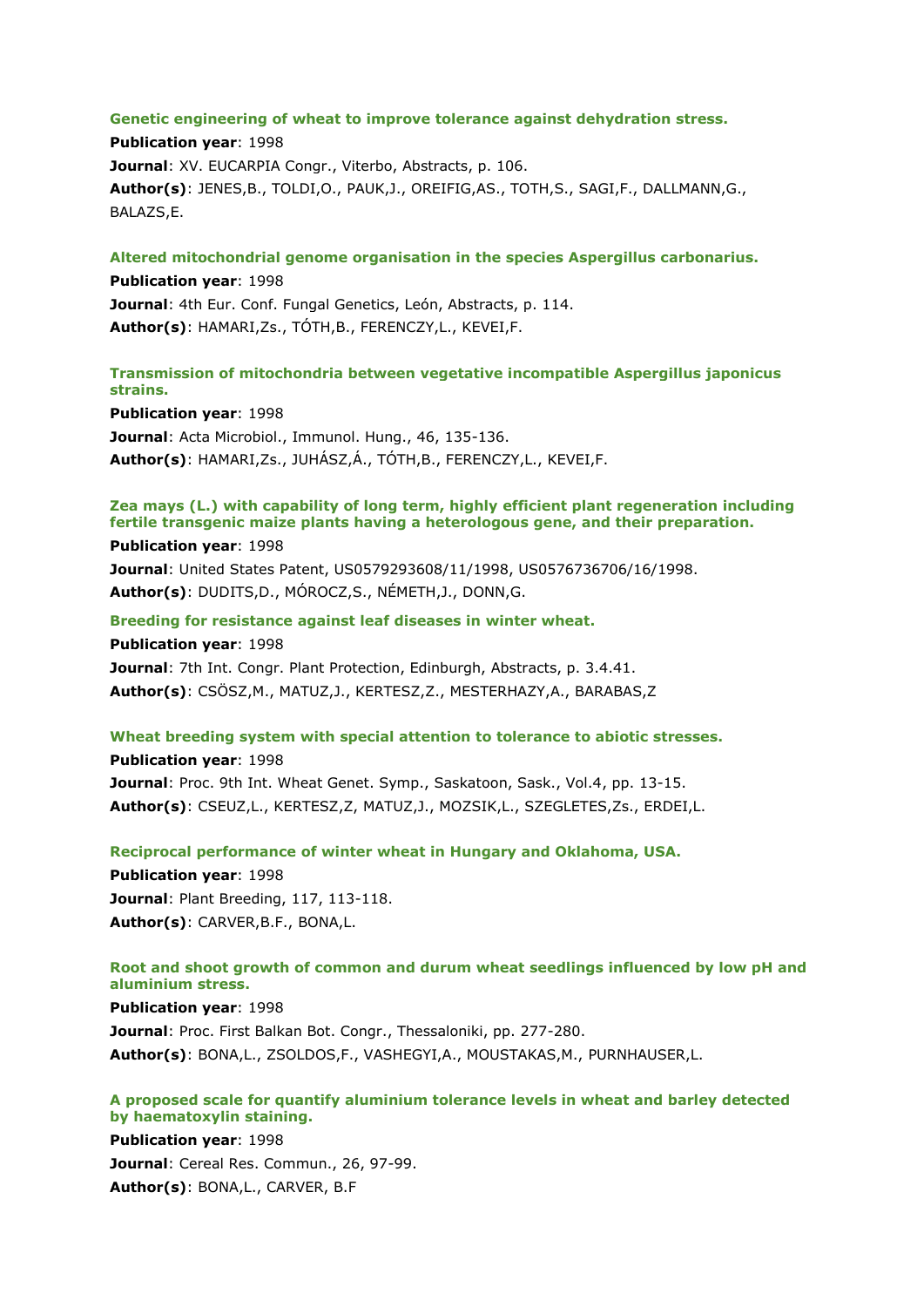# **Yield and mineral elemental concentration of common and durum wheats influenced by soil acidity.**

## **Publication year**: 1998

**Journal**: Sustainable Agriculture for Food, Energy and Industry, ed. by N.El Bassam, R.K.Behl and B.Prochnow, London, James & James Sci. Publ., pp. 300-302. **Author(s)**: BONA,L., BALIGAR,V.C., BLIGH,D.P.

### **Selection methods for improvement of acid soil tolerance in cereals.**

**Publication year**: 1998 **Journal**: Int. Conf. Food Security and Crop Sci., Hisar, Abstracts, p. 65. **Author(s)**: BONA,L.

### **Amino acid content of grain in different wheat species.**

**Publication year**: 1998 **Journal**: 16th ICC Conf., Vienna, Abstracts, p. 123. **Author(s)**: BARTÓK,T., MATUZ,J.

# **A new cinchona-modified platinum catalyst for enantioselective hydrogenation of pyruvate: the structure of the 1:1 alkaloid-reactant complex.**

**Publication year**: 1998 **Journal**: J. Chem. Soc. Chem. Commun., 2605-2606. **Author(s)**: BARTÓK,M.,FELFÖLDI,K.,TÖRÖK,B., BARTÓK,T.

#### **Investigation of some broomcorn lines with respect to sterility.**

**Publication year**: 1998 **Journal**: Proc. 2nd Balkan Symp. on Field Crops, Novi Sad, Vol. 1, pp. 331-332. **Author(s)**: BARNÁNÉ BACSA,M.

# **Dietetic foods in phenylketonuria (PKU) and other disorders.**

**Publication year**: 1998 **Journal**: 16th ICC Conf., Vienna, Abstracts, p.83. **Author(s)**: ÁCS,E., KOVÁCS Zs., MATUZ,J

# **Ergosterol content – an indicator of fungal contamination, possibilities for practical utilization.**

**Publication year**: 1998 **Journal**: Proc. EFMO ,98 Ann. Meeting, Budapest, pp. 51-53. **Author(s)**: TÉREN,J., RIGÓ,K., MESTERHÁZY,Á., BARTÓK,T.

# **Chromatographic investigation and computer simulation of L-deprenyl metabolism.**

**Publication year**: 1999 **Journal**: Eur. J. Drug Metab. Ph., 23, 324-328. **Author(s)**: TARJÁNYI,Zs., KALÁSZ,H., HOLLÓSI,I., BÁTHORI,M., BARTÓK,T., LENGYEL,J., MAGYAR,K., FÜRST,S.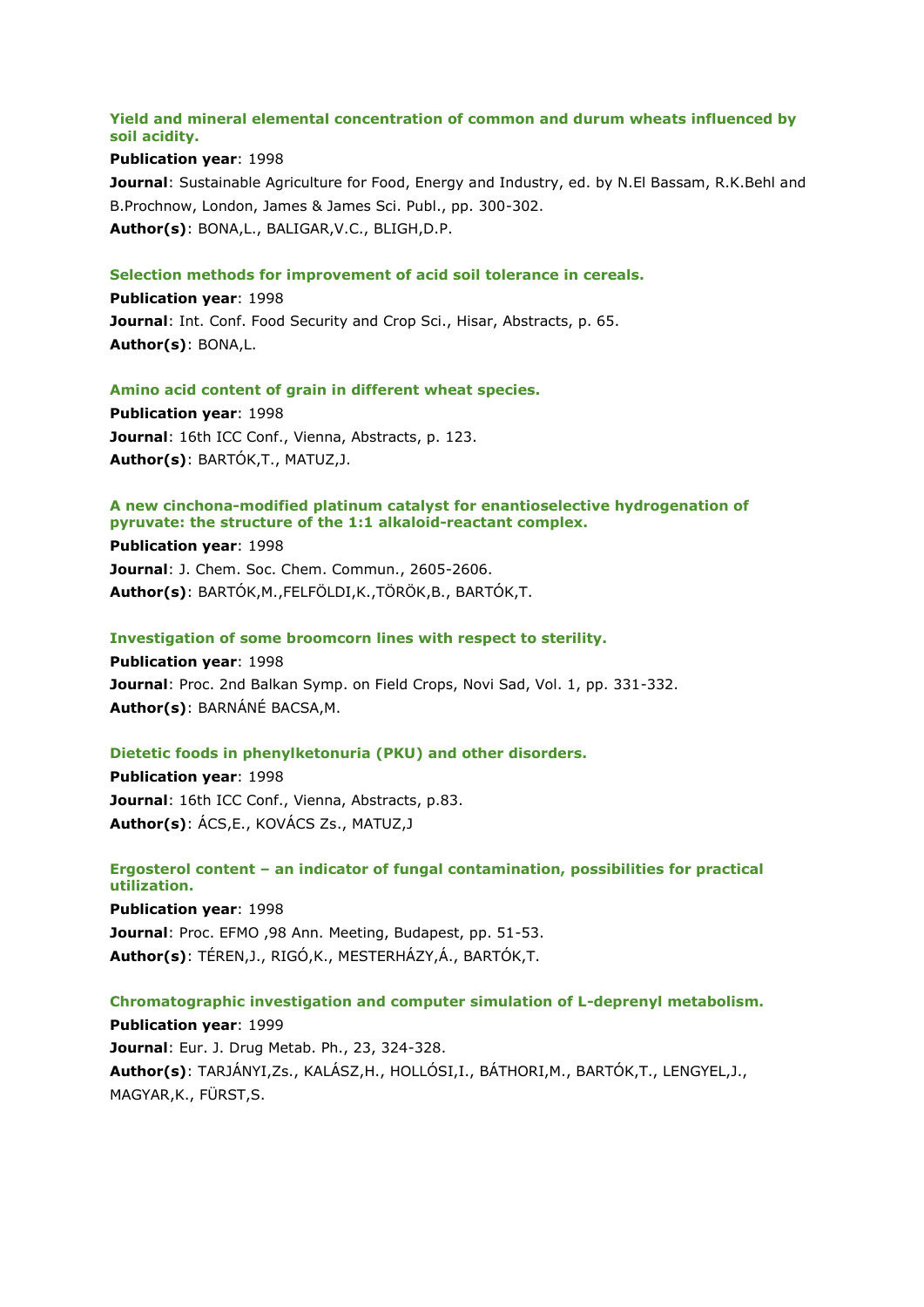### **Characterization of copper toxicity in wheat varieties with different stress sensitivity.**

**Publication year**: 1998 **Journal**: 11th FESPP Congr., Varna, Abstracts, p. 270. **Author(s)**: TARI,I., SZEGLETES,ZS., BÁLINT,A., PURNHAUSER,L., ERDEI,L.

**Genetic analysis of leaf rust resistant nearly isogenic lines by ISSR-PCR.**

**Publication year**: 1998 **Journal**: 2nd Int. Symp. Plant Biotechnol., Kyiv, Abstracts, p. 132. **Author(s)**: TAR,M., MESTER,Z., MURENYETZ,L., PURNHAUSER,L., VIDT,A., GYULAI,G., BOTTKA,S., CSŐSZ,Lné, MESTERHAZY,A., HESZKY,L.

**ISSR-PCR analysis of leaf rust resistant nearly isogenic wheat lines.**

**Publication year**: 1998 **Journal**: G. Haberlandt Symp., Wien, Abstracts, p. 8. **Author(s)**: TAR,M., GYULAI,G., MESTER,Z., HORNOK,K., PURNHAUSER,L., VIDT,A., BOTTKA,S., CSŐSZ,Lné, MESTERHÁZY,Á., HESZKY,L.

# **Premature telarche/mastopathy and Fusarium toxin contamination of foods: key to a mysterious disease.**

**Publication year**: 1998 **Journal**: Pediatric Res.,43/4, Part 2, Abstr. 492. **Author(s)**: SZÜTS,P., MESTERHÁZY,Á., BARTÓK,T., FALKAY,Gy.

**Aluminium and nitrite induced alteration in potassium transport of wheat.**

**Publication year**: 1999 **Journal**: Cereal Res. Commun., 27, 147-154. **Author(s)**: ZSOLDOS,F., VASHEGYI,Á., BÓNA,L., PÉCSVÁRADI,A., SZEGLETES,Zs.

# **Physical maps of wild type and recombinant mitochondrial DNAs of some strains of the Aspergillus niger species aggregate.**

**Publication year**: 1999 **Journal**: 4th Eur. Conf. Fungal Genet., León, Abstracts, p. 115. **Author(s)**: TÓTH,B., HAMARI,Zs., VARGA,J., KEVEI,F.

# **Detailed physical and functional maps of mitochondrial DNAs of an Aspergillus niger and Aspergillus tubigensis strain and their interspecific recombinants.**

**Publication year**: 1999 **Journal**: 13th Int. Congr. Hung. Soc. Microbiol., Budapest, Abstracts, p. 102. **Author(s)**: TÓTH,B., HAMARI,Zs., BEER,Zs., KEVEI,F.

# **Detailed physical maps of mitochondrial DNAs of Aspergillus niger strains and their intraspecific recombinants.**

**Publication year**: 1999 **Journal**: Acta Microbiol. Immunol. Hung., 46, 349. **Author(s)**: TÓTH,B., BEER,Zs., HAMARI,Zs., KEVEI,F.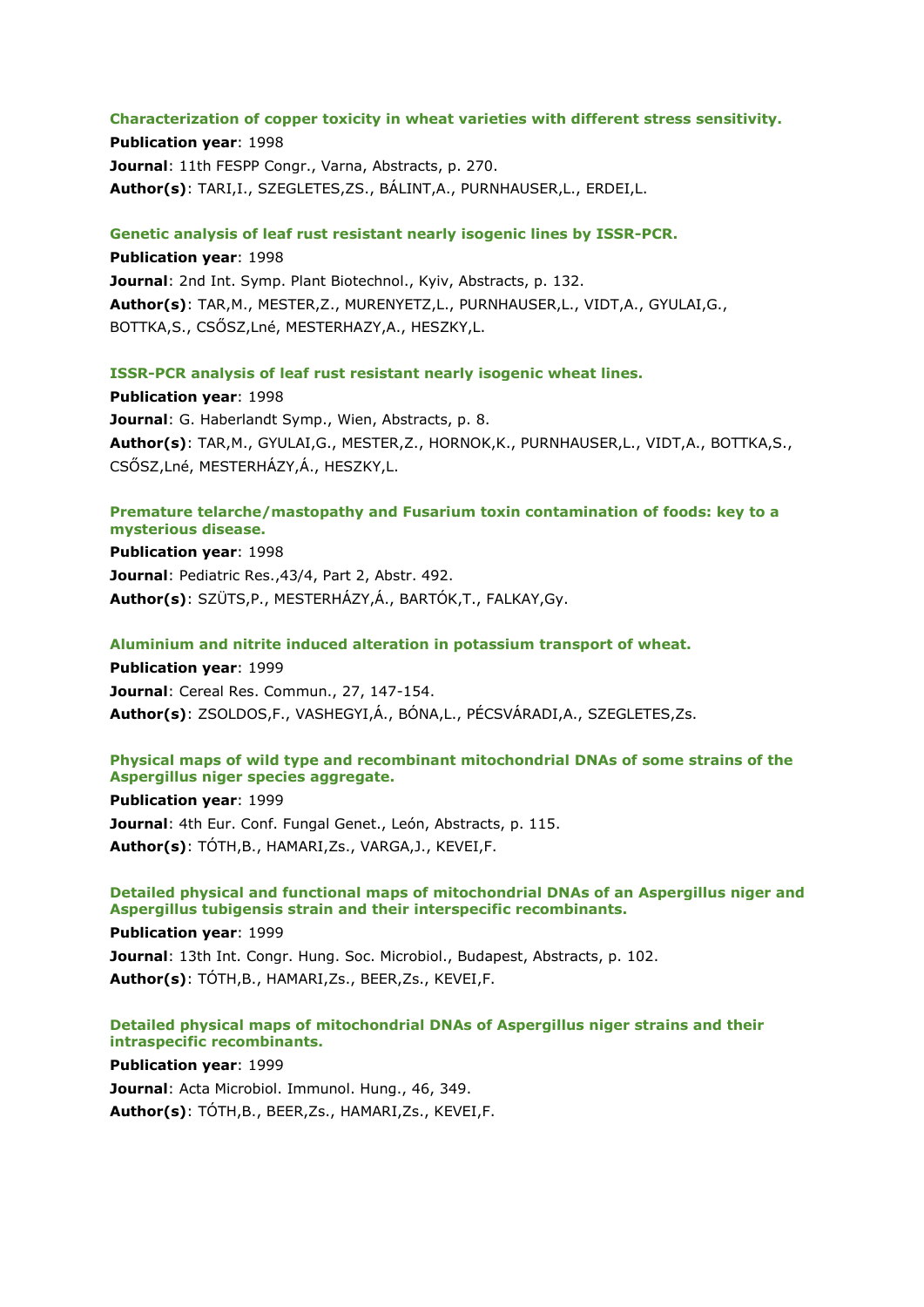#### **Amino acids in the saliva of migraine patients.**

**Publication year**: 1999 **Journal**: Headache, 39, 644-649. **Author(s)**: RAJDA,C., TAJTI,J., KOMORÓCZY,R., SERES,E., KLIVÉNYI,P., VÉCSEI,L.

**Use of molecular markers in wheat in breeding for disease resistance.**

**Publication year**: 1999 **Journal**: NATO Advanced Res. Workshop, Szeged, Abstract, p. 9. **Author(s)**: PURNHAUSER,L., GYULAI G., TAR,M., CSŐSZ,M., MESTERHÁZY,Á., HESZKY,L.

### **Ovary conditioning reduces induction medium pH in wheat microspore culture.**

**Publication year**: 1999 **Journal**: Proc. COST 824 Workshop, Jokioinen, pp. 23-24. **Author(s)**: PUOLIMATKA,M., PIHLAVA,J.-M., PLAAMI,S., HIETANIEMI,V., PAUK,J.

# **Impact of explant type, duration and initiation time on the co-culture effect in isolated microspore culture of wheat (Triticum aestivum L.).**

**Publication year**: 1999 **Journal**: J. Plant Physiol., 154, 367-373. **Author(s)**: PUOLIMATKA,M., PAUK,J.

**Integration of in vitro induced doubled haploids in wheat breeding programs.**

**Publication year**: 1999 **Journal**: Proc. COST 824 Workshop, Jokioinen, pp. 53-57. **Author(s)**: PAUK,J., PUOLIMATKA,M., TAFTI,M.N., MESTERHÁZY,Á., KERTÉSZ,Z

#### **Resistance mechanism to cereal leaf beetle and bird cherry-oat aphid in winter wheat.**

**Publication year**: 1999 **Journal**: XIV. Int. Plant Protection Congr., Jerusalem, Abstracts, p. 80. **Author(s)**: PAPP,M., BARTÓK,T., MESTERHÁZY,Á., NIEMEYER,H.M., GIANOLI,E.

**Wheat leaf rust – virulence surveys and disease nurseries.**

**Publication year**: 1999 **Journal**: COST 817 Workshop, Marina Franca, Abstracts, p. 9. **Author(s)**: MESTERHÁZY,Á., BARTOS,P., WINZELER,M.

### **Nature of resistance of wheat to Fusarium head blight and deoxynivalenol contamination and their consequences for breeding.**

**Publication year**: 1999 **Journal**: Plant Breeding, 118, 97-100. **Author(s)**: MESTERHÁZY,Á., BARTÓK,T., MIROCHA,C.M., KOMORÓCZY,R

# **Az (ACTG)4 primerspecifikus SSR-PCR fragmentum, mint az Lr-18 búza levélrozsda rezisztenciagén lehetséges markere.**

**Publication year**: 1999 **Journal**: VII. Sejt- és Fejlődésbiol. Napok, Budapest, Összefoglalók, p. 49. **Author(s)**: MESTER,Z., GYULAI,G., PURNHAUSER,L., TAR,M., CSŐSZ,Lné, MESTERHÁZY,Á., BOTTKA,S., HESZKY,L.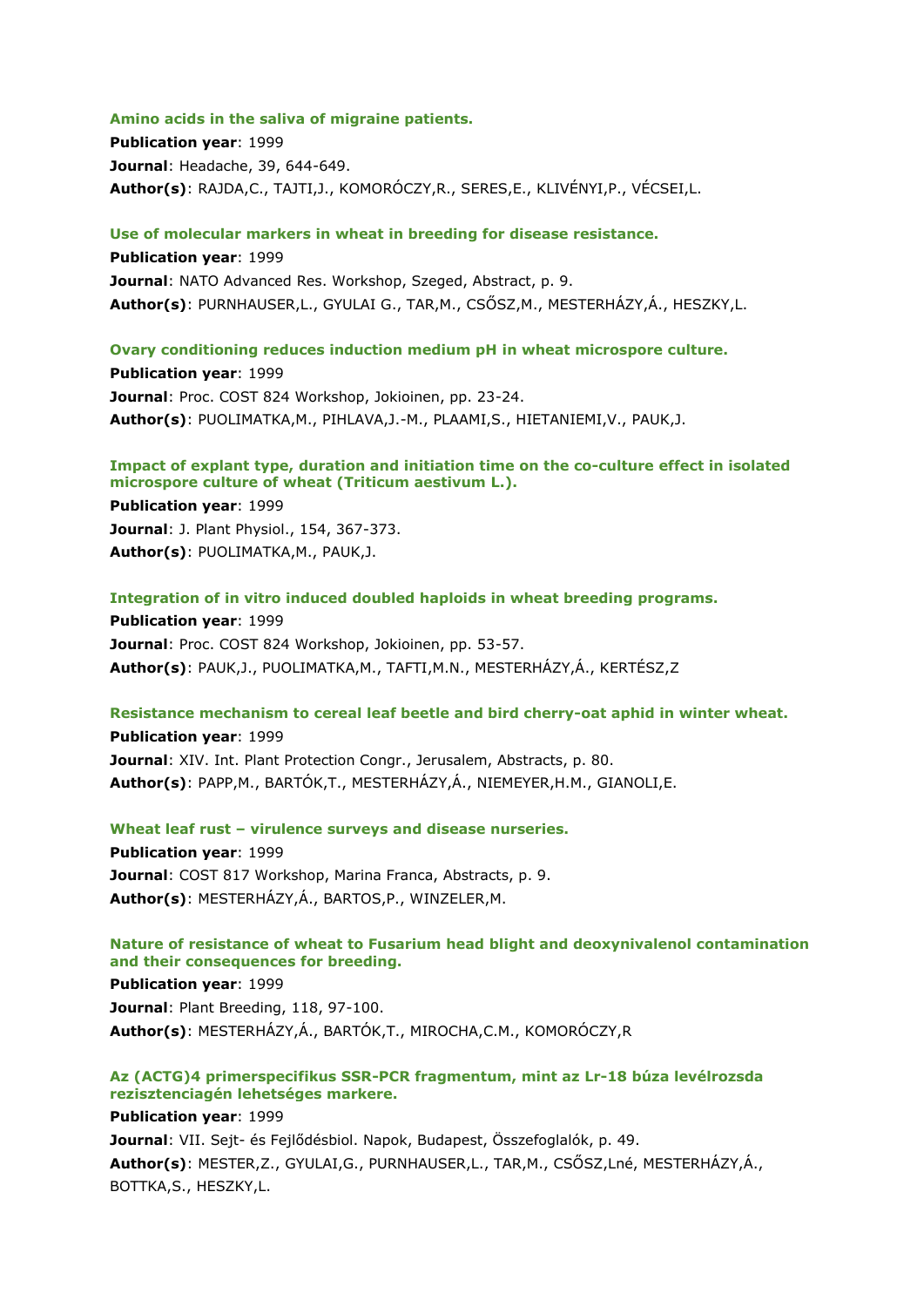#### **Role of resistance genes in protection of wheat against Hungarian wheat rusts.**

**Publication year**: 1999 **Journal: XVIth Int. Plant Protection Congr., Jerusalem, Abstracts, p. 38. Author(s)**: MANNINGER,K., CSŐSZ,M., MESTERHÁZY,Á.

#### **A Fusarium graminearum 1-es és 2-es csoportjának azonosítása izozimanalízissel.**

**Publication year**: 1999 **Journal**: Növényvédelem, 35, 375-379. **Author(s)**: LÁDAY,M., BAGI,F., MESTERHÁZY,Á., SZÉCSI,Á.

# **Ergosterol – an indicator of unwanted fungal growth in wheat grain. Possibilities for mycotoxin prediction.**

**Publication year**: 1999 **Journal**: Xth Conf. Euro Food Chem., Budapest, Abstracts, Vol. 2, p. 521. **Author(s)**: LAMPER,Cs., BARTÓK,T., TÉREN,J., MESTERHÁZY,Á., SÁGI,F

#### **Determination of amatoxins and phallotoxins by CZE.**

**Publication year**: 1999 **Journal**: Adv. Chromatog. Electrophoresis, 1, 95-104. **Author(s)**: KOMORÓCZY,R., LAMPER,Cs., BARTÓK,T., MESTERHÁZY,Á., SÁGI,F

#### **Analysis of deprenyl metabolites in the rat brain using HPLC-ES-MS.**

**Publication year**: 1999 **Journal**: Curr. Med. Chem., 6, 271-278. **Author(s)**: KALÁSZ,H., BARTÓK,T., KOMORÓCZY,R., SZÖKŐ,É., HABERLE,D., KISS,J.P., HENNINGS,E., MAGYAR K., FÜRST,S.

# **Interpretation of mtDNA recombination events among vegetative incompatible Aspergillus japonicus strains.**

**Publication year**: 1999 **Journal**: 13th Int. Congr. Hung.Soc. Microbiol., Budapest, Abstracts, p. 41. **Author(s)**: JUHÁSZ,Á., HAMARI,Zs., TÓTH,B., FERENCZY,L., KEVEI,F.

**Marker selection in wheat leaf rust resistant NILs by RAPD, SSR, and ISSR-PCR. Publication year**: 1999

**Journal**: 9th Eur. Congr. Biotechnology, Brussels, Abstracts, ECB 9/2243. **Author(s)**: HORNOK,K., GYULAY,G., PURNHAUSER,L., TAR,M., BOTTKA,S., MARTICSEK,J., MESTERHAZY,A., CSÖSZ,L., CSEPLÖ,M., HESZKY,L.

#### **Investigation of the NIR characteristics of spring barley varieties.**

**Publication year**: 1999 **Journal**: Second Croatian Congr. Cereal Technologists, Opatija, Abstracts, p. 37. **Author(s)**: HEGYESNÉ VECSERI,B., SEREGÉLY,Zs., TOMCSÁNYI,A.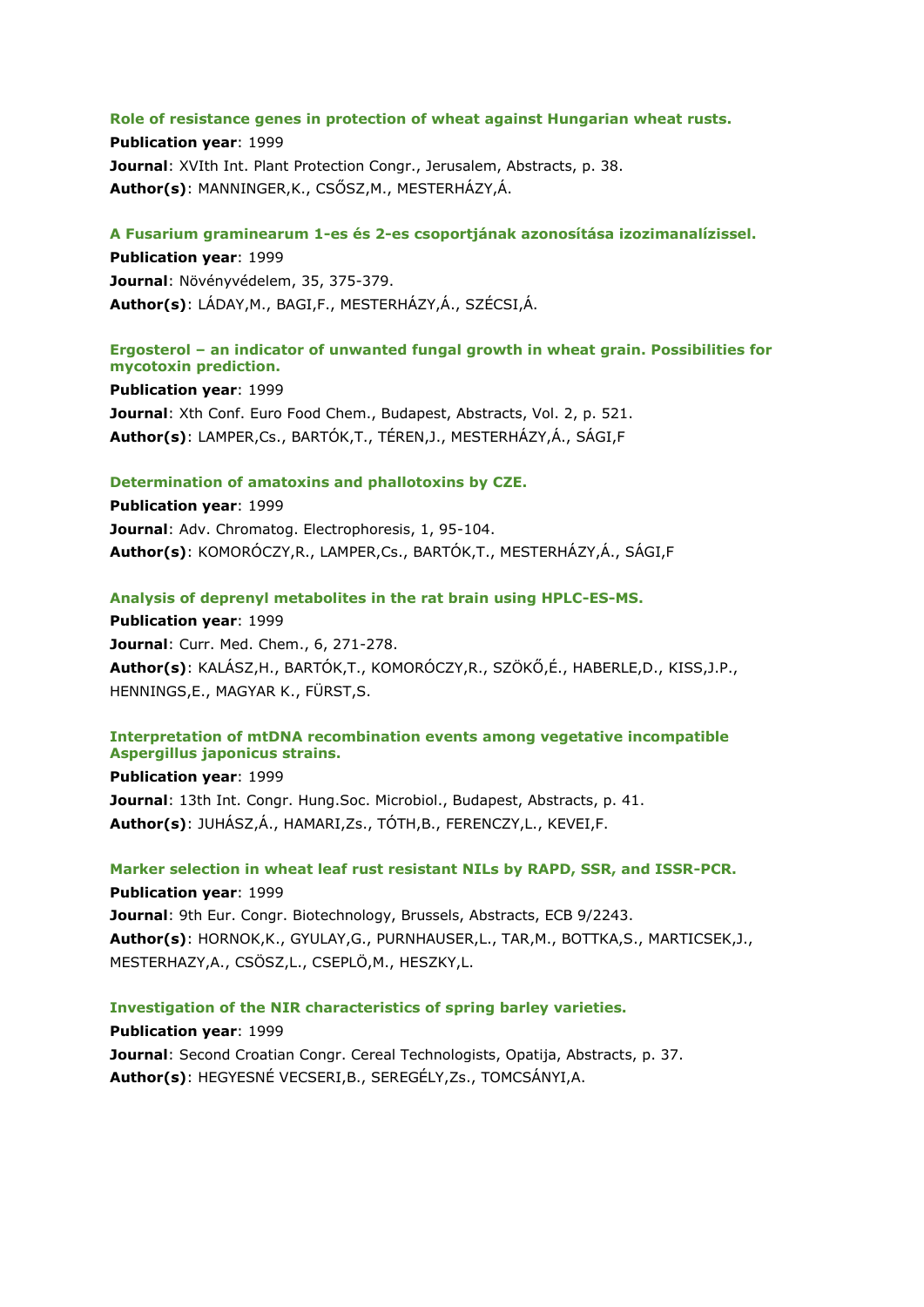#### **Interpretation of recombination events in fungal mtDNAs.**

**Publication year**: 1999 **Journal**: 26th FEBS Meeting, Nice, Abstracts, p. 182. **Author(s)**: HAMARI,Zs., TÓTH,B., JUHÁSZ,Á., FERENCZY,L., KEVEI,F.

## **Interpretation of recombination events of mtDNAs after transmission of mitochondria among vegetative incompatible Aspergillus japonicus strains.**

**Publication year**: 1999 **Journal**: Acta Microbiol. Immunol., Hung., 46, 339. **Author(s)**: HAMARI,Zs., TÓTH,B., JUHÁSZ,Á., FERENCZY,L., KEVEI,F.

# **Postulated resistance genes of several Hungarian wheat cultivars to leaf rust in seedling stage.**

**Publication year**: 1999 **Journal**: COST 817 Workshop, Martina Franca, Abstracts, p. 31. **Author(s)**: CSÖSZ,M., BARTOS,P., MESTERHAZY,A., PURNHAUSER,L., GYULAI,G.

# **Partial resistance of wheat to powdery mildew, a mean to provide more powerful ways to control of disease.**

**Publication year**: 1999 **Journal**: XIVth Int. Plant Protection Congr., Jerusalem, Abstracts, p. 34. **Author(s)**: CSÖSZ,M., MESTERHAZY,A.

### **Evaluation of stem rust tolerance in wheat.**

**Publication year**: 1999 **Journal**: Cereal Res. Commun., 27, 123-130. **Author(s)**: CSŐSZ,M., MATUZ,J., MESTERHÁZY,Á.

#### **Heterogeneous asymmetric reactions. 14. Epicinchona alkaloids in the enantioselective hydrogenation of ethyl pyruvate over Pt/Alumina. What determines the sense of enantioselection ?**

**Publication year**: 1999

**Journal**: React. Kinet. Catal. Lett., 68, 371-377. **Author(s)**: BARTÓK,M., FELFÖLDI,K., SZÖLLŐSI,Gy., BARTÓK,T.

# **Rigid cinchona conformers in enantioselective catalytic reactions: new cinchona-modified platinum catalysts in the Orito reaction.**

**Publication year**: 1999

**Journal**: Catal. Lett., 61, 1-5. **Author(s)**: BARTÓK,M., FELFÖLDI,K., SZÖLLŐSI,Gy. BARTÓK,T.

# **Electrospray ionization mass spectrometry in the heterogeneous catalyzed reactions: unknown compounds in the pyruvate hydrogenation.**

**Publication year**: 1999

**Journal**: Catal. Lett., 61, 57-60.

**Author(s)**: BARTÓK,M., BARTÓK,T., SZÖLLŐSI,Gy., FELFÖLDI,K.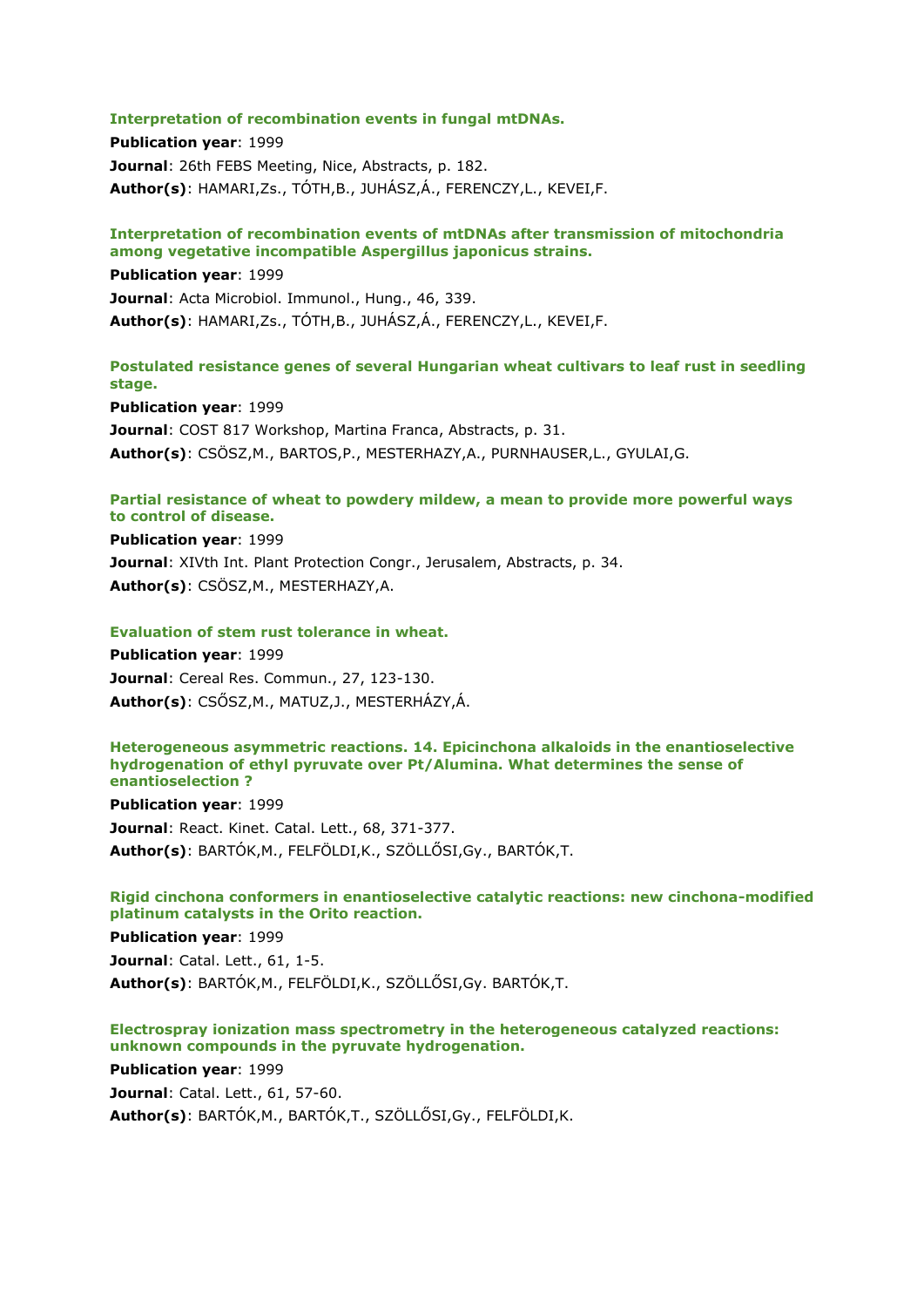#### **Technological aspects in glutenfree and low protein content dietetic foods.**

**Publication year**: 1999 **Journal**: X. Conf. Euro Food Chem., Budapest, Abstracts, p. 707. **Author(s)**: ÁCS,E., KOVÁCS,Zs., MATUZ,J.

### **Low protein and high carbohydrate content in special cereal products.**

**Publication year**: 1999 **Journal**: 17th ICC Conf., Valencia, Abstracts, p. 54. **Author(s)**: ÁCS,E., KOVÁCS,Zs., MATUZ,J.

# **Growth and potassium transport of winter wheat and durum wheat as affected by various aluminium exposure times.**

**Publication year**: 2000 **Journal**: J. Plant Nutr., 23, 913-926. **Author(s)**: ZSOLDOS,F., VASHEGYI,Á., BÓNA,L., PÉCSVÁRADI,A., SZEGLETES, Zs.

# **Resistance of European winter wheat germplasm to leaf rust. Results of a European ring tests.**

**Publication year**: 2000 **Journal**: Agronomie, 20, 783-792. **Author(s)**: WINZELER,M., MESTERHÁZY,Á., PARK,R.F., BARTOS,P., CSŐSZ,M. et al.

### **Veza između tvrdoće zrna i kvaliteta različitih mađarskih sorti pšenice.**

**Publication year**: 2000 **Journal**: Žito – hleb, 27/4-5, 126-134. **Author(s)**: VÉHA,A., GYIMES,E., MARKOVICS,E., MATUZ,J.

# **Relationship between the kernel hardness and flour quality remarks by some different wheat varieties.**

**Publication year**: 2000 **Journal**: 14th Int. Cereal-Bread Congr., Novi Sad, Abstracts, p. 15. **Author(s)**: VÉHA,A., GYIMES,E., MARKOVICS,E., MATUZ,J.

#### **Phylogenetic analysis of newly described Neosartorya species.**

**Publication year**: 2000 **Journal**: A. van Leeuwenhoek, 77, 235-239. **Author(s)**: VARGA,J., VIDA,Z., TÓTH,B., RIGÓ,K., DEBETS,F., HORIE,Y.

#### **Mycoviruses in Aspergillus species.**

**Publication year**: 2000 **Journal**: First Joint Meeting Slovenian Soc. Microbiol. and Hung. Soc. Microbiol., Keszthely, Abstracts, számozatlan. **Author(s)**: VARGA,J., TÓTH,B., SZENCZ,Sz., MOLNÁR,J., FEKETE,Cs., SZABÓ,L.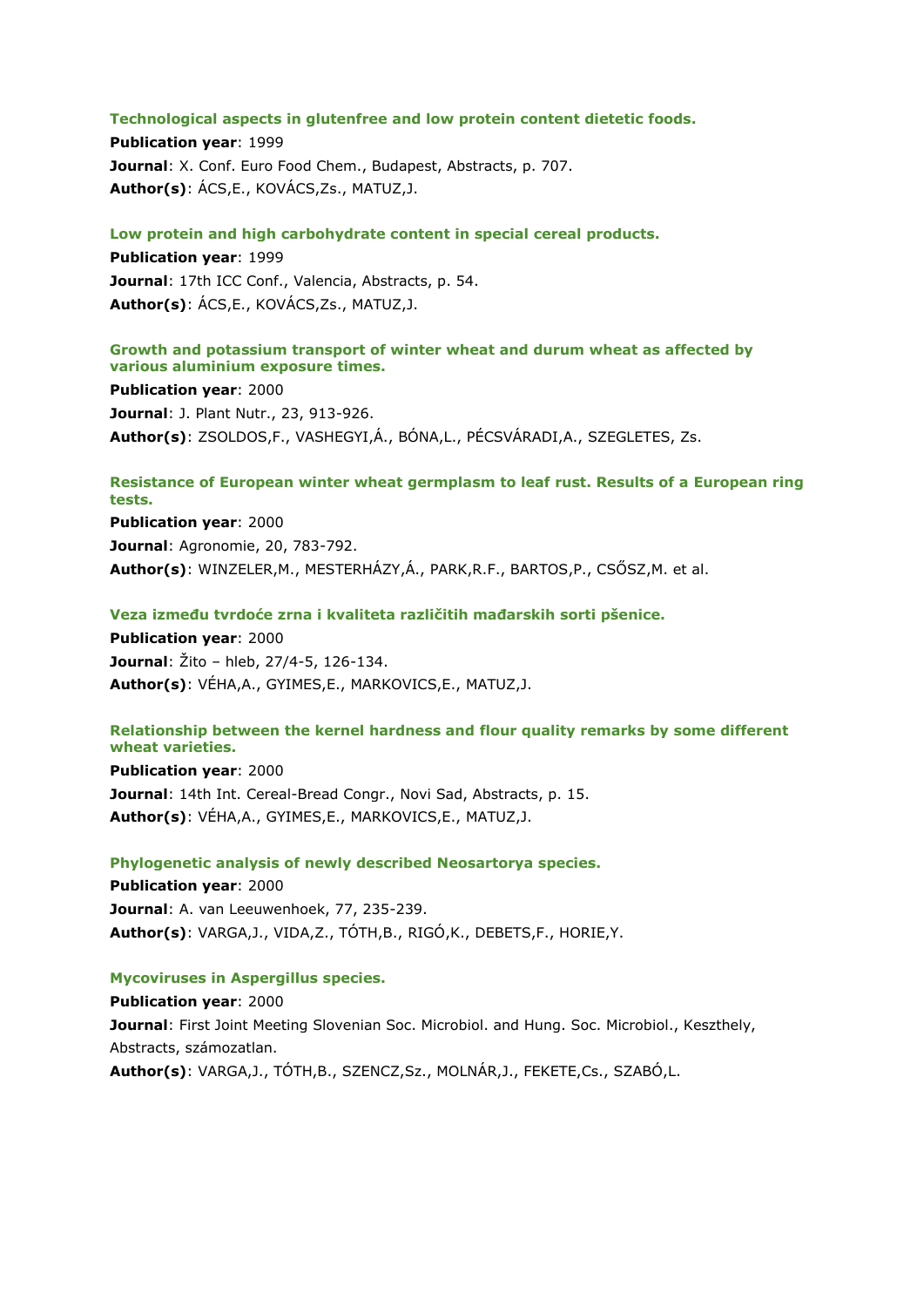# **Phylogenetic analysis of Aspergillus section Circumdati based on sequences of the internal transcribed spacer regions and the 5.8 S rRNA gene.**

**Publication year**: 2000 **Journal**: Fungal. Genet. Biol., 30, 71-80. **Author(s)**: VARGA,J., TÓTH,B., RIGÓ,K., TÉREN,J., HOEKSTRA,R.F., KOZAKIEWICZ,Z.

# **Genetic variability within the Aspergillus viridinutans species.**

**Publication year**: 2000 **Journal**: Folia Microbiol., 45, 423-428. **Author(s)**: VARGA,J., TÓTH,B., RIGÓ,K., DEBETS,F., KOZAKIEWICZ ,Z.

# **Analysis of genetic variability within the Petromyces genus.**

**Publication year**: 2000 **Journal**: A. van Leeuwenhoek, 77, 83-89. **Author(s)**: VARGA,J., TÓTH,B., KEVEI,É., PALÁGYI,A(ndrea), KOZAKIEWICZ,Z.

# **Molecular analysis of variability within the toxigenic Aspergillus ochraceus species.**

**Publication year**: 2000 **Journal**: Can. J. Microbiol., 46, 593-599. **Author(s)**: VARGA,J., KEVEI,É., TÓTH,B., KOZAKIEWICZ,Z., HOEKSTRA,R.F.

# **Phylogenetic analysis of the toxigenic Aspergillus ochraceus species.**

**Publication year**: 2000 **Journal**: Acta Microbiol. Immunol. Hung., 47, 336-337. **Author(s)**: VARGA,J., KEVEI,É., RIGÓ,K., TÓTH,B.

# **Genotypic and phenotypic variability among black Aspergilli.**

**Publication year**: 2000 **Journal:** Integration of Modern Taxonomic Methods for Aspergillus and Penicillium Classification, ed. by R.A.Samson and J.I.Pitt, London, Harwood Acad. Publ., pp. 397-411. **Author(s)**: VARGA,J., KEVEI,F., HAMARI,Zs., TÓTH,B., TÉREN,J., CROFT,J.H., KOZAKIEWICZ,Z.

# **Heterogeneous asymmetric reactions. 22. β-isocinchona alkaloids in enantioselective hydrogenations.**

**Publication year**: 2000 **Journal**: React. Kinet. Catal. Lett., 71, 99-108. **Author(s)**: SZÖLLŐSI,Gy., FELFÖLDI,K., BARTÓK,T., BARTÓK,M.

# **Accumulation of osmoprotectants in wheat cultivars of different drought tolerance.**

**Publication year**: 2000 **Journal**: Cereal Res. Commun., 28, 403-410. **Author(s)**: SZEGLETES,Zs., ERDEI,L., TARI,I., CSEUZ,L.

# **Evolutionary relationships within Aspergillus section Circumdati.**

**Publication year**: 2000 **Journal**: First Joint Meet. Slovenian Soc. Microbiol., Hung. Soc. Microbiol., Keszthely, számozatlan. **Author(s)**: RIGÓ,K., VARGA,J., TÓTH,B.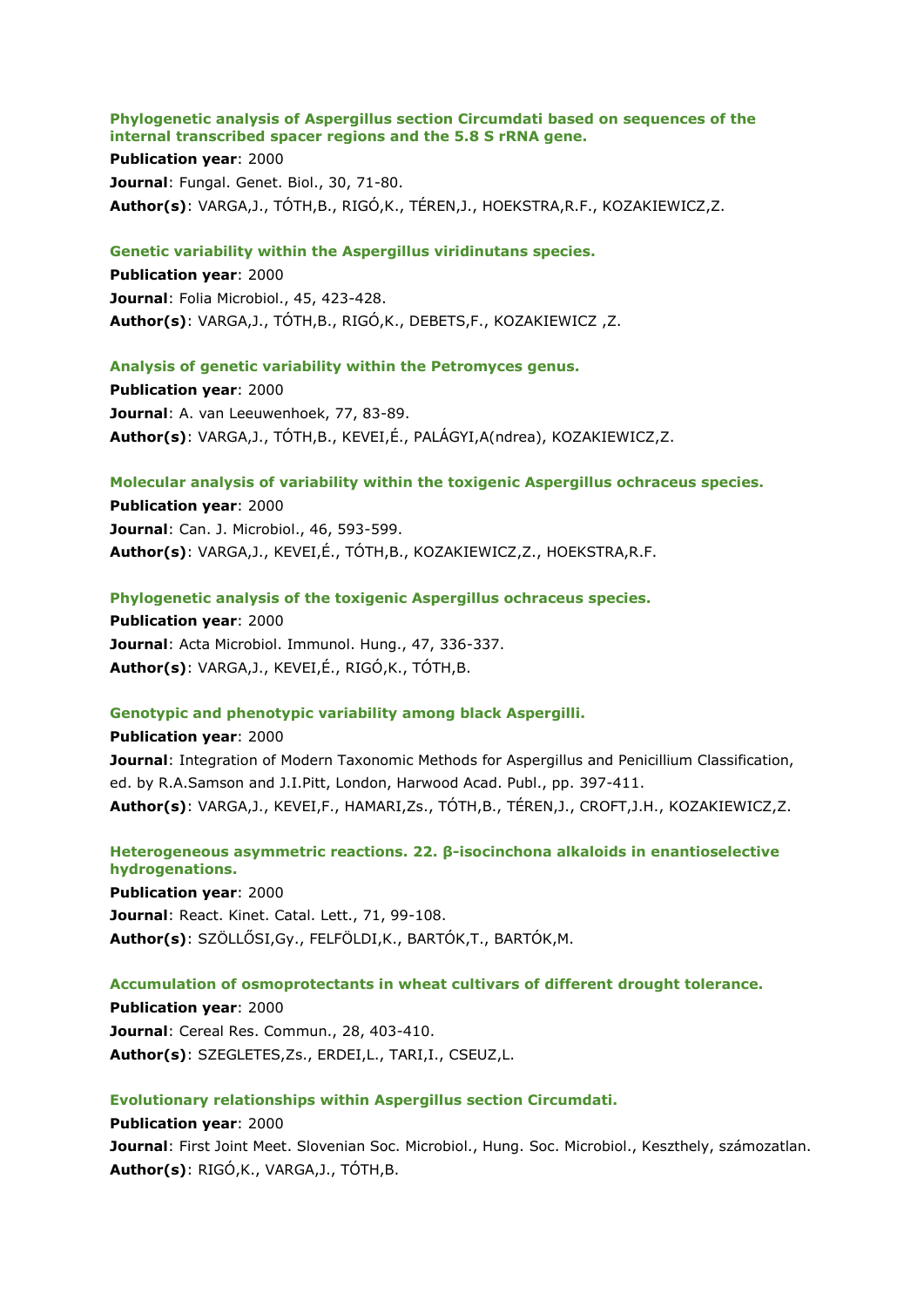### **Analysis of genetic variability within the Aspergillus viridinutans species.**

**Publication year**: 2000 **Journal**: First Joint Meet. Slovenian Soc. Microbiol., Hung. Soc. Microbiol., Keszthely, számozatlan. **Author(s)**: RIGÓ,K., TÓTH,B., VARGA,J.

### **Identification of leaf rust resistance genes in common wheat by molecular markers.**

**Publication year**: 2000 **Journal**: Proc. 10th Cereal Rust and Powdery Mildews Conf., Budapest, Acta Phytopathol. Entomol. Hung., 35, 31-37. **Author(s)**: PURNHAUSER,L., GYULAI,G., CSŐSZ,M., HESZKY,L., MESTERHÁZY,Á.

#### **Use of molecular markers in wheat breeding for disease resistance.**

**Publication year**: 2000 **Journal**: Use of Agriculturally Important Genes in Biotechnology, ed. by G.Hrazdina, Amsterdam, Berlin etc., IOS Press, pp. 52-57. **Author(s)**: PURNHAUSER,L., GYULAI,G., TAR,M., CSÖSZ,M., MESTERHAZY,A., HESZKY.L.

# **Effect of induction duration and medium composition on plant regeneration in wheat (Triticum aestivum L.) anther culture.**

**Publication year**: 2000 **Journal**: J. Plant Physiol., 156, 197-203. **Author(s)**: PUOLIMATKA,M., PAUK,J.

### **Behavior of organic Al-complexes in GS-assay: an in vitro test for Al-stress.**

**Publication year**: 2000 **Journal**: Plant Physiol. Biochem., 38, S208. **Author(s)**: KISS,T.

## **In vitro androgenesis of triticale in isolated microspore culture.**

**Publication year**: 2000 **Journal**: Plant Cell, Tissue, Organ Cult., 61, 221-229. **Author(s)**: PAUK,J., PUOLIMATKA,M., LŐKÖS-TÓTH,K., MONOSTORI,T

# **Transformation of foreign gene and sexual transfer of transgene in wheat.**

**Publication year**: 2000 **Journal**: Use of Agriculturally Important Genes in Biotechnology, ed. by G.Hrazdina, Amsterdam-Berlin etc., IOS Press, pp. 112-116. **Author(s)**: PAUK,J., MIHÁLY,R., MÉSZÁROS,A, SCHWARZ,G., HÄNSCH,R.

**Oat breeding for food and feed in Hungary. Publication year**: 2000 **Journal**: Proc. 6th Int. Oat Conf., Canterbury, pp. 225-226. **Author(s)**: PALÁGYI,A.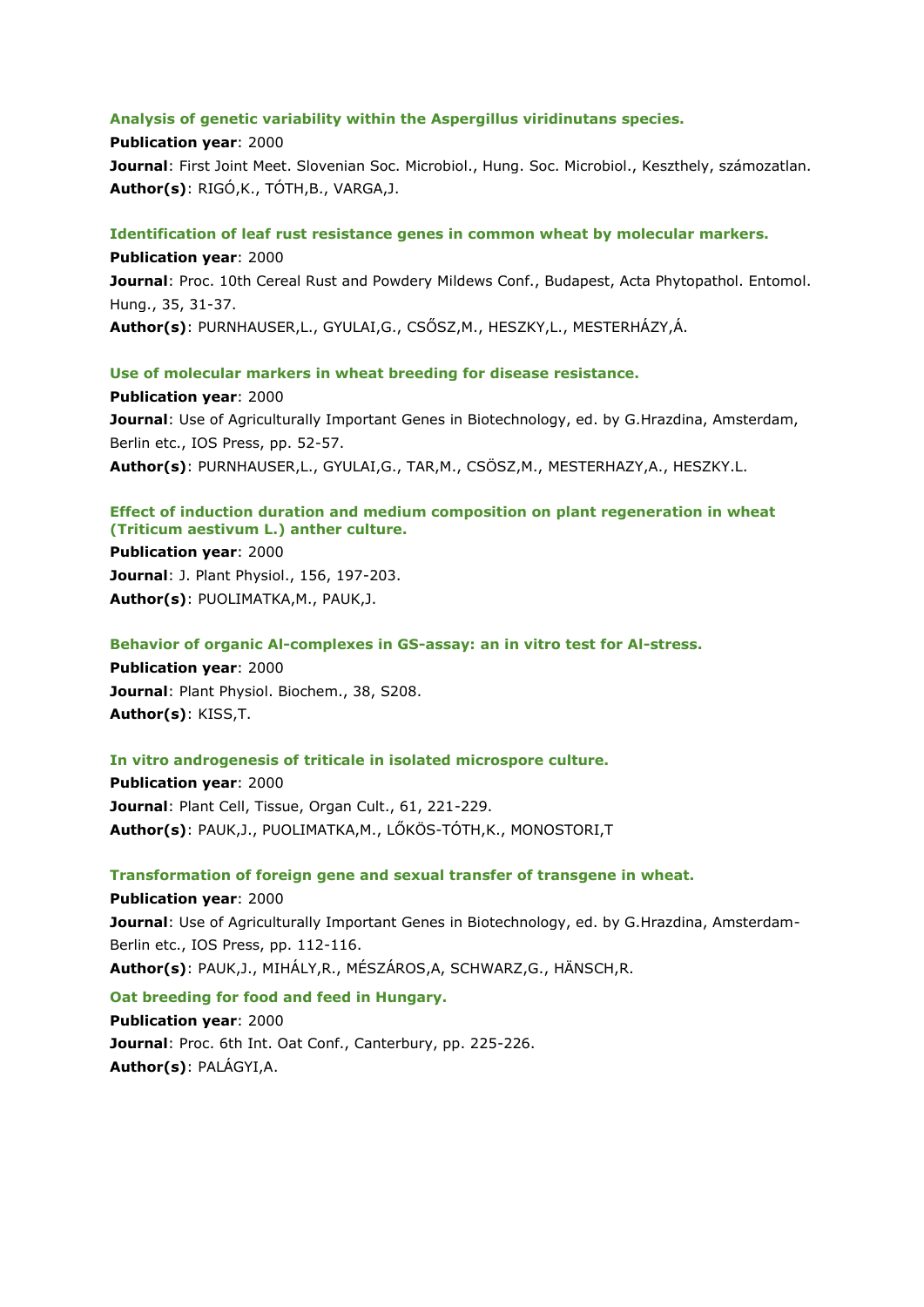### **Field experiments with transgenic maize in Hungary in 1993-1994.**

**Publication year**: 2000 **Journal**: Use of Agriculturally Important Genes in Biotechnology, ed. by G.Hrazdina, NATO Science Ser., Ohmsha, IOS Press, pp. 98-102. **Author(s)**: MÓROCZ,S., OMIRULLEH, DONN,G., SZARKA,B., LADÁNYI,M., ALBRECHT,L., DUDITS,D.

### **Breeding resistance for Fusarium ear rot (FER) in corn.**

**Publication year**: 2000 **Journal**: 18th Int. Conf. on Maize and Sorghum Genet. and Breeding, Beograd, Acta Biol. Yug. Ser. F., 32, 495-505. **Author(s)**: MESTERHÁZY,Á., KOVÁCS,G.Jr., KOVÁCS,K.

# **European virulence survey for leaf rust in wheat.**

**Publication year**: 2000 **Journal**: Agronomie, Paris, 20, 793-804. **Author(s)**: MESTERHÁZY,Á., BARTOS,P., GOYEAU,H., NIKS,R., CSÖSZ,M. etc.

### **Breeding for Fusarium head blight resistance in wheat.**

**Publication year**: 2000 **Journal**: 6th Int. Wheat Conf., Budapest; Dordrecht, Kluwer Acad. Publ., pp. 353-358. **Author(s)**: MESTERHÁZY,Á.

#### **The durable nature of resistance against Fusarium head blight in wheat.**

**Publication year**: 2000 **Journal**: Durable Resistance Symp., Ede-Wageningen, Abstracts, p. 74. **Author(s)**: MESTERHÁZY,Á.

#### **Latest results of breeding wheat cultivars resistant to FHB in Hungary.**

**Publication year**: 2000 **Journal**: Proc. 6th Eur. Fusarium Seminar, Berlin, p. 35. **Author(s)**: MESTERHÁZY,Á.

**Structure and potential allergenic character of cereal proteins. II. Potential allergens in cereal samples.**

**Publication year**: 2000 **Journal**: Cereal Res. Commun., 28, 433-442. **Author(s)**: MATUZ,J., PÓKA,R., BOLDIZSÁR,I., SZERDAHELYI,E., HAJÓS,Gy.

### **Structure and potential allergenic character of cereal proteins. I. Protein content and amino acid composition.**

**Publication year**: 2000 **Journal**: Cereal Res. Commun., 28, 263-270. **Author(s)**: MATUZ,J., BARTÓK,T., MÓROCZ-SALAMON,K., BÓNA,L.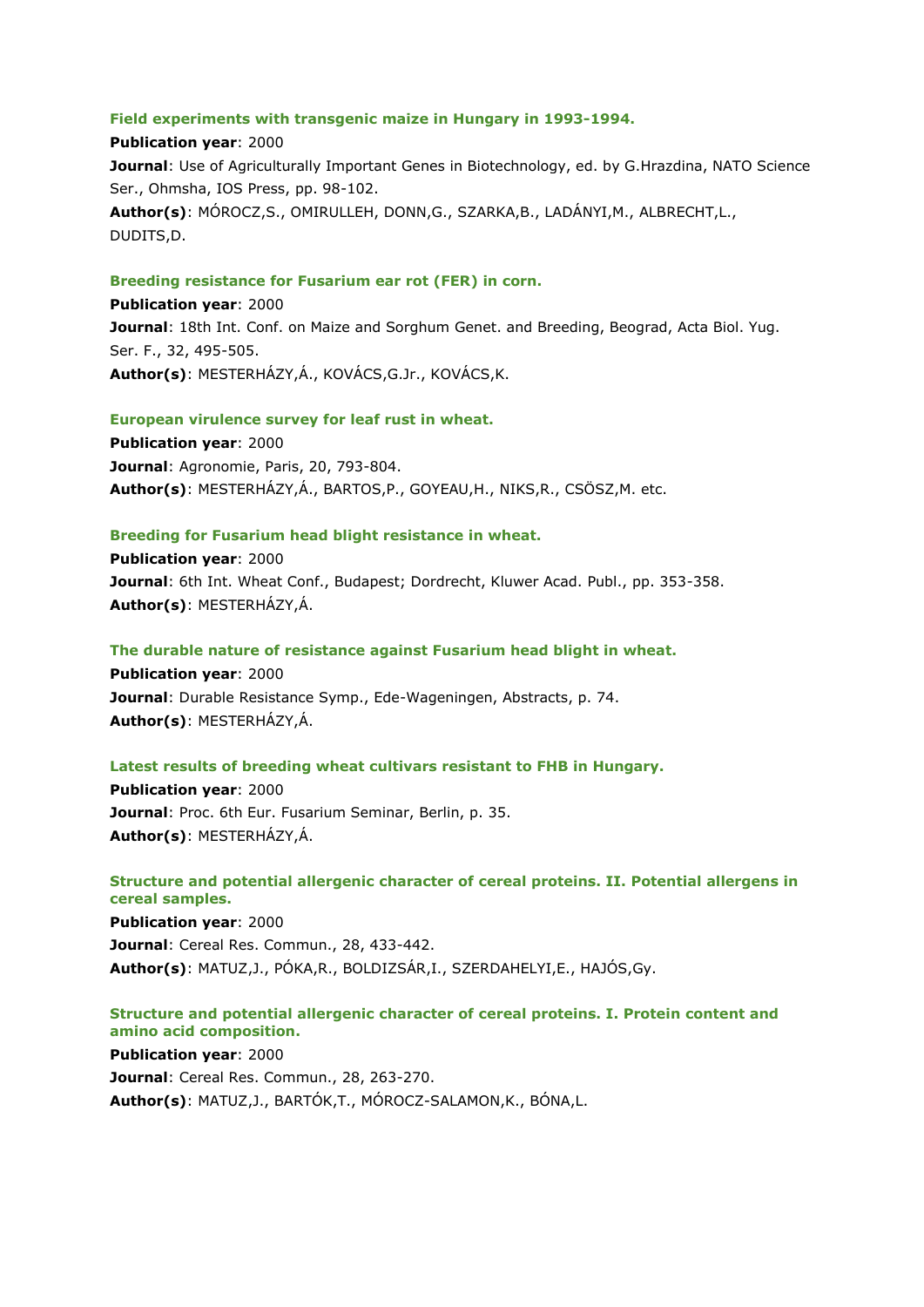### **Utilization of the anther culture in wheat breeding and seed production.**

**Publication year**: 2000 **Journal**: 6th Int. Wheat Conf., Budapest, Abstracts, p. 101. **Author(s)**: KERTÉSZ,Z., KERTÉSZ,Cs., PAUK,J., FALUSI,J., TÖRJÉK,O., KISS,E., MÁZIK,K., HASSAN,M.S., HESZKY,L.

### **Serrulatin A and B, new diterpene polyesters from Euphorbia serrulata.**

**Publication year**: 2000 **Journal**: Tetrahedron, 56, 3619-3623. **Author(s)**: HOHMANN,J., RÉDEI,D., EVANICS,F., KÁLMÁN,A., ARGAY,Gy., BARTÓK,T.

#### **Diterpenoids from Euphorbia peplus.**

**Publication year**: 2000 **Journal**: Planta Med., 66, 291-294. **Author(s)**: HOHMANN,J., EVANICS,F., BERTA,L., BARTÓK,T.

# **Results of biological observations of Western corn rootworm in 2000 in Hungary**

**Publication year**: 2000 **Journal**: 7th Int. IWGO Workshop, Stuttgart, IWGO Newslett., XXI/1-2., pp. 20-21. **Author(s)**: HATALA-ZSELLÉR,I., SZÉLL,E.

### **Leaf rust reactions of the wheat Lr near-isogenic lines in adult stage in Hungary.**

**Publication year**: 2000 **Journal**: Acta Phytopathol. Entomol. Hung., 35, 177-185. **Author(s)**: CSŐSZ,M., MESTERHÁZY,Á., SZUNICS,L., VIDA,Gy., MANNINGER,K.

# **Resistance expression of wheat genotypes against stem rust, leaf rust and powdery mildew, 1992-1998.**

**Publication year**: 2000 **Journal**: Symp. Durable Disease Resistance, Ede-Wageningen, Abstracts, p. 32. **Author(s)**: CSÖSZ,M., MESTERHAZY,A.

#### **Expression of resistance in wheat genotypes with specific resistance genes.**

**Publication year**: 2000 **Journal**: 6th Int. Wheat Conf., Budapest, Abstracts, p. 177. **Author(s)**: CSŐSZ,M., MESTERHÁZY,Á.

# **Annual effect on grain quality of winter durum wheat (Triticum turgidum var. durum) in Szeged, Hungary.**

#### **Publication year**: 2000

**Journal:** Proc. Durum Wheat Improvement in the Mediterranean Region, Zaragoza, Abstracts, p. 133.

**Author(s)**: CSEUZ,L., MATUZ,J., BEKE,B.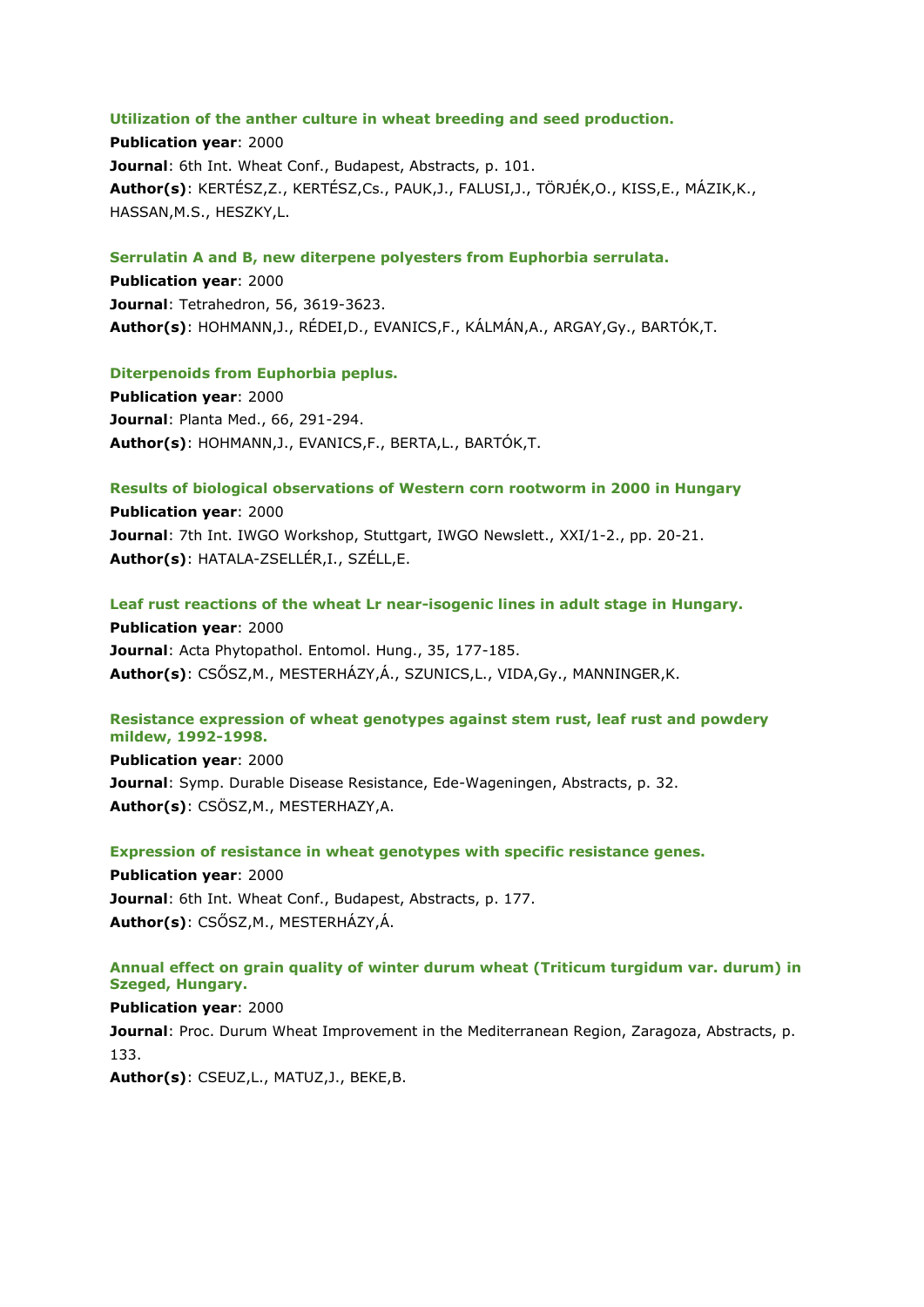### **Physiological changes due to low pH constraints in common and durum wheat.**

**Publication year**: 2000 **Journal**: 3rd Int. Crop Sci. Congr., Hamburg, Abstracts, p. 61. **Author(s)**: BONA,L., ZSOLDOS,F., PECSVARADI,A., VASHEGYI,A.

### **Inheritance of aluminium tolerance of winter wheat in acid soil and solution culture.**

**Publication year**: 2000 **Journal**: Mendel Centenary Congr., Brno, Plant Breeding Lectures, 47, p. 21. **Author(s)**: BONA,L., CARVER,B.F.

**Results of durum wheat (Triticum turgidum L. var. durum) breeding in Szeged, Hungary. Publication year**: 2000 **Journal**: Proc. Int. Symp. Durum wheat improvement in the Mediterranean region, Zaragoza, pp. 493-495. **Author(s)**: BEKE,B., MATUZ,J., CSEUZ,L.

### **New results on the mass spectra of cinchona alkaloids.**

**Publication year**: 2000 **Journal**: J. Mass Spectrom., 35, 711-717. **Author(s)**: BARTÓK,T., SZÖLLŐSI,Gy., FELFÖLDI,K., BARTÓK,M., THIEL,J.

### **Mass spectra of iso-cinchona- and halogenated cinchona alkaloids.**

**Publication year**: 2000 **Journal**: Eur. J. Mass Spectrom., 6, 347 -355. **Author(s)**: BARTÓK,T., FELFÖLDI,K., SZÖLLŐSI,Gy., BARTÓK,M., DEGA-SZAFRAN,Z., THIEL,J.

# **Identification of ethyl pyruvate and dihydrocinchonidine adducts by electrospray ionization mass spectrometry.**

**Publication year**: 2000 **Journal**: Rapid Comm. Mass Spectrom., 14, 509-514. **Author(s)**: BARTÓK,M., SZABÓ,P.T., BARTÓK,T., SZÖLLŐSI,Gy.

#### **The Makó onion as a Hungaricum.**

**Publication year**: 2000 **Journal**: Hung. Agric. Res., 9/3, 10-13. **Author(s)**: BARNÓCZKI,A., BARNÓCZKINÉ SZTOILOVA,E.

# **Growth and potassium transport in common and durum wheat as affected by aluminium and nitrite stress.**

**Publication year**: 2001 **Journal**: J. Plant Nutr., 24, 1-12. **Author(s)**: ZSOLDOS,F., VASHEGYI,Á., PÉCSVÁRADI,A., BÓNA,L.

#### **Double-stranded RNA elements and virus-like particles in Aspergilli.**

**Publication year**: 2001 **Journal**: Acta Biol. Hung., 52, 355-363. **Author(s)**: VARGA,J., TÓTH,B., SZENCZ,Sz., MOLNÁR,J., FEKETE,Cs., SZABÓ,L.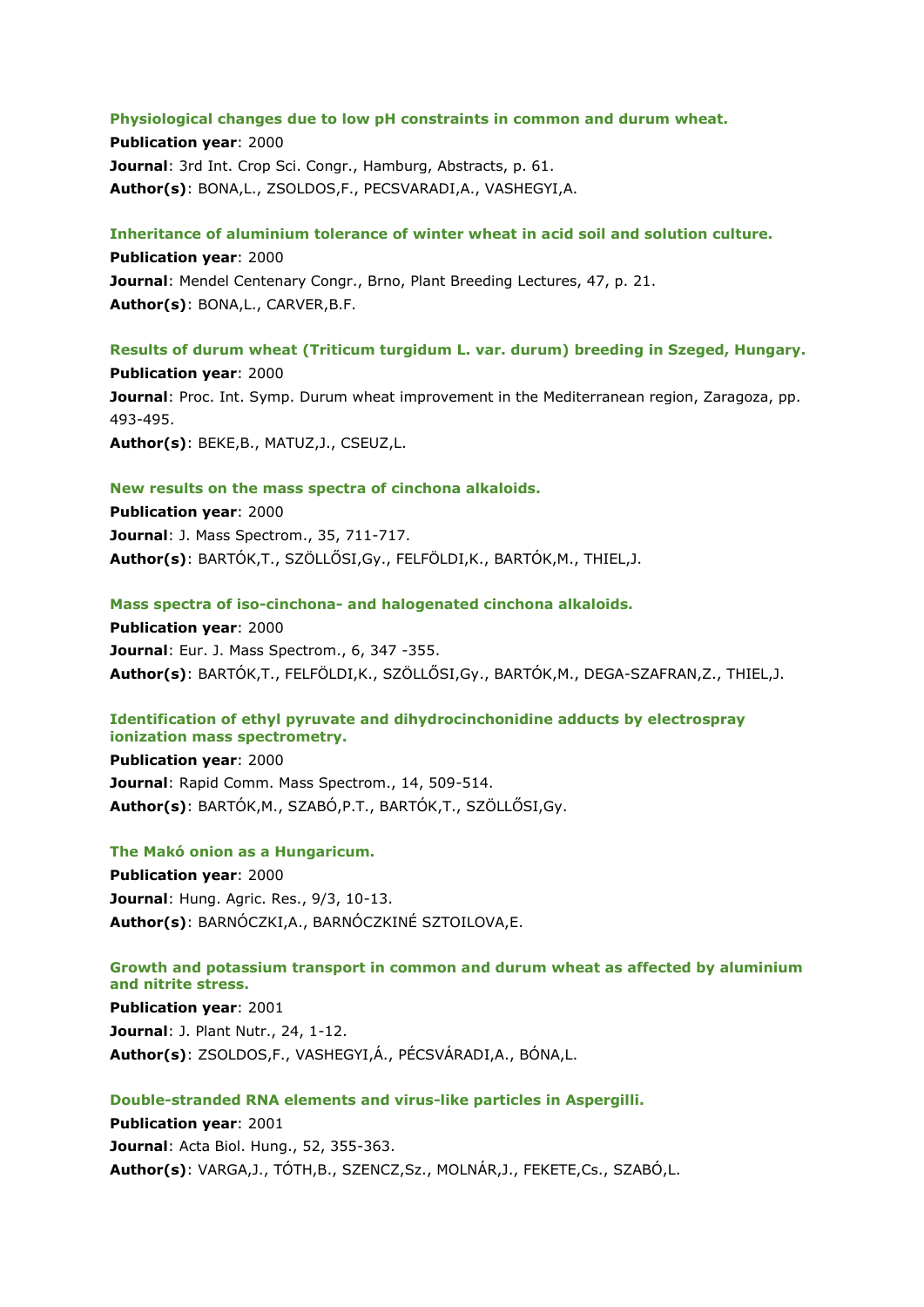**Phylogenetic analysis of toxigenic Aspergillus species based on sequences of the ITS region.**

**Publication year**: 2001 **Journal**: Symp. Fungal Metabolites, Swansea, Abstracts, számozatlan. **Author(s)**: VARGA,J., TÓTH,B., RIGÓ,K., TÉREN,J., KOZAKIEWICZ,Z.

# **Recent advances in ochratoxin research II. Biosynthesis, mode of action and control of ochratoxins.**

**Publication year**: 2001 **Journal**: Cereal Res. Comm., 29, 93-100. **Author(s)**: VARGA,J., RIGÓ,K., TÉREN,J., MESTERHÁZY,Á.

# **Recent advances in ochratoxin research. I. Production, detection and occurrence of ochratoxins.**

**Publication year**: 2001 **Journal**: Cereal Res. Commun. 29, 85-92. **Author(s)**: VARGA,J., RIGÓ,K., TÉREN,J., MESTERHÁZY,Á.

# **Evolutionary relationships and toxin production among species of Aspergillus section Clavati.**

**Publication year**: 2001 **Journal**: Symp. Fungal Metabolites, Swansea, Abstracts, számozatlan. **Author(s)**: VARGA,J., RIGÓ,K., MOLNÁR,J., SZENCZ,S., TÓTH,B., TÉREN,J., KOZAKIEWICZ,Z.

# **Comparative molecular analysis of winter wheat cultivars and their doubled haploid derivatives.**

**Publication year**: 2001 **Journal**: Cereal Res. Commun., 29, 41-48. **Author(s)**: KERTÉSZ,Z., PAUK,J., HESZKY,L.

# **Fertile maize lines obtained from isolated microspores.**

**Publication year**: 2001 **Journal**: Euphytica, 122, 53-60. **Author(s)**: SZARKA,B., DÉVÉNYI,Kné, MÓROCZ,S.

# **Yearly variations in the dominance of barley yellow dwarf virus strains.**

**Publication year**: 2001 **Journal**: IXth Conf. Virus Diseases of Gramineae in Europe, York, Abstracts, számozatlan. **Author(s)**: POCSAI,E., FÓNAD,P., MURÁNYI,I., PAPP,M., SZUNICS,L., TOMCSÁNYI,A., VIDA,G.

# **In vitro activation of glutamine synthetase by organic Al-complexes.**

**Publication year**: 2001 **Journal**: 6th Int. Symp. Inorg. N Assimilation, Reims, Abstracts, pp. 33-35. **Author(s)**: PECSVARADI,A., ZSOLDOS,F., KERTESZ,S., VASHEGYI,A., BONA,L., LABADI,I., KISS,T.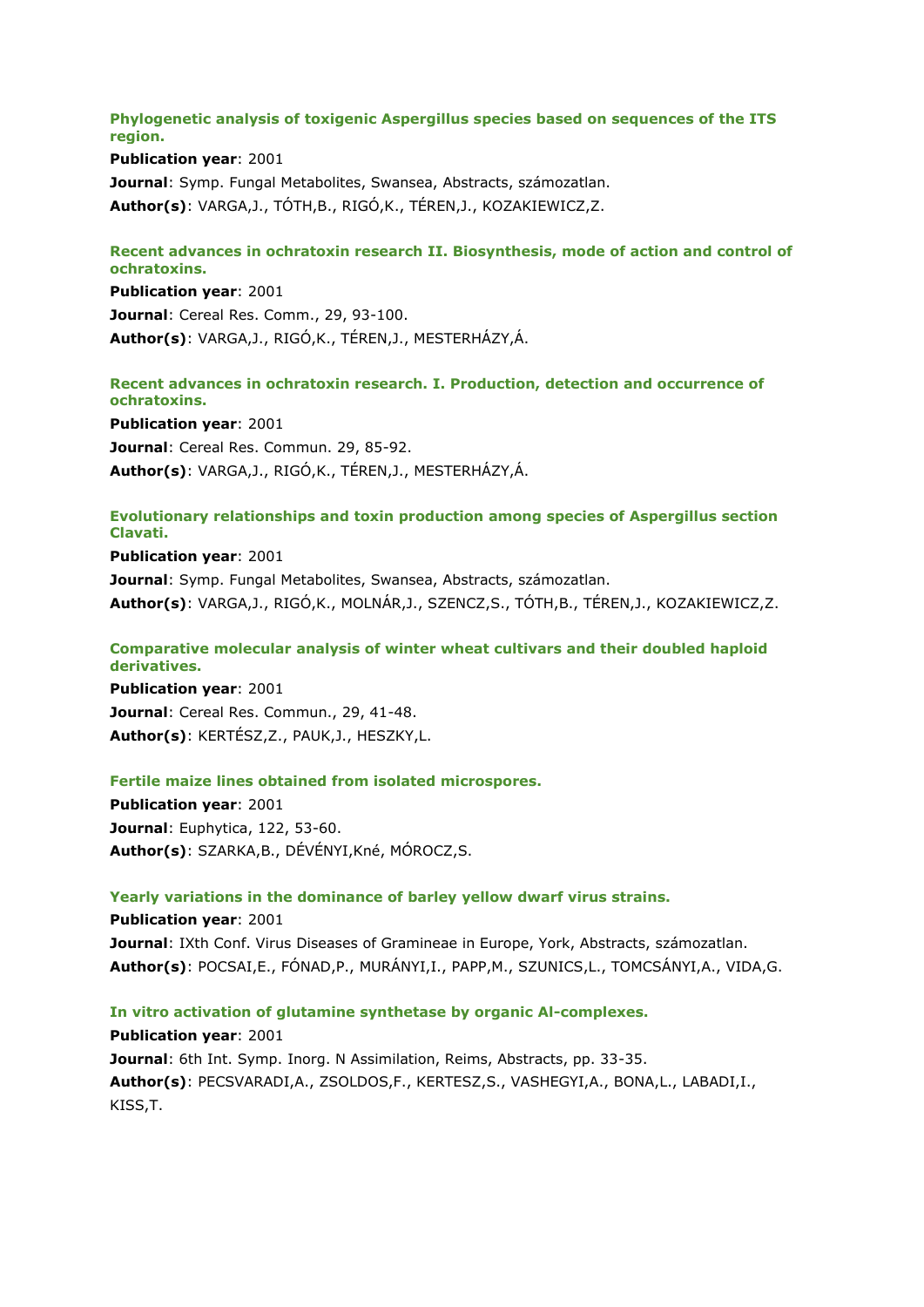#### **Wheat genetic transformation and its breeding aspects.**

**Publication year**: 2001 **Journal**: Proc. 6th Int. Wheat Conf., Budapest, pp. 537-540. **Author(s)**: PAUK,J., MIHÁLY,R., TALPAS,K., HÄNSCH,R., MENDEL,R.R., KERTÉSZ,Z.

**Europäische Virulenzverteilung in Braunrost des Weizens und Resistenzgene in Europa. Publication year**: 2001 **Journal**: 52. Tagung Österr. Pflanzenzüchter, Gumpenstein, Vorträge, pp. 25-36. **Author(s)**: MESTERHÁZY,Á., WINZELER,M., PARK,R.F., BARTOS,P., GOYEAU,H.

**Fungicide control of Fusarium head blight in wheat. Publication year**: 2001

**Journal**: Proc. Fusarium Head Blight Forum, Cincinnati, OH, pp. 70-74. **Author(s)**: MESTERHÁZY,Á., BARTÓK,T.

# **Present status of Fusarium resistance in wheat.**

**Publication year**: 2001 **Journal**: Beitr. Züchtungsforschg., 7/1, 26-31. **Author(s)**: MESTERHÁZY,Á.

# **Results in breeding for resistance against Fusarium head blight (FHB) in wheat.**

**Publication year**: 2001 **Journal**: Proc. Fusarium Head Blight Forum, Cincinnati, OH, pp. 354-258. **Author(s)**: MESTERHÁZY,Á.

# **Novel results in breeding for resistance against Fusarium head blight in wheat.**

**Publication year**: 2001 **Journal**: Proc. Crop Sci. on the Verge of the 21st Century, Prague, pp. 54-59. **Author(s)**: MESTERHÁZY,Á.

#### **In memoriam Erdei Péter 1928-2001.**

**Publication year**: 2001 **Journal**: Növénytermelés, 50, 486-488. **Author(s)**: MATUZ,J., PETRÓCZI,I.M.

# **Relationships between kernel hardness and bread-making quality of winter wheats.**

**Publication year**: 2001 **Journal**: 2nd Int. Wheat Quality Conf., Manhattan, KS, Abstracts, p. 31-32. **Author(s)**: MATUZ,J., BEDŐ,Z., ÁCS,E.

**The activity of the Cereal Research Non-Profit Company.**

**Publication year**: 2001 **Journal**: Vth Int. Symp. Interdiscipl. Regional. Res., Szeged, Abstracts, p. 116. **Author(s)**: MATUZ,J.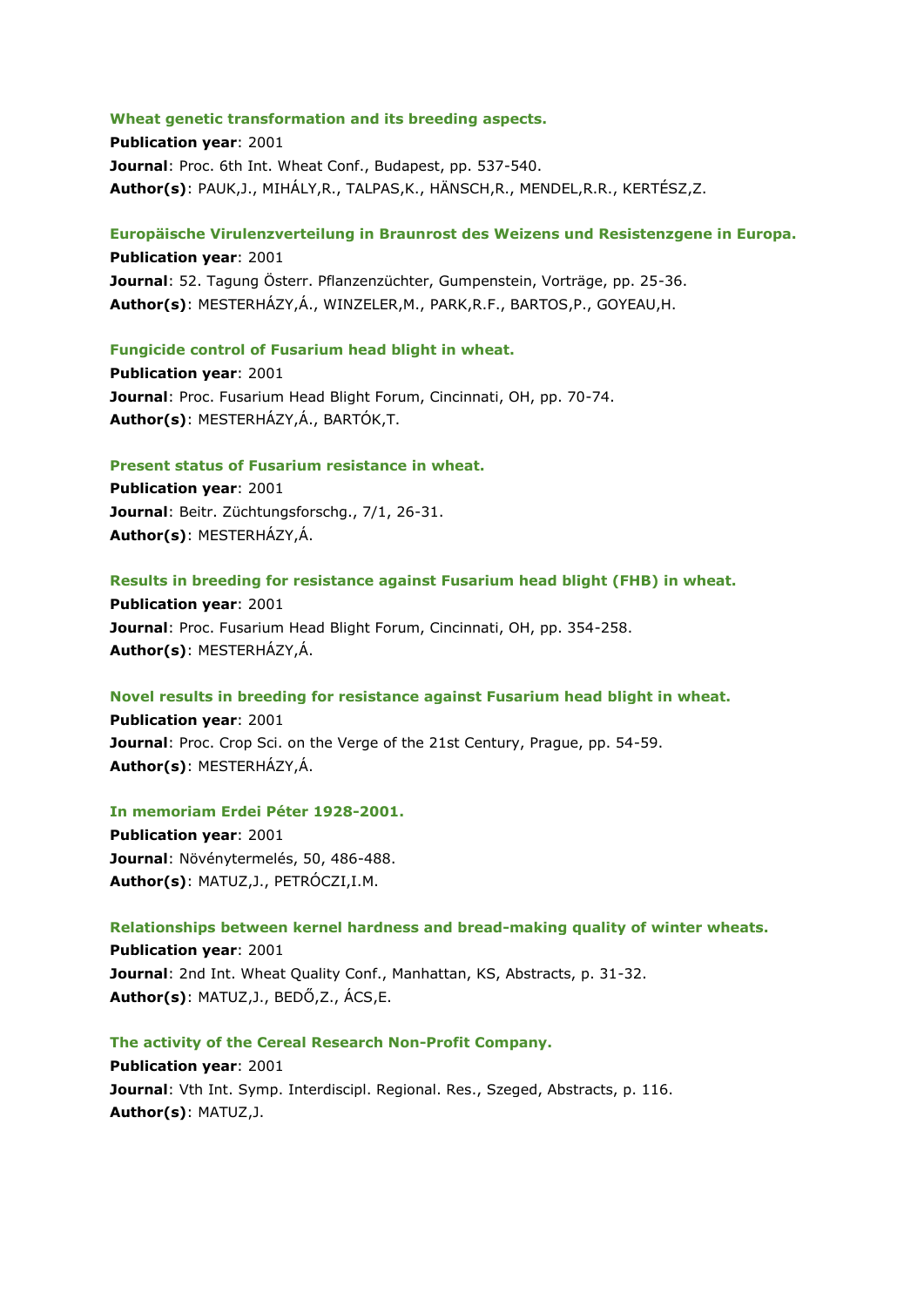### **Examination of the protein-emulsifier-carbohydrate interaction in amaranth-based products.**

**Publication year**: 2001 **Journal**: Acta Alimentaria, 30, 173-187. **Author(s)**: KOVÁCS,E.T., MARÁZ-SZABÓ,L., VARGA,J.

# **Comparison of in vitro androgenic response and F1 seed production in wheat (Triticum aestivum L.**

**Publication year**: 2001 **Journal**: Cereal Res. Commun., 29, 297-304. **Author(s)**: PETRÓCZI,I., KERTÉSZ,Z.

# **Grain legumes in Hungary today**

**Publication year**: 2001 **Journal**: Grain Legumes, 32/2, 16-17. **Author(s)**: FALUSI,J.

# **Identification of stem rust resistance gene Sr36 in the wheat cultivar GK Kincső and in its derivatives.**

**Publication year**: 2001 **Journal**: Cereal Res. Commun., 29, 267-273. **Author(s)**: CSŐSZ,M., BARTOS,P., MESTERHÁZY,Á.

# **Incidence of saprophytic and necrotrophic pathogens on wheat in Hungary in 2000.**

**Publication year**: 2001 **Journal**: Proc. Conf. Sustainable Systems of Cereal Crop Protection against Fungal Disease as the Way of Reduction of Toxin Occurrence in Food Webs, Kromeřiz, pp. 30-34. **Author(s)**: CSÖSZ,M.

# **Breeding for complex resistance to leaf diseases in wheat.**

**Publication year**: 2001 **Journal**: Proc. 8th Aschersleben Symp., New Aspects of Resistance Research on Cultivated Plants, Abstracts, pp. 32-37. **Author(s)**: CSÖSZ,M.

# **Root growth and enzyme activity studies for indication of low pH stress in common and durum wheat.**

**Publication year**: 2001 **Journal**: Proc. 6th Int. Wheat Conf., Budapest, pp. 665-670. **Author(s)**: BONA,L., ZSOLDOS,F., PECSVARADI,A., VASHEGYI,A.

# **Aluminium- and nitrite-caused physiological changes in wheat roots.**

**Publication year**: 2001 **Journal**: Int. Symp. Plant-Soil Interaction at Low pH, South Africa, Abstracts, p. 106. **Author(s)**: BONA,L., ZSOLDOS,F., PECSVARADI,A., VASHEGYI,A.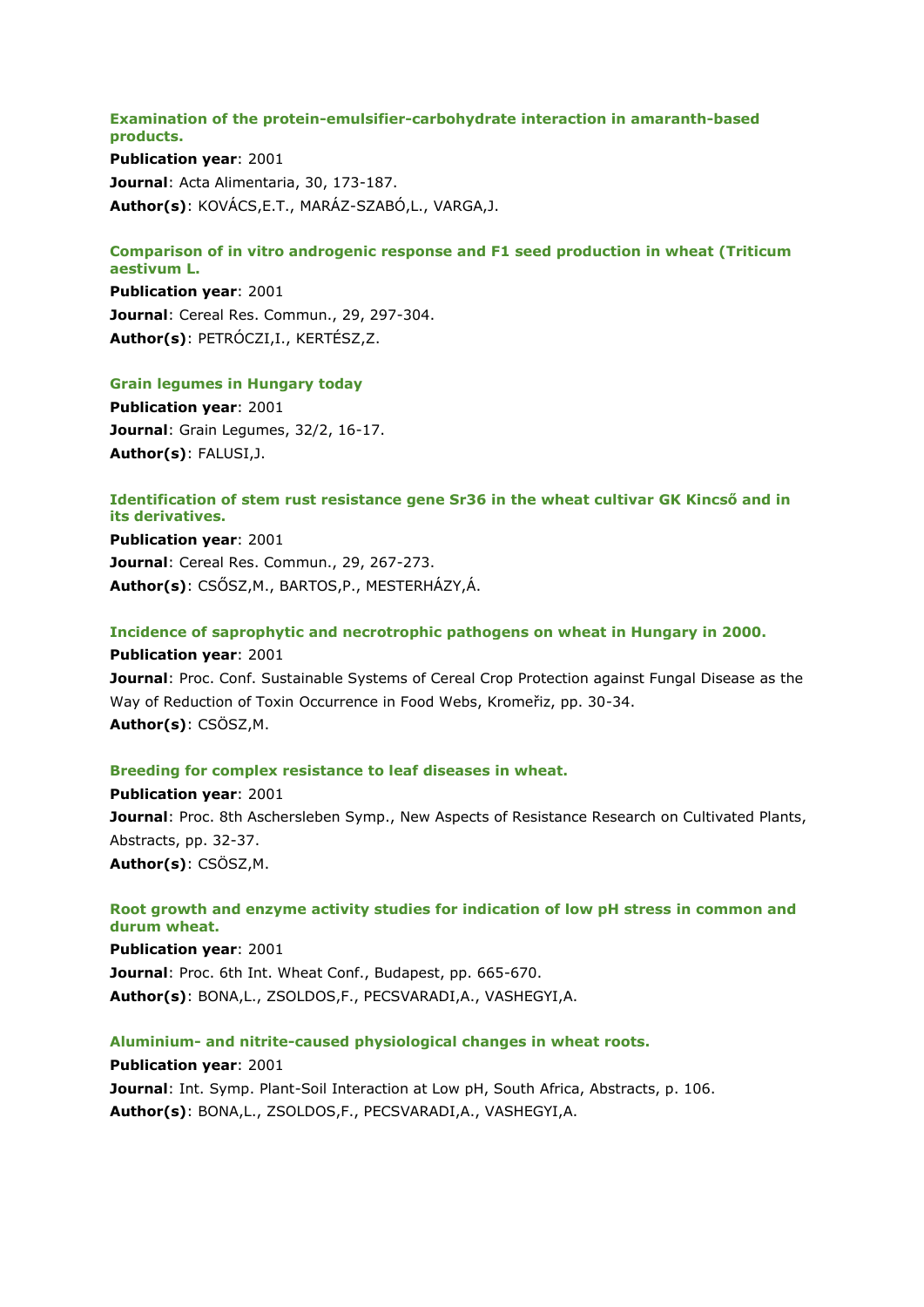**Relationship between quick screening methods and some end-use technological parameters in Hungarian wheats.**

**Publication year**: 2001 **Journal**: Asp. Appl. Biol., 64, 87-90. **Author(s)**: BONA,L., ACS,E.

### **Effect of mycotoxins on human immune functions in vitro.**

**Publication year**: 2001 **Journal**: Toxicology in vitro, 15, 25-30. **Author(s)**: BEREK,L., PETRI,I.B., MESTERHAZY,A., TEREN,J., MOLNAR,J.

# **Heterogeneous asymmetric reactions. 23. Enantioselective hydrogenation of ethyl pyruvate over cinchonine- and α-isocinchonine-modified platinum catalysts.**

**Publication year**: 2001 **Journal**: Catal. Lett., 73/2-4: 127-131. **Author(s)**: BARTÓK,M., TÖRÖK,B., BALÁZSIK,K., BARTÓK,T.

# **Identification of new types of aluminium compounds by electrospray ionization mass spectrometry: oxonium cations.**

**Publication year**: 2001

**Journal**: Rapid Comm. Mass Spectrom., 15, 65-69. **Author(s)**: BARTÓK,M., SZABÓ,P.T., BARTÓK,T., SZÖLLŐSI,Gy., BALÁZSIK,K.

### **Solvent and support effects in the case of acetic acid and alumina: Oxonium cations in asymmetric hydrogenation of ethyl pyruvate over dihydrocinchonidine modified platinum.**

**Publication year**: 2001 **Journal**: Catal. Comm., 2, 269-272. **Author(s)**: BARTÓK,M., BALÁZSIK,K., SZÖLLŐSI,Gy., BARTÓK,T.

# **The Effects of Irrigation and Fertilization on the Economically Valuable Characteristics of Hungarian Onion Cultivars.**

**Publication year**: 2001 **Journal**: JUTEKO 2002, Aug. 29-30, Szarvas, Összefoglalók, pp. 218-219. **Author(s)**: BARNÓCZKI,A., BARNÓCZKINÉ SZTOILOVA,E.

#### **Aluminium – silicon interaction in cereals.**

**Publication year**: 2002 **Journal**: Proc. 7th Hung. Congr. Plant Physiol., Acta Biol. Szegediensis, 46, 129-130. **Author(s)**: VASHEGYI,Á., ZSOLDOS,F., PÉCSVÁRADI,A., BÓNA,L.

**Examination of reproductive mode of Aspergillus fumigatus.**

**Publication year**: 2002 **Journal**: 6th Eur. Conf., Fungal Genetics, Pisa, Abstracts, p. 420. **Author(s)**: VARGA,J., TÓTH,B.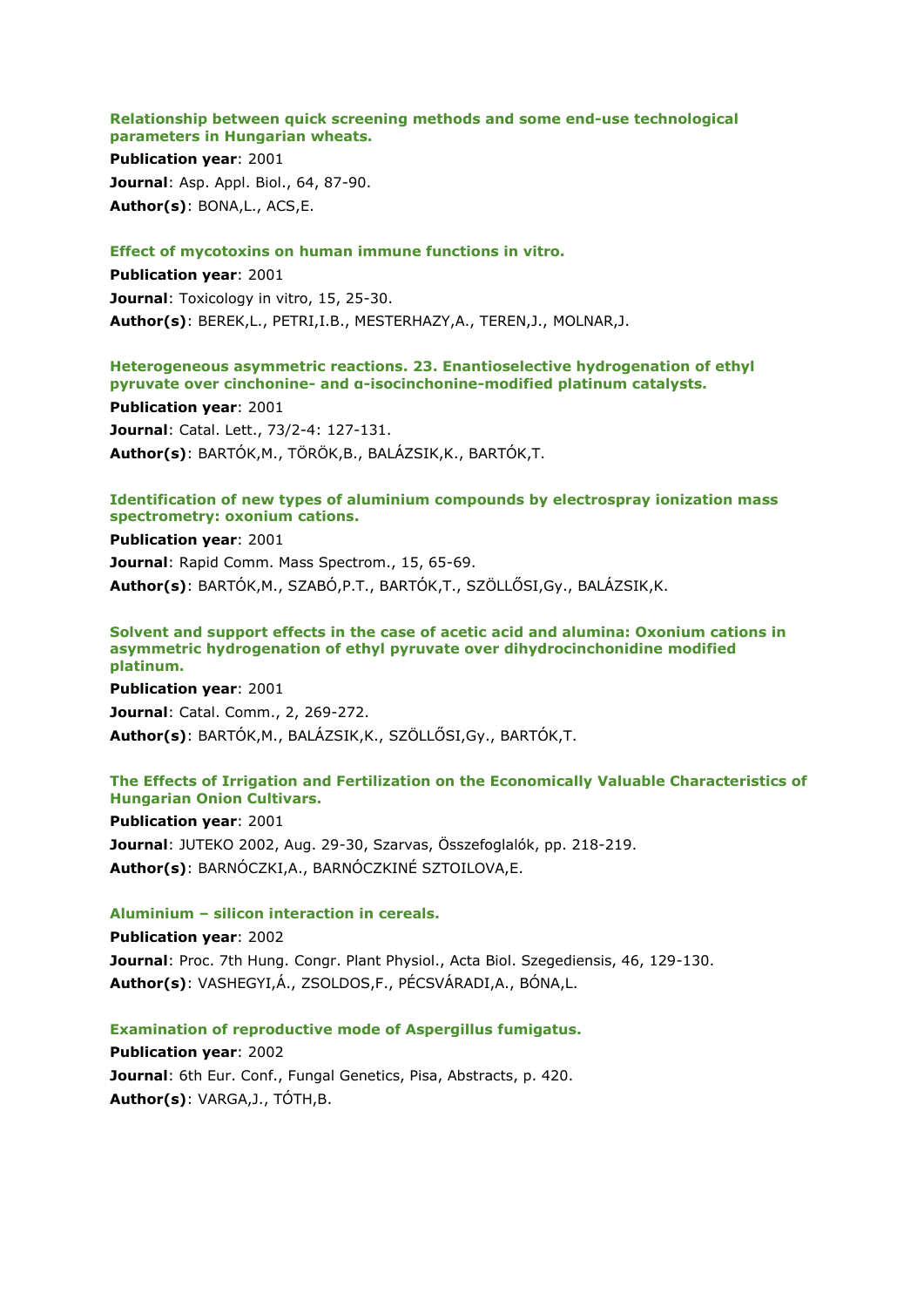## **Evolutionary relationships among mycotoxin producing Aspergilli.**

**Publication year**: 2002 **Journal**: Symp. Power of microbes in industry and environment, Opatija, Abstracts, p. 89. **Author(s)**: VARGA,J., RIGÓ,K., TÓTH,B., TÉREN,J., KOZAKIEWICZ,Z.

# **Molecular variability of winter wheat cultivars and their doubled haploid derivatives. Publication year**: 2002

**Journal**: Bull. Szt. István Univ. Gödöllő, pp. 39-47. **Author(s)**: TÖRJÉK,O., KISS,E., MÁZIK-TŐKEI,K., HUTVÁGNER,Gy., SILHAVY,D., BÁNFALVI,Zs., KERTÉSZ,Z., PAUK,J., HESZKY,L.

# **Double-stranded RNA mycoviruses in Fusarium culmorum isolates causing Fusarium head blight**

**Publication year**: 2002 **Journal**: VIIth Eur. Seminar Fusarium – mycotoxins, taxonomy and pathogenicity, Poznań, Abstracts, p. 78. **Author(s)**: TÓTH,B., MESTERHÁZY,Á., VARGA,J.

# **Examination of molecular variability of Fusarium culmorum isolates.**

**Publication year**: 2002 **Journal**: Nat. Fusarium Head Blight Forum, Cincinnati, Abstracts, p. 47. **Author(s)**: TÓTH,B., MESTERHÁZY,Á., TÉREN,J., VARGA,J.

**Mycotoxin production and molecular variability of Fusarium culmorum isolates.**

**Publication year**: 2002 **Journal**: Symp. Power of microbes in industry and environment, Opatija, Abstracts, p. 89. **Author(s)**: TÓTH,B., MESTERHÁZY,Á., TÉREN,J., VARGA,J.

# **Molecular variability and mycotoxin producing abilities of Fusarium culmorum isolates.**

**Publication year**: 2002 **Journal**: 6th Eur. Conf. Fungal Genet., Pisa, Abstracts, p. 422. **Author(s)**: TÓTH,B., MESTERHÁZY,Á., TÉREN,J., VARGA,J.

# **Identification of molecular markers for an efficient leaf rust resistance gene (Lr29) in wheat.**

**Publication year**: 2002 **Journal**: 6th Conf. Eur. Foundation Plant Pathol.,Prague, Abstracts, p. 102. **Author(s)**: TAR,M., PURNHAUSER,L., CSŐSZ,Lné, MESTERHÁZY,Á., GYULAI,G.

# **Identification of molecular markers for an efficient leaf rust resistance gen (Lr29) in wheat.**

**Publication year**: 2002

**Journal**: Proc. 7th Hung. Congr. Plant Physiology, Acta Biol. Szegediensis, 46, 133-134. **Author(s)**: TAR,M., PURNHAUSER,L., CSŐSZ,Lné, MESTERHÁZY,Á., GYULAI,G.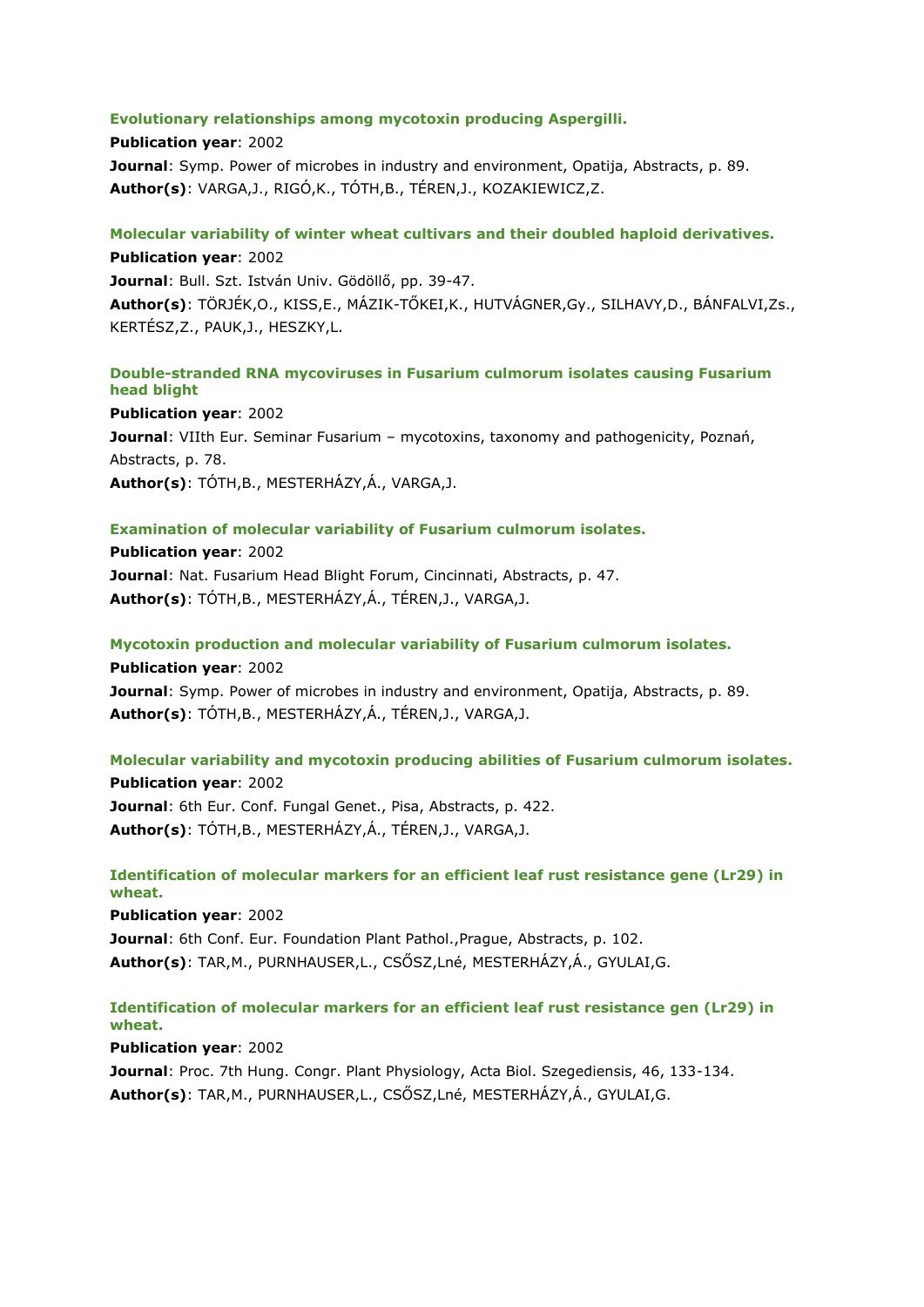#### **Mixing of maize and wheat genomic DNA by somatic hybridization in regenerated sterile maize plants.**

**Publication year**: 2002 **Journal: Theor. Appl. Genet., 105, 1-7. Author(s)**: SZARKA,B., GÖNTÉR,I., MOLNÁR-LÁNG,M., MÓROCZ,S., DUDITS,D.

#### **Traceability of major allergens of cereal proteins.**

**Publication year**: 2002 **Journal**: ICC Conf., Budapest, Abtracts, p. 96. **Author(s)**: SZABÓ,E., NAGY-GASZTONYI,M., HAJÓS,Gy., MATUZ,J.

## **Phylogenetic analysis of Aspergillus section Flavi based on ITS sequences.**

**Publication year**: 2002 **Journal**: 6th Eur. Conf., Fungal Genet., Pisa, Abstracts, p. 421. **Author(s)**: RIGÓ,K., VARGA,J., TÓTH,B., TÉREN,J.,MESTERHÁZY,Á., KOZAKIEWICZ,Z.

#### **Phylogenetic analysis of toxigenic Aspergillus species.**

**Publication year**: 2002 **Journal**: Acta Microbiol. Immunol. Hung., 49, 383-384. **Author(s)**: RIGÓ,K., TÓTH,B., TÉREN,J., VARGA,J.

# **Evolutionary relationships within Aspergillus section Flavi based on sequences of the internal transcribed spacer regions and the 5.8 S rRNA gene.**

**Publication year**: 2002 **Journal**: J. Gen. Appl. Microbiol., 48, 9-16. **Author(s)**: RIGÓ,K., VARGA,J., TÓTH,B., TÉREN,J., MESTERHÁZY,Á., KOZAKIEWICZ,Z.

## **Incidence of barley yellow dwarf viruses in symptom-exhibiting cereal species.**

**Publication year**: 2002 **Journal**: Proc. Int. Symp. Barley yellow dwarf disease, El Batán, pp. 45-49. **Author(s)**: POCSAI,E., MURÁNYI,I., PAPP,M., SZUNICS,L., TOMCSÁNYI,A., VIDA,G.

## **Study of pesticide side-effects in winter wheat trials.**

**Publication year**: 2002 **Journal**: Proc. 7th Hung. Congr. Plant Physiol., Szeged, Acta Biol. Szegediensis, 46, 207-208. **Author(s)**: PETRÓCZI,I.M., MATUZ,J., KÓTAI,Cs.

#### **Seasonal study of tillering and phyllochron of winter wheat in field trials.**

**Publication year**: 2002 **Journal**: Proc. 7th Hung. Congr. Plant Physiol., Szeged, Acta Biol. Szegediensis, 46, 209-210. **Author(s)**: PETRÓCZI,I.M., MATUZ,J.

# **Desirable characteristics for lowland and upland rice varieties for the cool environment of Hungary.**

**Publication year**: 2002 **Journal**: 2nd Temperate Rice Conf., IRRI, Manila, Abstracts, pp. 685-686. **Author(s)**: PAUK,J., SIMON-KISS,I.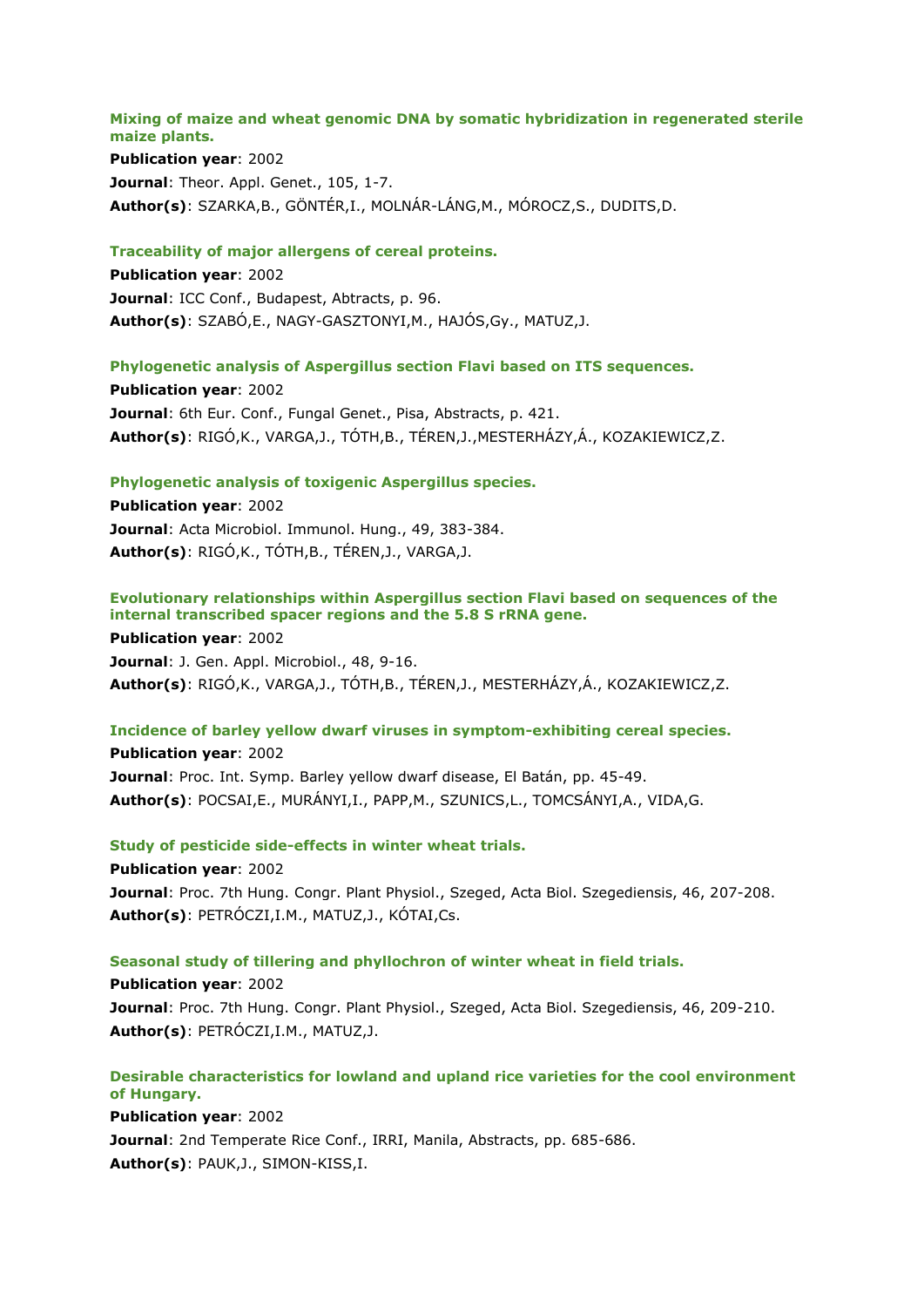## **Genetic transformation of cereals.**

**Publication year**: 2002 **Journal**: Bulgarian-Hungarian Bilateral Seminar, Szeged, Abstracts, p. 7. **Author(s)**: PAUK,J., MIHÁLY,R. KÓTAI,É., BARTÓK,T., KISS,O., CSEUZ,L., DOMOKI,M., MAI,A., FEHÉR,A., GYÖRGYEY,J., DUDITS,D.

#### **Cereal (wheat and triticale) microspore culture.**

**Publication year**: 2002 **Journal**: COST 851 Workshop, Budapest, Abstracts, p. 11. **Author(s)**: PAUK,J., LANTOS,Cs., MIHÁLY,R.

#### **Improvement of wheat abiotic stress resistance via genetic transformation.**

**Publication year**: 2002 **Journal**: Proc. 7th Hung. Congr. Plant Physiol., pp. 5-7. **Author(s)**: PAUK,J., ERTUGRUL,F., BARTÓK,T., MIHÁLY,R., KISS,O., CSEUZ,L., DUDITS,D.

# **Breeding drought tolerant wheat genotype utilizing alien genes (ALR, Ferritin).**

**Publication year**: 2002 **Journal**: Proc. EUCARPIA Cereal Sect. Meeting, Salsomaggiore, pp. 119-120. **Author(s)**: PAUK,J., ERTUGRUL,F., KÓTAI,É., BARTÓK,T., MIHÁLY,R., KISS,O., CSEUZ,L., GYÖRGYEY,J., DUDITS,D.

## **Wheat breeding by in vitro derived haploids.**

**Publication year**: 2002 **Journal**: Proc. Chinese-Hungarian Workshop, Martonvásár/Szeged, pp. 30-32. **Author(s)**: PAUK,J. MIHÁLY,R., KÓTAI,É., KISS,O., PETRECZ,Sz., MESTERHÁZY,Á., KERTÉSZ,Z.., MATUZ,J.

# **Genetic transformation of cereals: direct and indirect methods as research and breeding tools.**

**Publication year**: 2002 **Journal**: Proc. Int. Symp. and Training Course on Molecular Breeding in Cereals, Martonvásár, pp. 48-49. **Author(s)**: PAUK,J.

#### **Examination of resistance of wheat cultivars against Fusarium infection.**

**Publication year**: 2002 **Journal**: Acta Microbiol. Immunol. Hung., 49, 418-419. **Author(s)**: PALÁGYI,A(ndrea), TÓTH,B., MESTERHÁZY,Á.

#### **Naked oat and barley varieties in breeding and in commercial production.**

**Publication year**: 2002 **Journal**: ICC Conf., Budapest, Abstracts, p. 99. **Author(s)**: PALÁGYI,A.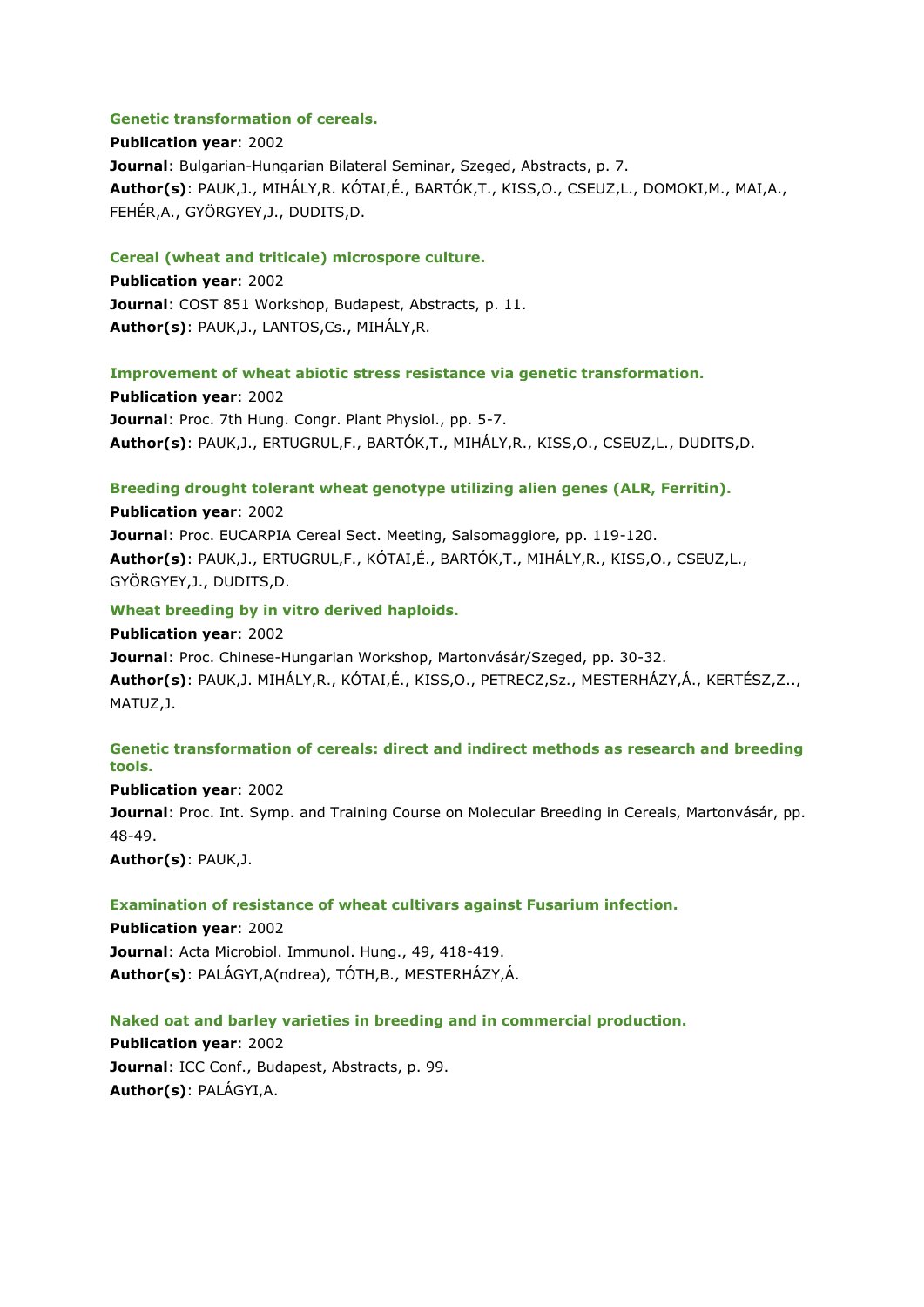#### **Chlorate resistance as a tool to study the effect of nitrate reductase antisense gene in wheat.**

**Publication year**: 2002 **Journal**: Cereal Res. Commun., 30, 245-252. **Author(s)**: MÉSZÁROS,A., PAUK,J.

#### **Multiple virus infection of wheat in South Hungary.**

**Publication year**: 2002 **Journal**: Cereal Res. Commun., 30, 329-334. **Author(s)**: MESTERHÁZY,Á., GÁBORJÁNYI,R., PAPP,M., FÓNAD,P.

## **New and effective fungicides against the FHB in wheat.**

**Publication year**: 2002 **Journal**: Proc. Fusarium Head Blight Forum, Cincinnati, OH, pp. 100-103. **Author(s)**: MESTERHÁZY,Á., BARTÓK,T., KÁSZONYI,G.

#### **Control of Fusarium head blight with fungicides.**

**Publication year**: 2002 **Journal**: Petria, 12, 109-116. **Author(s)**: MESTERHÁZY,Á., BARTÓK,T.

#### **Theory and practice of the breeding for Fusarium head blight resistance in wheat.**

**Publication year**: 2002 **Journal**: J. Appl. Genet., 43/A, 289-303. **Author(s)**: MESTERHÁZY,Á.

# **Theoretical basis and practice in breeding for resistance for Fusarium head blight (FHB) in wheat.**

**Publication year**: 2002 **Journal**: VIIth Eur. Fusarium Seminar, Poznan, Abstracts, p. 52-53. **Author(s)**: MESTERHÁZY,Á.

# **Role of deoxynivalenol in aggressiveness of Fusarium graminearum and F. culmorum and in resistance to Fusarium head blight.**

**Publication year**: 2002 **Journal**: Eur. J. Plant Pathol., 108, 675-684. **Author(s)**: MESTERHÁZY,Á.

#### **Study of fungicide residues in the grain of fungicide-treated wheats.**

**Publication year**: 2002 **Journal**: ICC Conf., Budapest, Abstracts, p. 98. **Author(s)**: MATUZ,J., TANÁCS,L.

**Breeding of durum wheat (Triticum durum Desf.) in Szeged, Hungary.**

**Publication year**: 2002 **Journal**: Hung. Agric. Res., 11/2, 4-6. **Author(s)**: MATUZ,J., BEKE,B.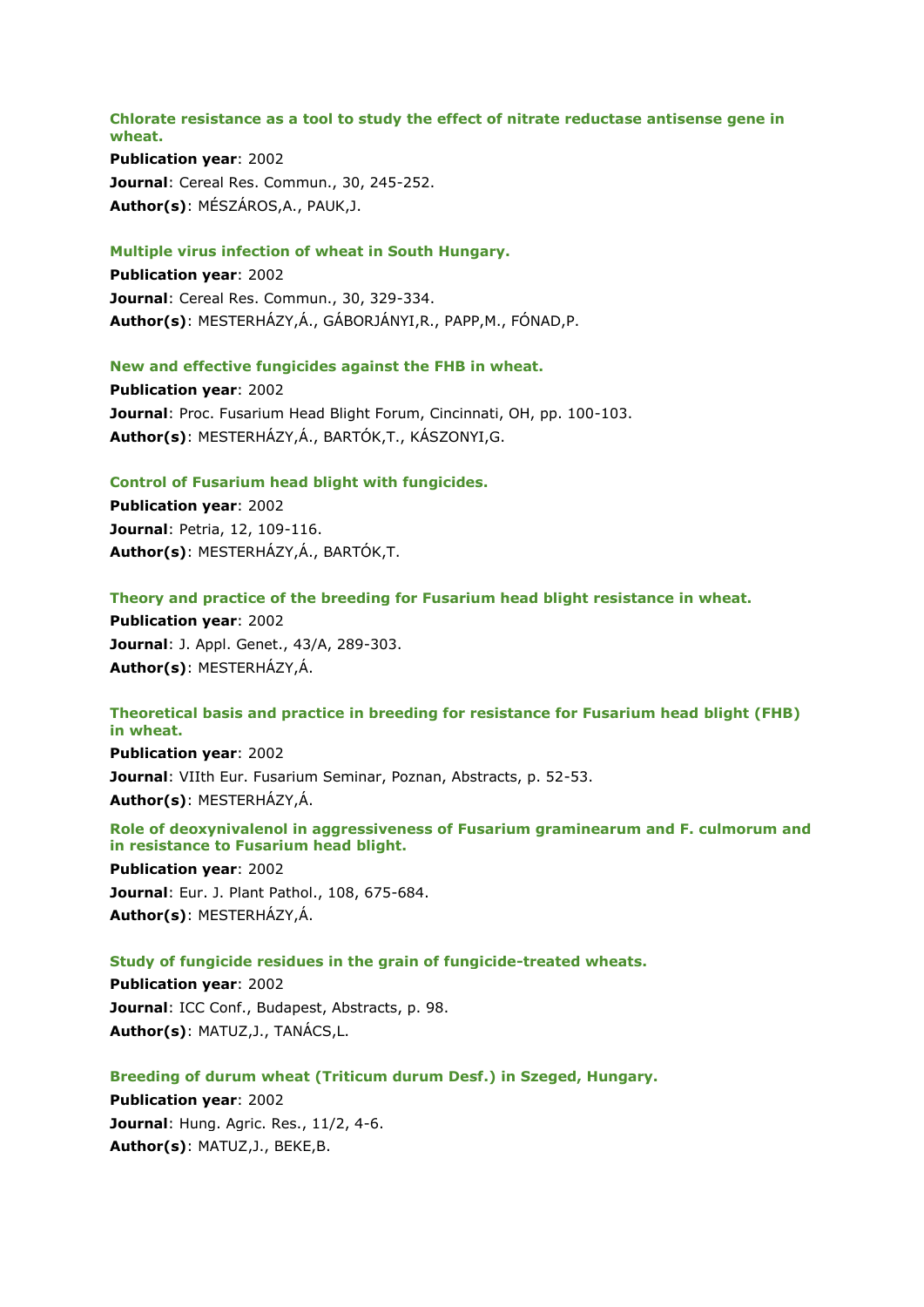# **Evaluation of anther culture-derived wheat lines in wheat breeding and seed production.**

**Publication year**: 2002 **Journal**: Hung. Agric. Res., 10/4, 4-6. **Author(s)**: KERTÉSZ,Z., HASSAN,M.S., BÁNHIDY,J., KERTÉSZ,Cs., MIHÁLY,R., PAUK,J.

**Changes in glutamine synthetase activity in presence of aluminium complexes.**

**Publication year**: 2002 **Journal**: Proc. 7th Hung. Congr. Plant Physiol., Acta Biol. Szegediensis, 46, 103-104. **Author(s)**: KERTÉSZ,S., FÁBIÁN,A., ZSOLDOS,F., VASHEGYI,Á., LABÁDI,I., BÓNA,L., PÉCSVÁRADI,A.

# **Data on the Biology of the Red Spotted Bug (Spilostethus [=Lygaeus] equestris L. Het., Lygaeidae) Causing the Achene Greening of Alimentary Cross-Bred Sunflower.**

**Publication year**: 2002 **Journal**: Cereal Res. Commun., 30, 351-358. **Author(s)**: HORVÁTH,Z., FRANK,J.

# **Study of the variation in quality of wheat flours with habitat on the basis of stretching and breaking properties.**

**Publication year**: 2002 **Journal**: ICC Conf., Budapest, Abstracts, P. 104. **Author(s)**: HORVÁTH-ALMÁSSY,K., ÁCS-BOZÓKY,E., BARA-HERCZEGH,O., LIBOR,Sz.

# **Estimation of yield in correlation of Western corn rootworm larval damage and weather conditions.**

**Publication year**: 2002 **Journal:** 9th IWGO Diabrotica Subgroup Meeting, EU Framework Conf., Beograd, Abstracts, p. 44. **Author(s)**: HATALA-ZSELLÉR,I., SZÉLL,E.

## **Response of common wheat to intensifying soil fertility levels.**

**Publication year**: 2002 **Journal**: Proc, 7th Hung. Congr. Plant Physiol., Acta Biol. Szegediensis, 46, 199-200. **Author(s)**: GYURIS,K., BÓNA,L.

**Marker selection for leaf rust resistant genes in bread wheat (Triticum aestivum L.). Publication year**: 2002 **Journal**: Focus on Biotechnology, ed. by M.J. Hofman, Vol. VI., Dordrecht – Boston, Kluwer **Author(s)**: GYULAI,G., OHM,H.W., PURNHAUSER,L., CSÖSZ,M., MESTERHAZY, A., HESZKY,L.

**Problems and possibilities of wheat-maize somatic hybridisation.**

**Publication year**: 2002 **Journal**: Proc. 7th Hung. Congr. Plant Physiol., Acta Biol. Szegediensis, 46, 11-12. **Author(s)**: GÖNTÉR,I., SZARKA,B\*., LENDVAI,Á., MOLNÁR-LÁNG,M., MÓROCZ,S., DUDITS,D.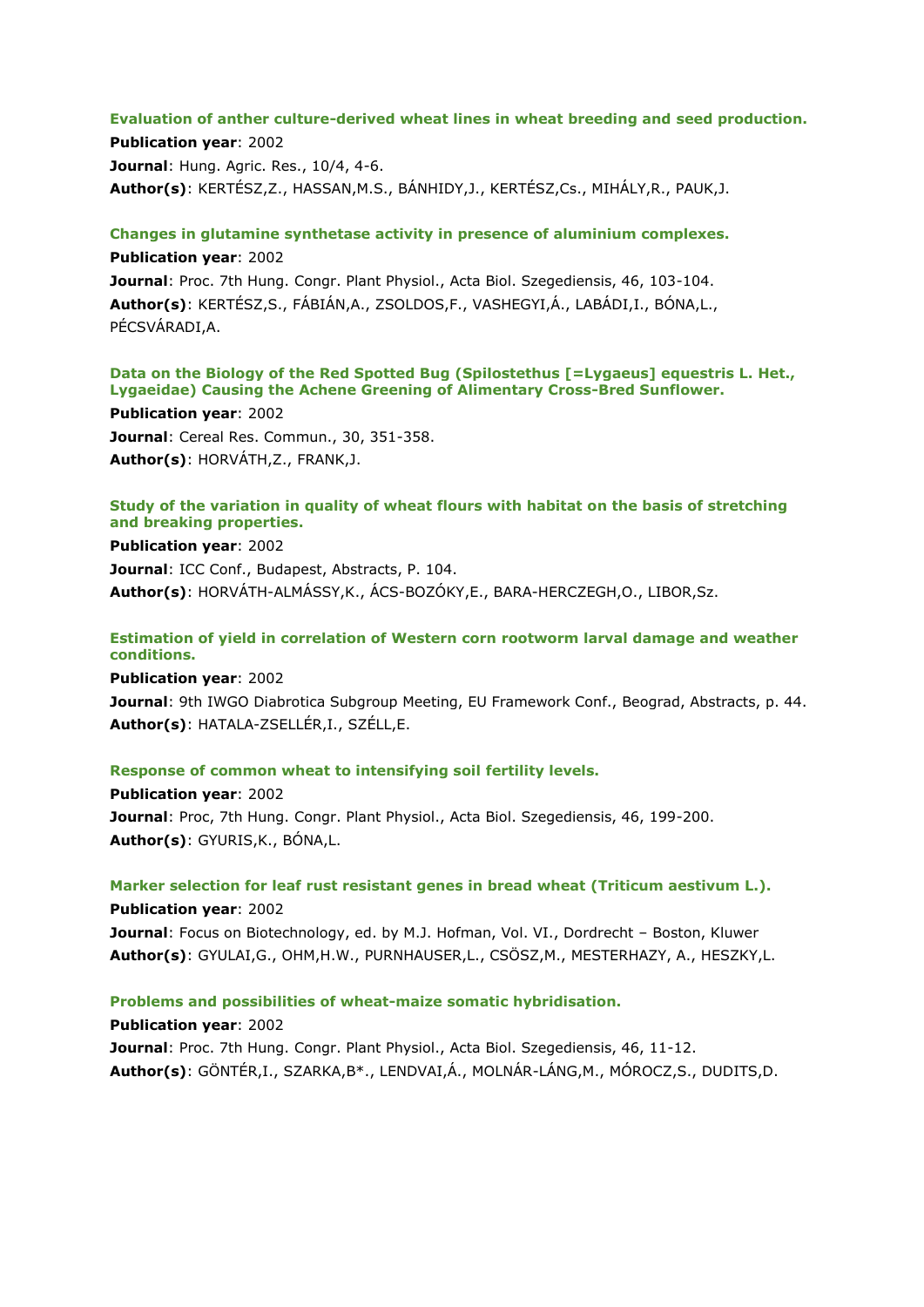# **Osmotic stress responses of wheat species and cultivars differing in drought tolerance: some interesting genes (advices for gene hunting)**

#### **Publication year**: 2002

**Journal**: Proc. 7th Hung. Plant Physiol. Congr., Szeged, Acta Biol. Szegediensis, 46, 63-65. **Author(s)**: ERDEI,L., TARI, I., CSISZÁR,J., PÉCSVÁRADI,A., HORVÁTH,F., SZABÓ,M., ÖRÖDÖG,M., CSEUZ,L., ZHIPONOVA,M., SZILÁK,L., GYÖRGYEY,J.

# **Physiological and biochemical responses to osmotic stress of wheat species and varieties differing in drought tolerance: advices for gene hunting.**

#### **Publication year**: 2002

**Journal**: Chinese-Hungarian Workshop on Molecular Genetics and Breeding in Wheat, Martonvásár, számozatlan.

**Author(s)**: ERDEI,L., TARI,I., CSISZÁR,J., PÉCSVÁRADI,A., HORVÁTH,F., SZABÓ,M., ÖRDÖG,M., CSEUZ,L

# **Wheat breeding for tolerance to drought stress at the Cereal Research Non-Profit Company.**

**Publication year**: 2002

**Journal**: Proc. 7th Hung. Congr. Plant Physiol., Acta Biol. Szegediensis, 46, 25-26. **Author(s)**: CSEUZ,L., PAUK,J., KERTÉSZ,Z×., MATUZ,J., FÓNAD,P., TARI,I., ERDEI,L.

# **Breeding drought tolerant wheat genotypes in a working breeding system. I. Selection methods.**

**Publication year**: 2002 **Journal**: Proc. EUCARPIA Meeting, Salsomaggiore, Abstracts, pp. 171-172. **Author(s)**: CSEUZ,L., PAUK,J., FONAD,P., KERTESZ,Z., MATUZ,J.

## **Búzanemesítés szárazságtűrésre hagyományos és géntechnológiai módszerekkel.**

**Publication year**: 2002 **Journal**: VIII. Növénynemesítési Tud. Napok, Budapest, Összefoglalók, p. 63. **Author(s)**: CSEUZ,L., PAUK,J., BARTÓK,T., ERTUGRUL,F¤., KERTÉSZ,Z×., MATUZ,J.

**Dietary fibre composition, viscosity and protein content of winter and spring cereals.**

**Publication year**: 2002 **Journal**: Proc. 5th Int. Triticale Symp., Radzików, Vol. II, pp. 439-444. **Author(s)**: CYRAN,M., BONA,L., BOROS,D., HAJOS,G.

# **Ruin of end-use parameters in wheat and triticale due to delayed harvest.**

**Publication year**: 2002 **Journal**: ICC Conf., Budapest, Abstracts, p. 105. **Author(s)**: BONA,L., SZABO Zs., ACS,E., HAJOS,Gy.

**Yield and protein content of winter versus spring triticale genotypes.**

# **Publication year**: 2002 **Journal**: Proc. 5th Int. Triticale Symp., Radzików, Vol. II, pp. 433-438. **Author(s)**: BONA,L., PURNHAUSER,L., ACS,E., BEKE,B., ANIOL,A., BOROS,D., CYRAN,M.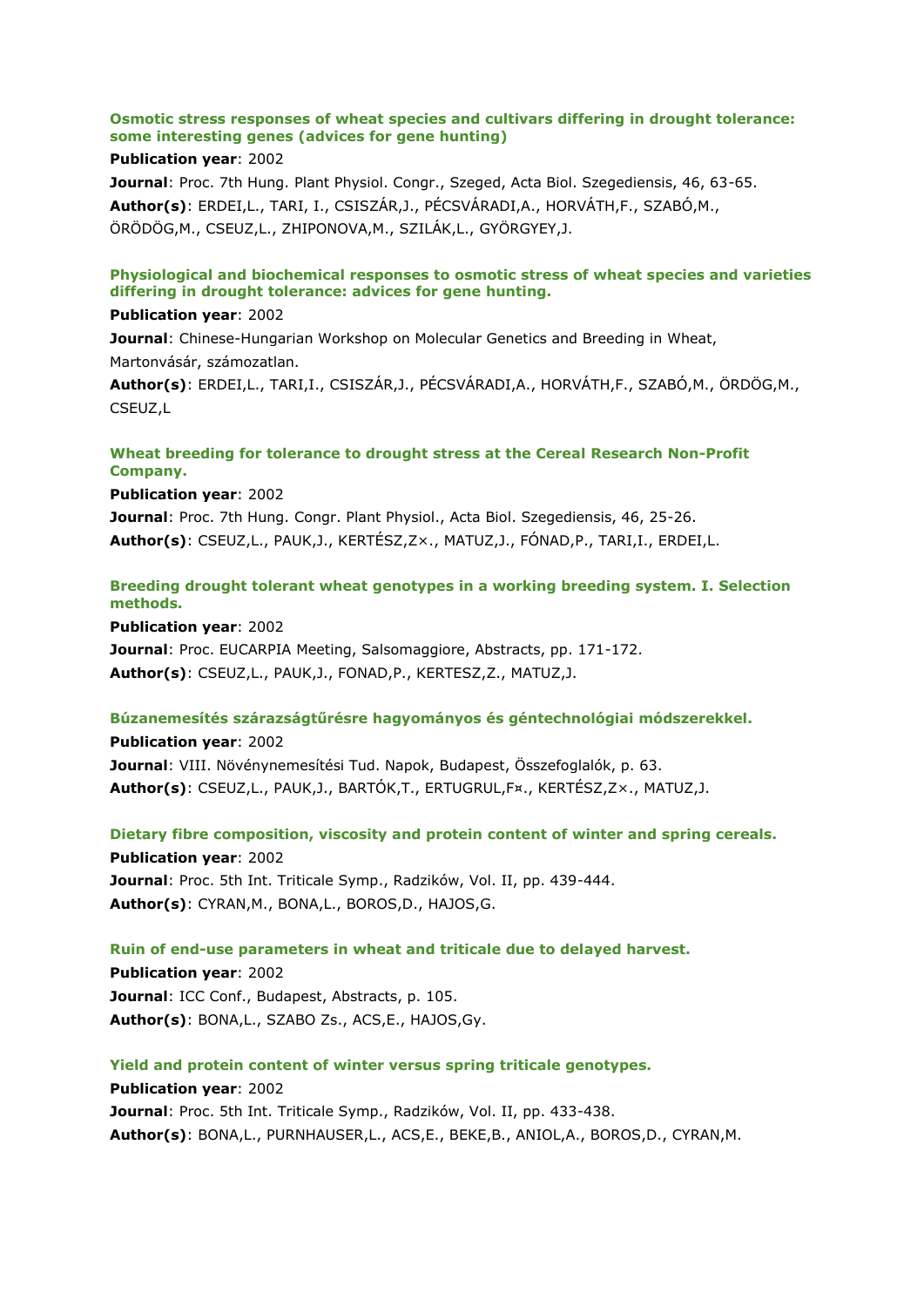#### **Wheat breeding in Szeged, Hungary. Present and future goals.**

**Publication year**: 2002 **Journal**: EU-ICC Conf., Vienna, Abstracts, p. 78. **Author(s)**: Bona,L., MATUZ,J.

#### **Predicting DON contamination in fusarium-infected wheat grains via determination of the ergosterol content.**

**Publication year**: 2002 **Journal**: ICC Conf., 26-29 May 2002, Budapest, Abstracts, p. 86. **Author(s)**: BARTÓK,T., VARGA,M., SÁGI,F×., MATUZ,J., MESTERHÁZY,Á., LAMPER,Cs., TÉREN,J.

## **Heterogeneous asymmetric reactions. 25. On the prehydrogenation of Pt-alumina catalyst in the hydrogenation of ethyl pyruvate.**

**Publication year**: 2002 **Journal**: J. Mol. Catal. A-Chem., 177, 299-305. **Author(s)**: BARTÓK,M., SZÖLLŐSI,Gy., BALÁZSIK,K., BARTÓK,T.

## **Electrospray ionization mass spectrometry in the enantioselective hydrogenation of ethyl pyruvate catalyzed by dihydrocinchonidine modified Pt/Al2O3 in acetic acid.**

**Publication year**: 2002 **Journal**: J. Catal., 205: 168-176. **Author(s)**: BARTÓK,M., BALÁZSIK,K., SZÖLLŐSI,Gy., BARTÓK,T.

#### **Variability of onion varieties as influenced by environmental factors.**

**Publication year**: 2002 **Journal**: Publ. Univ. Zemljedelski Fakultet, Skopje, 10, 15-20. **Author(s)**: BARNÓCZKI,A., BARNÓCZKINÉ SZTOILOVA,E.

## **The effect of binding agents on forming dietetic food.**

**Publication year**: 2002 **Journal**: ICC Conf., Budapest, Abstracts, p. 143. **Author(s)**: ÁCS,E., KOVÁCS,Zs

**Influence of silicon on aluminium toxicity in common wheat and durum wheat.**

**Publication year**: 2003 **Journal**: Agronomie, 23, 349-354. IF: 0,566 **Author(s)**: ZSOLDOS,F., VASHEGYI,Á., PÉCSVÁRADI,A., BÓNA,L.

## **Effects of silicon on growth and potassium transport in triticale and rye exposed to aluminium and nitrite stress.**

**Publication year**: 2003 **Journal**: Cereal Res. Commun., 31, 379-386. IF: 0,228 **Author(s)**: ZSOLDOS,F., VASHEGYI,Á., BÓNA,L., PÉCSVÁRADI,A.

## **Recent advances in mycovirus research.**

**Publication year**: 2003 **Journal**: Acta Microbiol. Immunol. Hung., 50, 77-94. **Author(s)**: VARGA,J., TÓTH,B., VÁGVÖLGYI,C.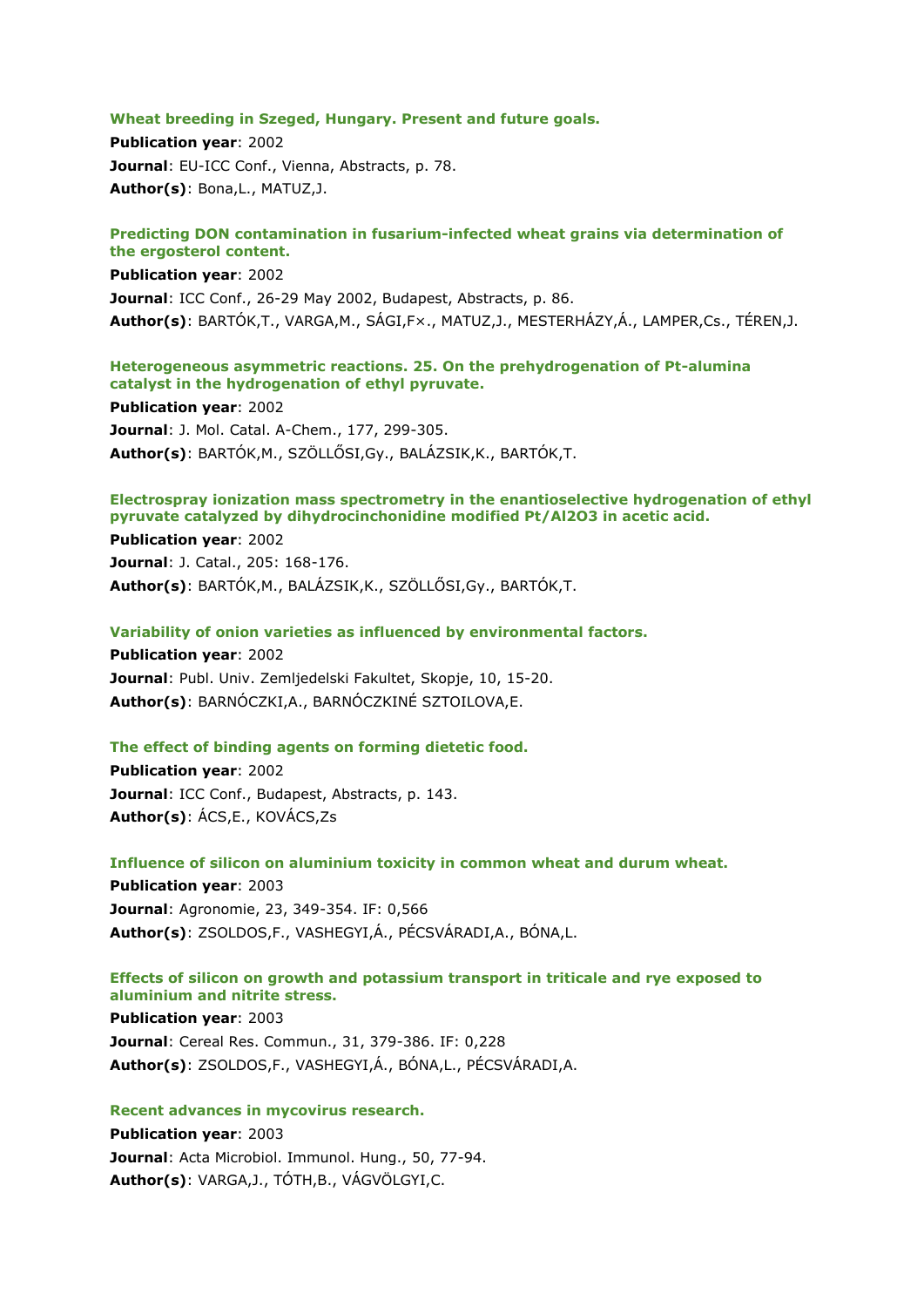#### **Evolutionary relationships among Aspergillus terreus and its relatives.**

**Publication year**: 2003 **Journal**: FEMS Microbiol. Lett., 222, Suppl. 1, p. 207. IF: 1,932 **Author(s)**: VARGA,J., TÓTH,B., RIGÓ,K., KOCSUBÉ,S., FARKAS,B., TÉREN,J.

**Genetic variability of Fusarium species causing wheat head blight in Hungary.**

**Publication year**: 2003 **Journal**: Workshop on Mycotoxins and Food Safety, Martina Franca, Abstracts, számozatlan. **Author(s)**: VARGA,J., TÓTH,B., MESTERHÁZY,Á., TÉREN,J., HORVÁTH,Z., LÁDAY,M.

**Identification of PKS and NRPS genes in Fusarium graminearum using bioinformatics. Publication year**: 2003 **Journal**: Workshop on Mycotoxins and Food Safety, Martina Franca, Abstracts, számozatlan. **Author(s)**: VARGA,J., TÓTH,B., MESTERHÁZY,Á.

**Genetic variability and reproductive mode of Aspergillus fumigatus: a review.**

**Publication year**: 2003 **Journal**: Infec. Genet. Evol., 3, 3-17. IF: 1,932 **Author(s)**: VARGA,J., TÓTH,B.

**Evolutionary relationships among Aspergillus species producing economically important mycotoxins.**

**Publication year**: 2003 **Journal**: Food Technol. Biotechnol., 41, 29-36. IF: 0,253 **Author(s)**: VARGA,J., RIGÓ,K., TÓTH,B., TÉREN,J., KOZAKIEWICZ,Z.

#### **Mycotoxin production and evolutionary relationships among species of Aspergillus section Clavati.**

**Publication year**: 2003 **Journal**: A. van Leeuwenhoek, 83, 191-200. **Author(s)**: VARGA,J., RIGÓ,K., MOLNÁR,J., TÓTH,B., SZENCZ,S., TÉREN,J., KOZAKIEWICZ,Z.

# **Examination of mycotoxin production and genetic variability within Aspergillus section Clavati.**

**Publication year**: 2003

**Journal**: Acta Microbiol. Immunol. Hung., 50, 188. **Author(s)**: VARGA,J., RIGÓ,K., MOLNÁR,J., SZENCZ,Sz., TÓTH,B., TÉREN,J., KOZAKIEWICZ,Z.

# **Mycotoxin production and molecular variability of European and American Fusarium culmorum isolates.**

## **Publication year**: 2003

**Journal**: Molecular Diversity and PCR-detection of Toxigenic Fusarium Species and Ochratoxigenic Fungi, ed. by G. Mulè, J.A. Bailey, B.M. Cooke and A. Logrieco, Dordrecht, Kluwer, pp. 587-599. **Author(s)**: TÓTH,B., MESTERHÁZY,Á., NICHOLSON,P., TÉREN,J., VARGA,J.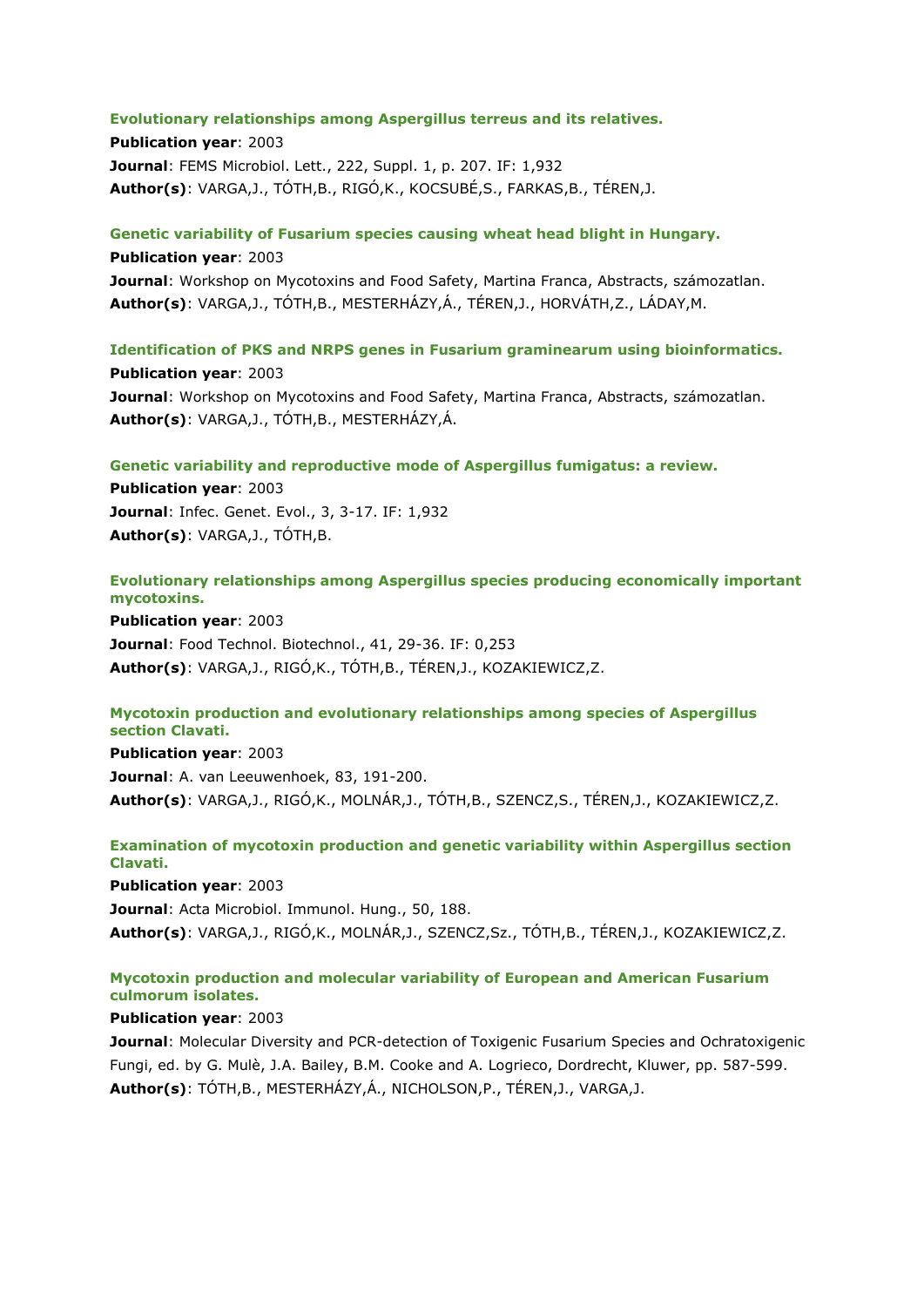#### **Examination of molecular variability of Hungarian Fusarium graminearum isolates.**

**Publication year**: 2003 **Journal**: 14th Int. Congr. Hung. Soc. Microbiol., Abstracts, p. 214. **Author(s)**: TÓTH,B., HORVÁTH,Z., MESTERHÁZY,Á., TÉREN,J., VARGA,J.

# **Identification and application of molecular markers for Lr29 wheat leaf rust resistance gene.**

**Publication year**: 2003 **Journal**: XII. Conference Workshop Microscopic Fungi - Host Resistance Genes, Poznań, Abstracts, pp. 86-88.

**Author(s)**: TAR,M., PURNHAUSER,L., CSOSZ,M., MESTERHAZY,A., GYULAI,G.

# **Cloning and expression of HMGR and SMT2 c-DNA in sunflower (Helianthus annuus L.) immature embryos.**

#### **Publication year**: 2003

**Journal**: Proc. 6th Eur. Conf. Sunflower Biotechnology, Sevilla, Abstracts, pp. 66-74. **Author(s)**: SZALAY,R., BEN,C., MULLER,C., HEWEZI,T., SCHALLER,H., PETITPREZ,M., ALIBER,G., KALLERHOFF,J.

# **Protocol for wheat (Triticum aestivum L.) anther culture.**

**Publication year**: 2003 **Journal**: Doubled Haploid Production in Crop Plants, ed. by K.Kasha and M.Maluszynski, Dordrecht-Boston-London, Kluwer Acad. Publ., pp. 59-64. **Author(s)**: PAUK,J., MIHÁLY,R., PUOLIMATKA,M.

## **Protocol of triticale (X Triticosecale Wittmack) microspore culture.**

**Publication year**: 2003 **Journal**: Doubled Haploid Production in Crop Plants, ed. by K.Kasha and M.Maluszynski, Dordrecht-Boston-London, Kluwer Acad. Publ., pp. 129-134. **Author(s)**: PAUK,J., MIHÁLY,R., MONOSTORI,T., PUOLIMATKA,M.

# **Agronomical and biological evaluation of wide-range herbicide (ppt) resistant spring wheat (Triticum aestivum L.)**

**Publication year**: 2003 **Journal**: Proc. 10th Int. Wheat Genet. Symp., Rome, pp. 313-316 **Author(s)**: PAUK,J., GELENCSÉR,É., ÁCS,E., HAJÓS,G., MIHÁLY,R., NAGY,A., KISS,E.

#### **Induction of embryogenesis without exogenous hormone-supplement in barley microspore culture.**

**Publication year**: 2003 **Journal**: Cereal Res. Commun., 31, 297-300. IF: 0,228 **Author(s)**: MONOSTORI,T., LANTOS,Cs., MIHÁLY,R., PAUK,J.

# **Influence of wheat cultivar, species of Fusarium, and isolate aggressiveness on the efficacy of fungicides for control of fusarium head blight.**

**Publication year**: 2003 **Journal**: Plant Disease, 87, 1107-1115. IF: 1,611 **Author(s)**: MESTERHÁZY,Á., BARTÓK,T., Lamper,C.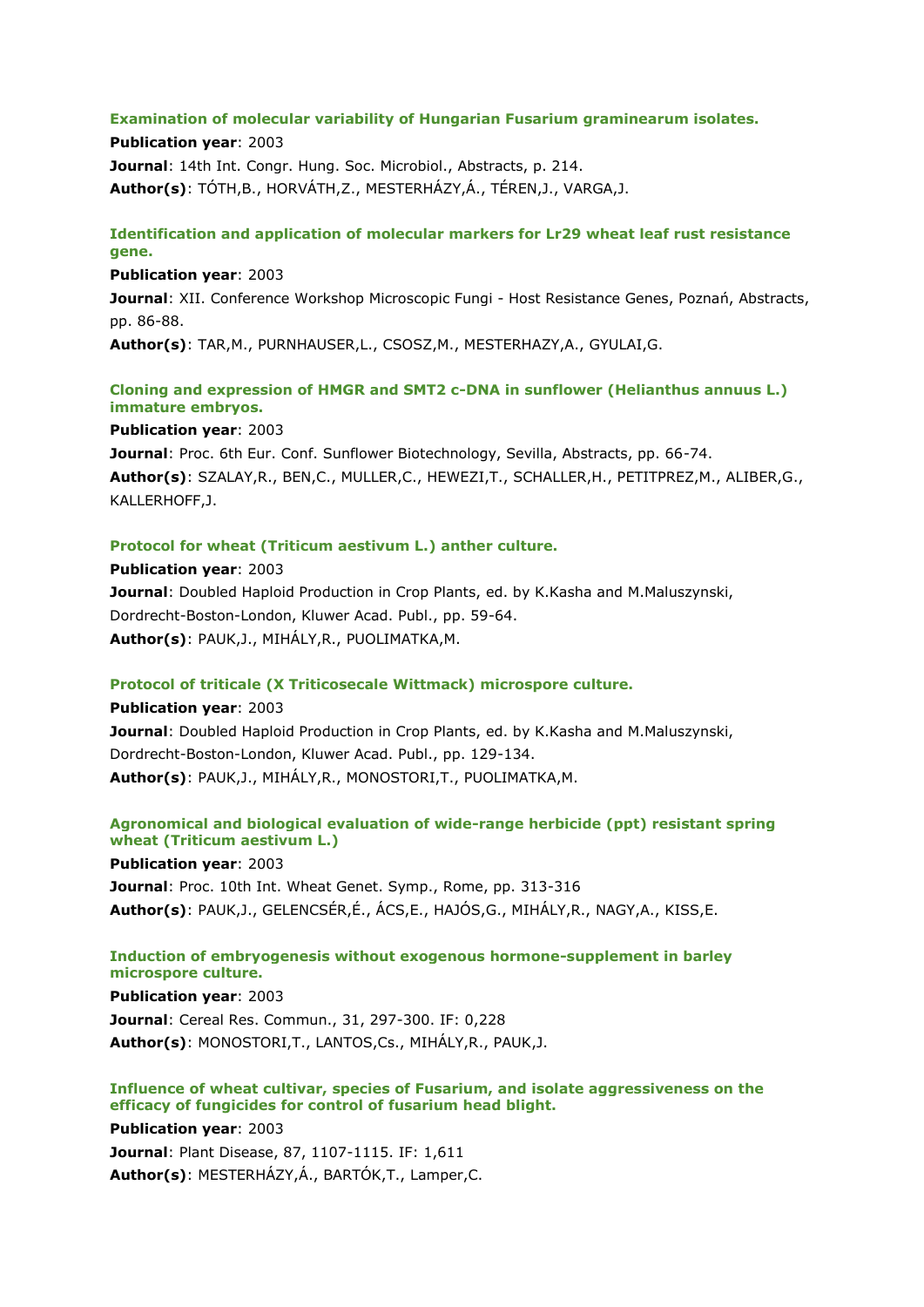#### **Control of Fusarium head blight of wheat by fungicides.**

**Publication year**: 2003 **Journal**: Fusarium Head Blight of Wheat and Barley, ed. by K. Leonard and W. Bushnell, St. Paul, APS Press, pp. 363- 380. **Author(s)**: MESTERHÁZY,Á.

# **Breeding wheat for Fusarium head blight resistance in Europe.**

**Publication year**: 2003 **Journal**: Fusarium Head Blight of Wheat and Barley, ed. by K. Leonard and W. Bushnell, St. Paul, APS Press, pp. 211-240. **Author(s)**: MESTERHÁZY,Á.

# **Cytological analysis of winter wheat varieties (GK Góbé and GK Délibáb) and their DH forms.**

**Publication year**: 2003 **Journal**: Bull. Szent István Univ., Gödöllő, pp. 29-36. **Author(s)**: MÁZIKNÉ TŐKEI,K., KISS,E., KERTÉSZ,Z., PAUK,J., TÖRJÉK,O., HESZKY,L.

## **Stress effects influencing the success of maize production in Hungary. Breeding tools for controlling stress effects.**

#### **Publication year**: 2003

**Journal**: XIXth EUCARPIA Conf. on Maize and Sorghum, Barcelona, Abstracts, p. 53. **Author(s)**: KÁLMÁN,L., SZÉLL,E., TOLDI-TÓTH,É.

# **Interpretation of recombination among mitochondrial mtDNAs of heterokaryon incompatible Aspergillus niger strains exhibiting intraspecific variability.**

**Publication year**: 2003

**Journal**: FEMS Microbiol. Lett., 221, 63-71. IF: 1,932 **Author(s)**: HAMARI,Zs., TÓTH,B., BEER,Zs., GÁCSER,A., KUCSERA,J., PFEIFFER,I., JUHÁSZ,A., KEVEI,F.

#### **Use of remote sensing to detect virus infected wheat plants in the field.**

**Publication year**: 2003 **Journal**: Cereal Res. Commun., 31, 113-120. IF: 0,228 **Author(s)**: GÁBORJÁNYI,R., PÁSZTOR,L., PAPP,M., SZABÓ,J., MESTERHÁZY,Á., NÉMETH,T., KŐMÍVES,T.

#### **Association between quick selection methods and technological characters in bread wheat.**

**Publication year**: 2003 **Journal**: Cereal Res. Commun., 31, 201-204. IF: 0,228 **Author(s)**: BÓNA,L., MATUZ,J., ÁCS,E.

## **Tolerance index.**

**Publication year**: 2003 **Journal**: Handbook of Software for Plant Geneticists and Breeders, ed. by M.S.Kang, Binghamton,NY, Haworth Press Inc., pp. 335-336. **Author(s)**: BONA,L.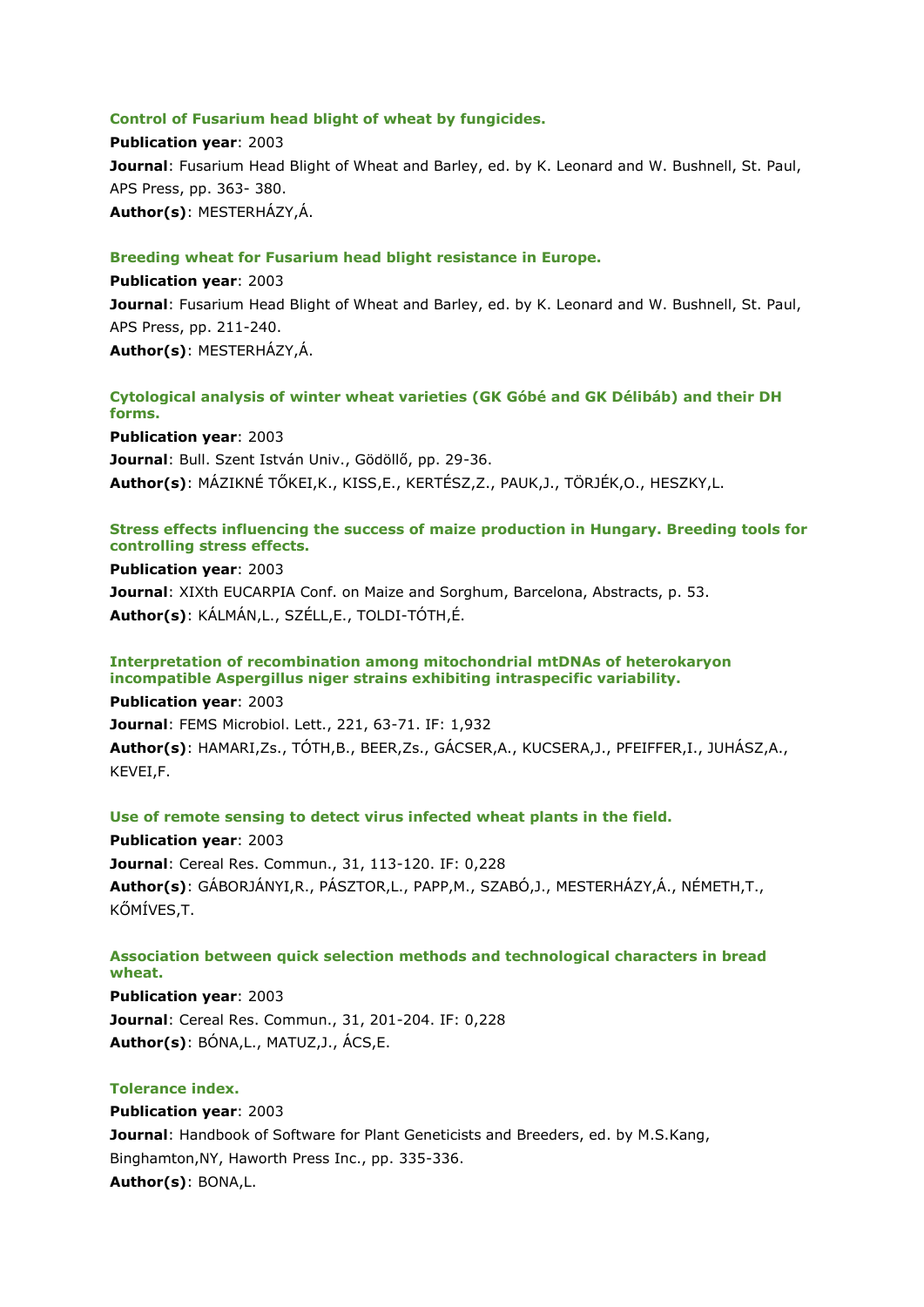#### **Broomcorn spacing trials for improving brush quality and facilitating harvest.**

**Publication year**: 2003 **Journal**: XIXth EUCARPIA Conf., Maize and Sorghum, Barcelona, Abstracts, p. 69. **Author(s)**: BARNÁNÉ BACSA,M.

#### **The effect of maize dwarf mosaic virus infection on broomcorn.**

**Publication year**: 2003 **Journal**: Hung. Agric. Res., 2003/3: 9-12. **Author(s)**: BARNÁNÉ BACSA,M.

# **Aluminium toxicity in roots: correlation between root elongation and potassium fluxes in aluminium-sensitive and aluminium-tolerant cereal species.**

**Publication year**: 2004 **Journal**: Acta Acad. Paed. Agriensis, Sect. Biologiae, 25: 159-167. **Author(s)**: Zsoldos, F., Vashegyi, Á., Pécsváradi, A., BÓNA, L.

#### **Molecular detection of mycotoxin-producing fungi.**

**Publication year**: 2004 **Journal**: Cereal Res. Commun., 32: 193-200. IF: 0,228 **Author(s)**: Varga, J., TÓTH, B., MESTERHÁZY, Á.

#### **Mycotoxigenic fungi and mycotoxins in foods and feeds in Hungary.**

**Publication year**: 2004 **Journal**: An Overview on Toxigenic Fungi and Mycotoxins in Europe, ed. by A. Logrieco, Amsterdam, Kluwer (in press). **Author(s)**: Varga, J., TÓTH, B., MESTERHÁZY, Á., Téren, J., Fazekas, B.

## **Mycotoxin production and molecuar variability of European and American Fusarium culmorum isolates.**

**Publication year**: 2004 **Journal**: Eur. J. Plant Pathol., 110: 587-599. IF: 1,259 **Author(s)**: TÓTH, B., MESTERHÁZY, Á., Nicholson, P., Téren, J., Varga, J.

# **Molecular, pathological and toxicological examination of the Hungarian Fusarium graminearum population compared to molecular lineages of the world-wide population.**

**Publication year**: 2004 **Journal**: Proc. 2003 Natl. Fusarium Head Blight Forum, Bloomington, MN, USA, p. 49. **Author(s)**: TÓTH, B., MESTERHÁZY, Á., Horváth, Z., Téren, J., Varga, J.

## **Mycotoxin production and lineage distribution in Central European isolates of the Fusarium graminearum Clade.**

**Publication year**: 2004

**Journal**: Proc. 2nd Int. Symp. on Fusarium Head Blight, Orlando, FL, USA, p. 579. **Author(s)**: TÓTH, B., MESTERHÁZY, Á., BARTÓK, T., Varga, J.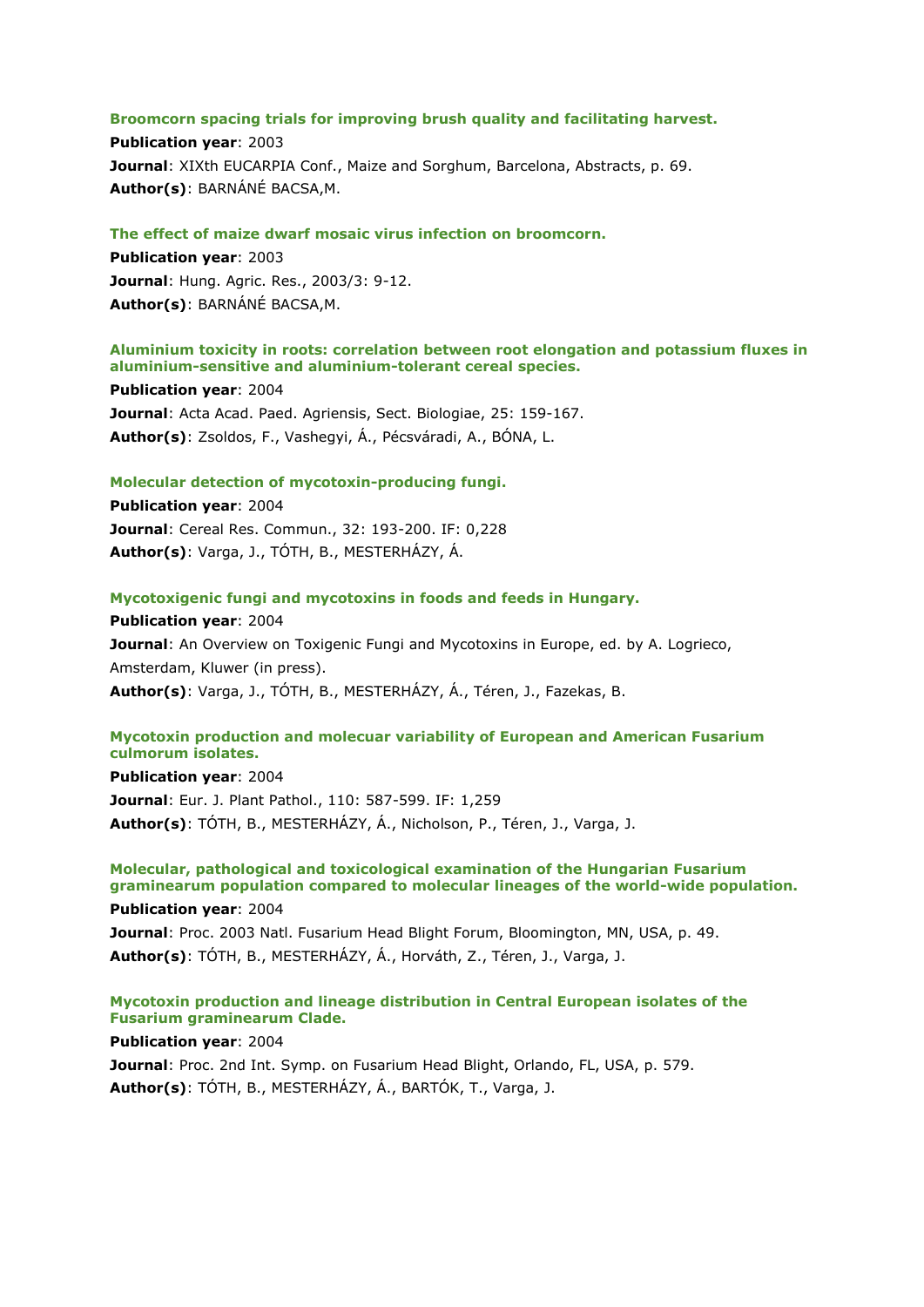#### **Identification of molecular markers linked to the wheat leaf rust resistance gene Lr20.**

**Publication year**: 2004 **Journal**: Proc. 11th Int. Cereal Rusts & Powdery Mildews Conf., Norwich, UK, p. A2.67. **Author(s)**: TAR, M., PURNHAUSER, L., CSOSZ, M., MESTERHAZY, A.

#### **Effect of different growing conditions on proteins of barley seeds.**

**Publication year**: 2004 **Journal**: 6th Int. Conf., on Food Sci., Szeged. **Author(s)**: Süle, A., Hajós, Gy., TOMCSÁNYI, A., Vanrobaeys, F.

## **Novel tools for developing Fusarium resistant and toxin free wheat for Europe.**

**Publication year**: 2004 **Journal**: Proc. 2nd Int. Symp. on Fusarium Head Blight, Orlando, FL, USA, pp. 159-160. **Author(s)**: Scholz. U. M., Lemmens, M., Buerstmayr, H., Schondelmaier, J., MESTERHÁZY, Á., Doohan F., Nicholson, P., Adam, G., Ruckenbauer, P.

#### **Technological and nutritional quality of transgenic wheat lines.**

**Publication year**: 2004 **Journal**: Proc. Int. Wheat Quality Conf., Beijing, pp. 35-36. **Author(s)**: PAUK, J., ÁCS, P., MIHÁLY, R., LANTOS, C., KERTÉSZ, Z., MATUZ, J.,

#### **Microspore- and anther culture improvements for wheat breeding.**

**Publication year**: 2004

**Journal**: In Vitro Application in Crop Improvement: Recent Progress., ed. by A. Mujib, M. J. Cho, S. Predier, S. Banerjee, Enfield, Sci. Publ. Inc., pp. 131-151.

**Author(s)**: PAUK, J., Hassan, M.S., Puolimatka,M., LANTOS, Cs., MIHÁLY, R., MESTERHÁZY, Á., KERTÉSZ, Z., MATUZ, J.

# **Investigation of disease resistance and oleic acid content in a new stock of high oleic sunflower.**

**Publication year**: 2004 **Journal**: Proc. 16th Int. Sunflower Conf., Fargo, ND, USA, Vol. II, pp. 597-602. **Author(s)**: NAGYNÉ KUTNI, R., SZALAY, R., PÁLVÖLGYI, L.

#### **Prothioconazole fungicides against FHB in wheat, 2003/2004 results.**

**Publication year**: 2004 **Journal**: 2nd Int. Symp. on Fusarium Head Blight, Orlando, FL, USA, pp. 355-359. **Author(s)**: MESTERHÁZY, A., KÁSZONYI, G., TÓTH, B., BARTÓK, T., VARGA, M.

# **Resistance of genotypes of the Uniform Southern Soft Red Winter Wheat FHB Nursery against our isolates of Fusarium.**

**Publication year**: 2004

**Journal**: Proc. 2nd Int. Symp. on Fusarium Head Blight, Orlando, FL, USA, pp. 121-126. **Author(s)**: MESTERHÁZY, A., KÁSZONYI, G., TÓTH, B.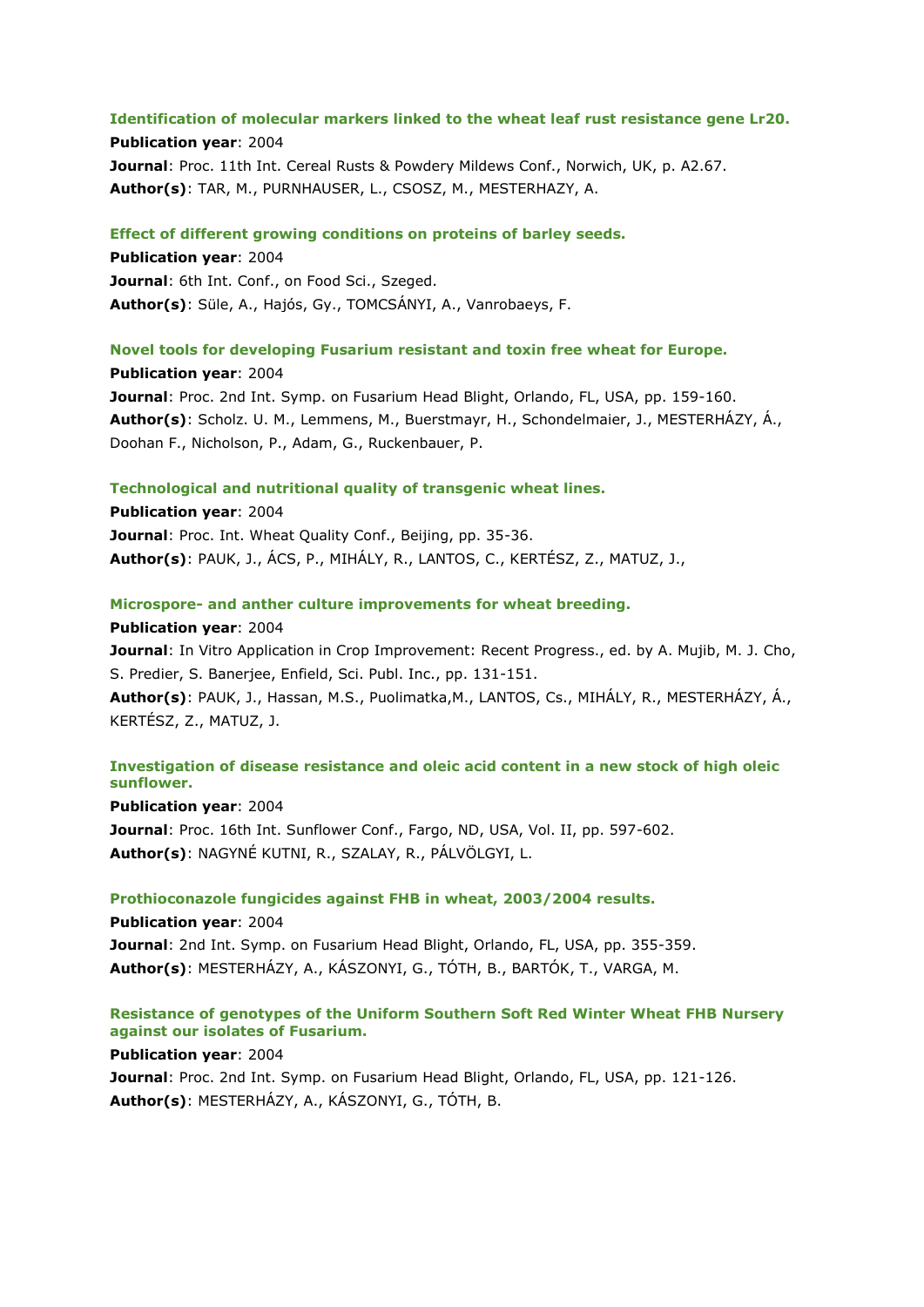#### **Possible ways to utilize mycotoxin contaminated grain.**

**Publication year**: 2004 **Journal**: 2nd Int. Symp. on Fusarium Head Blight, Orlando, FL, USA, pp. 413-414. **Author(s)**: MESTERHÁZY, Á.

#### **In memoriam Dr. Erdei Péter.**

**Publication year**: 2004 **Journal**: A nyolcadik évtizedben… Szerk. Sági F., Bp., Agroinform Kiadó, pp. 33-34. könyvrészlet **Author(s)**: MATUZ, J., PETRÓCZI, I. M.

## **Non-species specificity of Qfhs.ndsu-3BS and Qfhs.ifa-5A in wheat.**

**Publication year**: 2004 **Journal**: Proc. 2nd Int. Symp. on Fusarium Head Blight, Orlando, FL, USA, p. 87. **Author(s)**: Lemmens, M., Buerstmayr, H., Scholz, U., MESTERHÁZY, A., Ruckenbauer, P.

# **The role of resistance to deoxynivalenol in the Fusarium head blight resistance complex in wheat.**

**Publication year**: 2004

**Journal**: Proc. 2nd Int. Symp. on Fusarium Head Blight, Orlando, FL, USA, p. 88. **Author(s)**: Lemmens, M., Scholz, U., Berthiller, F., Koutnik, A., Dall'Asta, C., Schumacher, R., Adam, G., MESTERHÁZY, A., Krska, R., Buerstmayr, H., Ruckenbauer, P.

#### **Microspore culture of small grain cereals (wheat, triticale, rice).**

**Publication year**: 2004 **Journal**: Proc. Gametic Cells and Molecular Breeding for Crop Improvement, COST Action 851, Palermo, pp. 10-11. **Author(s)**: LANTOS, Cs., Jancsó, M., MIHÁLY, R., PAUK, J.

# **The longevity of fungicides controlling FHB in wheat.**

**Publication year**: 2004 **Journal**: Proc. 2nd Int. Symp. on Fusarium Head Blight, Orlando, FL, USA, p. 333-336. **Author(s)**: KÁSZONYI, G., MESTERHÁZY, Á., BARTÓK, T., VARGA, M., TÓTH, B.

**Experiments on posttranslational regulation of glutamine synthetase activity. Publication year**: 2004 **Journal**: Proc. 7th Int. Symp. on Inorganic N Assimilation in Plants, Wageningen, The Netherlands,

p. 69.

**Author(s)**: Fábián, A., Zsoldos, F., Vashegyi, A., BONA, L., Pecsvaradi, A.

## **Sprout damage and falling number in South African and Hungarian wheats**

**Publication year**: 2004 **Journal**: Cereal Res. Commun., 32: 259-264. IF: 0,228 **Author(s)**: Barnard, A., BONA, L.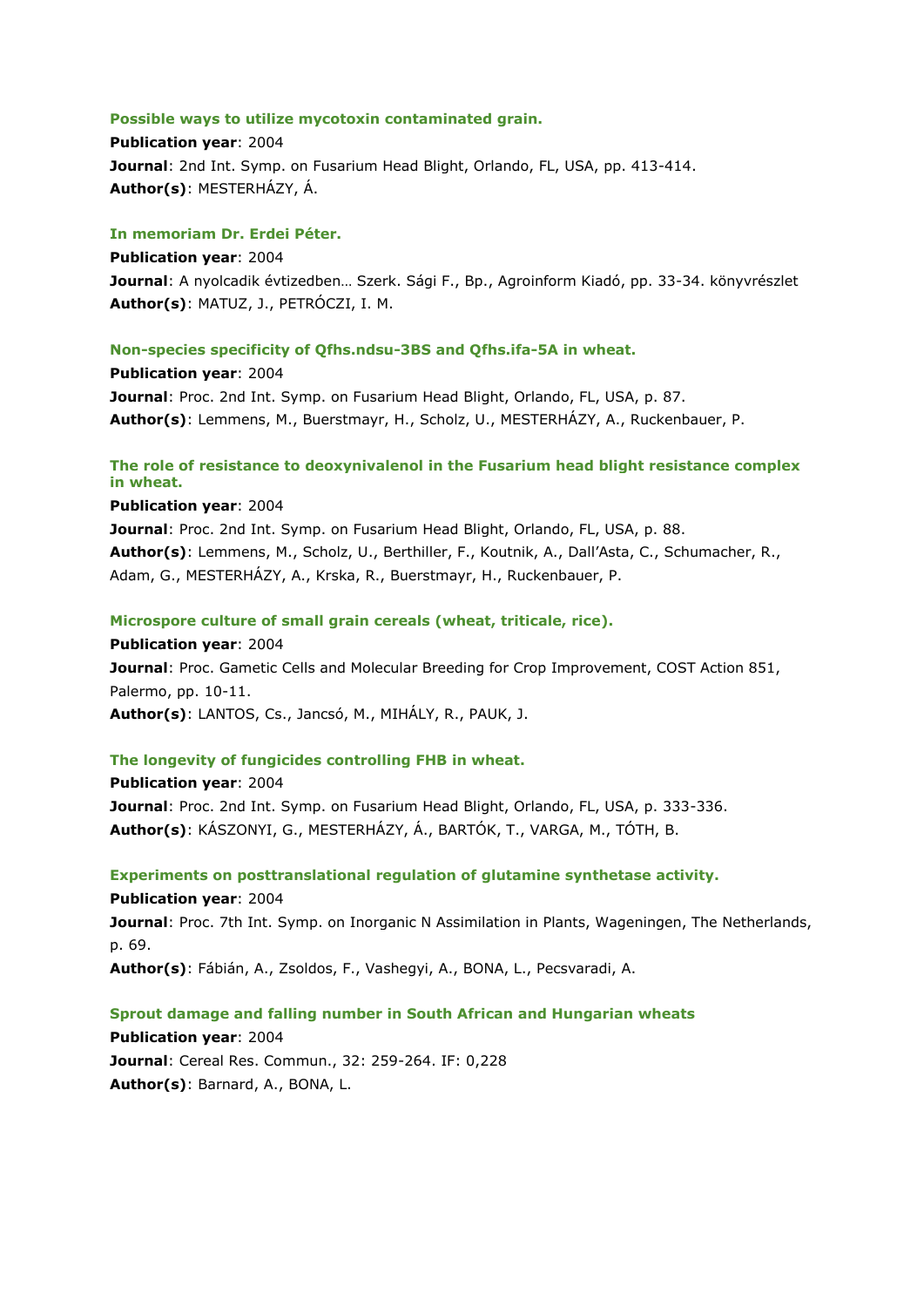#### **Gluten-free diet on pseudo-cereal and non-wheat type cereal basis.**

**Publication year**: 2004 **Journal**: Proc. Int. Wheat Quality Conf., Beijing, p. 38 **Author(s)**: ÁCS, E., KOVÁCS, Zs.

#### **Influence of phosphate supply on aluminium toxicity in cereal species differing in aluminium tolerance.**

**Publication year**: 2005 **Journal**: Cereal Res. Commun. 32:509-516. **Author(s)**: Zsoldos F., Vashegyi, Pécsváradi, A., BONA, L.

# **Nonribosomal peptide synthetase genes in the genome of Fusarium graminearum, causative agent of wheat head blight.**

**Publication year**: 2005 **Journal**: Acta Biol. Hung. 56:375-388. IF: 0.309 **Author(s)**: VARGA, J., KOCSUBÉ, TÓTH, B., MESTERHÁZY, Á.

#### **Mycotoxigenic fungi and mycotoxins in foods and feeds in Hungary. p. 123-139**

**Publication year**: 2005 **Journal:** An Overview on Toxigenic Fungi and Mycotoxins in Europe (A. Logrieco, and Visconti, A. Eds), Kluwer Academic Publishers, Amsterdam. 252 pp. **Author(s)**: VARGA J., TÓTH, B., MESTERHÁZY, Á., TÉREN, J., FAZEKAS, B.

**Genetic variability of Central European Fusarium graminearum clade isolates. Publication year**: 2005

**Journal**: Eur. J. Plant Pathol. 113:35-45. IF 1.23 **Author(s)**: TÓTH, B., MESTERHÁZY, Á., HORVÁTH, Z., BARTÓK, T., VARGA, M., VARGA. J.

# **Double stranded RNA mycoviruses in Fusarium culmorum and Fusarium graminearum isolates.**

**Publication year**: 2005 **Journal**: Cereal Res. Comm., 2005:733-740. IF: 0.22 **Author(s)**: TÓTH, B., FÓNAD, P., MESTERHÁZY, Á., VARGA, J.

**Effects of herbicides and crop years on the quality of winter wheat varieties.**

**Publication year**: 2005 **Journal**: Cereal Res. Commun. 33:801-808. **Author(s)**: Tanács, L., MATUZ, J., Gerő, L., PETRÓCZI, I. M.

#### **Effects of NPK fertilizers and fungicides on the quality of bread wheat in different years.**

**Publication year**: 2005 **Journal**: Cereal Res. Commun. 33:627-634. **Author(s)**: Tanács L., MATUZ J., Gerő L., PETRÓCZI I. M.

**Strategies for controlling western corn rootworm (Diabrotica virgifera virgifera).**

**Publication year**: 2005 **Journal**: Acta Agronomica Hungarica, 53(2), pp. 71-79. **Author(s)**: SZÉLL, E., Zsellér, I., Ripka, G., Kiss, J., Princzinger, G.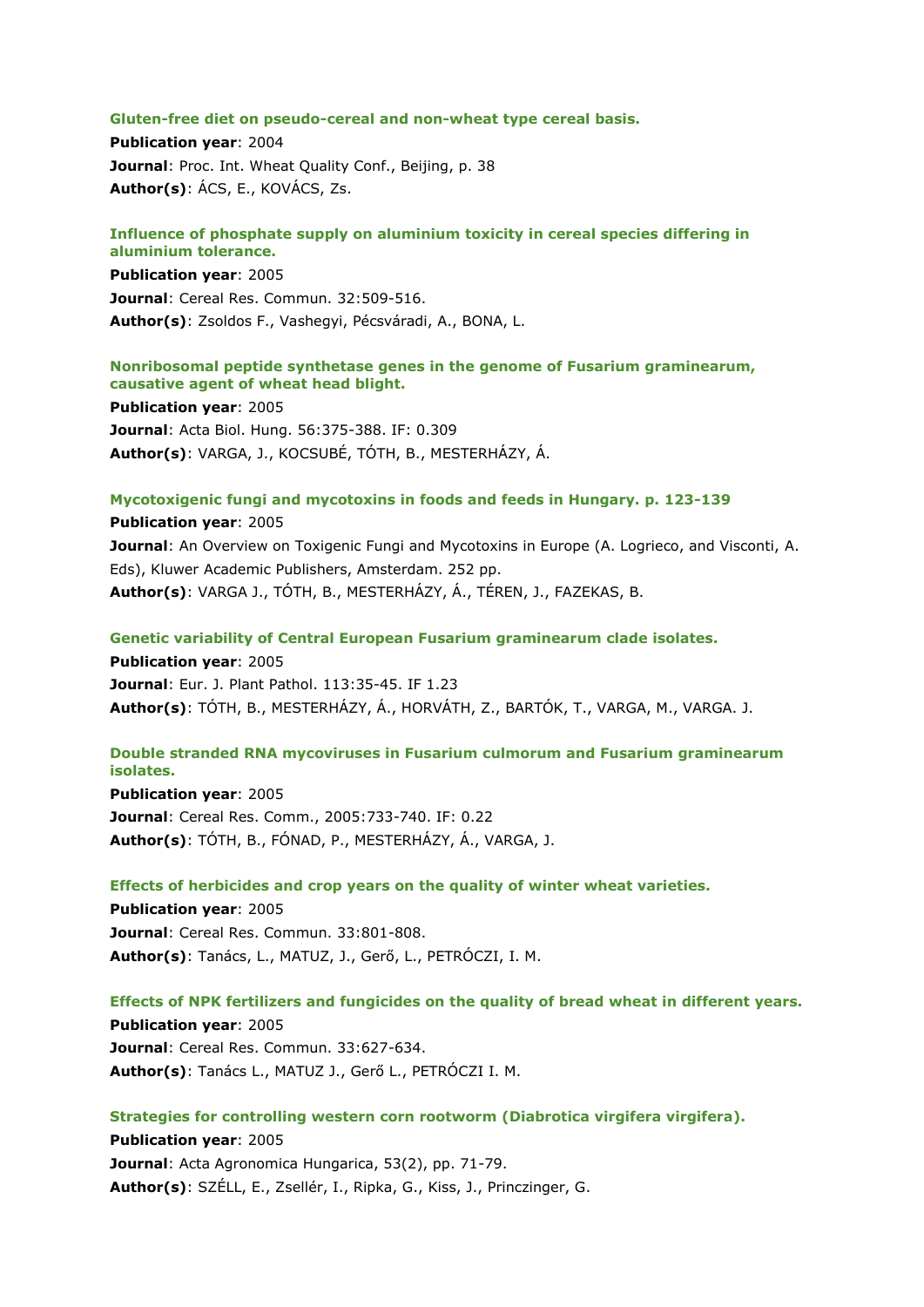# **Determination of thrichothecene chemotypes of Fusarium graminearum strains isolated in Hungary.**

**Publication year**: 2005 **Journal**: J. Phytopath. 153: 445-448. IF: 0.557 **Author(s)**: Szécsi, Á., BARTÓK, T., Varga, M., Magyar, D., MESTERHÁZY, Á.

# **Towards the future in seed production, evaluation and improvement**

**Publication year**: 2005 **Journal**: Seed Sci.and Techn. 33: 265-281 2005 IF: 0.591 **Author(s)**: Powell AA, Corbineau F, Franca-Neto J, Lechappe J, MESTERHAZY, A, Noli E, Pritchard HW, Tarp G

**Common resistance to different Fusarium spp. causing Fusarium head blight in wheat. Publication year**: 2005 **Journal**: Eur. J. Plant Path., 112:267-281 IF: 1.23 **Author(s)**: MESTERHÁZY, Á., BARTOK, T., KASZONYI, G., VARGA, M., TOTH, B., VARGA, J.

# **Züchtungsforschung und Pflanzenzüchtungsleistungen am GKI Szeged.**

**Publication year**: 2005 **Journal**: Bericht über die Arbeitstagung 2004 der Vereinigung der Pflzüchter und Saat. Österreichs, Gumpenstein. 19-25. **Author(s)**: MESTERHÁZY, Á., MATUZ, J., KERTÉSZ, Z., PAUK J., PURNHAUSER, TÓTH, B., L., CSŐSZ, M., PAPP, M. BÓNA L., CSEUZ L., BARTÓK, T., KÁSZONYI, G.

# **Occurence of necrotrophic leaf pathogens in wheat and their relation to symptom development in Hungary (2000-2002).**

**Publication year**: 2005 **Journal**: Acta Agrobotanica, 58(1):11-16. **Author(s)**: CSŐSZ, M

## **Silicon alters low level of Al-stress in hexaploid and tetraploid wheat.**

**Publication year**: 2005 **Journal**: Proc. Plant-Soil Interactions at Low pH. Japanase Soc. Soil Sci. Plant Nutr., Sendai, Japan. H. Matsumoto et al. (eds.) pp. 270-271. **Author(s)**: BONA, L., ZSOLDOS, F., PECSVARADI, A., VASHEGYI, A

# **Triticale in Hungary.**

**Publication year**: 2005 **Journal**: M. Mergoum (ed.) Triticale FAO Book. S., Rome, 2004. pp119-121. **Author(s)**: BONA, L.

# **Improved varieties of the Makó onion and garlic in demanding EU and extra-Community markets.**

**Publication year**: 2005 **Journal**: Hungarian Agricultural Research. 4-8. **Author(s)**: BARNÓCZKI, A., SZTOILOVA, E.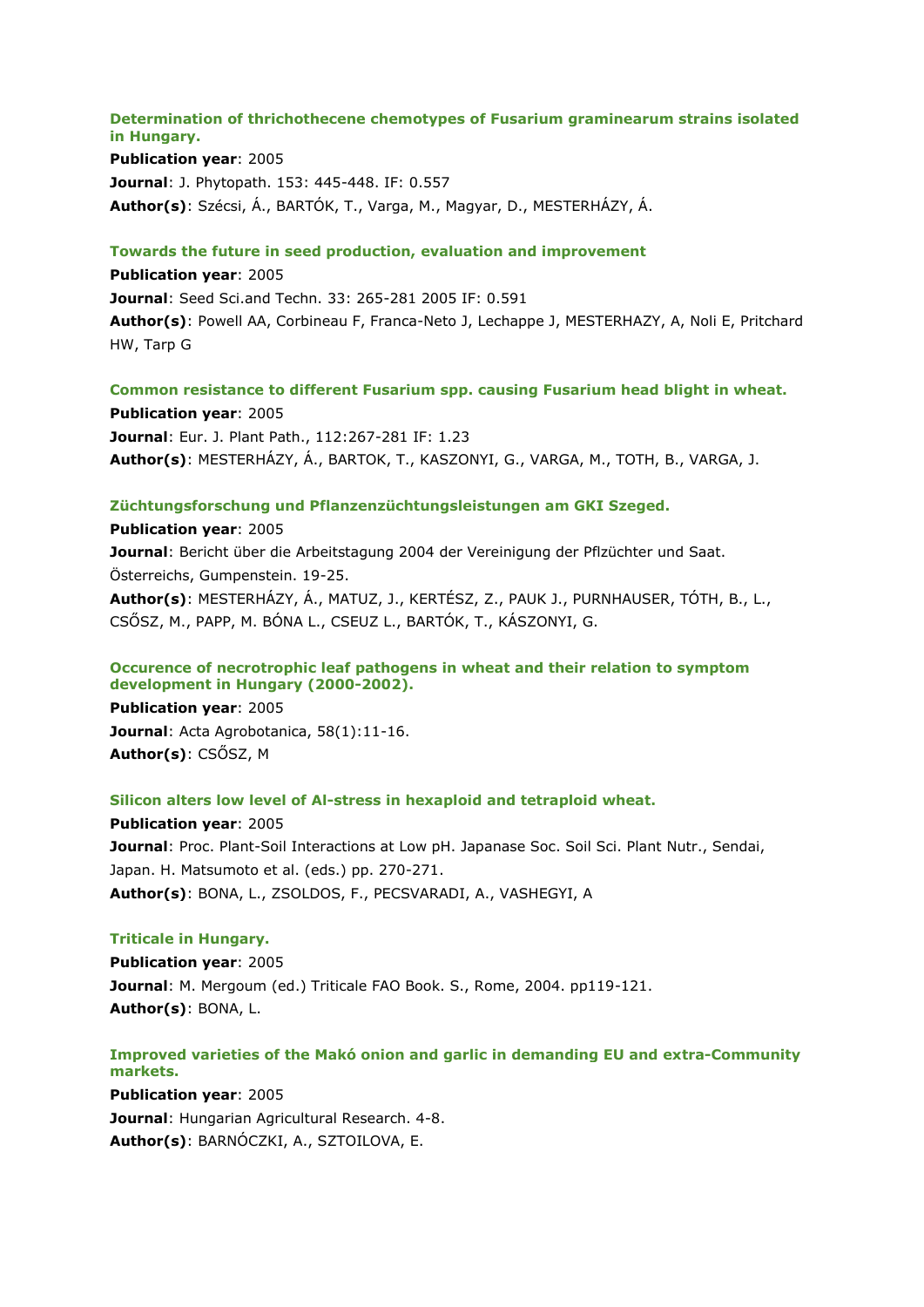## **Facilities to Develop Dietetic Foods with Low Protein and Low Carbohydrate content.**

**Publication year**: 2005 **Journal:** 2th International Conference Traditional Mediterranean Diet: Past, Present and Future. 20-22. April. Athen. P.: 16-17. **Author(s)**: ÁCS, É., KOVÁCS, Zs.

#### **Cyamopsis tetragonoloba (guar bab) alkalmazhatósága diabetes mellitusban szenvedő betegek számára készülő keksz előállítására.**

# **Publication year**: 2005

**Journal**: Növénynemesítési Tudományos Napok, Budapest, márc. 3-4. Poszter, p.:140. **Author(s)**: ÁCS, É., KOVÁCS, Zs.

# **Determination of ergosterol in Fusarium infected wheat by liquidchromatography – atmospheric pressure photoinonization mass spectrometry.**

**Publication year**: 2006 **Journal**: J. Chromatography A, 1103:278-283. **Author(s)**: VARGA, M. , BARTÓK, T., MESTERHÁZY, Á.

## **Population genetics of FHB pathogens and their impact ont he breeding for resistance.**

#### **Publication year**: 2006

**Journal**: 9th European Fusarium Seminar, Wageningen, Book of Abstracts, p. 44. (előadás) **Author(s)**: TÓTH, B., MESTERHÁZY, Á., KÁSZONYI, G., BARTÓK, T. VARGA, J.

# **Biology of Pyrenophora/Drechslera species with emphasis on the P. tritici-repentis wheat pathosystem.**

**Publication year**: 2006 **Journal**: Agriculturally important microorganisms (D. K. Arora, Ed.) (in press) **Author(s)**: TÓTH, B., CSŐSZ, M., PALICOVA, J., WAKULIŃSKI, W., VARGA, J.

# **Common resistance of wheat to menómbers of Fusarium graminearum species complex and F. culmorum.**

**Publication year**: 2006 **Journal**: 2005 National FHB Forum, Milwaukee, USA, p. 93 (poster) **Author(s)**: TÓTH B., MESTERHÁZY, Á., KÁSZONYI G., VARGA, J.

# **Present status of the Fusarium graminearum clade in Europe and possible development strategies. Significance of the new species for the resistance breeding.**

**Publication year**: 2006 **Journal**: CIMMYT, El Batan, március 13-25, in Press **Author(s)**: TÓTH B., MESTERHÁZY Á.

## **Viral diseases of maize and their control in Hungary.**

# **Publication year**: 2006 **Journal**: Poster. XX. International Conference of EUCARPIA Maize and Sorghum Section, 20-24 June 2006, Budapest, Abstracts, p. 124. **Author(s)**: TOLDI TÓTH, É., PURNHAUSER, L.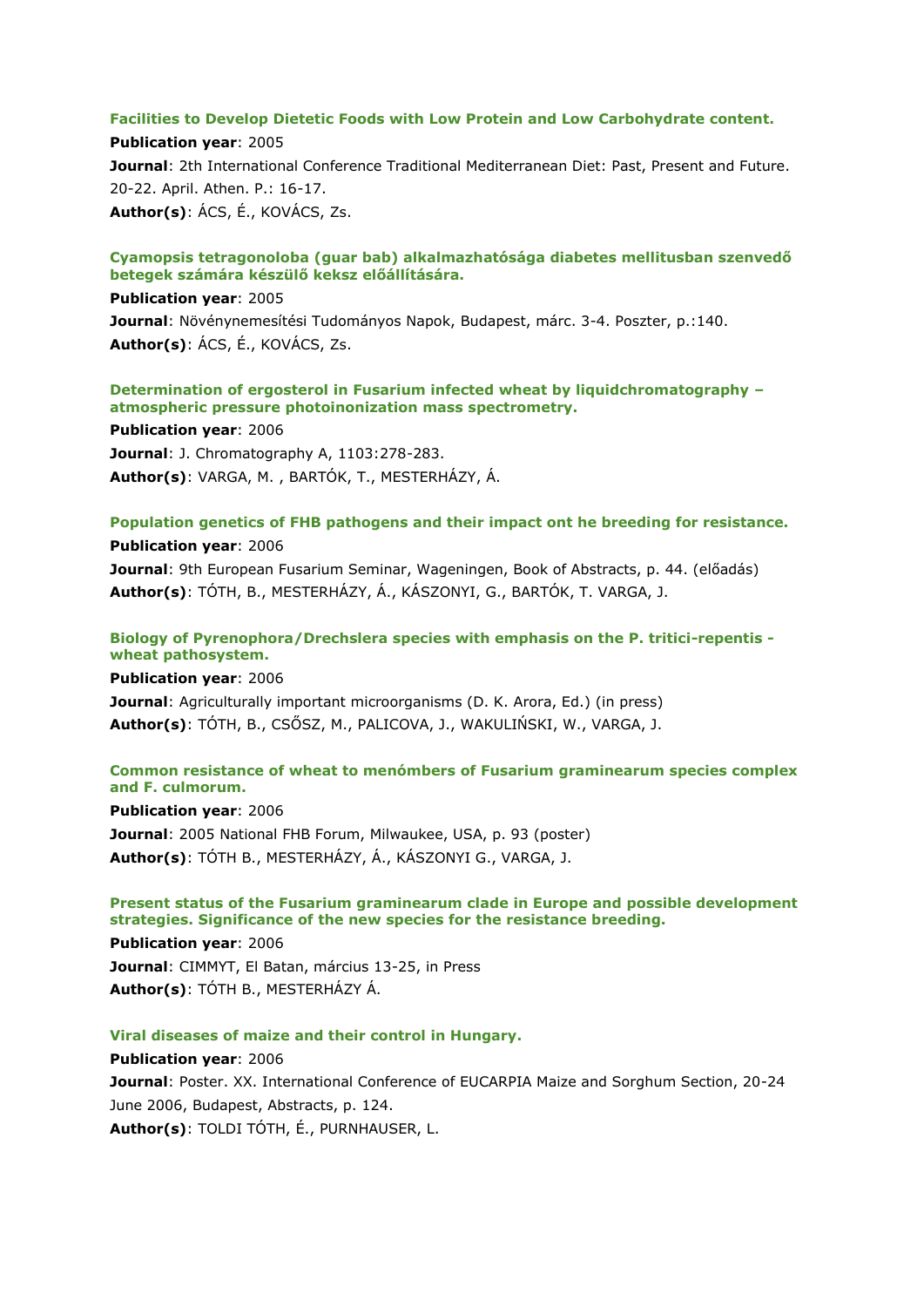#### **Effect of crop year, fertilizer and fungicide treatment on the alveograph parameters of bread wheat varieties.**

**Publication year**: 2006 **Journal:** 4th International Symposium "Natural resources and sustainable development". Oradea, 10-11 oct. 2006. pp.389-394. **Author(s)**: TANÁCS L., VÉHA A., KRISCH J., PETRÓCZI I. M., MATUZ J.

#### **Forage sorghum as bioenergy source.**

# **Publication year**: 2006 **Journal**: Poster. EUCARPIA, XXth International Conference on Maize and Sorghum, 20-24 June 2006, Budapest, Abstracts, p. 154. **Author(s)**: RAJKI E., PÁL M.

## **Nutritional evaluation of the proteins of broad range herbicide resistant spring wheat lines (Triticum aestivum L.) I. Protein quality.**

**Publication year**: 2006 **Journal**: Acta Alimentaria, 35.3:355-362. **Author(s)**: NAGY, A., BARÁTH, Á., PAUK J., GELENCSÉR É.

## **Use of xenia phenomenon in improving grain quality of maize for organic forage production.**

**Publication year**: 2006 **Journal**: Poster. XX. International Conference of EUCARPIA Maize and Sorghum Section, 20-24 June 2006, Budapest, Abstracts, p. 97. **Author(s)**: MÓROCZ SALAMON, K., MARTON L. CS., KOVÁCS, G.

# **Methodological background: QTLs and breeding for resistance for FHB resistance in wheat.**

**Publication year**: 2006

**Journal**: 9th European Fusarium Seminar, Wageningen, Book of Abstracts, p. 86. (előadás) **Author(s)**: MESTERHÁZY Á., B. TÓTH, G. KÁSZONYI, Á. SZABÓ-HEVÉR, T. BARTÓK AND A. SZEKERES,

**Novel results on fungicide application and choice on FHB in wheat..**

**Publication year**: 2006 **Journal**: National FHB Forum, Milwaukee, USA, p. 223 (poster) **Author(s)**: MESTERHÁZY, Á., TÓTH, B., KÁSZONYI, G., AND KÓTAI, CS.,

## **Control of FHB by improved technology and fungicide choice.**

**Publication year**: 2006 **Journal**: National FHB Forum, Milwaukee, USA, p. 221 (poster) **Author(s)**: MESTERHÁZY, Á., TÓTH, B., KÁSZONYI, G., AND KÓTAI, CS.,

# **Sources of "environmental interactions" in Phenotyping and resistance evaluation; ways to neutralize them.**

**Publication year**: 2006 **Journal**: CIMMYT, El Batan, március 13-25, in Press **Author(s)**: MESTERHÁZY, Á., B. TÓTH AND G. KÁSZONYI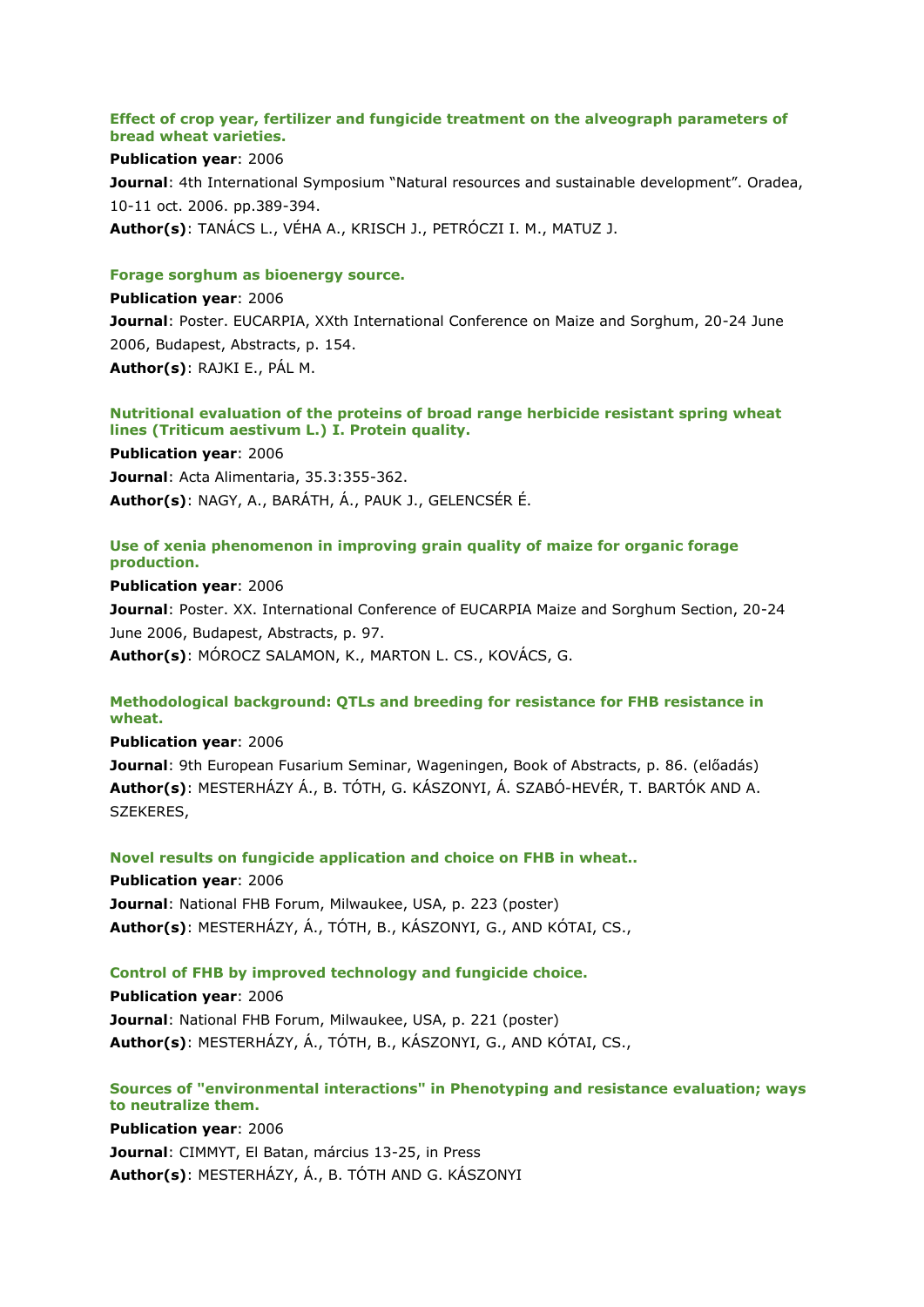#### **An unused resistance source and its utilization in improving resistance to FHB**

**Publication year**: 2006 **Journal**: CIMMYT, El Batan, március 13-25, in press **Author(s)**: MESTERHÁZY, Á. NOBEOKA, B.

## **Comparison of vegetative period estimating methods.**

**Publication year**: 2006 **Journal**: XX. International Conference of EUCARPIA Maize and Sorghum Section, 20-24 June 2006, Budapest, Abstracts, p. 31. **Author(s)**: MARTON, L.CS., SZIEBERTH, D., ÁRENDÁS, T., BÓNIS, P., KÁLMÁN, L.

# **The ability to detoxify the mycotoxin deoxynivalenol co-localizes with a major QTL for Fusarium head blight resistance in wheat.**

**Publication year**: 2005 **Journal**: MPMI, 18 (12): 1318-1324. **Author(s)**: LEMMENS, M., SCHOLZ, U., BERTHILLER, F., DALL'ASTA, C., KOUTNIK, A., SCHUHMACHER, R., ADAM, G., BUERSTMAYR, H., MESTERHAZY, A., KRSKA, R., RUCKENBAUER, P.

## **Isolated microspore culture of wheat (Triticum aestivum L.) with Hungarian cultivars.**

**Publication year**: 2006 **Journal**: Acta Biologica Szegediensis, 50/1-2, 31-35. **Author(s)**: LANTOS CS., PÁRICSI S., ZOFAJOVA A., WEYEN J., PAUK J.

# **Proteomics as an emergent tool for identification of stress- induced protein in control and genetically modified wheat lines.**

**Publication year**: 2006 **Journal**: Chromatographia. 63: 43-47. **Author(s)**: HORVÁTH-SZANICS E., SZABÓ Z., JANÁKY T., PAUK J., HAJÓS GY.

## **Antioxidant Activity of Wheat Grains.**

**Publication year**: 2006 **Journal**: Cereal Research Communications, 34.4: 1255-1260. **Author(s)**: GÁBOR E., PETRÓCZI, I.M., TANÁCS, L.

## **Improvement of wheat and rice abiotic stress resisitance.**

**Publication year**: 2006 **Journal:** Indian-Hungarian Binational Seminar on "Biology of Biotic and Abiotic Stress in Higher Plants", 27-28 September, lecture, BRC Szeged, p. 17. **Author(s)**: CSEUZ L, PAUK J., DUDITS D.

## **Selenium in wheat and tritikálé grains.**

**Publication year**: 2006 **Journal**: Int. Symp. Trace El. In the Food Chain. Budapest. p 45-50. **Author(s)**: BONA L,. ADANYI N., SZABÓ E., HAJÓS GY.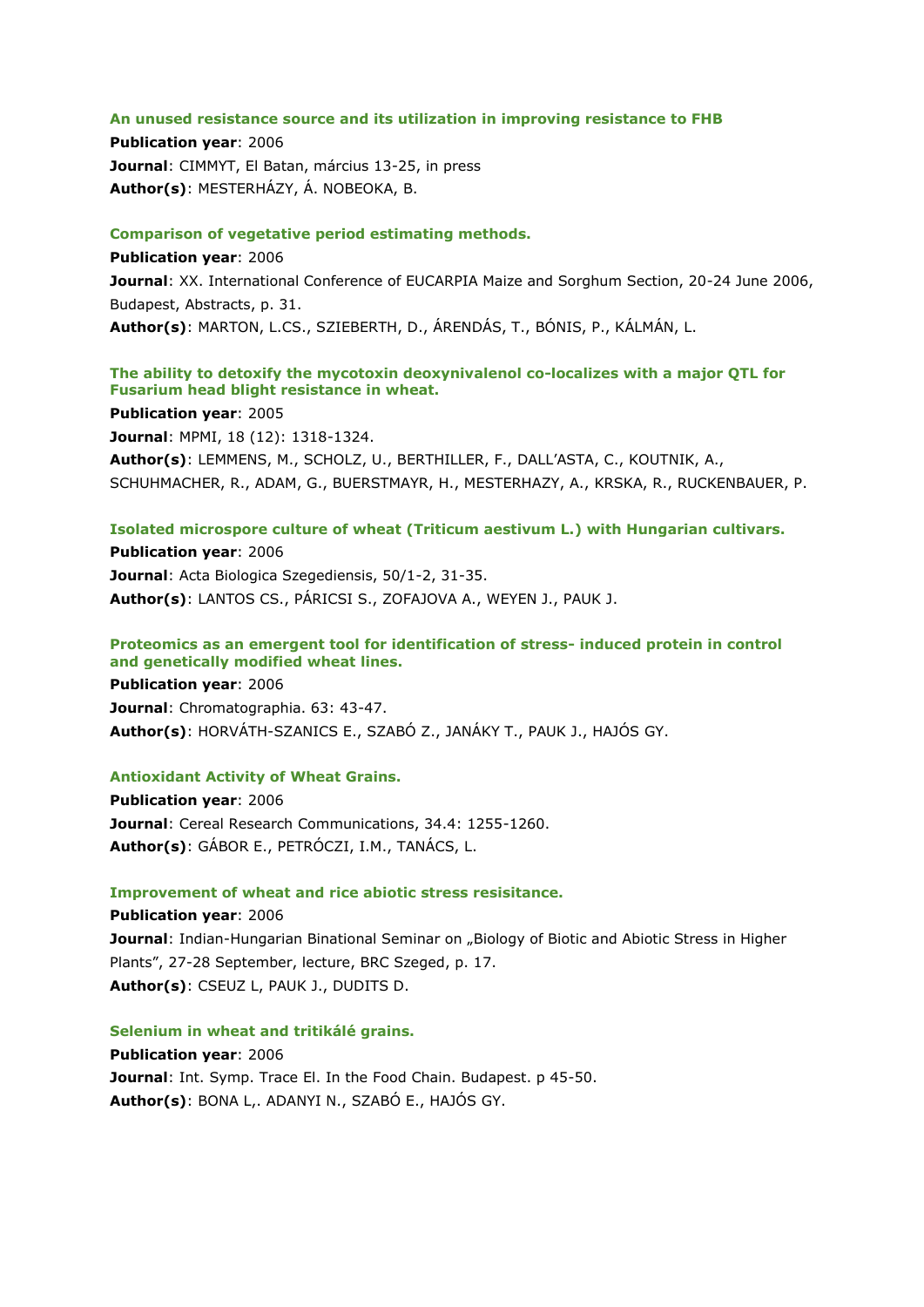#### **Antioxidants in tritikálé grains. Proc. 6th Int. Tritikálé Symp. Sept 4-8, 2006.**

**Publication year**: 2006 **Journal**: Stellenbosch, S. Africa. Abstr. p.35. **Author(s)**: BONA L, ADANYI,N., DAOOD, H.G., FARKAS, R., SZABÓ, E., HAJÓS, GY., ACS, E.

## **Tritikálé, an Escalating Stress Tolerant Crop in the Carpathian Basin Region of Europe. Soc. Sust. Agric.**

**Publication year**: 2006 **Journal**: Res. Management, Jabalpur, India (in press) **Author(s)**: BONA L.

#### **Detection of new fumonisins mycotoxins and fumonisin-like compounds by reversed phase – high-performance liquid chromatograpy/electrospray inonization – ion-trap mass spectrometry.**

**Publication year**: 2006 **Journal**: Rapid Communications in Mass Spectrometry. 20:1-17 **Author(s)**: BARTÓK T., SZÉCSI Á., SZEKERES A., MESTERHÁZY Á., BARTÓK M.

## **Resistance to fusarium stalk rot in broomcorn varieties. Poster.**

**Publication year**: 2006 **Journal**: XX. International Conference of EUCARPIA Maize and Sorghum Section, 20-24 June 2006, Budapest, Abstracts, p. 66. **Author(s)**: BARNÁNÉ BACSA M.

# **Diabet-mix, a diabetic baked product family for managing diabetes and obesity.**

**Publication year**: 2006 **Journal**: Hungarian Agricultural Research. 15.1.: 9-13. **Author(s)**: ÁCS E., KOVÁCS ZS.

## **Polyphasic taxonomy of Aspergillus section Nigri.**

**Publication year**: 2007 **Journal**: Acta Microbiol. Immunol. Hung. 54, 140. **Author(s)**: Varga J., Noonim P., Kocsubé S., TÓTH B., Meijer M., Perrone G., Frisvad J.C., Samson R.A.

# **Aspergillus brasiliensis sp. nov., a biseriate black Aspergillus species with world-wide distribution.**

**Publication year**: 2007 **Journal**: International Journal of Systematic and Evolutionary Microbiology, 57, 1925-1932. **Author(s)**: Varga, J, Kocsubé, S, TÓTH, B, Frisvad, J. C., Perrone, G, Susca, A, Meijer, M, Samson, RA

# **Population genetics of European FHB pathogens and their impact on breeding for resistance.**

**Publication year**: 2007

**Journal**: Cercetari Stiintifice, Seria A XI-A, Horticultura Inginerie Genetica, Editura Agroprint Timisoara, pp. 38-45.

**Author(s)**: TÓTH, B., MESTERHÁZY, A., Varga, J.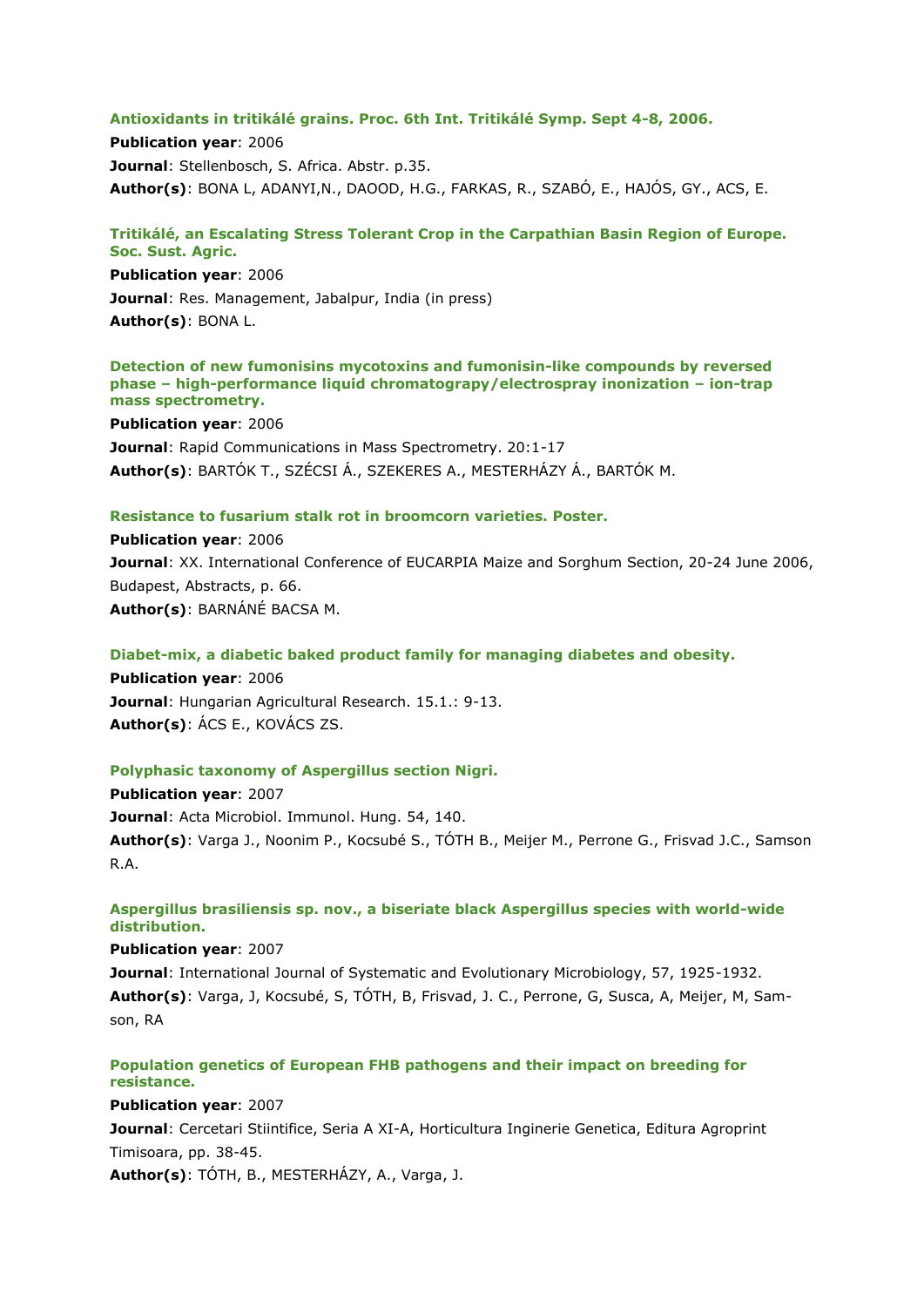#### **Pithomyces Chartarum as a pathogen of wheat.**

**Publication year**: 2007 **Journal**: Journal of Plant Pathology, 89/3, 405-408. **Author(s)**: TÓTH, B., CSŐSZ, M., Dijksterhuis, J., Frisvad, J.C., Varga, J.

#### **Detection of fumonisin contamination from artificially infected maize samples.**

**Publication year**: 2007

**Journal**: 7th Balaton Symposium on High-Performance Separation Methods, Siófok, Hungary, p. 177.

**Author(s)**: SZEKERES, A., Szécsi, Á., TOLDI, T.É., TÓTH, B., MESTERHÁZY, Á., BAR-TÓK, T.,

# **Comparative analysis of FHB QTLs in the Mini Mano/Frontana and the Frontana/Remus DH populations.**

#### **Publication year**: 2007

**Journal**: Proc. of the 2007 National Fusarium Head Blight Forum, Kansas City, MO, p. 64. **Author(s)**: SZABÓ-HEVÉR, Á., TÓTH, B., LECHOCZKI-KRSJAK, SZ., Buerstmayr, H., Lemmens, H., MESTERHÁZY, Á.

# **Performance of Romanian and Hungarian cereal cultivars for disease resistance. Cercetari Stiintifice. Seria A XI-A.**

#### **Publication year**: 2007

**Journal**: Universitatea de Stiinte Agricole. Editura Agroprint. Timisoara, pp.52-57. **Author(s)**: PURNHAUSER, L., CSŐSZ, M., TÓTH, B. CSEUZ, L., Sarac, I., Butnaru Gallia

# **Selection of transformed foreign gene (bar) in wheat (Triticum aestivum L.) anther culture.**

**Publication year**: 2007 **Journal**: Növénytermelés, 56/1-2, 13-25. **Author(s)**: MIHÁLY, R., PAUK, J.

# **Putative FHB resistance components Resistane to kernel infection and tolerance in the SSRWW Nursery, 2005-2007.**

**Publication year**: 2007

**Journal**: Proc. of the 2007 National Fusarium Head Blight Forum, Kansas City, MO, p. 211. **Author(s)**: MESTERHÁZY, A., SZABÓ-HEVÉR, Á., TÓTH, B., KÁSZONYI, G., LECHOC-ZKI-KRSJAK, SZ.

# **Comparison of fungicides and nozzle types against FHB in wheat at farm application.**

**Publication year**: 2007 **Journal**: Proc. of the 2007 National Fusarium Head Blight Forum, Kansas City, MO, pp. 104-105. **Author(s)**: MESTERHÁZY, A., SZABÓ-HEVÉR, Á., TÓTH, B., KÁSZONYI, G.

## **Breeding strategies against Fusarium head blight in wheat.**

## **Publication year**: 2007

**Journal**: Hungarian Agricultural Research, 16/2, 10-13.

**Author(s)**: MESTERHÁZY, Á., KÁSZONYI, G., TÓTH, B., PURNHAUSER, L., BARTÓK, T., SZEKERES, A.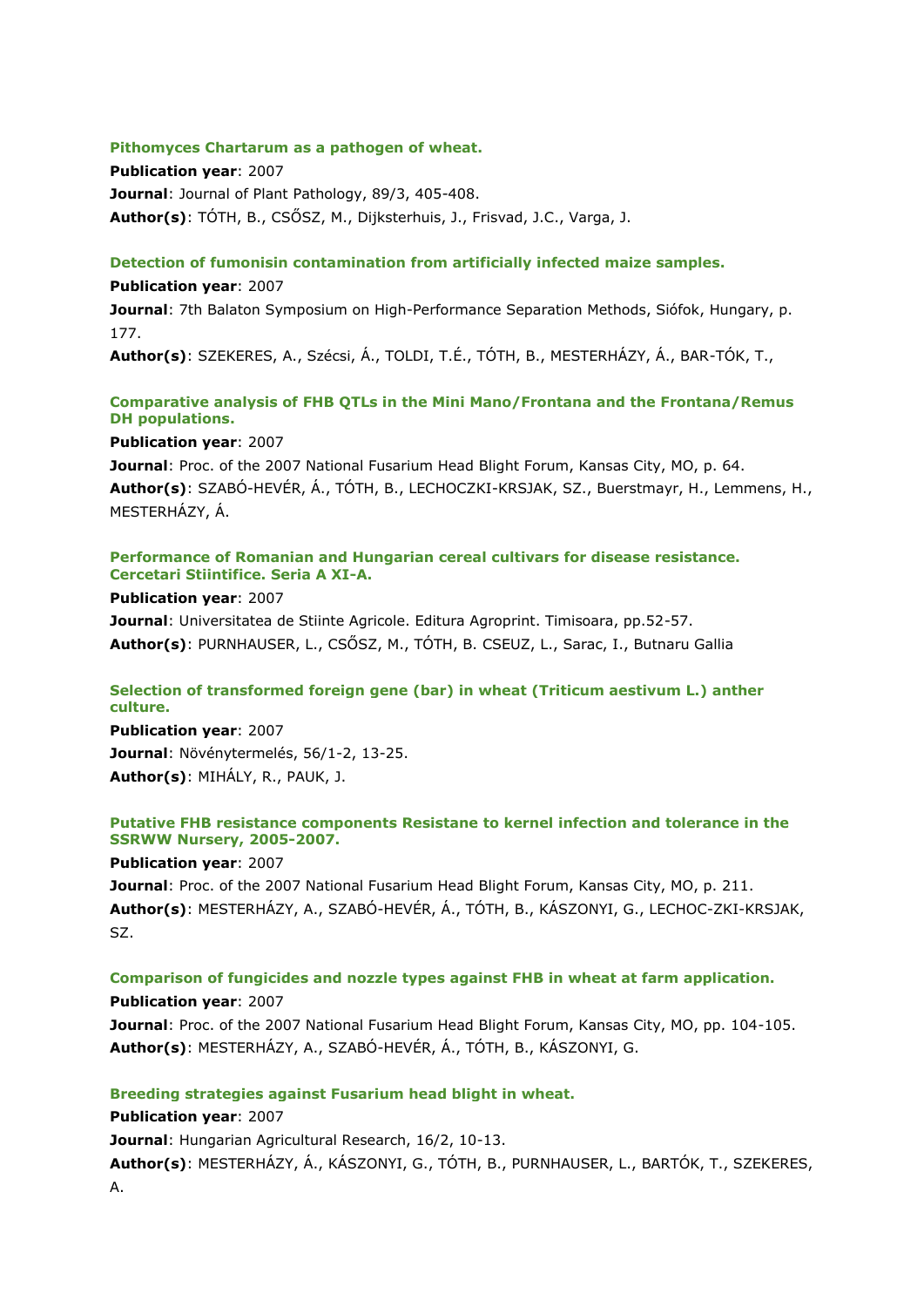# **An improved strategy for breeding FHB resistant wheat must include Type I resistance.**

**Publication year**: 2007 **Journal**: Proc. of the 5th Canadian Workshop on Fusarium Head Blight, Delta Winnipeg, pp. 51-66 **Author(s)**: MESTERHÁZY, Á., Buerstmayr, H., TÓTH, B., LEHOCZKI-KRSJAK, SZ., SZABÓ-HEVÉR, Á., Lemmens, M.

**N-doses influencing development of canola (Brassica napus L. subsp. napus).**

**Publication year**: 2007 **Journal**: Cereal Res. Commun., 35/2, 765-768. **Author(s)**: Máthé Gáspár, G., Radimszky, L., Kovács, J. G., FALUSI, J-né, Németh, T.

# **Effect of the fertilization and the fungicide treatment on the alveographic quality of winter wheat.**

**Publication year**: 2007 **Journal**: Cereal Res. Commun.. 35/2, 1193 –1197. **Author(s)**: MATUZ, J., Krisch, J., Véha, A. PETROCZI, I. M., Tanács, L.

## **Comparison of some methods for estimating vegetation periods in maize.**

**Publication year**: 2007 **Journal**: Acta Agronomica Hungarica, 55/1, 1-5. **Author(s)**: Marton, C.L., KÁLMÁN, L., Árendás, T., Bónis, P., Szieberth, D.

**Hungarian rice varieties for tissue cultures to promote biotech breeding appproaches.**

**Publication year**: 2007 **Journal**: Bocchi S., Ferrero A., Porro A. (Eds): Proceedings of the Fourth Temperate Rice Conference, 25-28 June 2007, Novara, Italy, pp. 250-251. **Author(s)**: Jancsó, M., Sonkoly, B., LANTOS, Cs., Simon-Kiss, I., PAUK, J.

# **Traceability of enzyme activities and immune reactivity of albumin-globulin proteins of wide-range herbicide resistant transgenic wheat lines.**

**Publication year**: 2007 **Journal**: Cereal. Res. Commun.. 35, 1405-1413. **Author(s)**: HALÁSZ, Á., Horváth-Szanics, E., Nagy-Gasztonyi, M., PAUK, J., Hajós, Gy.

# **Testing winter wheat genotypes to adaptability in multi-location trials in Hungary. Agricultural Field Trials.**

**Publication year**: 2007

**Journal**: Today and Tomorrow, 8-10 October 2007, Hohenheim, Germany, pp. 22-25. **Author(s)**: FÓNAD, P., CSEUZ, L., MESTERHÁZY, Á., CSŐSZ, M., PAPP, M., BÓNA, L.

# **Identification of QTLs for resistance to Fusarium head blight, DON accumulation and associated traits in the winter wheat variety Arina.**

## **Publication year**: 2007

**Journal**: Theor. Appl. Genet., 115/5, 617-625

**Author(s)**: Draeger, R, Gosman, N, Steed, A, Chandler, E, Thomsett, M, Srinivasachary, Schondelmaier, J, Buerstmayr, H, Lemmens, M, Schmolke, M, MESTERHAZY, A, Nichol-son, P.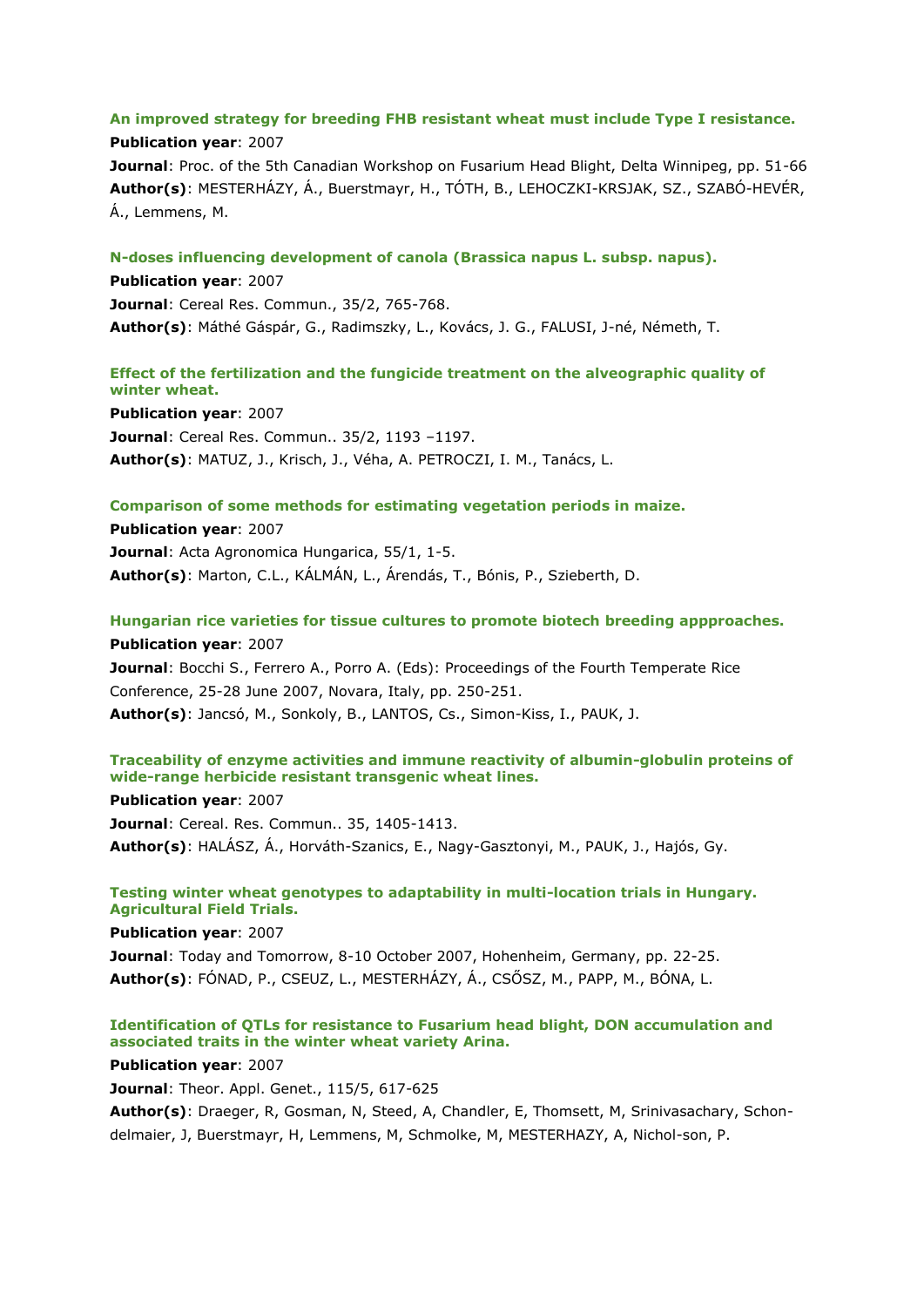# **Effect of leaf rust infection on photosynthetic activity studied by chlorophyll fluorescence and photographic imaging in wheat leaves.**

#### **Publication year**: 2007

**Journal**: 4th International Rice Blast Conference Changsha, Hunan, China, October 9-14., 2007. Abstr.

**Author(s)**: Deák, Zs., CSŐSZ, M., PURNHAUSER, L., Vass, I.

#### **Field selection methods and breeding for tolerance to water shortages.**

#### **Publication year**: 2007

**Journal:** In "Agricultural Field Trials – Today and Tomorrow" Proceedings of the International Symposium 08-10 October 2007, Stuttgart-Hohenheim, Germany, pp. 18-21. **Author(s)**: CSEUZ, L., MATUZ, J., FONAD, P., PAUK, J.

#### **Antioxidants in triticale grains. Proc. 6th Int. Triticale Symposium.**

**Publication year**: 2007

**Journal**: Stellenbosch, S. Africa. W.C. Botes et al. (eds.) p. 113-117. (könyvrészlet) **Author(s)**: BONA, L., Adanyi, N., Daood, H.G., Farkas, R.. Szabó, E., Hajos, GY., ACS, E., PURNHAUSER, L.

# **Application of gas chromatography/mass spectrometry in the research of plant metabolomics.**

**Publication year**: 2007

**Journal**: 7th Balaton Symposium on High-Performance Separation Methods, Siófok, Hungary, p. 69.

**Author(s)**: BARTÓK, T., SZEKERES, A., Barnabás, B., Sági, L., Jäger, K.

# **Low protein and low carbohydrate dietetic food: development and introduction into the market.**

**Publication year**: 2007

**Journal**: 4th International GM and 2nd PSN Meeting of Functional Foods, Budapest, pp. 14-15. **Author(s)**: ÁCS, E., KOVÁCS, Zs., Ács, P., Varga, L.

## **Diabet-mix diabetikus sütőipari termékcsalád cukorbetegeknek és fogyni vágyóknak.**

**Publication year**: 2007 **Journal**: Agrofórum, 18/7, 56-57. **Author(s)**: ÁCS, P-né, KOVÁCS, Zs.

## **A comparative study of Fusarium-damaged kernel and deoxinivalenol contamination in naturally infected wheat samples**

**Publication year**: 2008 **Journal**: Poszter. Cereal Res. Commun., 36, Suppl. B, p. 399. **Author(s)**: Véha, A., Téren, J., Győri, Z., MESTERHÁZY, Á.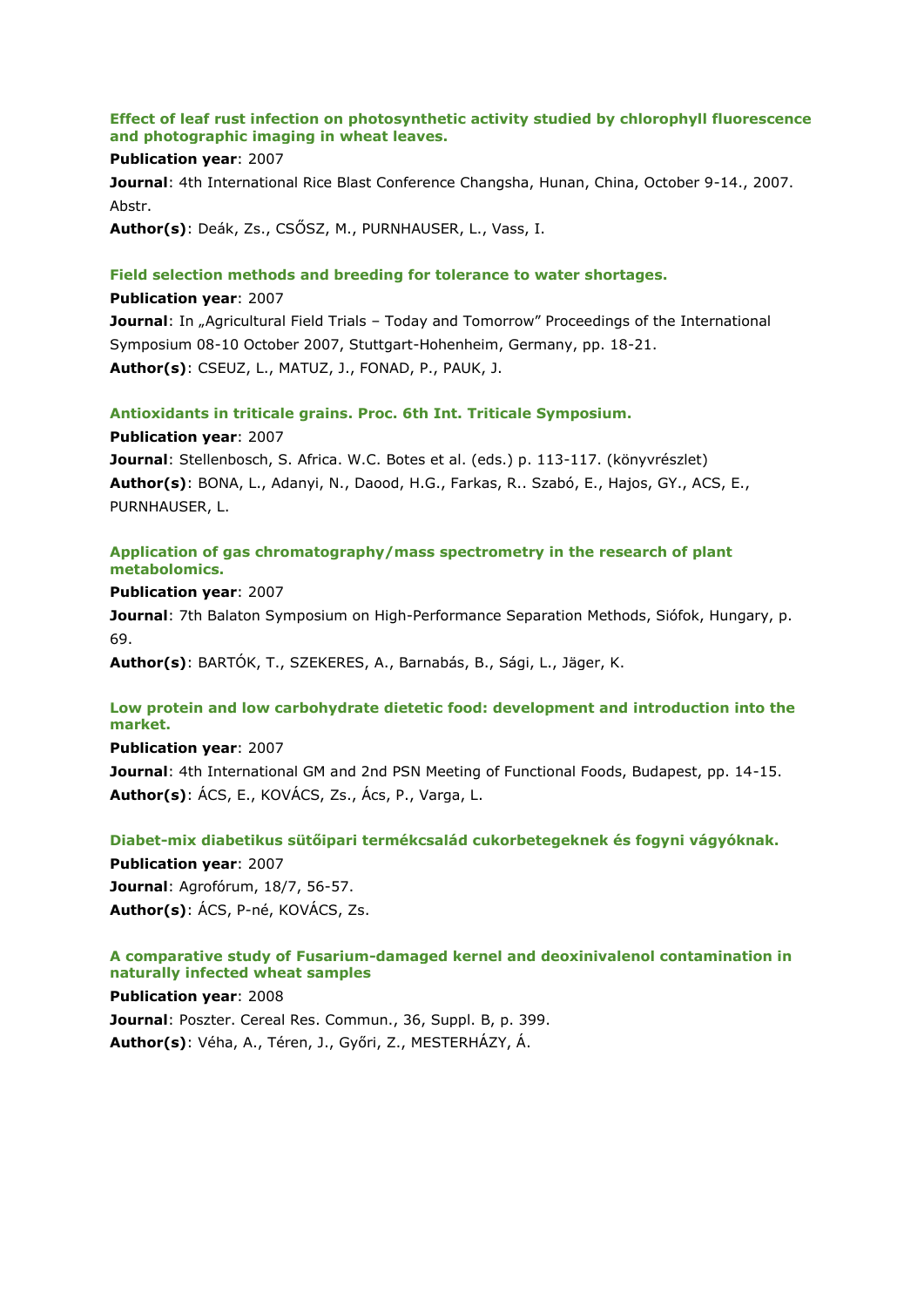## **Mycotoxin production and molecular variability of an East European Fusarium graminearum population.**

## **Publication year**: 2008

**Journal**: 30th Mycotoxin Workshop, Utrecht, The Netherlands, p. 77. **Author(s)**: TÓTH, B., SZABÓ-HEVÉR, Á., LEHOCZKI-KRSJAK, Sz., Varga, J., Szekeres, A., VARGA, M., MESTERHÁZY, Á.

## **Reproduction mode of Central European Fusarium graminearum and F. culmorum populations.**

**Publication year**: 2008 **Journal**: Cereal Res. Commun., 36, Suppl. B, pp. 625-629. **Author(s)**: TÓTH, B., Varga, J., SZABÓ-HEVÉR, Á., LEHOCZKI-KRSJAK, Sz., MESTERHÁZY, Á.

# **Common resistance of wheat to members of the Fusarium graminearum species complex and F. culmorum.**

**Publication year**: 2008 **Journal**: Plant Breed., 127, 1-8. **Author(s)**: TÓTH, B., Kászonyi, G., BARTÓK, T., Varga, J., MESTERHÁZY, Á.

# **First report on Pyrenophora teres causing lesions of wheat leaves in Hungary.**

**Publication year**: 2008 **Journal**: Plant Pathol., 57, 385. **Author(s)**: TÓTH, B., CSŐSZ, M., Kopahnke, D., Varga, J.

# **The role of breeding in reducing mycotoxin contamination in maize**

**Publication year**: 2008 **Journal**: Poszter. Cereal Res. Commun., 36, Suppl. B, pp. 175-177. **Author(s)**: TOLDI, É., BARTÓK, T., VARGA, M., SZEKERES, A., TÓTH, B., MESTERHÁZY, Á

#### **Identification and Localization of Molecular Markers Linked to the Lr52 Leaf Rust Resistance Gene of Wheat.**

**Publication year**: 2008 **Journal**: Cereal Res. Commun. 36/3, 409-415. **Author(s)**: TAR, M., PURNHAUSER, L., CSŐSZ, M.

**Correlations between wet gluten content, valorigraphic value and alveographic parameters of winter wheat.**

**Publication year**: 2008 **Journal**: Cereal Res. Commun. 36/1, 89-95. **Author(s)**: Tanács, L., MATUZ, J., PETRÓCZI, I.M.

# **Effects of new type herbicides and crop year on gluten, rheological and falling number characteristics of winter wheat varieties.**

**Publication year**: 2008 **Journal**: VII. Alps-Adria Scientific Workshop, Stara Lesna Slovakia. CD (ed. Szilvia Hidvégi). Cereal Res. Commun., 36, Suppl., pp. 71-74. **Author(s)**: Tanács, L., Krisch, J., Gerő, L., Monostori, T., PETRÓCZI, I.M.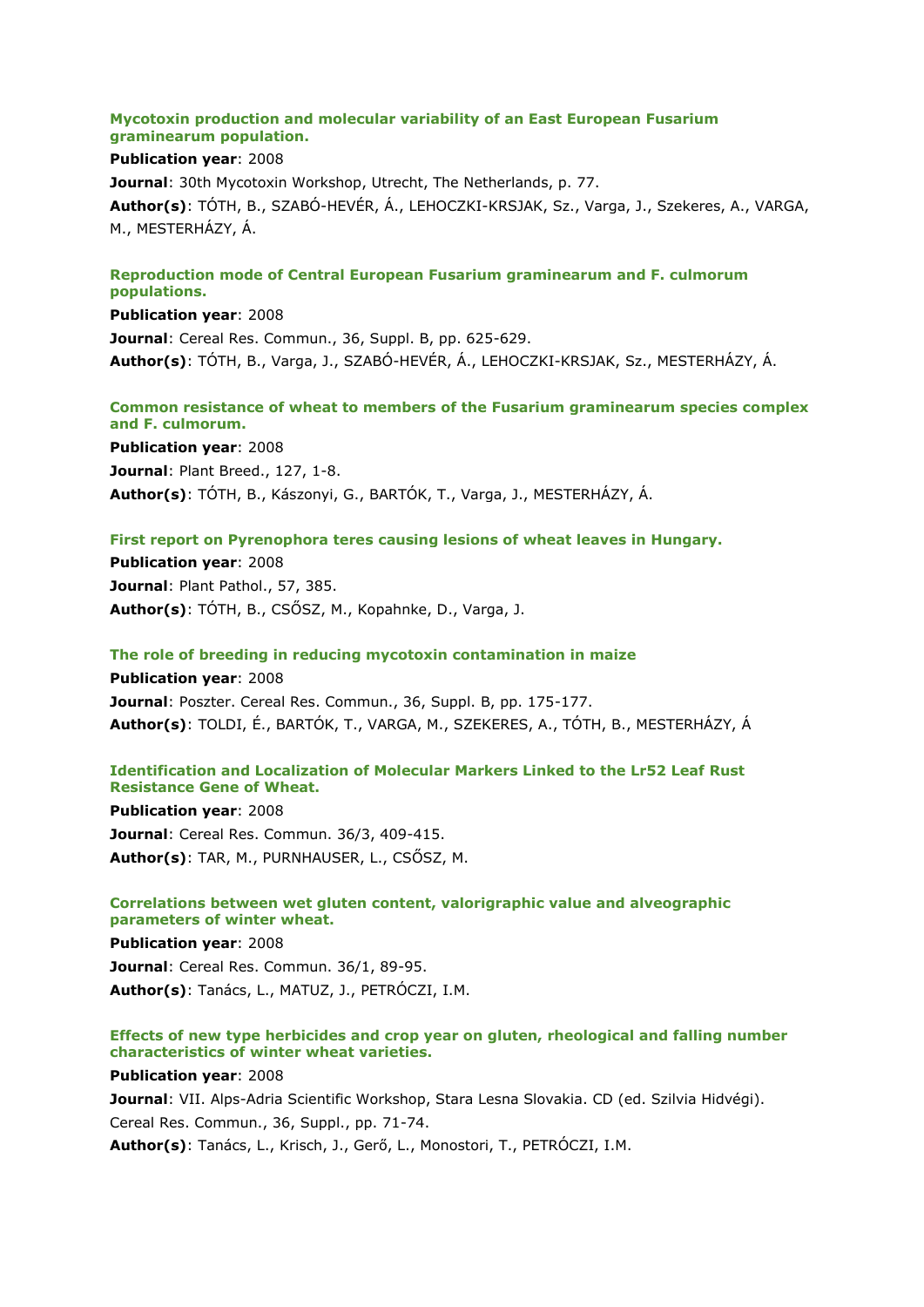## **Mapping of FHB resistance QTLs in the Mini Mano/Frontana and Frontana/Remus populations.**

#### **Publication year**: 2008

**Journal**: Cereal Res. Commun., 36, Suppl. B, pp. 267-270. **Author(s)**: SZABÓ-HEVÉR, Á., TÓTH, B., LEHOCZKI-KRSJAK, Sz., MESTERHÁZY, Á.

# **The Occurrence of Sr31 and Sr36 Stem Rust Resistance Genes in Wheat Cultivars Registered in Hungary in the Past 25 Years.**

#### **Publication year**: 2008

**Journal**: Proceedings of the 11th International Wheat Genetics Symposium (Eds.: R. Appels, R. Eastwood, E. Lagudah, P. Langridge, M. Mackay, L. McIntyre, P. Sharp) Brisbane. (Online. http://ses.library.usyd.edu.au/bitstream/2123/3415/1/P152.pdf), Sydney University **Author(s)**: PURNHAUSER, L, TAR, M, BONA, L, Lang, L

#### **Corn Reddening.**

#### **Publication year**: 2008

**Journal**: Conference Proceedings of International Conference on "Conventional and Molecular Breeding of Field and Vegetable Crops", 24-27 November 2008, Novi Sad, Serbia, pp. 355-358. **Author(s)**: Purar, B., Bekavac, G., Jockovic, D., TOLDI TÓTH, É.

## **Influences of agronomical factors on the yield and quality of winter wheat. VII. Alps-Adria Scientific Workshop, Stara Lesna Slovakia.**

#### **Publication year**: 2008

**Journal**: CD (ed. Szilvia Hidvégi). Cereal Res. Commun., 36, Suppl., pp. 1799-1802. **Author(s)**: PETRÓCZI, I.M., KOVÁCS, Zs., BONA, L.

# **Aspergillus uvarum sp. nov., an uniseriate black Aspergillus species isolated from grapes in Europe.**

#### **Publication year**: 2008

**Journal**: Int. J. Syst. Evol. Microbiol., 58, 1032-1039.

**Author(s)**: Perrone, G., Varga, J., Susca, A., Frisvad, J.C., Stea, G., Kocsubé, S., TÓTH, B., Kozakiewicz, Z., Samson, R.A.

# **Nutritional evaluation of the proteins of broad range herbicide resistant spring wheat (Triticum aestivum L.) lines. II. Resistance to digestion of marker protein in rat model.**

**Publication year**: 2008 **Journal**: Acta Alimentaria, 37, 159-166. **Author(s)**: Nagy, A., PAUK, J., Takács, K., Gelencsér, É.

## **Node infection caused by Fusarium graminearum in wheat**

**Publication year**: 2008 **Journal**: Cereal Res. Commun., 36, 471-475. **Author(s)**: MESTERHÁZY, Á., TÓTH, B., SZABÓ-HEVÉR, Á., Varga, J., LEHOCZKI-KRSJAK, Sz.

# **Breeding strategies against FHB in winter wheat and their relation to Type I resistance. Publication year**: 2008 **Journal**: Cereal Res. Commun., 36, Suppl. B, pp. 37-44.

**Author(s)**: MESTERHÁZY, Á., TÓTH, B., BARTÓK, T., VARGA, M.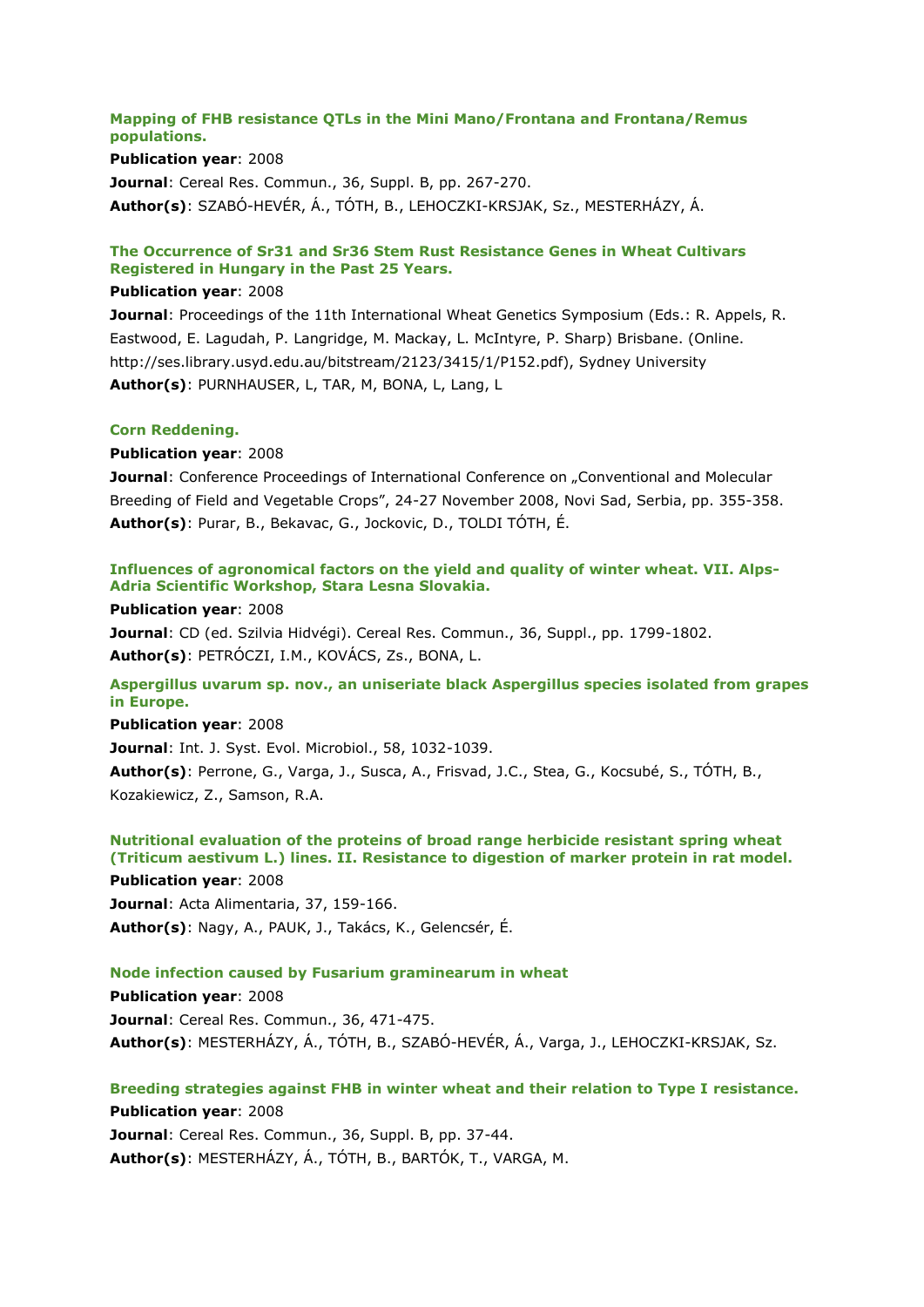#### **Wheat breeding for drought resistance by novel field selection methods.**

**Publication year**: 2008 **Journal**: VII. Alps-Adria Scientific Workshop, Stara Lesna, Slovakia. CD (ed. Szilvia Hidvégi). Cereal Res. Commun., 36, Suppl., pp. 123-126. **Author(s)**: MATUZ, J., CSEUZ, L., FÓNAD, P., PAUK, J.

# **A transient assay system for the assessment cell-autonomous gene function in dehydration stressed barley.**

**Publication year**: 2008 **Journal**: J. Exp Botany, 59, 3359-3369. **Author(s)**: Marzin, S., MIHÁLY, R., PAUK, J., Schweizer, P.

## **Chemical control of FHB in wheat with different nozzle types and fungicides.**

**Publication year**: 2008 **Journal**: Cereal Res. Commun., 36, Suppl. B, pp. 677-682. **Author(s)**: LEHOCZKI-KRSJAK, Sz., TÓTH, B., KÓTAI, Cs., MARTONOSI, I., Farády, L., Kondrák, L., SZABÓ-HEVÉR, Á., MESTERHÁZY, Á.

# **In vitro androgenezis indukciója fűszerpaprika (Capsicum annuum L.) mikrospóra tenyészetben.**

**Publication year**: 2008 **Journal**: Agrár és Vidékfejlesztési Szemle 3/2, 169-174. **Author(s)**: LANTOS, Cs, Gémesné Juhász, A., Somogyi, Gy., MIHÁLY, R., Somogyi, N., PAUK, J.

#### **Effects of harvest time on the quality components of winter wheat.**

**Publication year**: 2008 **Journal**: VII. Alps-Adria Scientific Workshop, Stara Lesna, Slovakia. CD (ed. Szilvia Hidvégi). Cereal Res. Commun., 36, Suppl., pp. 127-130. **Author(s)**: FÓNAD, P., ÁCS, E., CSEUZ, L., BÓNA, L., MATUZ, J.

# **Changes in bread-making quality of Szeged wheat cultivars due to the differences in location and year effects.**

**Publication year**: 2008

**Journal**: VII. Alps-Adria Scientific Workshop, Stara Lesna, Slovakia. CD (ed. Szilvia Hidvégi). Cereal Res. Commun., 36, Suppl., pp. 131-134. **Author(s)**: CSEUZ, L., MATUZ, J., ÁCS, E., FÓNAD, P., FALUSI, J.

#### **Breeding for tolerance to corn reddening.**

#### **Publication year**: 2008

**Journal:** Conference Proceedings of International Conference on "Conventional and Molecular Breeding of Field and Vegetable Crops", 24-27 November 2008, Novi Sad, Serbia, pp. 351-354 **Author(s)**: Bekavac, G., Purar, B., Jockovic, D., KÁLMÁN, L.

## **A new type of fumonisin series appeared on the scene of food and feed safety.**

**Publication year**: 2008 **Journal**: Cereal Res. Commun., 36: Suppl. B. 315-320. **Author(s)**: BARTÓK, T., Szekeres, A., Szécsi, Á., Bartók, M., MESTERHÁZY, Á.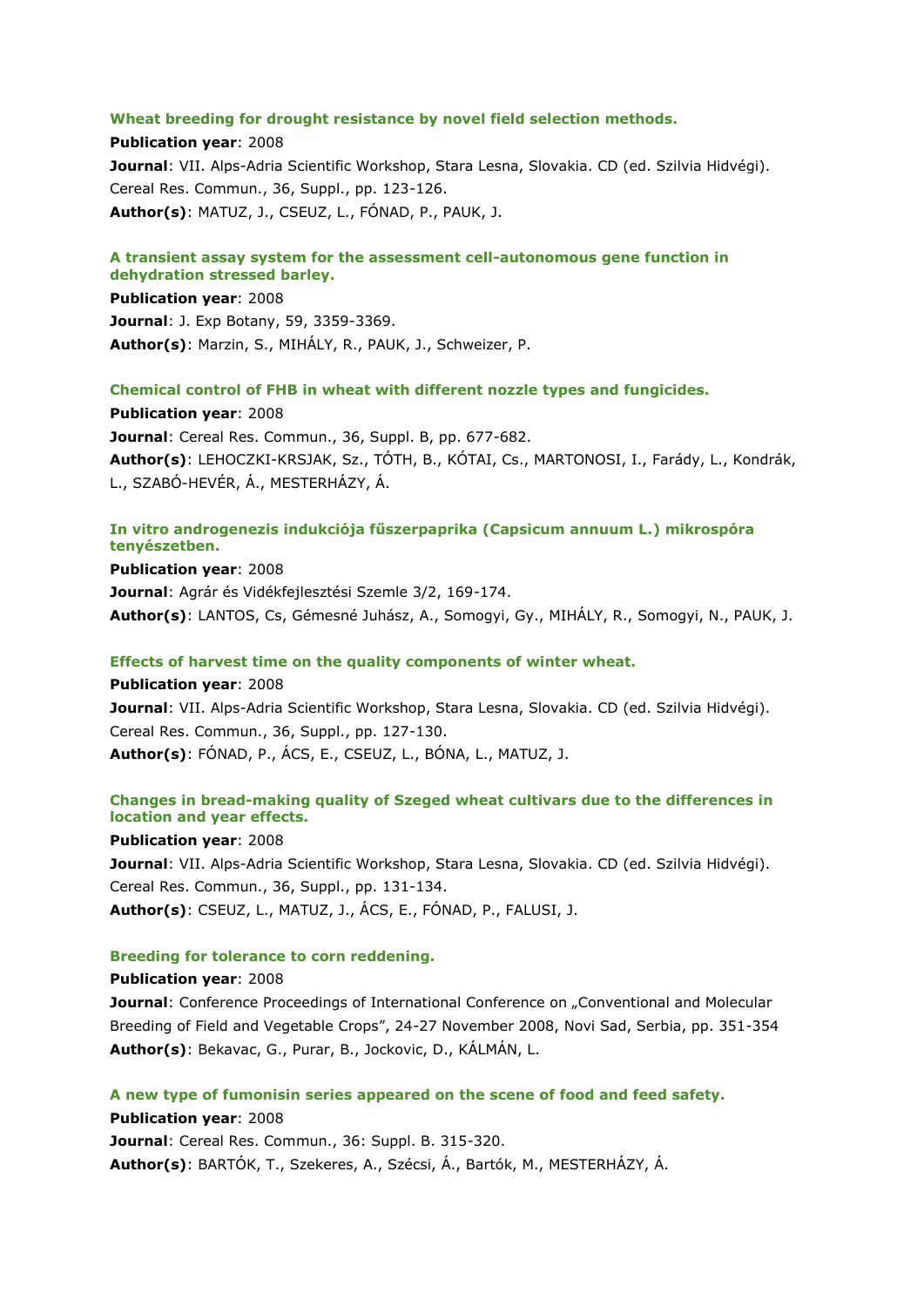# **Detection of cereal viruses in wheat (Triticum aestivum L.) by serological and molecular methods.**

**Publication year**: 2008 **Journal**: Cereal Res. Commun., 36, 215-224.

**Author(s)**: ÁY, Z, Kerényi, Z, Takács, A, PAPP, M., PETRÓCZI, I.M., Gáborjányi, R., Silhavy, D., PAUK, J., KERTÉSZ, Z.

# **Determining the quality of wheat varieties bred in Szeged in terms of Pannon quality criteria.**

# **Publication year**: 2008

**Journal**: International Conference on Science and Technique in the Agri-Food Business. Szeged, Összefoglalók, pp. 240-247.

**Author(s)**: ÁCS, Pné., MATUZ, J., KERTÉSZ, Z., CSEUZ, L., BÓNA, L., FALUSI, J., KOVÁCS, Zs., DÁVIDHÁZI, E.

# **Evaluating rice in nutrition and therapy, and developing innovative food products on rice basis.**

**Publication year**: 2008 **Journal**: Bosphorus 2008 ICC International Conference, Istambul, Összefoglalók, p. 213.; FAO könyv, SZTE Mérnöki Kar.(in press) **Author(s)**: ÁCS, E., KOVÁCS Zs., DÁVIDHÁZI E.

# **Kernel hardness and flour quality relations in bread wheat.**

**Publication year**: 2009 **Journal**: Sustainable agriculture for food, bio-energy and livehood security (Eds. R.K. Behl et al.). Agribios (International), India, pp. 21-24. **Author(s)**: Véha, A., Gyimes, E., Szabó, B.P., Tanács, L., BONA, L.

# **Metabolite profiling of wheat ovule by GC/MS and LC/MS.**

# **Publication year**: 2009

**Journal**: Proceedings of 8th Balaton Symposium on High-Performance Separation Methods and 15th International Symposium on Separation Sciences. Siófok. p. 61. **Author(s)**: VARGA, M., BARTÓK, T., Sági, L., Tölgyesi, L., Bartha, R., Jäger, K., Barnabás, B., MESTERHÁZY, Á.

# **Biology of Pyrenophora/Drechslera Species with Emphasis ont he P. tritici-repentis Wheat Pathosystem.**

## **Publication year**: 2009

**Journal**: Agriculturally Important Microorganisms (Eds. G.G. Khachatourians, D.K. Arora, T.P. Rajendran, A.K. Srivastava), Vol. I., pp. 207-228. **Author(s)**: TÓTH, B., CSŐSZ, M., Palicov, J., Wakulinski, W., Varga, J.

# **Occurrence of Alternaria species on wheat leaf lesions in Hungary. Acta Microbiol. Immunol.**

**Publication year**: 2009 **Journal**: Hung., 56 (Suppl), 254. **Author(s)**: TÓTH, B, CSŐSZ, M, Samson, R.A., Varga, J.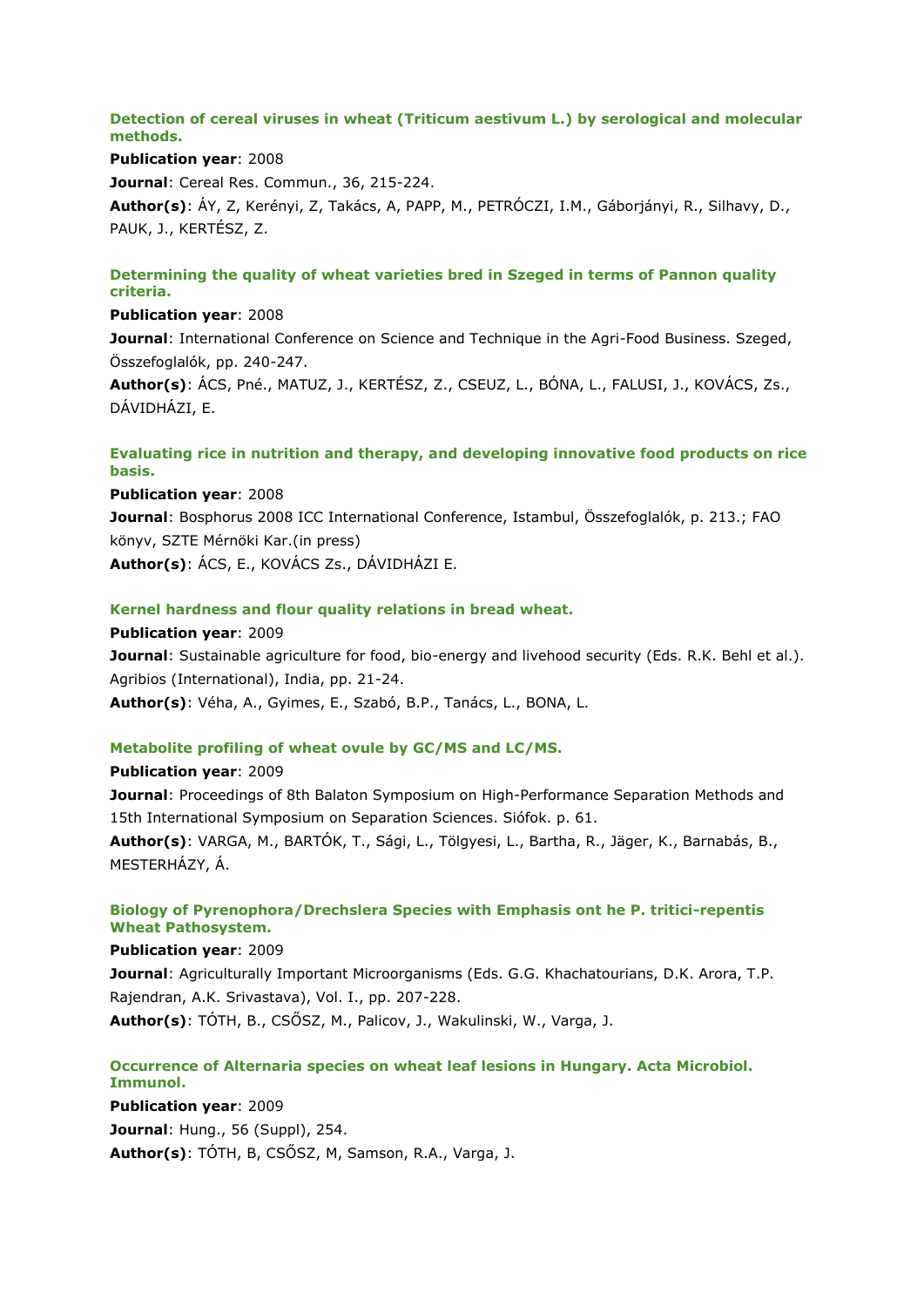**Effects of abiotic factors (NPK+fungicides) on the rheological characteristics of winter wheat.**

**Publication year**: 2009

**Journal**: Cereal Res. Commun., 37 (Suppl.), 61-64.

**Author(s)**: Tanács, L., Monostori, T., Bodnár, K., Gerő, L., PETRÓCZI, I.M.

#### **The Activity of Amylases and a-Amylase Inhibitor in Wide-Range Herbicide Resistant Wheat Lines, Czech J. Food Sci.**

**Publication year**: 2009

**Author(s)**: Nagy-Gasztonyi, M., Nagy, A., Németh-Szerdahelyi, E., PAUK, J., Gelencsér É.

## **Validating the small and medium effective Fusarium resistance loci in the Frontana mapping populations.**

**Publication year**: 2009 **Journal**: International Life Sciences Students' Conference Kyiv, Ukraine. p. 48. **Author(s)**: SZABO-HEVER, A., TOTH, B., LEHOCZKI-KRSJAK, S., MESTERHAZY, A.

## **Detection of resistance genes by molecular markers in wheat cultivars registered in Hungary. Proceedings of 12th Internat.**

**Publication year**: 2009

**Journal**: Cereal and Rust and Powdery Mildews Conf.Oct. 13-16, 2009 Antalya, Turkey p. 84. Available at: http://www.icrpmc2009.org/ICRPMC\_kitap\_2.pdf **Author(s)**: PURNHAUSER, L., TAR, M., CSOSZ, M

**Use of sweet sorghum biomass for bioenergy production in Hungary.**

**Publication year**: 2009 **Journal**: XXI. EUCARPIA Conference, Bergamo, Italy. Book of Abstracts. Poszter. p. 130. **Author(s)**: PÁL, M., RAJKI, E.

#### **Facilities to develop dietetic food using different binding agents.**

**Publication year**: 2009 **Journal**: Vienna, 4th International Dietary Fibre Conference. Poszter 01-03. 07. p. 187. **Author(s)**: PAUK., K., ÁCS., E., KOVÁCS, Zs.

# **Drought stress and resoponses of wheat genotypes using complex stress diagnostic system.**

**Publication year**: 2009

**Journal**: Proceedings of 1st Int. Congr. on Global Climate Changes and Agriculture, Namik Kemal University, Tekirdag/Turkey, pp. 171-176.

**Author(s)**: PAUK, J., Majer P., Fehér-Juhász, E., Sass, L., Lelley, T., CSEUZ, L., Vass, I., Dudits, D.

#### **Functional genomic research of resistance genes (NBS-LRR) in wheat**

#### **Publication year**: 2009

**Journal**: Book of Abstracts, Conference on Plant Breeding and Biotechnology in the Great Pannonian Region – Progress and Perspectives. Ljubljana, Slovenia. p. 30. **Author(s)**: MIHÁLY R, DALLMANN, G, CSOSZ, M, PAUK, J.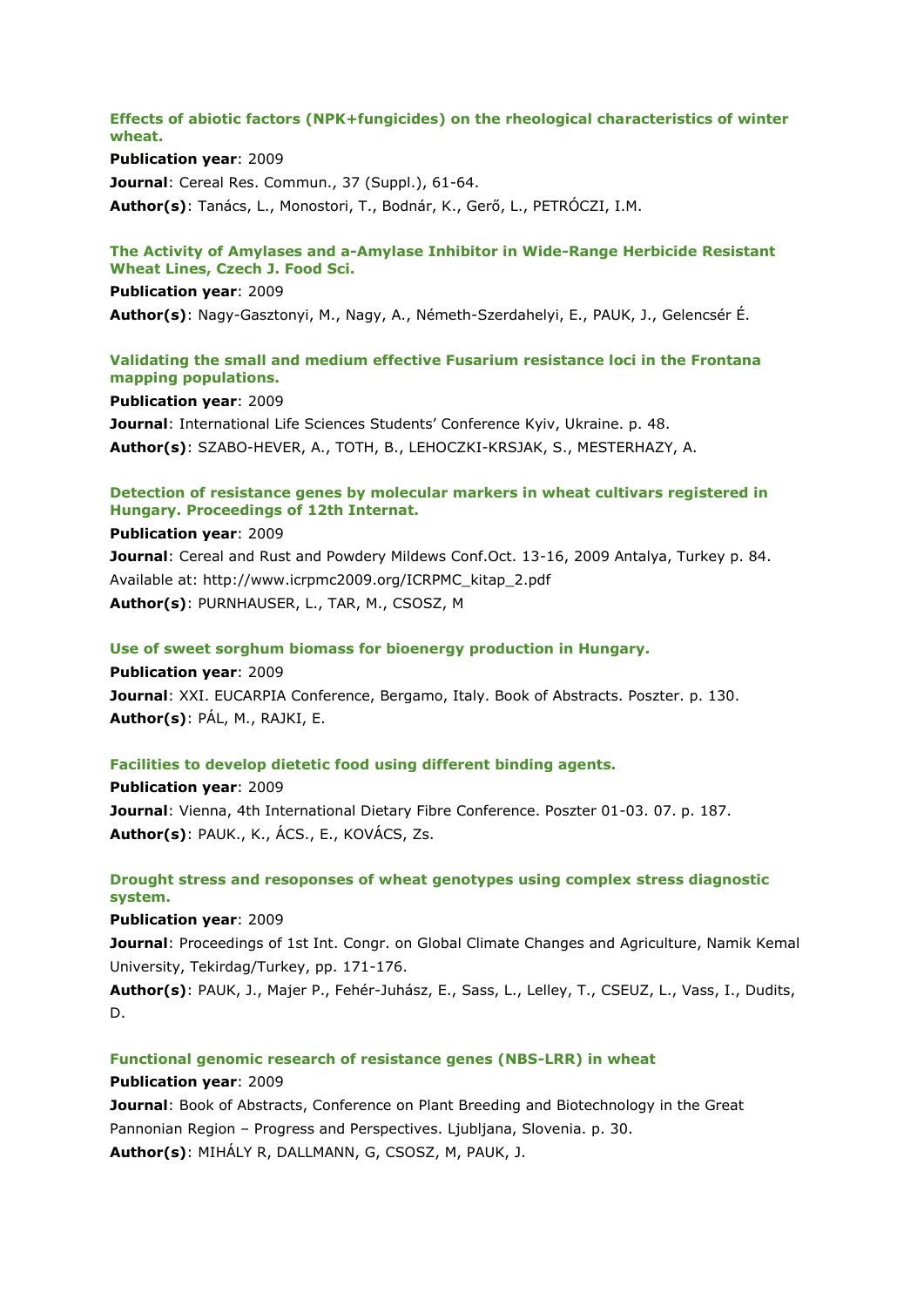#### **Control of mycotoxin contamination in cereals by breeding. In: Mycotoxins in food, feed and bioweapons (Eds. M. Rai, A. Varma)**

**Publication year**: 2009 **Journal**: Springer Verlag Heidelberg, Dordrecht London New York. pp. 163-178. **Author(s)**: MESTERHÁZY, Á.

## **In the service of agriculture for 85 years" Founded 1924, Cereal Research Non-Profit Ltd.**

**Publication year**: 2009 **Journal**: Hungarian Agricultural Research, 18/3-4, 2, 38-39. **Author(s)**: MATUZ, J.

## **Evaluation of pyramided Fusarium resistance QTL-s in wheat.**

**Publication year**: 2009 **Journal**: International Life Sciences Students' Conference Kyiv, Ukraine, p. 64. **Author(s)**: LEHOCZKI-KRSJAK, S., SZABO-HEVER, A, MESTERHAZY, A

#### **Generation of homogeneous parental lines for pepper hybrids.**

**Publication year**: 2009 **Journal**: Exploration and diversification of biodiversity in Horticulture and Sylviculture, Romania, Timisoara, 14-15 May 2009, J. of Horticulture, Foresty and Biotechnology, 13, 483-485. **Author(s)**: LANTOS, C., Gémes Juhász, A., Somogyi, Gy., Ötvös, K., Vági, P., MIHÁLY, R., Kristóf, Z., Somogyi, N., PAUK, J.

## **Improvement of isolated microspore culture of pepper (Capsicum annuum L.) via coculture with ovary tissues of pepper or wheat.**

**Publication year**: 2009 **Journal**: Plant Cell Tissue and Organ Culture 97/3, 285-293. **Author(s)**: LANTOS, C., Gémes Juhász, A., Juhász, A., Somogyi, Gy., Ötvös, K., Vági, P., MIHÁLY, R., Kristóf, Z., Somogyi, N., PAUK, J.

# **In vitro anther and isolated microspore culture as tools in sweet and spice pepper breeding**

**Publication year**: 2009 **Journal**: Acta Hort. (ISHS) 829, 61-64. **Author(s)**: Gémes Juhász, A., Kristóf, Z., Vági, P., LANTOS, C., PAUK, J.

## **Selection to adaptability of andvanced wheat lines in multi-location trials**

**Publication year**: 2009 **Journal**: Cereal Res. Commun. 37 (Suppl.), 281-284. **Author(s)**: FÓNAD, P., Csukás, A

## **Yield performances of oleic type sunflower hybrids in Turkey and Hungary**

## **Publication year**: 2009

**Journal: Proceedings of International Scientific Conference "Good practices for sustainable** agricultural production". 12 - 14 November. Sofia, Bulgaria. pp. 185-193. **Author(s)**: Evci, G., KUTNI, R., Kaya, Y., PÁLVÖLGYI, L., TAR, M., Paricsi, S., Pekcan, V., Gucer, T., Yilmaz, M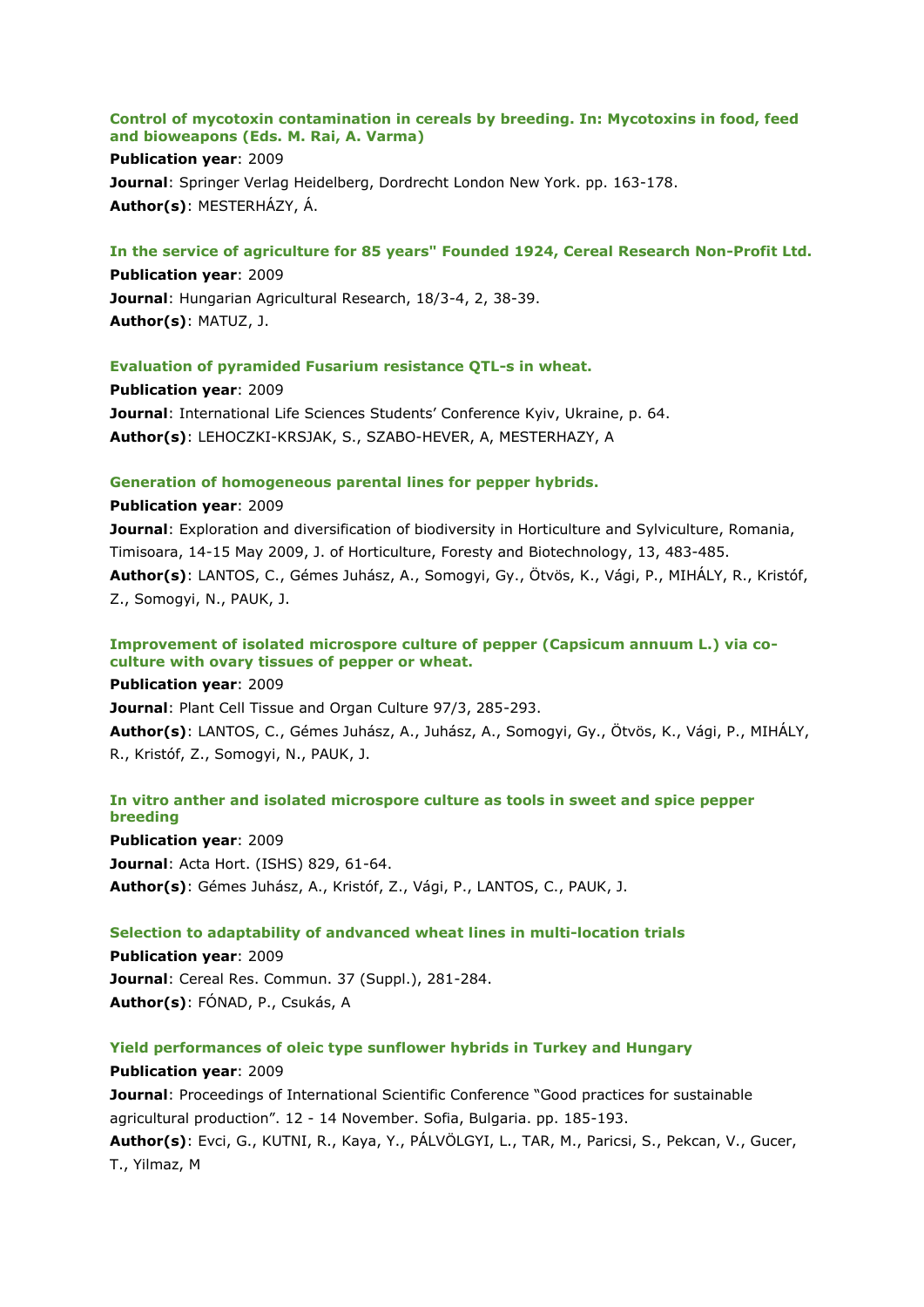#### **Breeding for Rust Resistance in Winter Wheat in Szeged, Hungary.**

**Publication year**: 2009 **Journal**: GBRI Technical Workshop, Cd. Obregón, Sonora, Mexico, March 17-20, 2009, p. 29. **Author(s)**: CSOSZ, M., PURNHAUSER, L., MESTERHAZY, A., TAR, M., MATUZ, J., KERTESZ, Z., CSEUZ, L., BEKE, B., BONA, L., PAPP, M.

## **Studies on the resistance of wheat genotypes to Pyrenophora tritici-repentis int he seedling stage.**

**Publication year**: 2009 **Journal**: VIII. Alps-Adria Scientific Workshop, Neum, Bosznia-Herzegovina, 2009. DOI: 10.1556/CRC, 37 (Suppl.), 173-176. **Author(s)**: Cséplő, M., Pribék, D., CSŐSZ, M.

#### **Wheat breeding for drought tolerance. (Efforts and results)**

**Publication year**: 2009 **Journal**: Cereal Res. Commun. 37 (Suppl.), 245-248. **Author(s)**: CSEUZ, L., PAUK, J., LANTOS, C., KOVACS, I.

#### **Ecotilling analyzis of drought related candidate genes in barley**

**Publication year**: 2009 **Journal**: 8. Intern. Symp. 'New Development in Green Gene Technoogy' SZBK Szeged, 2009. szept. 1-4. Poszter. p. 9. **Author(s)**: Cseri, A., PALÁGYI, A., Cserháti, M., PAUK, J., Dudits, D., Törjék, O.

#### **Prof. Nicholas F. Derera is 90 Years Old**

**Publication year**: 2009 **Journal**: Cereal Res. Commun. 37, 311-312. **Author(s)**: BONA, L, Somogyi, N.

#### **Variation in crop nutrient accumulation: Selenium content of wheat and triticale grains.**

**Publication year**: 2009 **Journal**: Acta Alimentaria, 38, 9-15. **Author(s)**: BONA, L., Adányi, N., Farkas, R., Szanics, E., Szabó, E., Hajós, Gy., Pécsváradi, A., ACS, E.

**Detection and characterization of new fumonisin mycotoxin isomers by reversed-phase high-performance liquid chromatography/electrospray ionization time-of-flight and ion trap mass spectrometry.**

## **Publication year**: 2009

**Journal:** Proceedings of 8th Balaton Symposium on High-Performance Separation Methods and 15th International Symposium on Separation Sciences. Siófok. p. 45.

**Author(s)**: BARTÓK, T., Szekeres, A, Tölgyesi, L., VARGA, M., Bartha, R., Szécsi, Á., Németh, L., MESTERHÁZY, Á.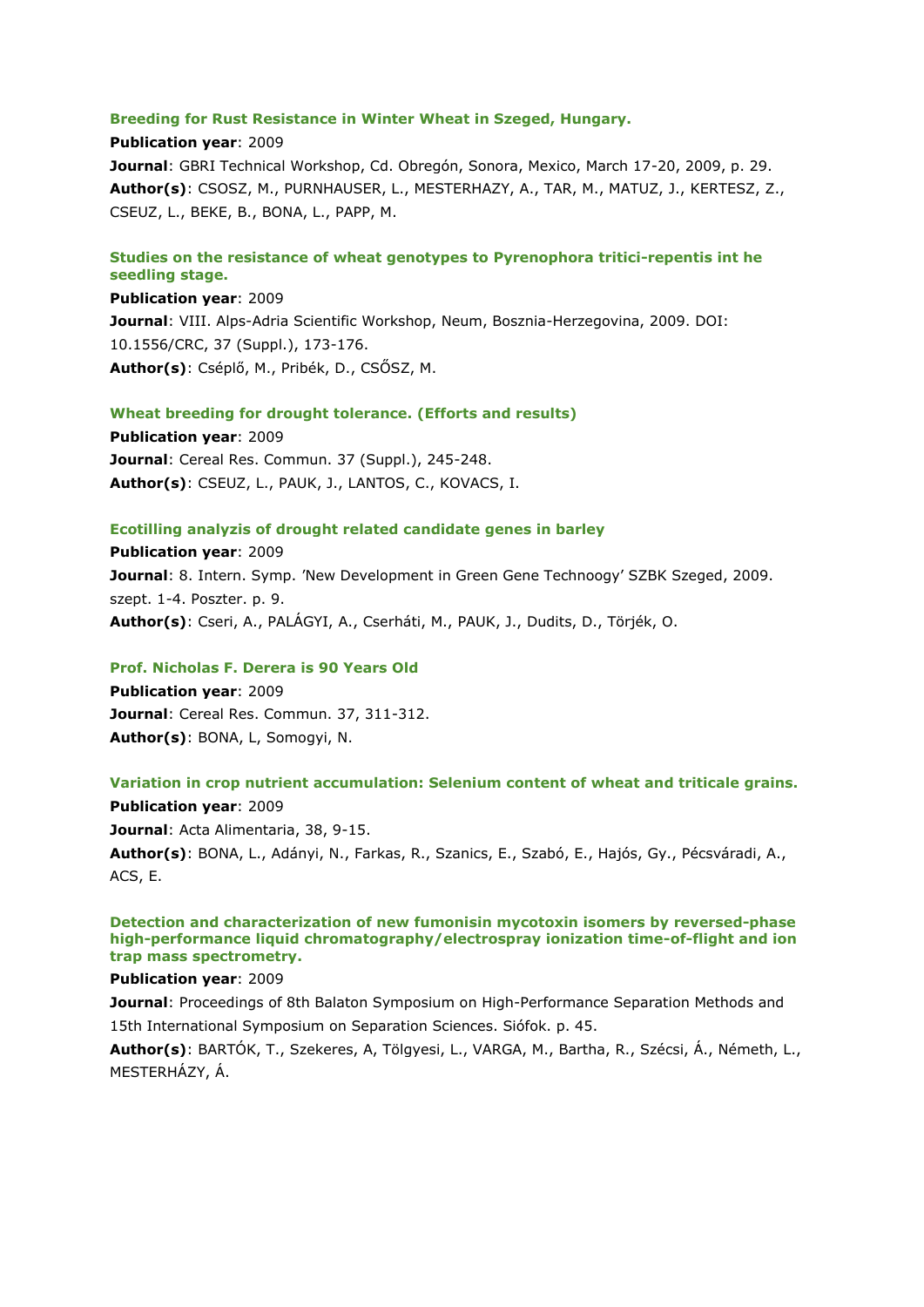# **Integration of RNA interference into wheat breeding: production of virus resistant wheat lines**

**Publication year**: 2009 **Journal**: Book of Abstracts, Conference on Plant Breeding and Biotechnology in the Great Pannonian Region – Progress and Perspectives. Ljubljana, Slovenia. p. 29. **Author(s)**: ÁY, Z., Magna, M., KÓTAI, É., Kerényi, Z., Silhavy, D., PAUK, J.

# **The role of Aspergillus species in mycotoxin contamination of agricultural products in Hungary.**

**Publication year**: 2010 **Journal**: Acta Microbiol. Immunol. Hung. 58, 111-112. **Author(s)**: Varga, J., Kocsubé, S., Szigeti, Gy., Suri, K., TÓTH, B., TOLDI, É., Bartók, T., MESTERHÁZY, Á.

# **Fumonisin contamination and fumonisin producing black Aspergilli in dried vine fruits of different origin.**

**Publication year**: 2010

**Journal**: Int. J. Food Microbiol. 143:143-149. (IF: 3.011)

**Author(s)**: Varga, J., Kocsubé, S., Suri, K., Szigeti, G., Szekeres, A., VARGA, M., TÓTH, B., Bartók, T.

# **Chemical, Physical and Biological Approaches to Prevent Ochratoxin Induced Toxicoses in Humans and Animals.**

**Publication year**: 2010 **Journal**: Toxins 2, 1718-1750. **Author(s)**: Varga, J., Kocsubé, S., Péteri, Z., Vágvölgyi, C., TÓTH, B.

# **Evaluation of the Fusarium ear rot resistance in maize, physiological and methodical considerations**

**Publication year**: 2010 **Journal**: Proc. Mycored Workshop for variety registration in cereals for Fusarium resistance - March 23-24, 2010 – Szeged, Hungary, p. 23. **Author(s)**: TOLDI, É., MESTERHÁZY, Á

# **Breeding of cycloxydim-tolerant maize (CTM) hybrids at the Cereal Research Non-Profit Co. Ltd. Publication year**: 2010

**Journal**: Acta Agronomica, 58/3, 253-258. **Author(s)**: SZÉL, S., SZÉLL, E., Pálfay, G., Gazdagné Torma, M.

# **Fumonisin 1-4 producing capacity of Hungarian F. verticillioides isolates**

**Publication year**: 2010 **Journal**: World Mycotoxin Journal, 3, 67-76. **Author(s)**: Szécsi, Á., Szekeres, A., Bartók, T., Oros, G., Bartók, M., MESTERHÁZY, Á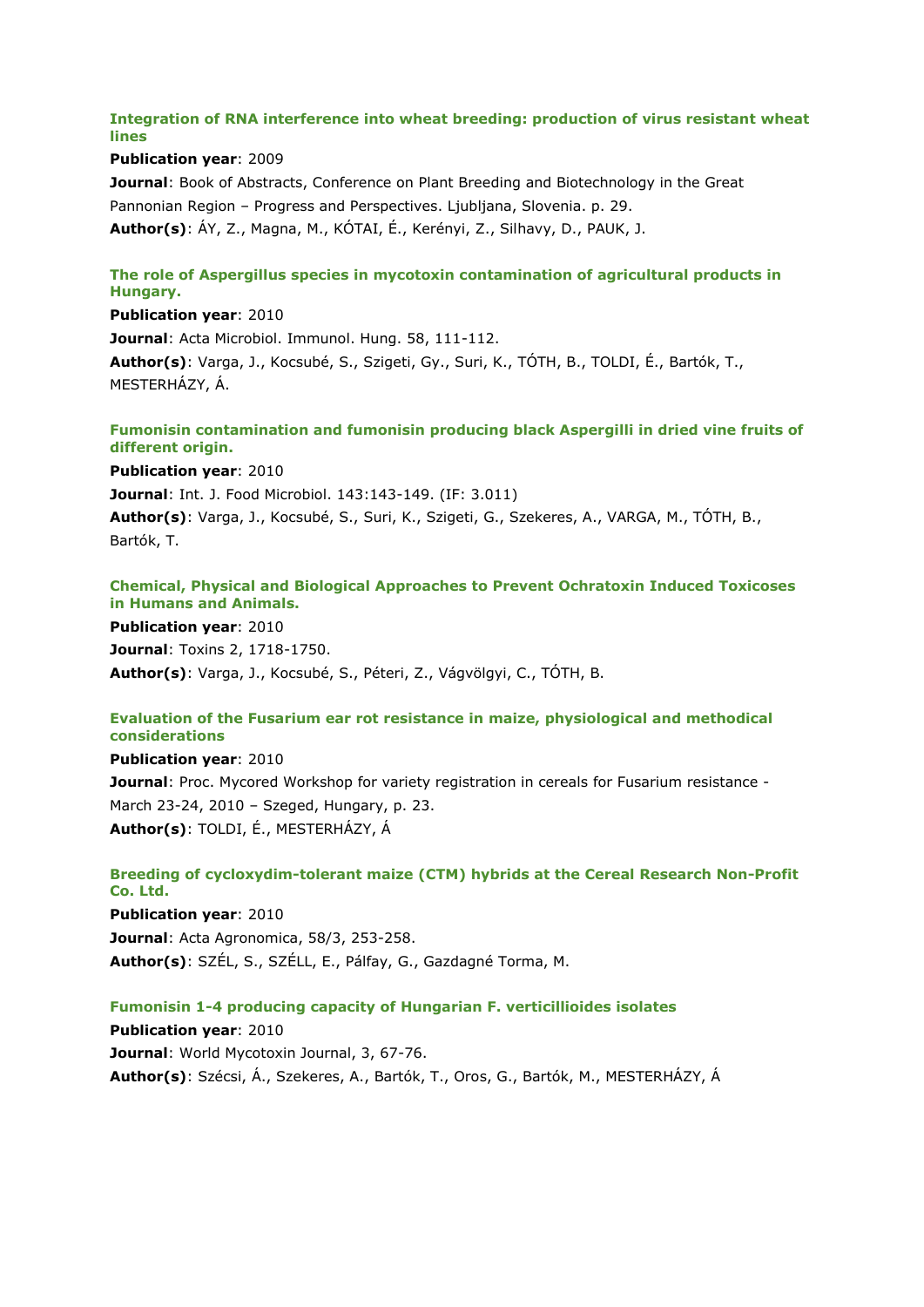#### **Mapping small and medium effective Fusarium resistance QTLs in FRONTANA derived populations**

**Publication year**: 2010 **Journal**: Proc. 11th European Fusarium Seminar, pp. 89-90. **Author(s)**: SZABO-HEVER, A., LEHOCZKI-KRSJAK, Sz., TOTH, B., MESTERHAZY, A.

# **Agronomical features affect on wheat yield and quality aspects. (Poster) 3rd IFSDAA Int. Seminar on Crop Sci. For Food security, Bio-energy and Sustainability**

**Publication year**: 2010 **Journal**: Szeged, Hungary. 2010. Book of Abstr. p. 66. **Author(s)**: PETRÓCZI, I. M., KOVÁCS, Zs., BONA, L.

## **Goals, present position and prospects of forage sorghum breeding in Hungary**

**Publication year**: 2010 **Journal**: Acta Agronomica, 58/3, 295-299. **Author(s)**: PÁL, M., RAJKI, E.

# **Distribution of Viruses in Wheat and Resistance of Wheat Varieties to Virus Diseases**

**Publication year**: 2010 **Journal**: Proc. 3rd IFSDAA International Seminar on Crop Science for Food security, Bio-energy and Sustainability, Szeged, Hungary, 1-3 June, 2010. p. 98. **Author(s)**: PAPP, M., Takács, A., Gáborjányi, R., SZABÓ, Cs., CSEUZ, L., MESTERHÁZY, Á.

# **Tradition, quality and biotechnology in Hungarian spice pepper (Capsicum annuum L.) breeding**

**Publication year**: 2010 **Journal**: Acta Agronomica Hungarica, 58/3, 259-266. **Author(s)**: PAUK, J., LANTOS, C., Somogyi, G., Vági, P., Ábrahám-Táborosi, Z., Gémes-Juhász, A., MIHÁLY, R., Kristóf, Z., Somogyi, N., Tímár, Z.

# **Drought stress and the response of wheat: nursery and complex stress diagnostic experiments**

## **Publication year**: 2010

**Journal**: Tagungsband der 60. Jahrestagung der Vereinigung der Pflanzenzüchter and Saatgutkaufleute Österreichs, Raumberg-Gumpenstein, pp.15-18.

**Author(s)**: PAUK, J., CSEUZ, L., LANTOS, C., MIHÁLY, R., Szénási, M., Fehérné, J.E., Lelley, T., Majer, P., Sass, L., Horváth, V.G., Vass, I., Dudits, D.

# The activities of amylases and  $\alpha$ -amylase inhibitor in wide-range herbicide resitant **wheat lines**

**Publication year**: 2010

**Journal**: Czech J. Food Sci.. 28/3, 217-224. (IF: 0,602 2009)

**Author(s)**: Nagy-Gosztonyi, M., Nagy, A., Németh-Szerdahelyi, E., PAUK, J., Gelencsér, É.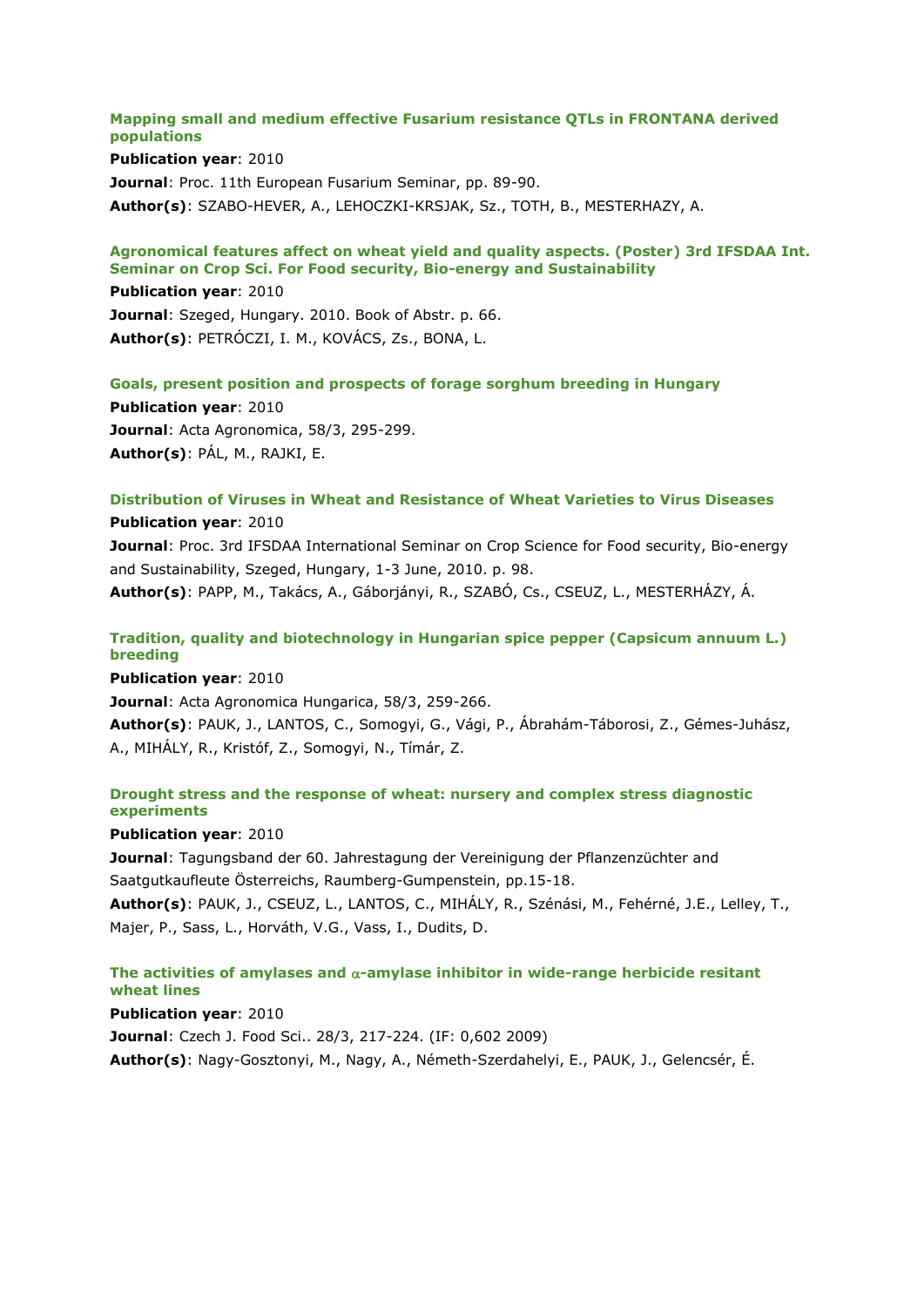# **Theoretical, biological and methodical background of resistance testing against Fusarium head blight in wheat.**

#### **Publication year**: 2010

**Journal:** Proc. Mycored Workshop for variety registration in cereals for Fusarium resistance -March 23-24, 2010 – Szeged, Hungary, pp. 10-11. **Author(s)**: Mesterházy, Á., Tóth, B., Lehoczki-Krsjak, Sz., Szabó-Hevér, Á.

# **Role of resistance and chemical control of FHB to prevent mycotoxin contamination in wheat 2**

## **Publication year**: 2010

**Journal**: Proc. International Workshop onMycotoxicological risks in Mediterranean Countries. Cairo-Egypt, October 25-27, 2010. pp. 60-61.

**Author(s)**: MESTERHÁZY, A., SZABÓ-HEVÉR, Á., TÓTH, B., VARGA M., KÓTAI, Cs. MARTONOSI, I., LEHOCZKI-KRSJAK, S.

# **Role of resistance and chemical control of FHB to prevent mycotoxin contamination in wheat.**

**Publication year**: 2010 **Journal**: Proc. 11th European Fusarium Seminar, pp. 105-106. **Author(s)**: MESTERHAZY, A., SZABÓ-HEVÉR, Á., TÓTH, B., KÓTAI, Cs. MARTONOSI, I., LEHOCZKI-KRSJAK, S

**Breeding of new wheat varieties with "Pannon" bread making quality in Szeged.**

**Publication year**: 2010 **Journal**: Agrár- és Vidékfejlesztési Szemle, 5/1, 70-75. **Author(s)**: MATUZ, J., ÁCS, E., CSEUZ, L.

# **The relative importance of dwarfing gene Rht-D1b and resistance QTL on Fusarium Head Blight in wheat.**

**Publication year**: 2010 **Journal**: Crop Science (submitted: 01-Dec-2010) **Author(s)**: Lu, Q.X., SZABO-HEVER, A., Bjørnstad, Å., Lillemo, M., Semagn, K., MESTERHAZY, A., Ji, F., Shi, J., Skinnes, H.

**Quantification of fungicide translocation in wheat for tebuconazole and prothioconazole. Publication year**: 2010 **Journal**: Proc.11th European Fusarium Seminar 2010. p. 119-120. **Author(s)**: LEHOCZKI-KRSJAK, Sz., VARGA, M., SZABÓ-HEVÉR, Á., MESTERHÁZY, Á

# **Prevention of Fusarium mycotoxin contamination by breeding and fungicide application in wheat.**

**Publication year**: 2010 **Journal**: Food Add. Cont. A, 27, 616 – 628. **Author(s)**: LEHOCZKI-KRSJAK, Sz., SZABÓ-HEVÉR, Á., TÓTH, B., KÓTAI, Cs., BARTÓK, T., VARGA, M, Farády, L., MESTERHÁZY, Á.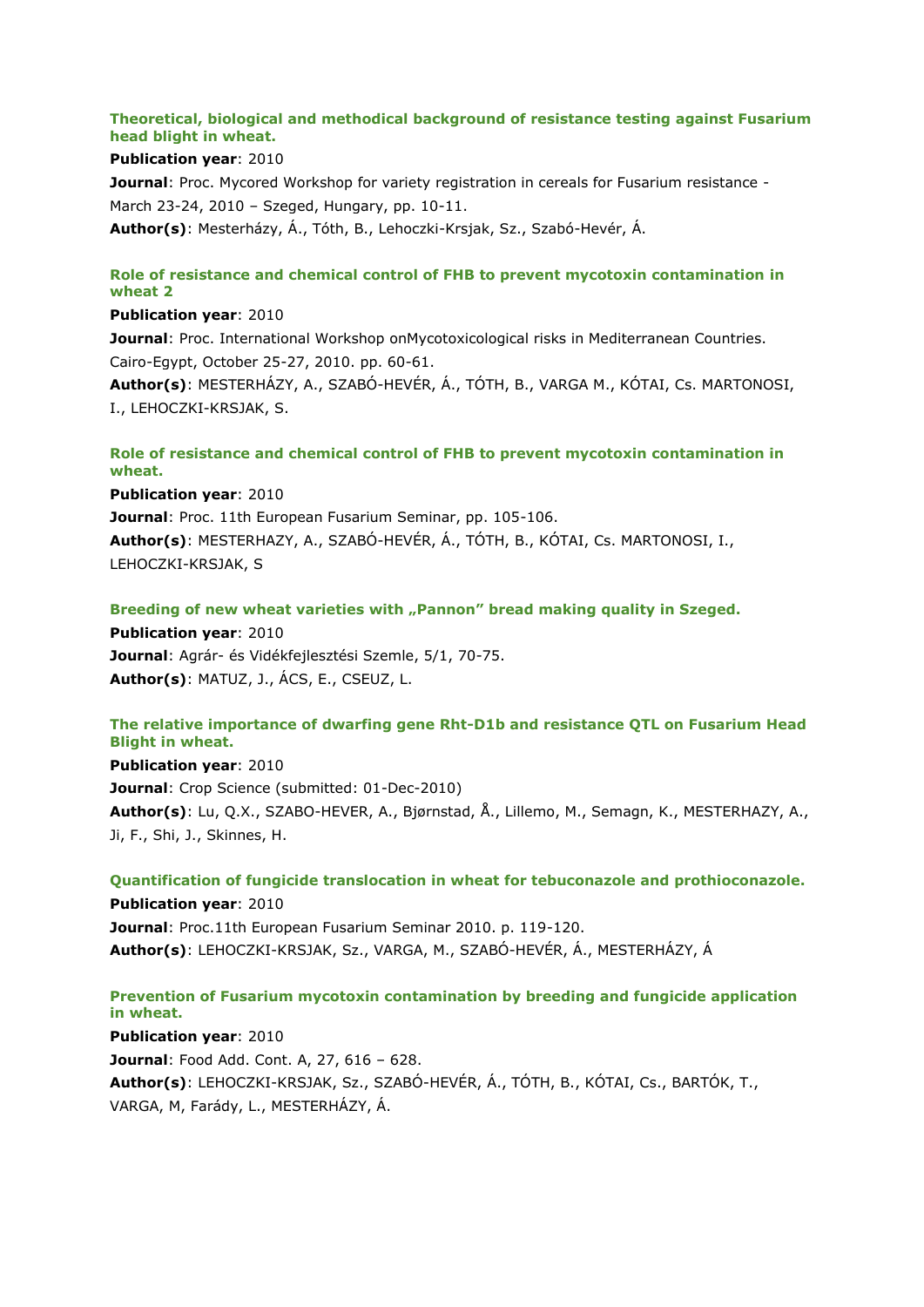#### **Improvement of Isolated Microspore Culture of Pepper (Capsicum annuum L.).**

**Publication year**: 2010 **Journal**: Molecular Aspects of Plant Development, 2010. 02. 23. – 2010. 02. 26., Vienna, Austria, p. 45.

**Author(s)**: LANTOS, C., Gémes Juhász, A., Somogyi, G., MIHÁLY, R., PAUK, J.

# **Improvement of Wheat (Triticum aestivum L.) Bread Making Quality via Anther Culture. Publication year**: 2010

**Journal**: Green Plant Breeding Technologies, 2010. 02.-02. – 2010. 02. 06., Vienna, Austria, p. 54.

**Author(s)**: LANTOS, C., Darina Muchová, D., Gregová, E., PAUK, J.

# **Improvements in the Production of Pepper Doubled Haploids Through Isolated Microspore Culture.**

#### **Publication year**: 2010

**Journal**: Green Plant Breeding Technologies, 2010. 02.-02. – 2010. 02. 06., Austria, Vienna, p. 47.

**Author(s)**: Juhász, A. G., LANTOS, C., PAUK, J.

# **Prediction of yield and quality stability of wheat genotypes in a multi-location trial network.**

**Publication year**: 2010 **Journal**: 9th Alps-Adria Scientific Workshop, Spicák, Czech Republic, DOI: 10.1556/Novenyterm.59.2010. Suppl. 4, 449-452. **Author(s)**: FÓNAD, P., BÓNA, L., CSŐSZ, Lné, CSUKÁS, A., CSEUZ, L.

## **Resistance breeding against leaf spot diseases in Szeged, Hungary.**

# **Publication year**: 2010

**Journal**: Proc. 8th International Wheat Conference, 1-4 June 2010 St. Petersburg, Russia, pp. 242-243.

**Author(s)**: CSŐSZ, M., PURNHAUSER, L., TÓTH, B., Bakonyi, J., CSEUZ, L.

# **Possibilities and limits of the prognosis of the stability of bread-making quality of wheat by NIR tests.**

## **Publication year**: 2010

**Journal**: In: Supplement "Agriculture and Countrysides in the Squeeze of Climate Change and Recession" Hódmezővásárhely, 22nd April, 2010, Conference CD issue ISSN 1788-5345, Agrár- és Vidékfejlesztési Szemle 5/1, 179-184.

**Author(s)**: CSEUZ, L., FÓNAD, P., MATUZ, J.

# **Effects of sowing time on stem rust infections in Hungarian and Romanian winter wheat cultivars under artificial infection condition.**

## **Publication year**: 2010

**Journal**: Proc. 11th International Symposium Interdisciplinary Regional Research, 13-15. October 2010. Szeged, p.6.

**Author(s)**: Butnaru, G., PURNHAUSER, L., Sarac, I., CSŐSZ, M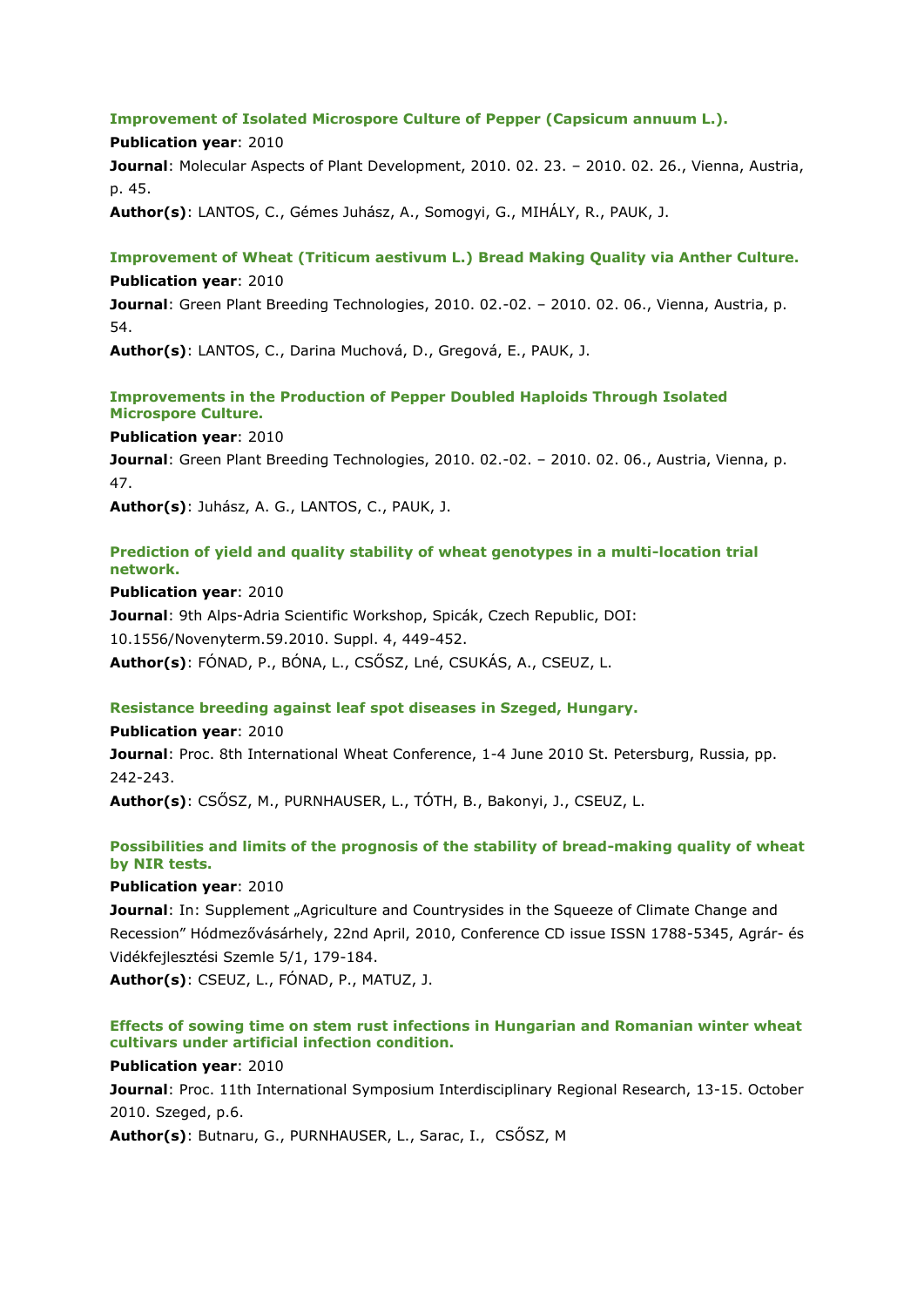#### **Crop Science for Food security, Bio-energy and Sustainability.**

**Publication year**: 2010 **Journal**: Book of Abstracts. Cereal Res. Ltd, Szeged, Hungary. (konferencia-összefoglalók kiadványa) 1-113. p. **Author(s)**: BONA, L., PAUK, J. (eds.).

#### **Triticale is a suitable crop for environmental sound, low input agriculture.**

**Publication year**: 2010 **Journal**: 11th Int. Symp. Interdisc. Reg. Research. ISIRR 2010. 13-15. Oct. 2010 Szeged. Abstracts on CD disk. ISBN. 978-963-508-600-9. **Author(s)**: Bona L., Palagyi, A., Purnhauser,. L.

# **Triticale, a viable and adaptable crop: History, present situation and prospect in Hungary and Mid-Europe.**

**Publication year**: 2010

**Journal**: In: Crop Science and Land Use for Food and Bioenergy. R.K. Behl et al. (eds) Agribios Int. pp. 51-58. (könyvrészlet). **Author(s)**: BÓNA, L.

#### **Sustainability is the only way for the agricultural production – introduction.**

**Publication year**: 2010

**Journal**: In: Book of Abstracts. 3rd IFSDAA International Seminar on Crop Science for Food Security, Bio-energy and Sustainability, Szeged, Hungary, p.2. **Author(s)**: Behl, R.K., PAUK, J. BONA, L.

**Detection and characterization of twenty-eight isomers of fumonisin B1 (FB1) mycotoxin in a solid rice culture infected with Fusarium verticillioides by reserved phase highperformance liquid chromatography/electro spray ionization time-of-flight and ion**

**Publication year**: 2010

**Journal**: Rapid Comm. Mass. Spectrometry, 24:35-42.

**Author(s)**: Bartók, T., Tölgyesi, L., Szekeres, A., Varga, M., Bartha, R., Szécsi, Á., Bartók, M., Mesterházy, Á.

**Identification of the first fumonisin mycotoxins with three acyl groups by ESI-ITMS and ESI-TOFMS following RP-HPLC separation: palmitoyl, linoleoyl and oleoyl EFB<sup>1</sup> fumonisin isomers from a solid culture of Fusarium verticillioides.**

**Publication year**: 2010

**Journal**: Food Add. Cont. A., 27: in press, TFAC 521958 **Author(s)**: Bartók, T., Tölgyesi, L., Mesterházy, Á., Bartók, M., Szécsi, A.

# **Breeding of high oleic sunflower hybrids and high linolenic linseed varieties in the Cereal Research Non-Profit Ltd. Co. 2**

#### **Publication year**: 2010

**Journal**: In: Proceedings of the 61st Plant Breeding Conference, Gumpenstein, Austria, 23-25 November. In press.

**Author(s)**: ÁY, Z., TAR, M., NAGYNÉ KUTNI, R., MEDOVARSZKY, Z. and FRANK, J.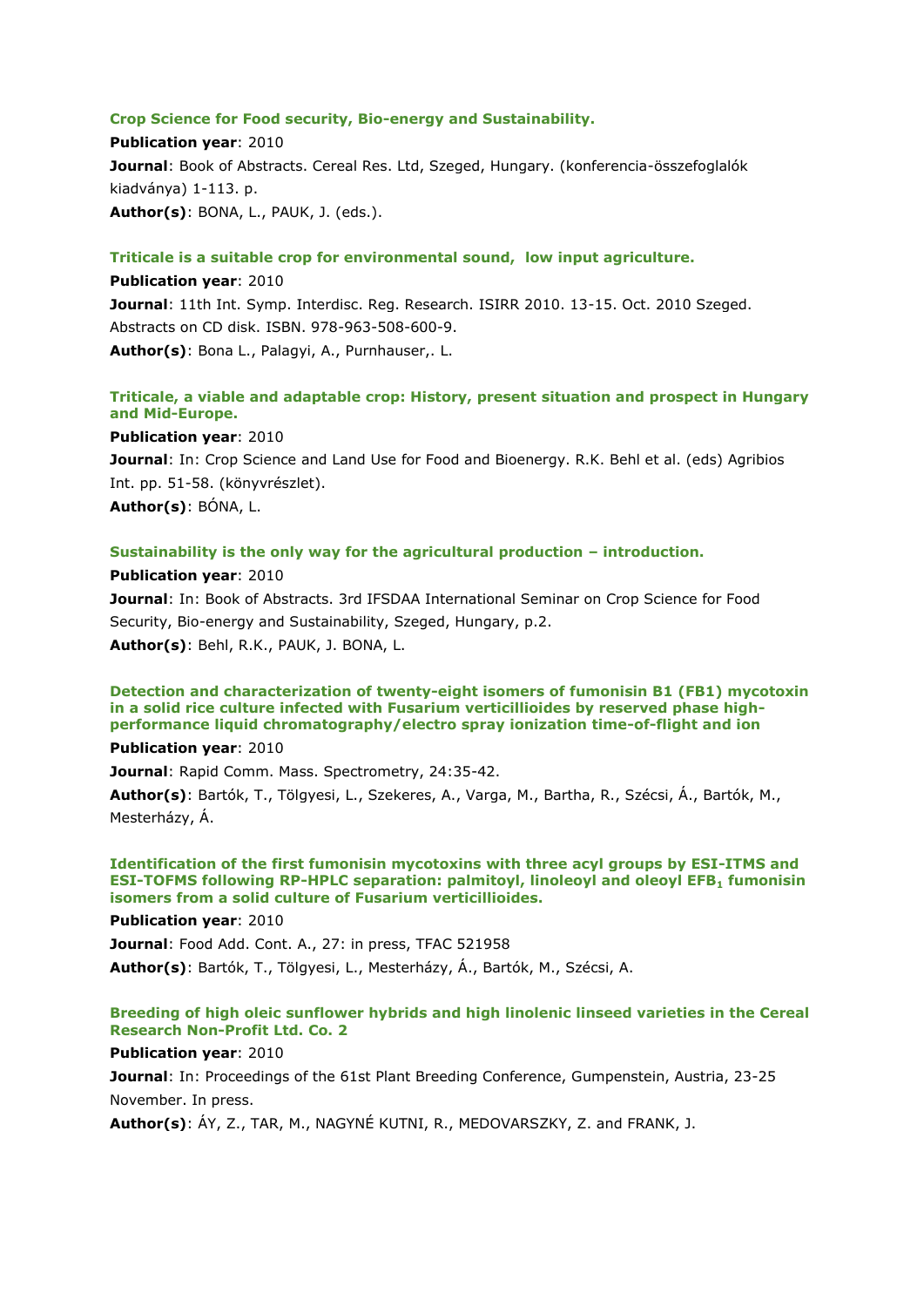**Soil- and airborne black Aspergilli and fumonisin contamination of figs and dates purchased in Hungary. In: Development and evaluation of a complex chemical - physical - microbiological approach for assessing the quality of soils.**

#### **Publication year**: 2011

**Journal**: Scientific Conference, Timisoara, Romania, November 11, 2011, p. 10. **Author(s)**: Varga, J., Kocsubé, S., Szigeti, Gy., TÓTH, B., Vágvölgyi, Cs., Bartók, T.

## **Soilborne Aspergillus awamori causes black mold rot and fumonisin contamination in onions in Hungary. In: Development and evaluation of a complex chemical - physical microbiological approach for assessing the quality of soils, Scientific Conference.**

#### **Publication year**: 2011

**Journal**: Timisoara, Romania, November 11, 2011, p. 9. **Author(s)**: Varga, J., Kocsubé, S., Szigeti, Gy., TÓTH, B., Vágvölgyi, Cs., Bartók, T.

#### **Role of soil- and airborne fungi in mycotoxin contamination of agricultural products. Development and evaluation of a complex chemical – physical – microbiological approach for assessing the quality of soils.**

#### **Publication year**: 2011

**Journal**: Workshop and Training Course, November 25-26, 2011, Szeged, pp. 22-23. **Author(s)**: Varga, J., TÓTH, B.

## **Aspergillus awamori causes black mold rot and fumonisin contamination of onions in Hungary.**

**Publication year**: 2011

**Journal**: Acta Microbiol. Immunol. Hung. 58, 237-238.

**Author(s)**: Varga, J., Kocsubé, S., Szigeti, Gy., Man, V., TÓTH, B., Vágvölgyi, Cs., Bartók, T.

#### **Role of soil- and airborne black Aspergilli in fumonisins contamination of raisins of different origin. In: Development and evaluation of a complex chemical - physical microbiological approach for assessing the quality of soils.**

**Publication year**: 2011 **Journal**: Scientific Conference, Timisoara, Romania, November 11, 2011, p. 8. **Author(s)**: Varga, J., Kocsubé, S., Szigeti, Gy., Bartók, T., TÓTH, B.

#### **Mycobiota and fumonisin content of figs and dates purchased in Hungary.**

**Publication year**: 2011 **Journal**: Acta Microbiol. Immunol. Hung. 58, 236-237. **Author(s)**: Varga, J., Kocsubé, S., Szigeti, Gy., Horányi, A., TÓTH, B., Vágvölgyi, Cs., Bartók, T.

#### **New and revisited species in Aspergillus section Nigri.**

**Publication year**: 2011 **Journal: Studies in Mycology 69, 1-17. Author(s)**: Varga, J, Frisvad, J.C., Kocsubé, S., Brankovics, B., Tóth, B., Szigeti, Gy., Samson, R.A.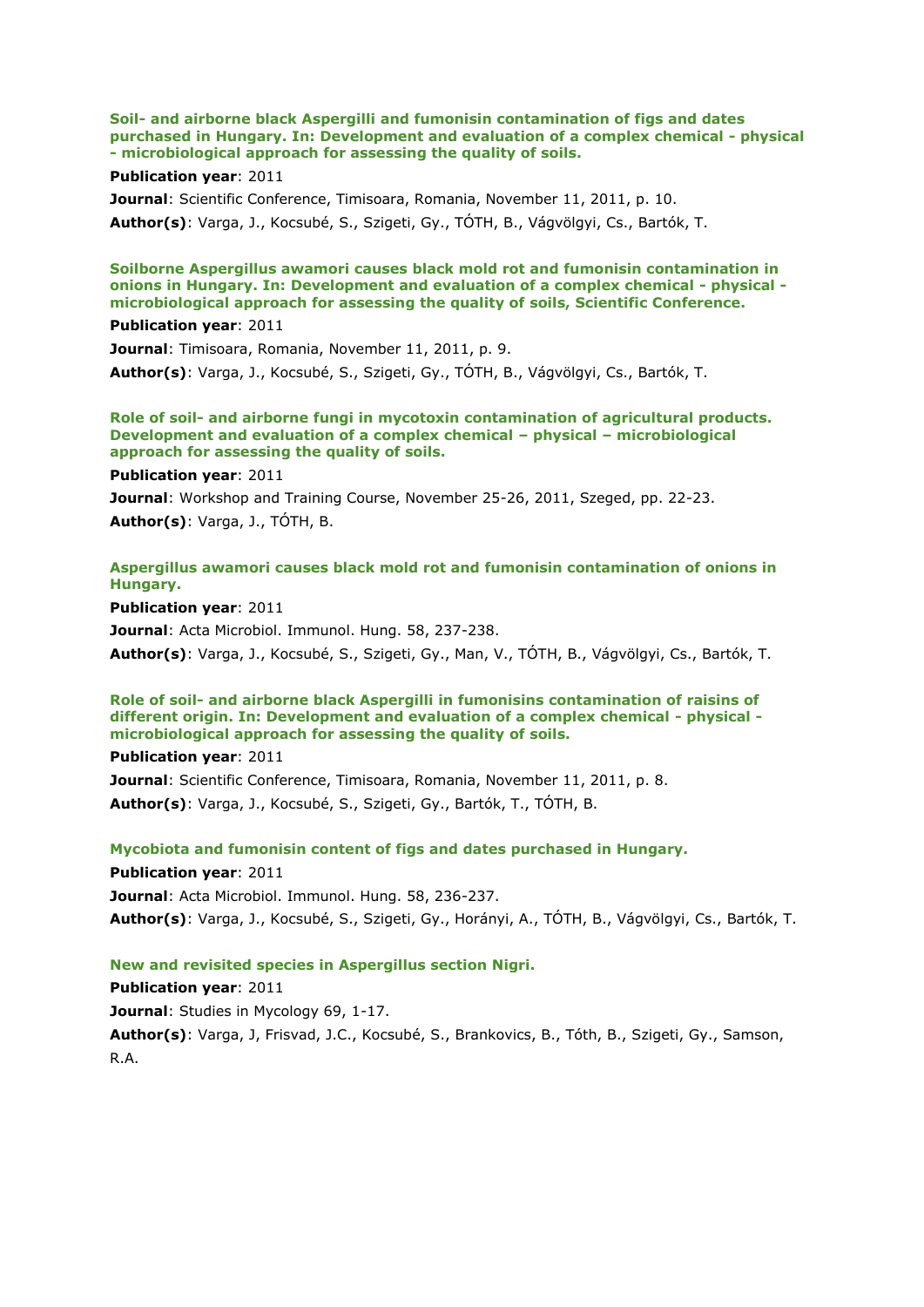## **Occurence and population structure of Aspergillus flavus isolates infecting maize in southern Hungary.**

# **Publication year**: 2011

**Journal**: Acta Microbiol. Immunol. Hung. 58, 231-232. **Author(s)**: TÓTH, B., Varga, J., TOLDI, É., KÓTAI, É., Török, M., Kocsubé, S., Szigeti, Gy., Baranyi, N., MESTERHÁZY, Á.

#### **Alternaria hungarica sp. nov., a minor foliar pathogen of wheat in Hungary.**

**Publication year**: 2011 **Journal**: Mycologia, 103/1, 94-100. DOI: 10.3852/09-196 **Author(s)**: TÓTH, B., CSŐSZ, M., SZABÓ-HEVÉR, Á., Simmons, E.G., Samson, R.A., Varga, J.

# **Identification of Fusarium QTL in different wheat resistance sources and their significance for breeding.**

#### **Publication year**: 2011

**Journal**: 1st Congress on Cereal Breeding and Biotechnology, 24-27 May 2011 Szeged, Hungary. Book of Abstracts, pp. 28-29.

**Author(s)**: SZABÓ-HEVÉR, Á., LEHOCZKI-KRSJAK, Sz., TÓTH, B., PAUK, J., LANTOS, Cs., Chao, S.O., MESTERHÁZY, Á.

# **Molecular mapping of Fusarium resistance in the Japanese wheat cultivar Nobeoka Bozu. Publication year**: 2011

**Journal**: In: Proc. 7th Canadian Workshop on Fusarium Head Blight. Winnipeg, Canada, p. 80. **Author(s)**: SZABÓ-HEVÉR, Á., Chao, S., Lu, Q., Skinnes, H., LEHOCZKI-KRSJAK, S., MESTERHÁZY, Á.

## **Disease resistance of Hungarian and Romanian wheat cultivars observed by field and laboratory methods.**

**Publication year**: 2011

Journal: "Strong wheat" Proceedings of Closing Conference, Timisoara, Romania, 2011. február 25., pp.11-16.

**Author(s)**: PURNHAUSER, L., FÓNAD, P., KÓTAI, É., CSŐSZ, M.

# **Occurrence of 1BL.1RS wheat-rye chromosome translocation and of Sr36/Pm6 resistance gene cluster in wheat cultivars registered in Hungary.**

**Publication year**: 2011 **Journal**: Euphytica, 179/2, 287–295. **Author(s)**: PURNHAUSER, L., BÓNA, L., Láng, L.

# **Identification of Sr31 and Sr36 Stem Rust Resistance Genes in Wheat Cultivars Registered in Hungary.**

**Publication year**: 2011 **Journal**: Cereal Res. Commun. 39/1, 53–66. **Author(s)**: PURNHAUSER, L., BÓNA, L., Láng, L.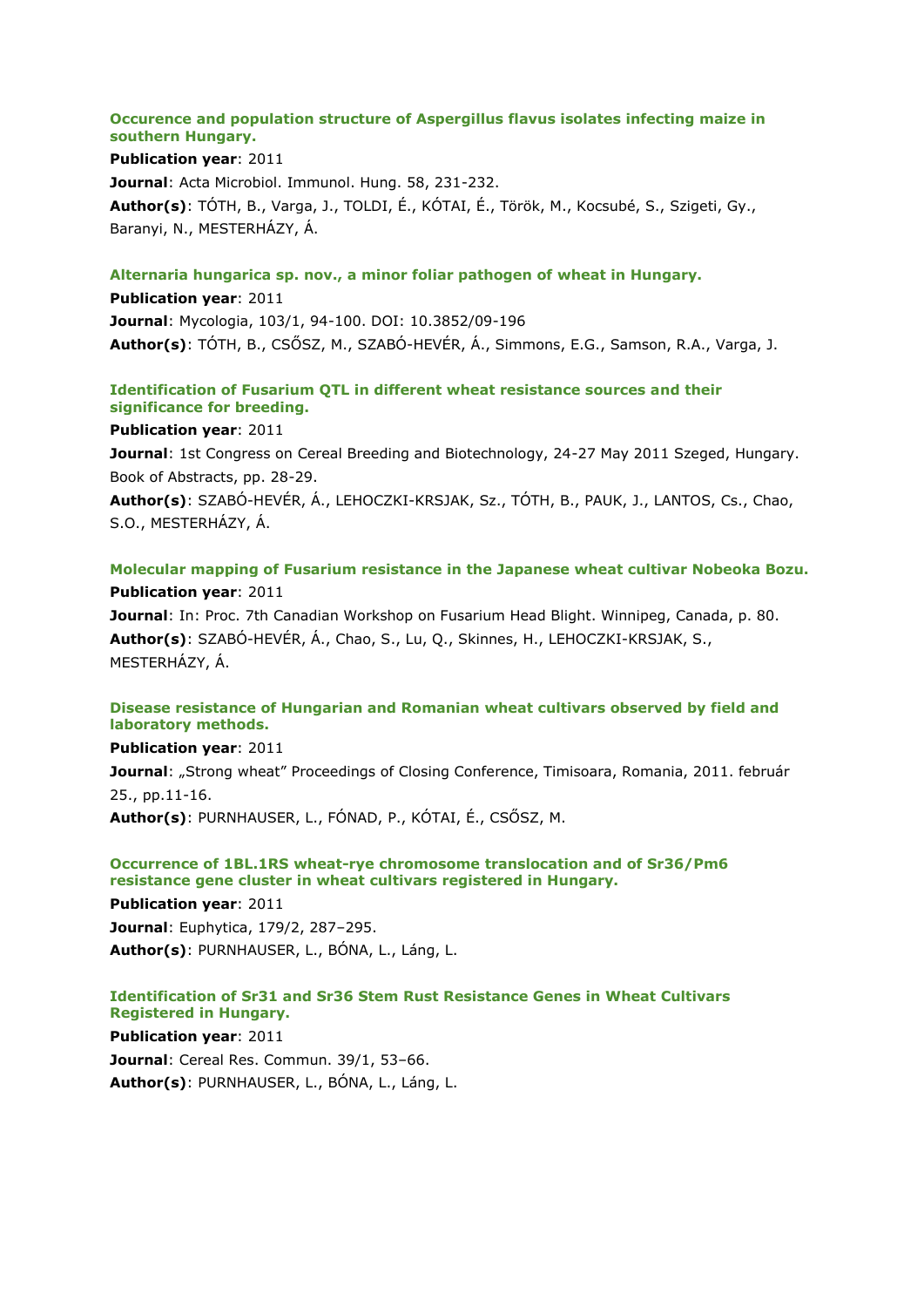# **Effects of 1bl.1rs wheat-rye and wheat-Triticum timopheevii chromosomal introgressions on yield and end-use quality in bread wheat cultivars registered in Hungary.**

#### **Publication year**: 2011

**Journal**: 1st Congress on Cereal Breeding and Biotechnology, 24-27 May 2011 Szeged, Hungary. Book of Abstracts, pp. 29-30. **Author(s)**: PURNHAUSER, L.

## **Effects of fertilization and fungicides on the yield and quality of winter wheat.**

**Publication year**: 2011 **Journal:** "Strong wheat" Proceedings of Closing Conference, Timisoara, 2011. február 25., pp.17-21.

**Author(s)**: PETRÓCZI, I. M.

# **D7 – wheat quality reduction caused by Fusarium contamination beside different fungicide treatments.**

**Publication year**: 2011

**Journal**: 1st Congress on Cereal Breeding and Biotechnology, 24-27 May 2011 Szeged, Hungary. Book of Abstracts, p. 71.

**Author(s)**: PAUK-ÁCS, K., LEHOCZKI-KRSJAK, Sz., KÓTAI, Cs., ÁCS, E., MESTERHÁZY, Á.

# **Wheat under environmental stress: experiments with 25 elit genotypes within the CORNET network.**

#### **Publication year**: 2011

**Journal**: Tagungsband der 61. Jahrestagung der Vereinigung der Pflanzenzüchter and Saatgutkaufleute Österreichs, Raumberg-Gumpenstein, pp.135-140. **Author(s)**: Pauk, J., Mihály, R., Lantos, C., Flamm, C., Teizer, B., Zechner, E., Livaja, M., Schmolke, M., Cseuz, L., Ruthner, Sz.

## **Content of phenols in wheat as affected by varietal and agricultural factors.**

**Publication year**: 2011 **Journal**: Journal of Food Composition and Analysis, 24, 785-789. **Author(s)**: Nagy Gasztonyi, M, Tömösközi Farkas, R, Berki, M, PETRÓCZI, I. M, Gehad Daood, H.

**Transient and transgenic approaches: functional testing of candidate genes in barley. Publication year**: 2011

**Journal**: Acta Biologica Szegediensis, 55/1, 129-133. **Author(s)**: Nagy, B, Majer, P, MIHÁLY, R, Dudits, D, V Horváth, G.

## **Functional analysis of aldo-keto reductase over-producer wheats.**

**Publication year**: 2011 **Journal**: 1st Congress on Cereal Breeding and Biotechnology, 24-27 May 2011 Szeged, Hungary. Book of Abstracts, pp. 14-15. **Author(s)**: MIHÁLY, R., Horváth, V.G., LANTOS, Cs., Sass, L., Vass, I., Dudits, D., PAUK, J.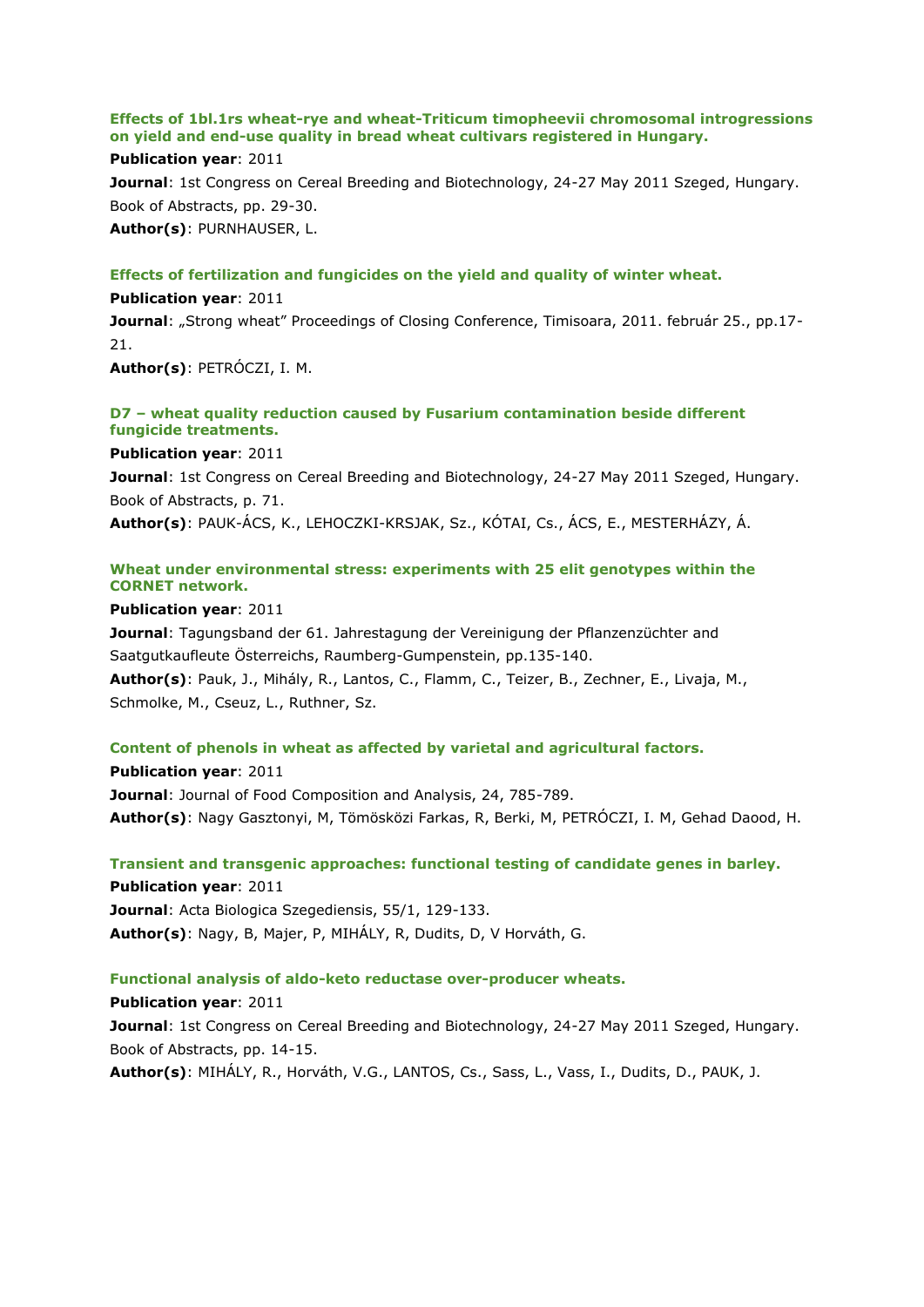# **Role of fungicides, application of nozzle types, and the resistance level of wheat varieties in the control of Fusarium**

# **Publication year**: 2011

**Journal**: Head Blight and deoxynivalenol. Toxins, 3, 1453-1483.

**Author(s)**: Mesterházy, Á., Tóth, B., Varga, M., Bartók, T., Szabó-Hevér, Á., Farády, L., Lehoczki-Krsjak, Sz.

#### **Breeding wheat with resistance to FHB: concepts, methods and results.**

#### **Publication year**: 2011

**Journal**: Proc. 7th Canadian Workshop on Fusarium Head Blight, Winnipeg, Manitoba, Canada, 27- 30 November 2011, p. 73.

**Author(s)**: MESTERHÁZY, Á., TÓTH, B., LEHOCZKI-KRSJAK, Sz., SZABÓ-HEVÉR, Á., CSEUZ, L., Hertelendy, P.

#### **Influence of new fungicide spraying technologies on the DON contamination of wheat. Reduction of Mycotoxins in Production Chains of EU and Russia: Modern Investigations and Practical features.**

**Publication year**: 2011

**Journal**: In: Proc. International Workshop Moscow, Russia, pp. 39-40.

**Author(s)**: Mesterházy, Á., Szabó-Hevér, Á., VARGA, m., Tóth, B., KÓTAI, C., Lehoczki-Krsjak, S.

# **Two major resistance quantitative trait loci are required to counteract the increased susceptibility to Fusarium head blight of the Rht-D1b dwarfing gene in wheat.**

**Publication year**: 2011

**Journal**: Crop Science, 51/6, 2430-2438

**Author(s)**: Lu, Q.X., SZABO-HEVER, A., Bjørnstad, Å., Lillemo, M., Semagn, K., MESTERHAZY, A., Ji, F., Shi, J., Skinnes, H.

## **Active ingredient content and ear coverage after spraying wheat with different nozzle types.**

**Publication year**: 2011 **Journal**: In: Proc. 7th Canadian Workshop on Fusarium Head Blight, Winnipeg, Manitoba, Nov. 27- 30, 2011. p. 73. **Author(s)**: LEHOCZKI-KRSJAK, S., VARGA, M., SZABO-HEVER, A., MESTERHAZY, A.

**New challenges in Hungarian Spice Pepper (Capsicum annuum L.) Improvement and Cultivation.**

**Publication year**: 2011

**Journal**: Hungarian Agricultural Research, 20/1, 17-20.

**Author(s)**: Lantos, C., Somogyi, G., Táborosiné, Á.Zs., Vági, P., Kristóf, Z., Gémes-Juhász, A., Somogyi, N., Pauk, J.

# **Androgenesis induction in microspore culture of sweet pepper (Capsicum annuum L.). Publication year**: 2011

**Journal**: Plant Biotechnology Reports, DOI: 10.1007/s11816-011-0205-0 (on-line) **Author(s)**: Lantos, C., Gémes Juhász, A., Vági, P., Mihály, R., Kristóf, Z., Pauk ,J.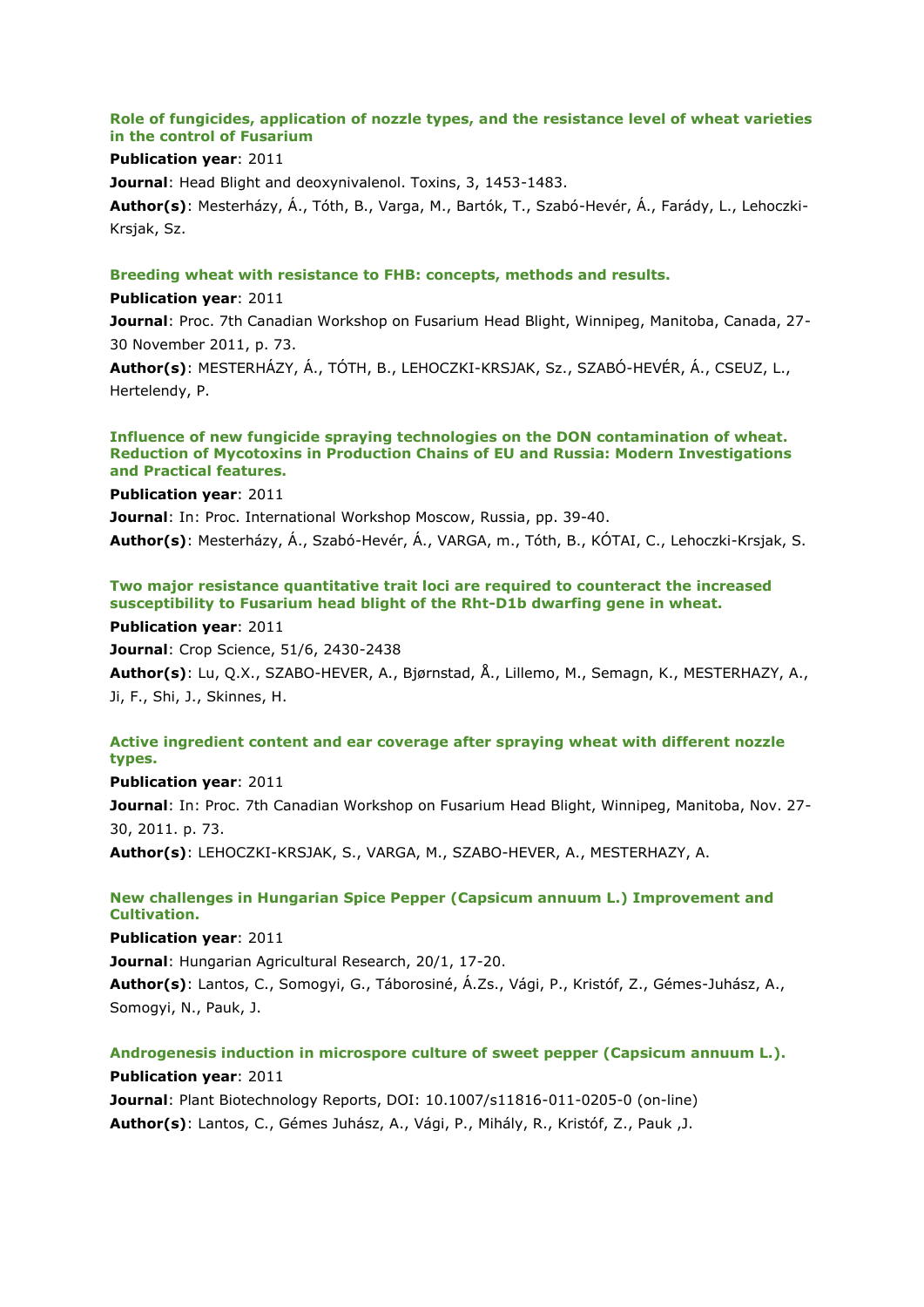#### **Induction of in vitro androgenesis in isolated microspore culture of Capsicum annuum L.**

#### **Publication year**: 2011

**Journal**: In: Proc. 7th International Symposium on In Vitro Culture and Horticultural Breeding, 18- 22 Sept. 2011, Ghent, Belgium. p. 104.

**Author(s)**: Lantos, C., Gémes Juhász, A., Somogyi, G., Táborosi, A.Z., Vági, P., Kristóf, Z., Mihály, R., Somogyi, N., Pauk, J.

# **Characterization and early detection of tan spot disease in wheat in vivo with chlorophyll fluorescence imaging.**

**Publication year**: 2011 **Journal**: Acta Biologica Szegediensis, 55/1, 87-90. **Author(s)**: Kenny, P., Deák, Zs., CSŐSZ, M., PURNHAUSER, L., Vass, I.

#### **Priorities of cereal breeding in a changing world.**

**Publication year**: 2011 **Journal**: 1st Congress on Cereal Breeding and Biotechnology, 24-27 May 2011 Szeged, Hungary. Book of Abstracts, pp. 41-42. **Author(s)**: CSEUZ L.

#### **Allele mining and haplotype discovery in drought tolerance related candidate genes**

**Publication year**: 2011 **Journal**: Veisz, O. (ed.), Proc. Of Agrisafe Final Conference, 2011. márc. 21-23. Bp. (Proceedingsposter). p. 26. **Author(s)**: Cseri, A., PALÁGYI, A., PAUK, J., Törjék, O., Dudits, D.

# **Allele mining and haplotype discovery in barley candidate genes for drought tolerance**

**Publication year**: 2011 **Journal**: Euphytica, 181, 341-356. **Author(s)**: Cseri, A., Cserháti, M., Korff, M. von, Nagy, B., Horváth, G.V., PALÁGYI, A., PAUK, J., Dudits, D., Törjék, O.

#### **First Report of Sclerotium cepivorum causing white rot of garlic in Hungary**

**Publication year**: 2011 **Journal**: New Disease Reports 23, 5. [doi:10.5197/j.2044-0588.2011.023.005] **Author(s)**: Bakonyi, J., Vajna, L., Szeredi, A., Tímár, E., Kovács, GM., CSŐSZ, M., Varga, A.

#### **In Memoriam István Szamák**

**Publication year**: 2011 **Journal**: Cereal Res. Commun. 39/2, 315-316. **Author(s)**: BONA, L., MATUZ, J., MESTERHÁZY, Á.

# **Breeding efforts in a viable crop: history, present situation and prospect of hexaploid triticale in Europe**

**Publication year**: 2011 **Journal**: 1st Congress on Cereal Breeding and Biotechnology, 24-27 May 2011 Szeged, Hungary. Book of Abstracts, p. 44. **Author(s)**: BONA, L.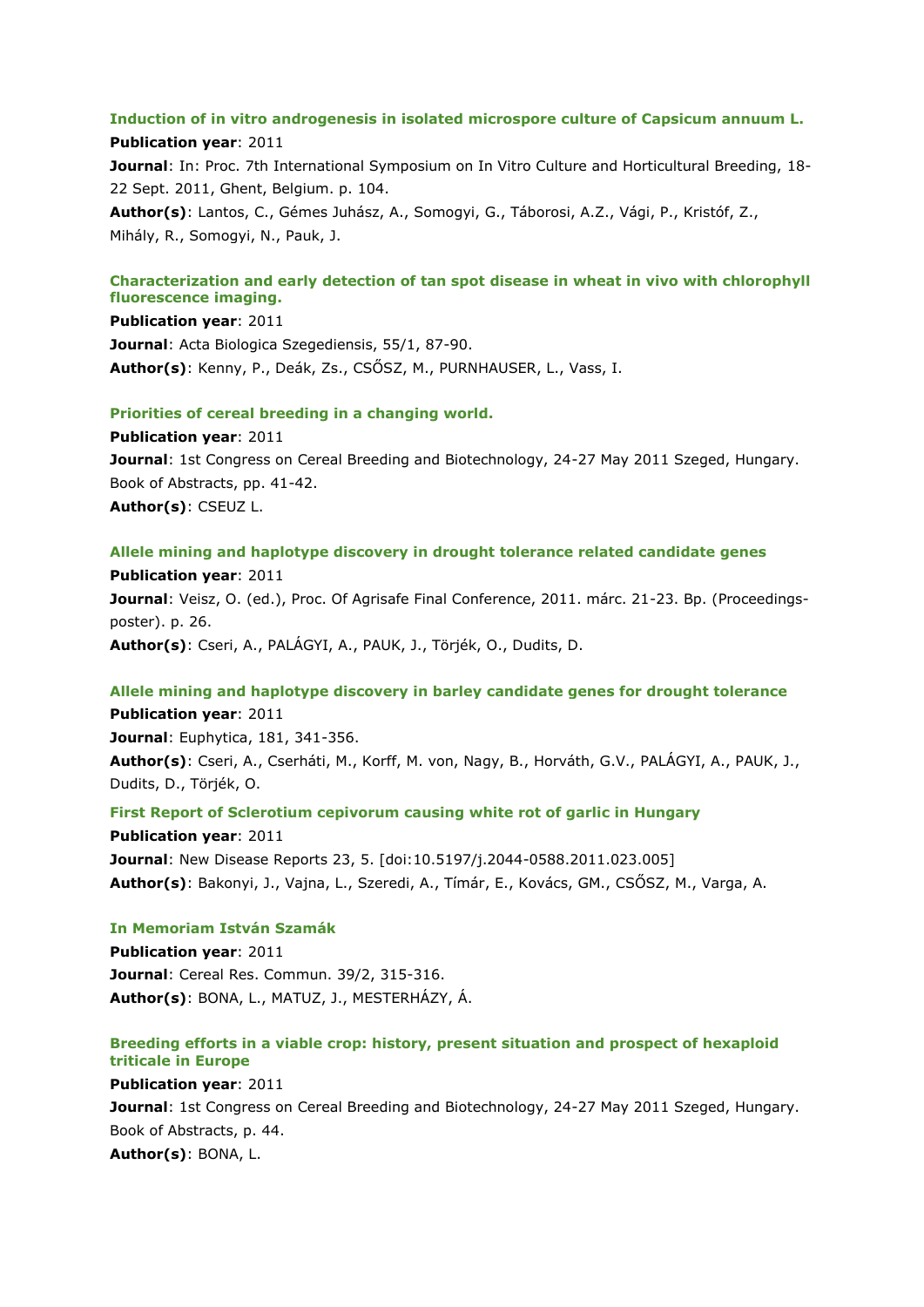# **Breeding of high oleic sunflower hybrids and high linolenic linseed varieties in the Cereal Research Non-Profit Ltd. Co.**

## **Publication year**: 2011

**Journal**: Tagungsband 61. Tagung der Vereinigung der Planzenzüchter und Saatkaufleute Österreichs 2010. LFZ Landwirtschaft Raumberg-Gumpenstein, Irdning, Austria. pp. 119-121. **Author(s)**: ÁY, Z., TAR, M., NAGYNÉ KUTNI, R., MEDOVARSZKY, Z., FRANK, J.

# **Analysis of fatty acid profile and tocopherol content of cold pressed sunflower oils derived from different high oleic genotypes**

#### **Publication year**: 2011

**Journal**: Book of Abstracts; International Symposium on Sunflower Genetic Resources. Kusadasi, Turkey, p. 29. **Author(s)**: ÁY, Z., VARGA, M., TAR, M., NAGYNÉ, KUTNI R., FRANK, J.

# **Comparative studies on the free amino acids in alfalfa roots, root nodules and Rhizobium bacteria.**

**Publication year**: 1986 **Journal**: Chromatography '84. Eds. H. Kalász, L. S. Ettre. Bp.: Akad. Kiadó. 489-498. **Author(s)**: BARABÁS, I., SÁGI, F.

# **Screening for acid soil tolerance of wheat and other small grains. Ann.**

**Publication year**: 1992 **Journal**: Wheat Newslett., 38: 288-290. **Author(s)**: BALIGAR, V. C., BÓNA, L., RITCHEY, K.D., WRIGHT, R.J.

## **Root bioassay as a tool in differentiating acid soil tolerance in cereals.**

**Publication year**: 1994 **Journal**: 15th Int. Congr. Soil Sci., Acapulco, Mexico. 255-256. Abstr. **Author(s)**: BALIGAR, V. C., BÓNA, L., AHLRICHS, J.L., WRIGHT, R.J., FAGERIA, N.K.

## **Virus diseases of barley and wheat in Vojvodina, Yugoslavia, 1990.**

**Publication year**: 1990 **Journal**: Cereal Res. Comm., 18: 3. 199-202. **Author(s)**: BALÁZS, F., MESTERHÁZY, Á., NYITRAI, Á.

**Effect of sowing time and plant density on the infection of Yugoslav wheat varieties by barley yellow dwarf luteovirus (BYDV)**

**Publication year**: 1992 **Journal**: Cereal Res. Comm., 20: 3-4. 207-211. **Author(s)**: BALÁZS, F., MALISEVIC, M., MESTERHÁZY, Á.

# **Bipolaris sorokiniana (Sacc.) Shoem és Drechslera triticirepentis (Died.) Shoem. fertôzés sajátosságai ôszi búza csíranövények levelein.**

**Publication year**: 1993 **Journal**: Növénytermelés, 42: 2. 127-134. **Author(s)**: Bakonyi J., Fischl G., Falusi J.